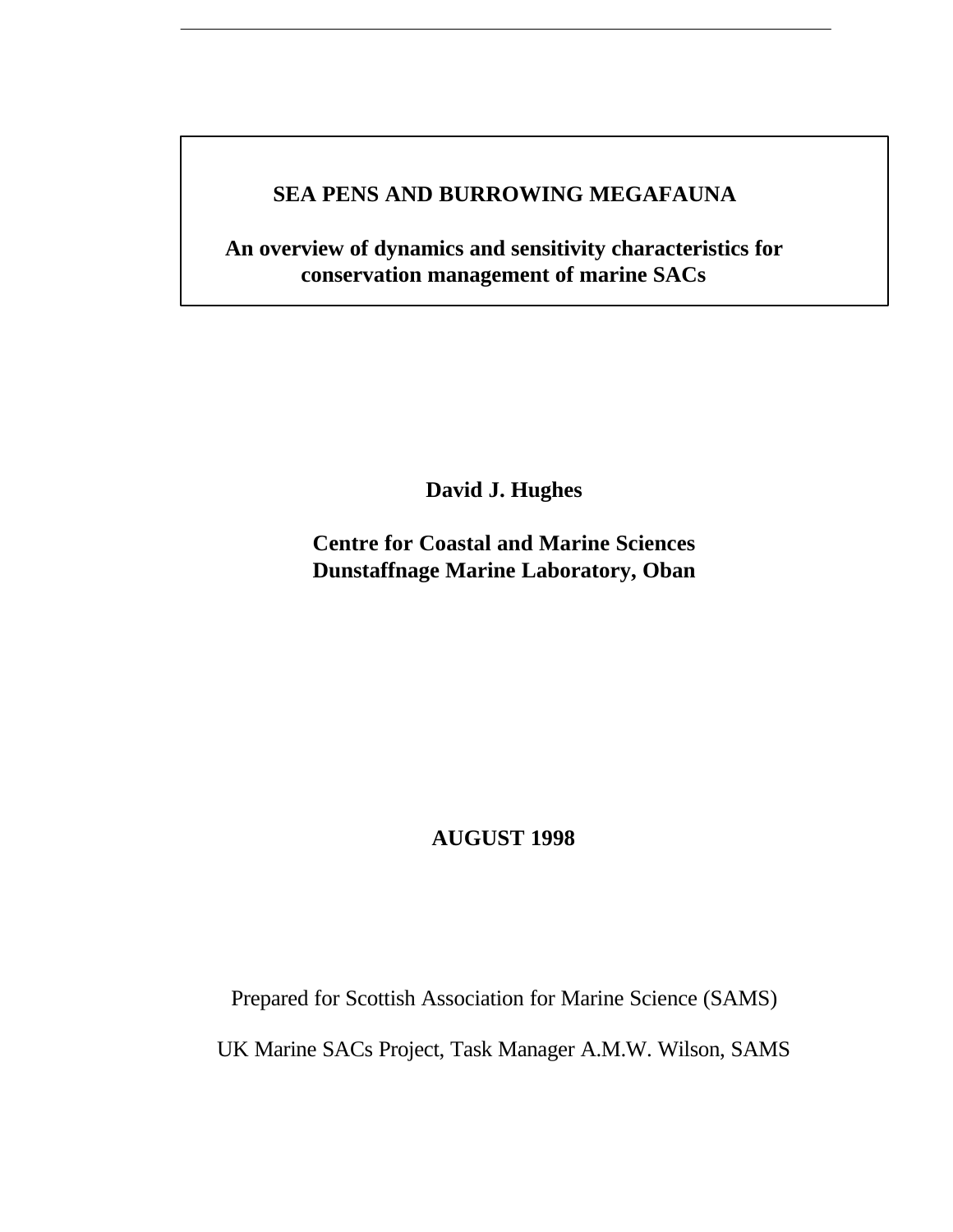# **Acknowledgements**

I would like to thank the various reviewers of this report for their constructive suggestions and for access to unpublished information. Special thanks are due to Jim Atkinson, Mike Kaiser and Colin Chapman. I am also grateful to all others who provided information on particular sites, and to Jane Dodd and Elvira Poloczanska for their help with underwater photography.

Citation: Hughes, D.J. 1998. Sea pens & burrowing megafauna (volume III). An overview of dynamics and sensitivity characteristics for conservation management of marine SACs. Scottish Association for Marine Science (UK Marine SACs Project). 105 Pages.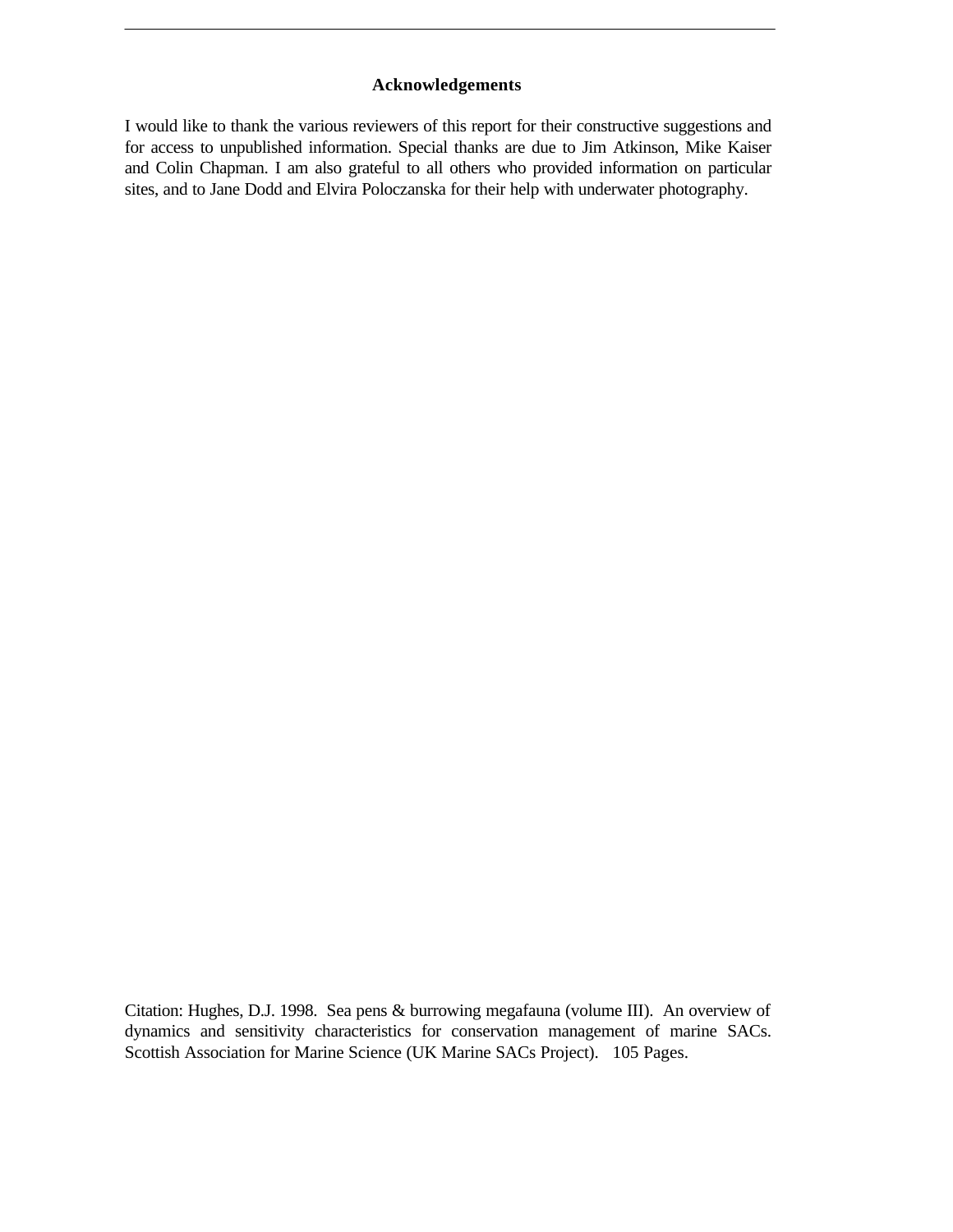# **CONTENTS**

| <b>PREFACE</b>                                                 | 5  |
|----------------------------------------------------------------|----|
| <b>EXECUTIVE SUMMARY</b>                                       | 7  |
| <b>I. INTRODUCTION</b>                                         | 13 |
| A. NATURE AND IMPORTANCE OF THE BIOTOPE COMPLEX                | 13 |
| <b>B. KEY POINTS FROM CHAPTER I</b>                            | 23 |
| <b>II. STATUS AND DISTRIBUTION</b>                             | 25 |
| A. STATUS WITHIN THE MNCR BIOTOPE CLASSIFICATION               | 25 |
| <b>B. OCCURRENCE WITHIN CANDIDATE SACS</b>                     | 26 |
| C. DISTRIBUTION OUTSIDE THE BRITISH ISLES                      | 35 |
| D. KEY POINTS FROM CHAPTER II                                  | 36 |
| III. ENVIRONMENTAL REQUIREMENTS AND PHYSICAL                   | 37 |
| <b>ATTRIBUTES</b><br>A. PHYSICAL ENVIRONMENT                   | 37 |
| <b>B. KEY POINTS FROM CHAPTER III</b>                          | 41 |
|                                                                |    |
| <b>IV. BIOLOGY AND ECOLOGICAL FUNCTIONING</b>                  | 43 |
| A. BIOLOGY OF THE MAJOR CHARACTERIZING SPECIES                 | 43 |
| <b>B. COMMUNITY ECOLOGY: INTERACTIONS BETWEEN SPECIES</b>      | 46 |
| C. KEY POINTS FROM CHAPTER IV                                  | 51 |
| <b>V. SENSITIVITY TO NATURAL EVENTS</b>                        | 53 |
| A. CASE STUDIES OF POPULATION STABILITY AND CHANGE             | 53 |
| <b>B. POTENTIAL AGENTS OF CHANGE</b>                           | 53 |
| C. KEY POINTS FROM CHAPTER V                                   | 55 |
| VI. SENSITIVITY TO HUMAN ACTVITIES                             | 57 |
| A. ACTIVITIES KNOWN TO AFFECT THE BIOTOPE COMPLEX              | 57 |
| <b>B. ACTIVITIES POTENTIALLY AFFECTING THE BIOTOPE COMPLEX</b> | 62 |
| C. ACTIVITIES UNLIKELY TO AFFECT THE BIOTOPE COMPLEX           | 63 |
| D. KEY POINTS FROM CHAPTER VI                                  | 64 |
| VII. MONITORING AND SURVEILLANCE OPTIONS                       | 65 |
| A. MONITORING TECHNIQUES                                       | 65 |
| B. PROVISIONAL MONITORING SCHEME RELEVANT TO SACS              | 72 |
| C. KEY POINTS FROM CHAPTER VII                                 | 78 |
| VIII. GAPS AND REQUIREMENTS FOR FURTHER RESEARCH               | 79 |
| A. COMMUNITY COMPOSITION WITHIN CANDIDATE SACS                 | 79 |
| <b>B. POPULATION DYNAMICS OF SEA PENS</b>                      | 79 |
| C. EFFECTS OF TRAWLING ON SEA PENS AND BURROWING               | 80 |
| <b>MEGAFAUNA</b>                                               |    |
| D. THRESHOLD EFFECTS OF ORGANIC ENRICHMENT                     | 80 |
| E. GENETIC INTERCHANGE BETWEEN LOCAL POPULATIONS               | 81 |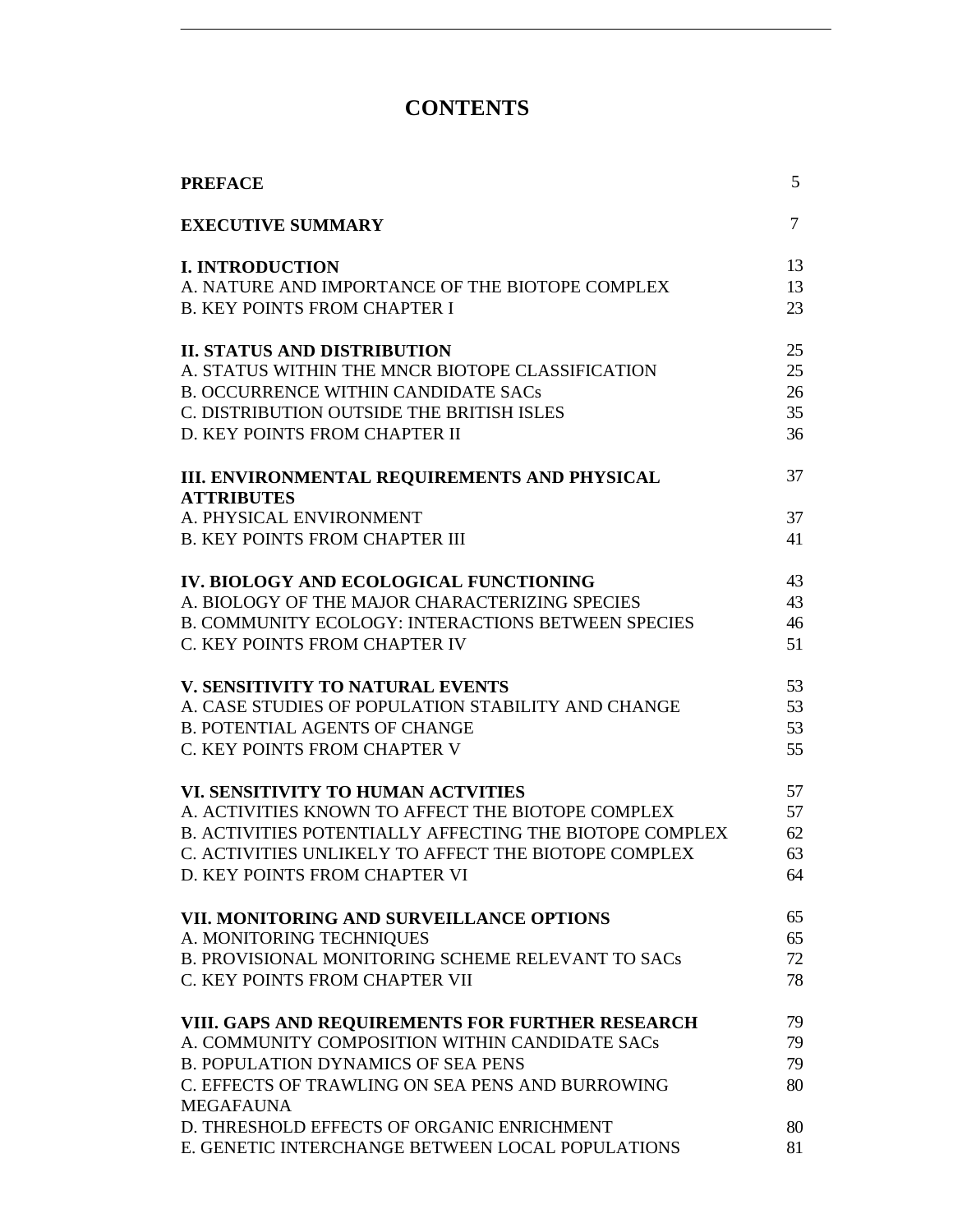| IX. SYNTHESIS AND APPLICATION TO MARINE SAC              | 83 |
|----------------------------------------------------------|----|
| <b>MANAGEMENT</b>                                        |    |
| A. BIODIVERSITY, CONSERVATION IMPORTANCE AND SENSITIVITY | 83 |
| OF THE BIOTOPE COMPLEX                                   |    |
| B. STATUS OF THE BIOTOPE COMPLEX IN 'DEMONSTRATION' SACS | 85 |
| C. OTHER CANDIDATE OR POSSIBLE SACS                      | 90 |
| D. SUITABILITY OF SACs FOR ADDRESSING RESEARCH NEEDS     | 90 |
| E. SUMMARY TABLE                                         | 91 |
|                                                          |    |
| LITERATURE CITED AND KEY BACKGROUND READING              | 93 |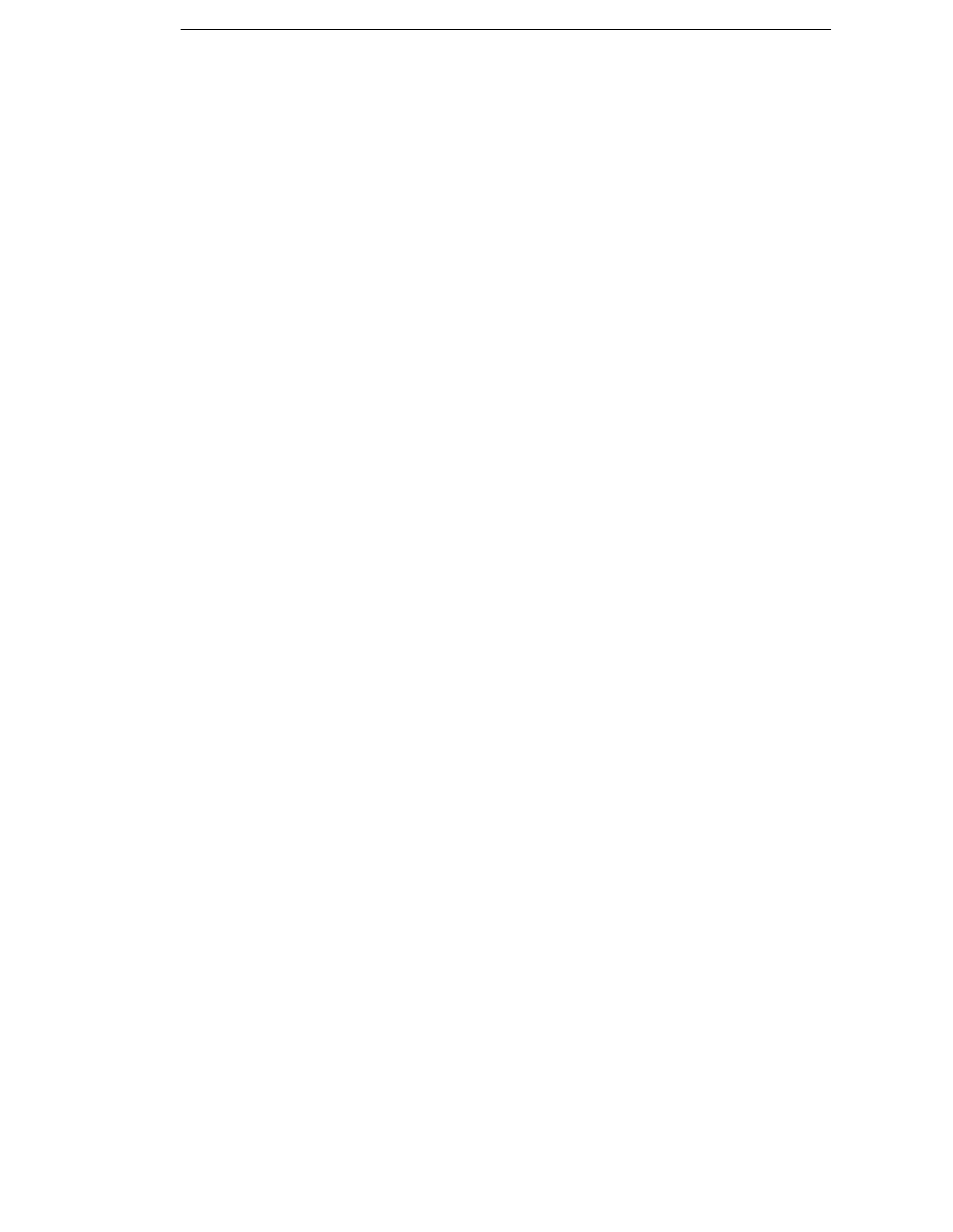# **PREFACE**

The 1990s are witnessing a "call to action" for marine biodiversity conservation through wide ranging legislative fora, such as the global Convention on Biodiversity, the European Union's "Council Directive 92/43/EEC on the conservation of natural habitats and of wild fauna and flora" (the Habitats Directive) and more recently in developments to the Oslo and Paris Convention (OSPAR). These landmark legal instruments have in turn provided sufficient scientific rationale, legal mandate and social synergy to rally governments, NGOs, private industry and local communities into a new era of unprecedented conservation action.

Each of these initiatives identifies marine protected areas as having a key role in sustaining marine biodiversity. To manage specific habitats and species effectively there needs to be a relatively clear understanding of their present known distribution, the underpinning biology and ecology and their sensitivity to natural and anthropogenic change. From such a foundation, realistic guidance on management and monitoring can be derived and applied.

The Habitats Directive requires the maintenance and/or restoration of natural habitats and species of European interest at favourable conservation status across their biogeographical range. The designation and management of a network of Special Areas of Conservation (SACs) have a key role to play in this. The specific 'marine' habitats defined in Annex I of the Habitats Directive include:

- Sandbanks which are slightly covered by sea water all the time,
- Estuaries
- Mudflats and sandflats not covered by seawater at low-tide,
- Large shallow inlets and bays
- Lagoons
- Reefs
- Submerged or partly submerged sea caves

These habitats are vast in scope and challenging to quantify in terms of favourable conservation status, so there has been increased attention to 'sub-features' of these habitats which are in effect constituent components and/or key elements of the habitats from a range of biodiversity perspectives.

One initiative now underway to help implement the Habitats Directive is the UK Marine SACs LIFE Project, involving a four year partnership (1996-2001) between English Nature (EN), Scottish Natural Heritage (SNH), the Countryside Council for Wales (CCW), Environment and Heritage Service of the Department of the Environment for Northern Ireland (DOENI), the Joint Nature Conservation Committee (JNCC), and the Scottish Association of Marine Science (SAMS). While the overall project goal is to facilitate the establishment of management schemes for 12 of the candidate SAC sites, a key component of the project assesses the sensitivity characteristics and related conservation requirements of selected sub-features of the Annex I habitats noted above. This understanding will contribute to more effective management of these habitats by guiding the detailed definition of the conservation objectives and monitoring programmes and by identifying those activities that may lead to deterioration or disturbance.

A diverse series of sub-features of the Annex I marine habitats were identified as requiring a scientific review, based on the following criteria:

key constituent of several candidate SACs;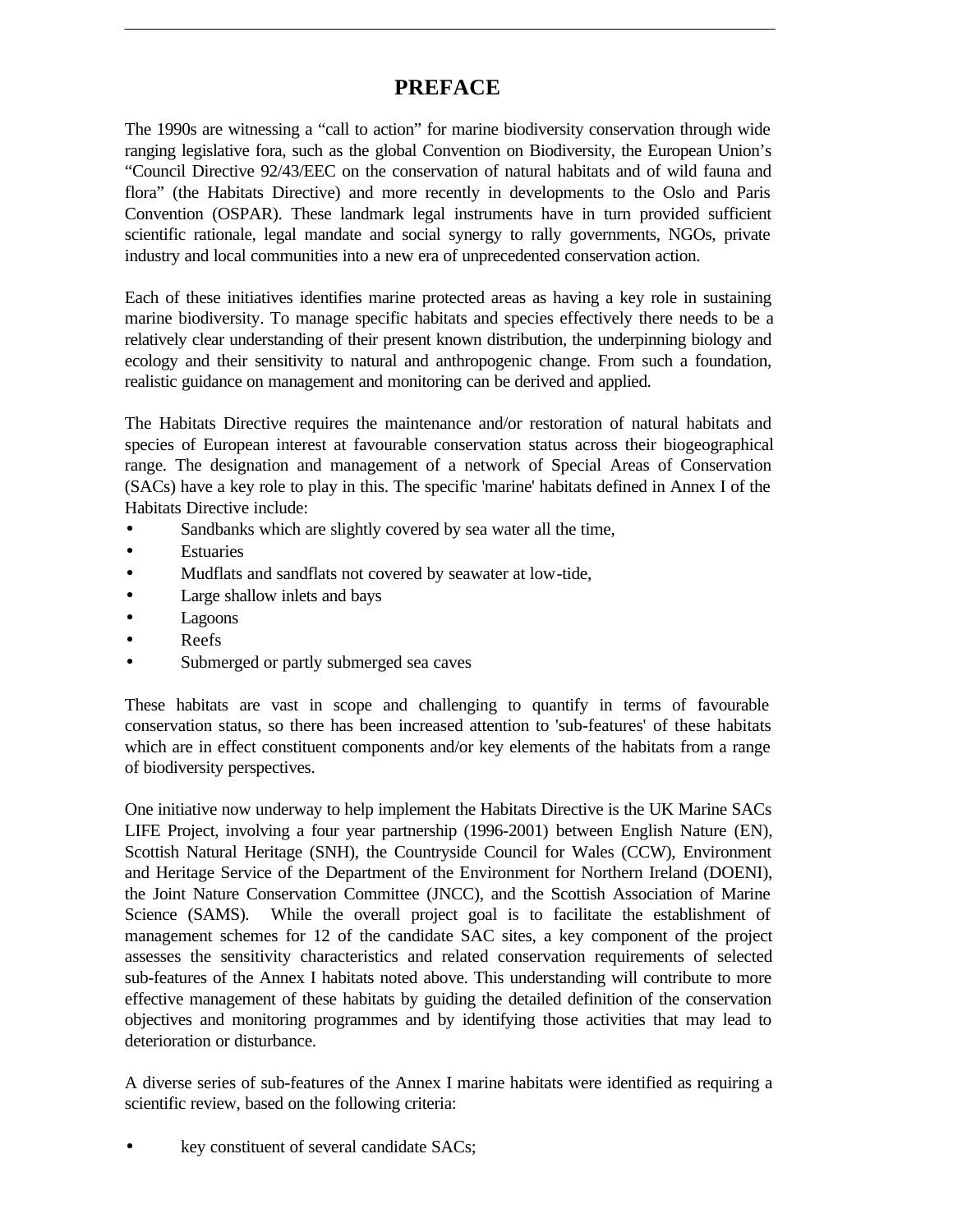- important components of Annex I habitats in defining their quality and extent;
- extensive information exists requiring collating and targeting, or there is minimal knowledge needing verification and extended study.

This resulted in the compilation a nine-volume review series, each providing an "Overview of Dynamics and Sensitivity Characteristics for Conservation Management of Marine SACs" for the following sub-features:

| Vol. I    | Zostera Biotopes                                         |
|-----------|----------------------------------------------------------|
| Vol II    | Intertidal Sand and Mudflats & Subtidal Mobile Sandbanks |
| Vol III   | Sea Pens and Burrowing Megafauna                         |
| Vol. IV   | <b>Subtidal Brittlestar Beds</b>                         |
| Vol. V    | Maerl                                                    |
| Vol. VI   | <b>Intertidal Reef Biotopes</b>                          |
| Vol. VII  | <b>Infralittoral Reef Biotopes with Kelp Species</b>     |
| Vol. VIII | Circalittoral Faunal Turfs                               |
| Vol. IX   | Biogenic Reefs.                                          |
|           |                                                          |

Each report was produced initially by appropriate specialists from the wider scientific community in the respective subject. These reports have been reviewed through an extensive process involving experts from academic and research institutions and the statutory nature conservation bodies.

The results of these reviews are aimed primarily at staff in the statutory nature conservation bodies who are engaged in providing conservation objectives and monitoring advice to the marine SAC management schemes. However these reports will be a valuable resource to other relevant authorities and those involved in the broader network of coastal-marine protected areas. In order to reach out to a wider audience in the UK and Europe, a succinct 'synthesis' document will be prepared as a complement to the detailed 9-volume series. This document will summarise the main points from the individual reviews and expand on linkages between biotopes, habitats and sites and related conservation initiatives.

These reports provide a sound basis on which to make management decisions on marine SACs and also on other related initiatives through the Biodiversity Action Plans and Oslo and Paris Convention and, as a result, they will make a substantial contribution to the conservation of our important marine wildlife. Marine conservation is still in its infancy but, through the practical application of this knowledge in the management and monitoring of features, this understanding will be refined and deepened.

We commend these reports to all concerned with the sustainable use and conservation of our marine and coastal heritage.

Sue Collins Dr Graham Shimmield Chair, UK marine SACs Project Director, Scottish Association Director, English Nature for Marine Science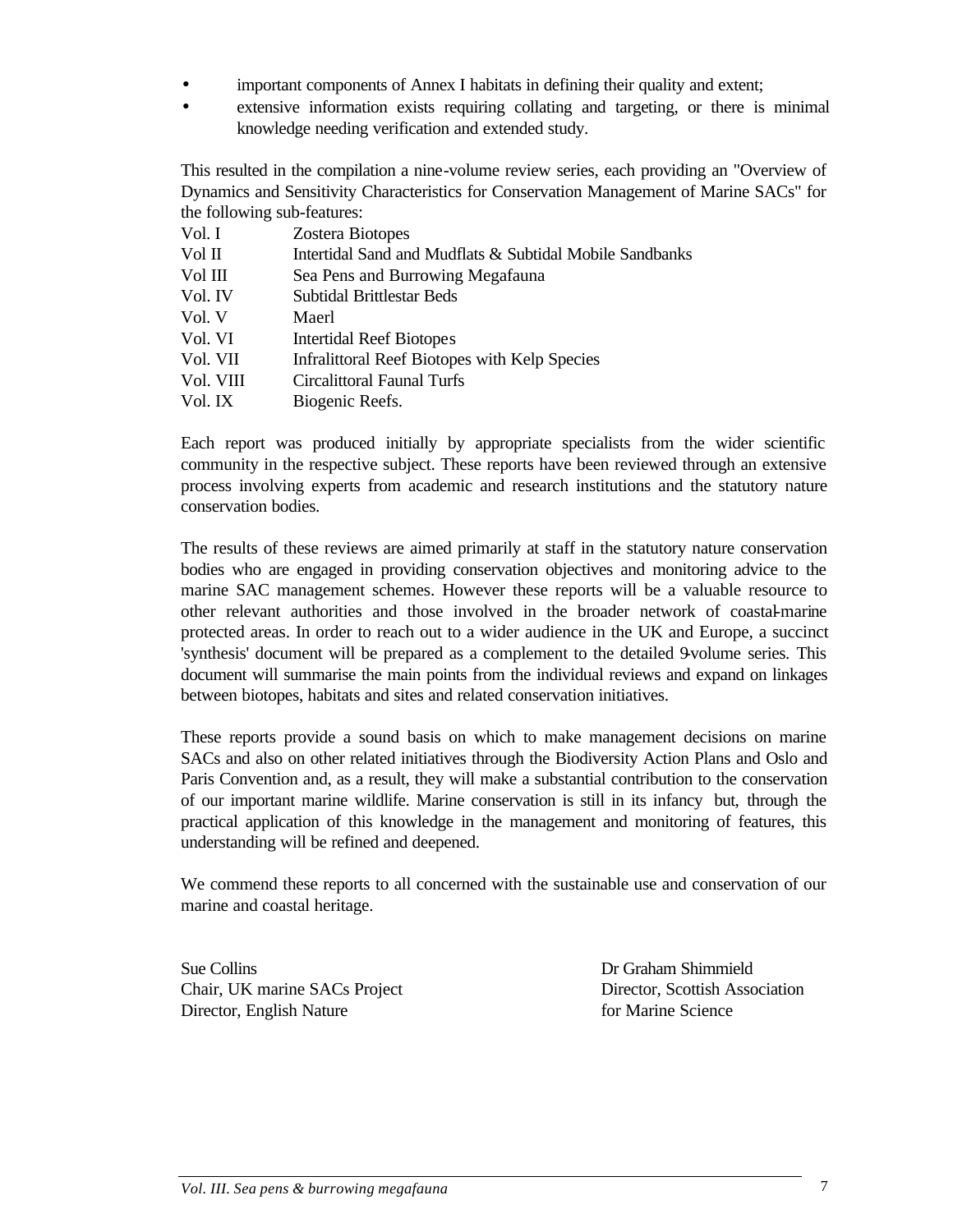# **EXECUTIVE SUMMARY**

## **Project context and study aims**

A number of sites around the UK of high scientific and conservation importance have been designated as marine Special Areas of Conservation (SACs) under the terms of the EU Habitats and Species Directive. As a contribution to the development of management plans for marine SACs, scientific reviews have been commissioned of the dynamics and sensitivity characteristics of selected biotope complexes found at some or all of the sites. These reviews are intended to summarize the available information relevant to conservation management, including the ecological characteristics of each biotope complex, its conservation importance, its sensitivity to natural and human-induced environmental changes, and the monitoring options suitable for use in marine SACs. Attention is focused on 12 candidate SACs selected as 'demonstration' sites. This report covers soft-sediment biotopes characterized by sea pens and burrowing megafauna. This biotope complex does not correspond exactly to any category defined in Annex I of the Habitats Directive, but comes closest to the broad heading of 'Sandbanks covered by sea water at all times'. Particular examples are also located within 'Large shallow inlets and bays'.

### **Nature and importance of the biotope complex**

The 'Sea pens and burrowing megafauna' biotope complex is found on sandy and muddy substrata in sheltered, fully marine conditions. It is characterized by three species of colonial anthozoans (*Virgularia mirabilis, Pennatula phosphorea* and *Funiculina quadrangularis*), and a functionally-defined grouping of animals ('burrowing megafauna') which construct large, long-lasting burrows in the bottom sediments. The burrowing megafauna is a taxonomically-diverse assemblage of crustaceans (eg. *Callianassa subterranea, Calocaris macandreae, Nephrops norvegicus*), worms (eg. *Maxmuelleria lankesteri*) and fish (eg. *Cepola rubescens, Lesueurigobius friesii*). Burrowing megafauna are difficult to sample using traditional ship-borne equipment, and most of our information on their ecology has been obtained in the last two decades using SCUBA diving and underwater video.

Sea pens and burrowing megafauna are considered jointly in this review because they coexist in many sediment biotopes. However, these two groups of organisms are functionally and ecologically dissimilar in most other respects, and they are not invariably associated with each other.

The biotope complex supports a major fishery for one of its characteristic species, *Nephrops norvegicus*, and so is of considerable economic importance. Its scientific importance lies in the potential effects of burrowing and other animal activity on the structure and chemistry of marine sediments. Biological sediment disturbance ('bioturbation') can affect the transport and distribution of pollutants such as radionuclides and heavy metals. Shallow coastal sediment areas are useful natural 'laboratories' for studying this process, and bioturbation is currently a very active field of research. Examples of the biotope complex in the UK are of conservation importance as the best-studied and most accessible representatives of their kind. Characteristic species with highly localized distributions include the sea pen *Funiculina quadrangularis* and the anemone *Pachycerianthus multiplicatus*. The sediments also support a rich fauna of smaller animals and so form an important reservoir of biodiversity.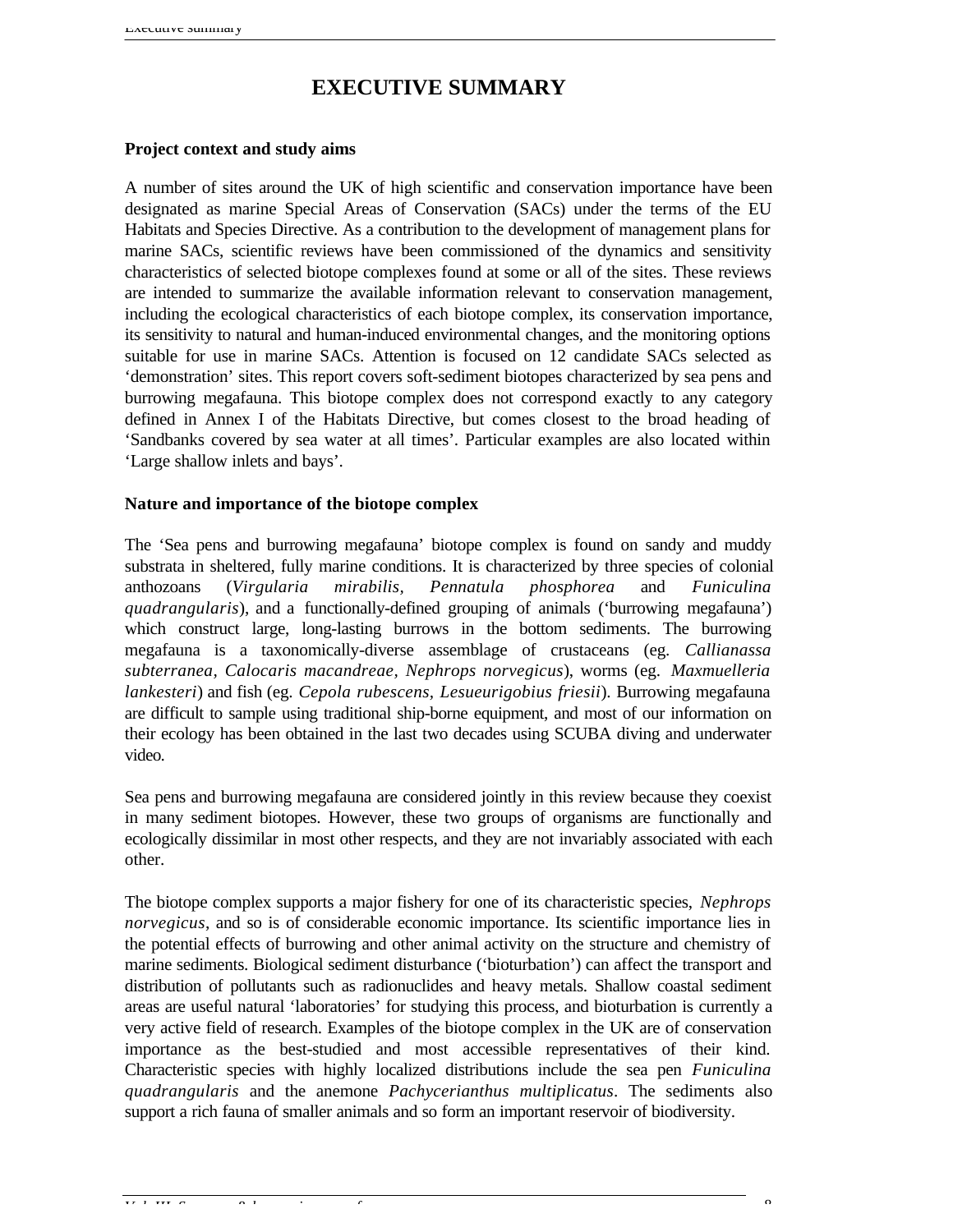#### **Distribution in the UK and elsewhere**

Seven biotopes currently recognised in the MNCR classification fall within this complex. Collectively, the biotope complex is found widely around the British Isles. Examples are known from the North Sea, Irish Sea and from many of the Scottish sea lochs. Of the 12 'demonstration' SACs, the biotope complex is represented in seven, and probably absent in the remaining five. Its spatial extent has been mapped in Loch nam Madadh (Loch Maddy), the Sound of Arisaig, Strangford Lough and the Berwickshire/North Northumberland Coast. Burrowing megafauna have also been recorded in Cardigan Bay and Plymouth Sound, while megafauna and sea pens also occur in Portland Harbour, adjoining the Fleet SAC. There is as yet no detailed information on community composition and species abundance in any of the 'demonstration' SACs. Considering other candidate or possible SACs, the best examples of the biotope complex occur in Loch Duich, which supports the rare deep mud biotope characterized by *Funiculina quadrangularis* and *Pachycerianthus multiplicatus*.

Outside British and Irish waters, similar biotopes exist in the Adriatic and Aegean Seas, and probably occur in coastal and shelf sediments in many other areas of the world.

#### **Environmental requirements**

Biotopes included within this complex exist from the shallow subtidal  $(< 10 \text{ m})$  to over 100 m in depth in conditions of fully marine salinity. They are always highly sheltered from wave action and subject to weak or negligible tidal streams. Sediment particle size distribution and organic content have a major influence on the abundance and composition of megafaunal burrowing communities. These two environmental parameters are closely interrelated, with finer-grained sediments typically having a higher organic content than coarser-grained substrata. Some megafaunal burrowers are characteristic of muddy, organic-rich substrata, others can inhabit a wider range of sediment types. Megafauna are usually absent from coarse sands, probably because these are unfavourable to burrow maintenance and generally have a low organic content. *Virgularia mirabilis* inhabits a broader range of sediments than the other two sea pen species. The biotopes of the north-eastern Irish Sea have been surveyed using towed video, and demonstrate how sea pen and megafaunal communities change across a gradient of sediment types.

#### **Biology and ecological functioning**

The community ecology of subtidal sediment biotopes is quite poorly-understood in comparison with the more accessible and longer-studied intertidal zone. The life cycle and population biology of *Nephrops norvegicus* has been the subject of much attention because of commercial importance of the species, but far less is known about most of the other megafaunal burrowers. Different species can contrast markedly, for example, among the thalassinidean mud-shrimps, *Calocaris macandreae* is known to reproduce slowly, live for up to ten years, and maintain very stable population numbers, whereas *Callianassa subterranea* produces more eggs and has a much shorter life span. Almost nothing is known about the population dynamics of the British sea pens, but data from other species suggest that they are likely to be long-lived and slow-growing, with patchy and intermittent recruitment.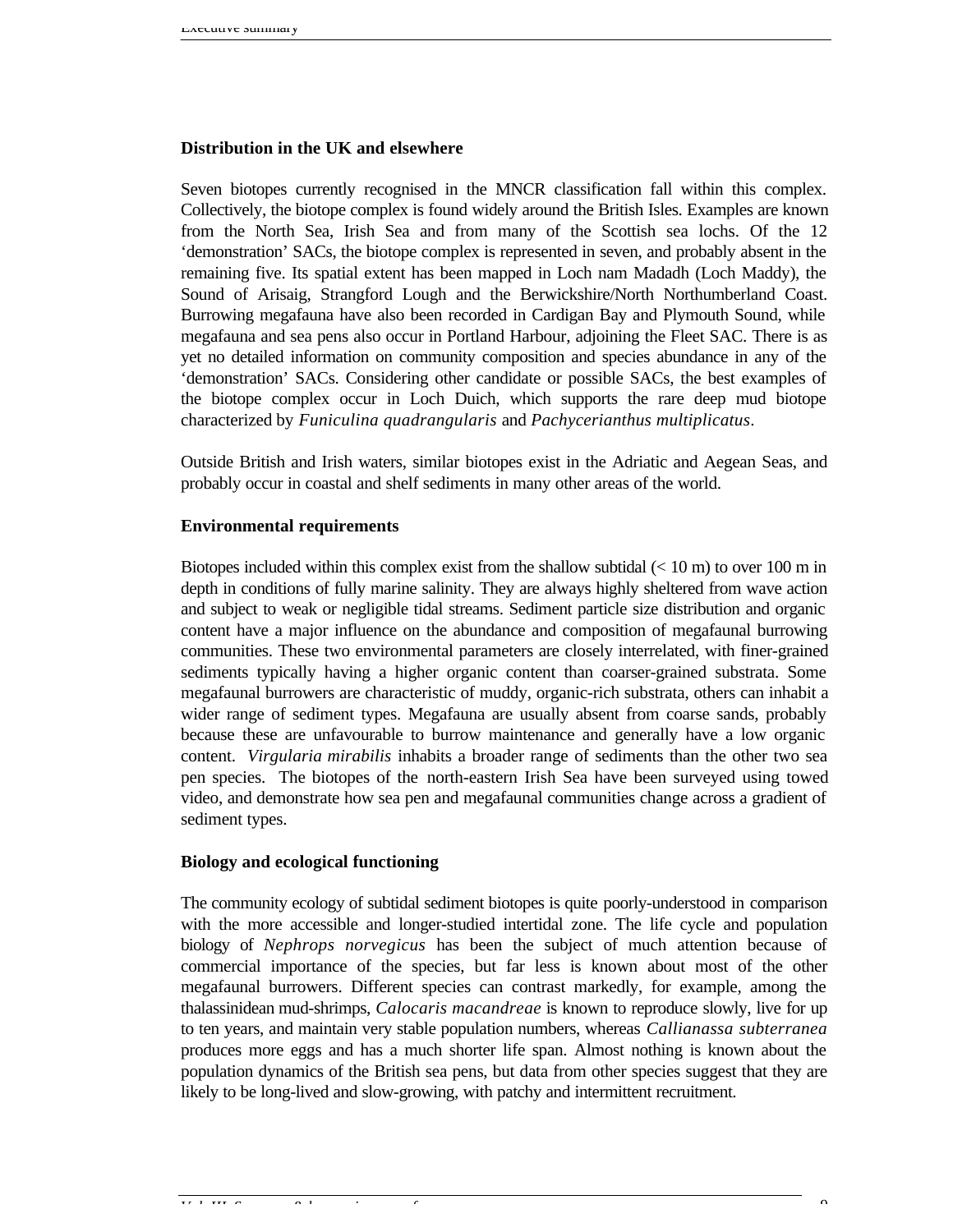Interconnections between burrows are quite common where several megafaunal species occur in the same habitat. Long-lasting burrows such as those of echiuran worms provide shelter for a variety of small polychaetes and bivalves, but no obligate symbiotic relationships have yet been described. Some unusual sessile animals can be found growing on the bodies of burrowing crustaceans, including one species recently-described from the mouthparts of *Nephrops norvegicus* which appears to represent a hitherto unknown animal phylum. The rarely-recorded deep-water brittlestar *Asteronyx loveni* occurs in association with the sea pen *Funiculina quadrangularis* at one known location (Loch Hourn) on the west coast of Scotland.

Various megafaunal burrowers are preyed upon by fish, but very few specialist predator of sea pens are known from British waters. The importance of predation as a structuring factor in these biotopes is unknown. Sediment disturbance by the larger burrowers can either enhance or reduce the abundance of the small polychaetes, bivalves and other animals that make up the sediment macrofauna. The 'mosaic' of disturbance patches created by megafaunal activity may be a factor acting to promote species diversity in the macrofaunal community. However, no single member of this biotope complex is known to be a 'keystone' species whose activity is essential to the maintenance of community structure.

# **Sensitivity to natural events**

Subtidal sediment biotopes have not been studied in detail for enough time to assess their sensitivity to naturally-occurring environmental changes. Among the burrowing megafauna there are few studies of population dynamics over extended periods of time, but some contrasting patterns have been found. The mud-shrimp *Calocaris macandreae* has been found to maintain a stable population density over a ten-year period, whereas the echiuran worm *Echiurus echiurus* can experience wide fluctuations in numbers over a scale of 1 - 2 years. Biotopes in this complex are generally highly sheltered from natural physical disturbance (eg. storms). Recruitment rates of shallow-water megafaunal populations may be affected by unusual extremes of temperature, but very few supporting data are available.

The most important known agent of change in soft-sediment communities is organic enrichment and phenomena associated with it such as oxygen depletion. Oxygen depletion can occur naturally as a result of warm summer temperatures combined with prolonged stratification of the water column, but can also be induced by human activities such as sewage disposal or cage aquaculture.

No examples are known of biotopes within this complex undergoing major changes as a result of natural biological factors such as predation, parasitism or disease. However, in the last few years a dinoflagellate parasite has become prevalent in *Nephrops norvegicus* populations around the Scottish coasts, with very high levels of infestation recorded in some stocks. The ecological consequences of this are unknown but so far there appear to be no adverse effects on the *Nephrops* fishery.

# **Sensitivity to human activities**

Observational evidence from towed video and diving surveys suggests that organic pollution and trawling for *Nephrops norvegicus* are the two human activities most likely to affect the biotope complex. Most *Nephrops* stocks around the UK are believed to be fully exploited (the fishery on the Fladen Ground in the North Sea is still expanding). Recent work in the western Irish Sea demonstrates the importance of hydrographic patterns to the maintenance of benthic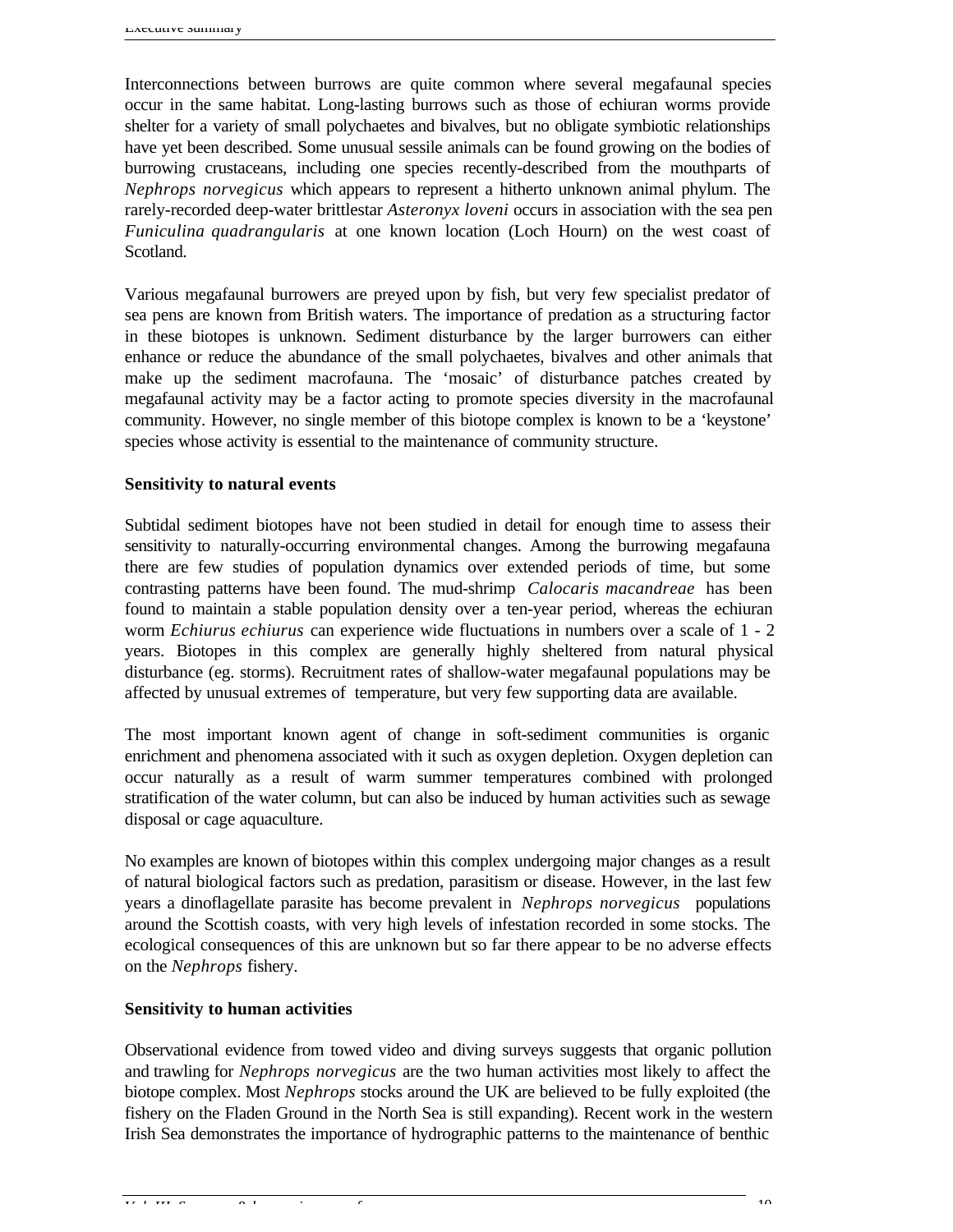populations. In this area, *Nephrops* larvae are retained by a seasonal gyre and settle back into the parent population. Largely self-seeding populations such as this may be more vulnerable to over-exploitation, since replenishment by recruits from outside the area may be limited. There is some evidence that trawling can locally deplete *Nephrops* populations in sea lochs. The effects of trawling on other burrowing megafauna are less clear, but one would expect deepburrowing species to be much less affected by this form of disturbance. Of the three sea pen species *Funiculina quadrangularis* is likely to be the most vulnerable to trawl damage because of its brittle stalk and inability to retract into the sediment. However, experimental studies show that all three species can re-anchor themselves in the sediment if dislodged by fishing gear. The ability of *Virgularia mirabilis* to withdraw rapidly into the sediment provides protection from this form of disturbance, and there is no strong evidence that populations of this species have been damaged by trawling.

Heavy organic pollution excludes large, active megafauna such as *Nephrops norvegicus*, and probably also sea pens. Oxygen depletion is probably the most damaging consequence of organic enrichment. Deep-burrowing megafauna may also be excluded from heavily-impacted areas by hypoxia, physical burial or changes in sediment properties unfavourable to burrow maintenance. The critical thresholds of organic pollution causing changes in megafaunal communities have rarely been identified. Around the Garroch Head sludge dumping ground in the Clyde, burrowing megafauna were common where the sediment organic carbon content was < 4%, but were absent where this exceeded 6%. In semi-enclosed sea lochs, cage aquaculture of Atlantic salmon is the most common source of organic enrichment. The area of sea floor impacted by fish faeces and uneaten food will depend on the size and tonnage of the farm, on water depth, and on the local hydrodynamic conditions.

There are only scattered observations of the effects of other forms of pollution on this biotope complex. In the North Sea, *Callianassa subterranea* appears to be highly sensitive to sediment contamination by oil-based drilling muds. Ivermectin, an anti-parasite chemical now coming into use in the Scottish salmon farming industry, is also toxic to some benthic organisms, and may potentially affect sea loch biotopes. The introduction of non-indigenous species is an increasing cause of concern in coastal ecosystems generally, but so far there are no known examples in the biotope complex under discussion here.

# **Monitoring options**

Several techniques are available for mapping and monitoring subtidal sediment biotopes. The choice of techniques to be used in SAC management will depend on local circumstances and on the type of information sought. Remote sampling by grabs or dredges will not reliably detect large or deep-burrowing animals. Diving provides high-resolution data but can only be employed in relatively shallow water. Video observation using towed cameras or ROVs allows monitoring of bottom topography and faunal distributions over large areas, but analysis of data may be very time-consuming. Acoustic surveying using  $RoxAnn<sup>TM</sup>$  is a highly effective means of mapping the extent of sediment biotopes but provides only limited biological information. Results must be 'ground-truthed' using other methods.

For basic mapping of the biotope complex within an SAC, a RoxAnn<sup>TM</sup> survey backed up by grab-sampling and towed video (or still photography) is recommended. This has already been achieved for several of the 'demonstration' SACs (Loch nam Madadh, Sound of Arisaig, Strangford Lough, Berwickshire/North Northumberland). Detailed characterization of burrowing megafauna should involve diving or towed video surveys by experienced observers. For routine biological monitoring, the larger fauna (sea pens, megafaunal surface traces,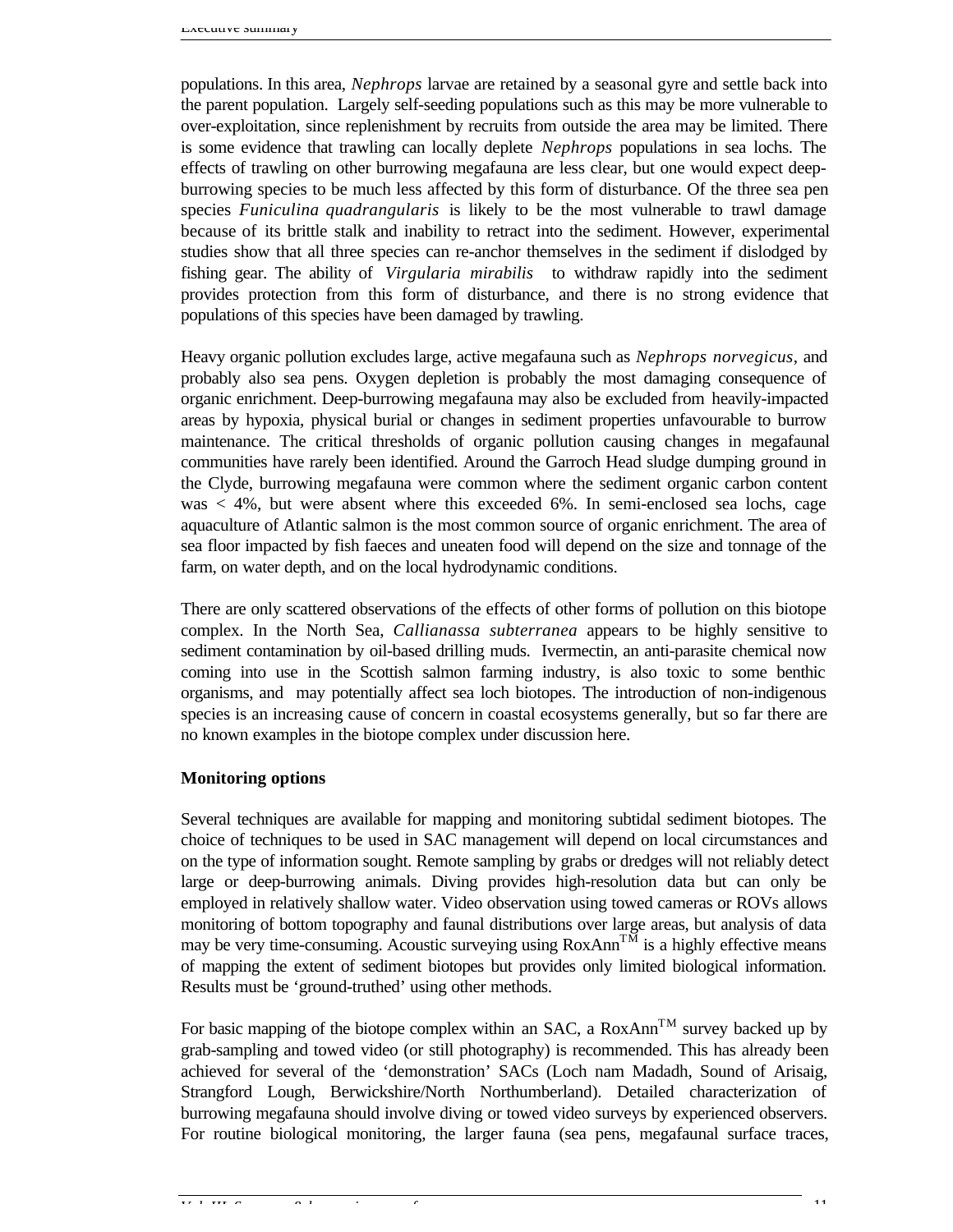epifauna) should be used as indicators of the state of the biotope. These are all relatively easy to count first-hand or on videotape. Megafaunal abundance should be assessed from surface features (mounds, burrow openings) grouped into simple morphological categories, as precise estimation of species population density is a complex task with many potential sources of error. Colonies of *Virgularia mirabilis* and *Pennatula phosphorea* can withdraw into the sediment, so that counts of extended colonies will give minimum estimates of population density. Estimates of burrow density from diver observations have been found to agree fairly well with those made from towed video, but divers will tend to record a greater number of small features and care must therefore be taken when comparing data obtained by the two methods.

For SAC monitoring purposes, potential agents of environmental change should be identified. For this biotope complex the most important factors will usually be the intensity of any local *Nephrops* fishery and the volume of organic input to the marine environment (eg. by sewage disposal or from aquaculture).

# **Gaps in knowledge**

There are several gaps in our current understanding of the dynamics and sensitivity of this biotope complex, the addressing of which would contribute greatly to the effective management of examples within SACs. Details of community composition and species abundances are poorly-known for all the relevant SACs, and further surveys using methods appropriate to each site (see below) are highly desirable. Almost nothing is known about the population dynamics of the three sea pen species. Data on growth rate, mortality and recruitment could be obtained by diver monitoring of fixed quadrats. Sea lochs would provide the most appropriate sites for this work. The effects of trawling on sea pen and burrower populations should be determined by quantitative towed video surveys of sites with known levels of trawl disturbance, supplemented by experimental trawling over grounds with pre- and post-disturbance video surveys. The effects of organic enrichment should be quantified by detailed mapping of sea pen and megafaunal densities around pollution sources. Computer models predicting rates of sedimentation around point sources of organic discharge are now available and should be related to observed faunal distribution patterns. The population genetics of some of the characteristic species of the biotope complex should be investigated to determine the degree of interchange between local populations. This would provide infomation on sources of recruitment and the likelihood of recolonization following local depletion or extinction.

#### **Assessment of biodiversity and conservation importance, and recommended actions**

Assessment of the biotope complex against a number of criteria for determining conservation importance leads to the conclusion that its importance lies in the rarity and restricted distribution (within the UK) of characteristic species such as *Funiculina quadrangularis* (and its commensal *Asteronyx loveni*) and *Pachycerianthus multiplicatus*, and the fact that the British examples of these biotopes are currently the best-known and best-characterised of their kind. The MNCR biotopes CMU.SpMeg.Fun and IMU.PhiVir are restricted in distribution to a minority of the Scottish sea lochs, with one isolated example of the latter biotope from Portland Harbour in the south of England. The distribution of these uncommon biotopes and species is thus restricted to semi-enclosed water bodies of relatively small spatial extent. These are situations in which local trawling pressure or organic encrichment could be expected to have adverse effects, compounded by the fact that the rare anthozoan species probably have a very limited capacity for larval dispersal and recolonization. The major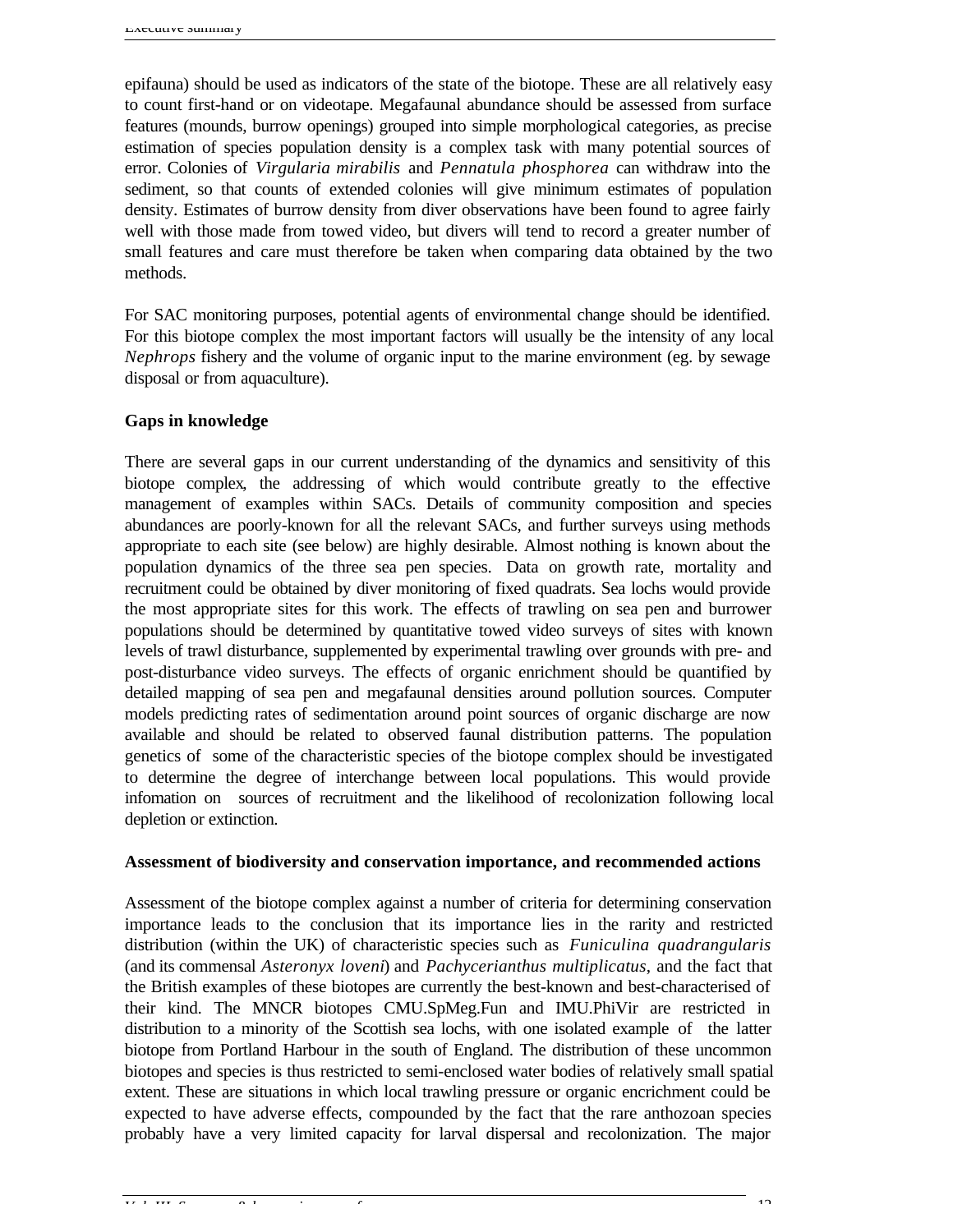emphasis in conservation terms should therefore be placed on these semi-enclosed water bodies, in which local management of the potential human impacts is a feasible prospect. Conservation measures may also be taken in open-sea areas supporting the biotope complex, but these are likely to come within the framework of fishery management of *Nephrops* stocks.

Collation of all information on the status of the biotope complex in candidate or possible SACs indicates that the best and most important examples are those in Loch nam Madadh, Loch Duich, Strangford Lough and Portland Harbour (adjoining the Fleet SAC). These are all known to contain species or biotopes of conservation importance. The SACs in the Sound of Arisaig and Berwickshire/North Northumberland may contain good examples of sea pen and megafaunal biotopes, but more detailed information is required for a full assessment of this. There are probably no immediate threats to the integrity of the biotope complex in any of these SACs, although any future expansion of aquaculture in the sea loch sites should be monitored. The conservation importance of the biotope examples in Cardigan Bay and Plymouth Sound is probably low, and no targeted management measures are recommended here.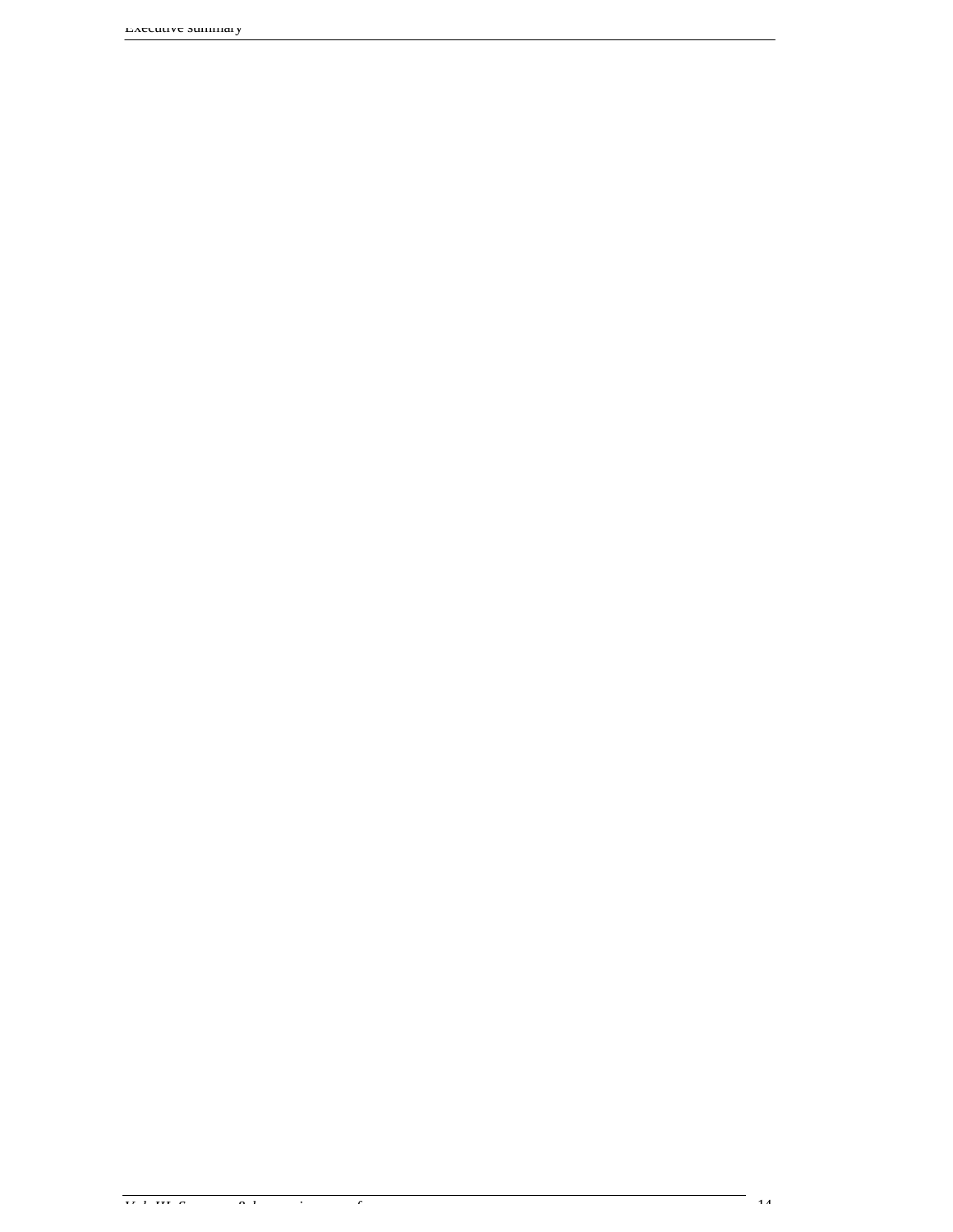# **I. INTRODUCTION**

Many coastal sediments around the British Isles support communities of animals whose biology has only recently become accessible to study and whose ecological relationships are still poorly-known. Some members of these communities are rare and restricted in their distribution, while one, the Norway lobster, *Nephrops norvegicus,* is of considerable economic importance. There is reason to believe that some human influences on the coastal environment can adversely affect the integrity of these communities, at least on a local scale, and they are therefore worthy of investigation from a conservation-related perspective.

The objective of this report is to summarize and review the available information on the **'Sea pens and burrowing megafauna'** biotope complex, focusing on the fundamental environmental and biological attributes of the system, its sensitivity to natural and humaninduced changes, and options for monitoring such changes that are relevant to the management of candidate SACs.

# A. NATURE AND IMPORTANCE OF THE BIOTOPE COMPLEX

# *1. General description of the biotope complex*

The 'Sea pens and burrowing megafauna' biotope complex is a community type found in subtidal particulate substrata, ranging from muddy sands with admixtures of shell and gravel to fine, clay-dominated muds. It is typically found in areas of full salinity, highly or completely sheltered from wave exposure, and with weak or extremely weak tidal currents. These biotopes do not correspond exactly to any category defined in the Habitats Directive Annex I classification. They could be included within the broad category of **'Sandbanks covered by sea water at all times'**, although this Annex I feature is more typically associated with coarser (sandier) sediment habitats. In geographical terms, particular examples of the biotope complex can be found in **'Large shallow inlets and bays'**.

The biotope complex is widespread around the British Isles but is best-known from the north and west of the UK, particularly the north-eastern Irish Sea (Hughes & Atkinson, 1997) and the Scottish sea lochs (Howson et al., 1994). The designation of the biotope complex refers to a taxonomic grouping, 'sea pens' - three species of colonial anthozoan cnidarians - and a functional category, 'burrowing megafauna' - a taxomomically-diverse assemblage of crustaceans, worms and fish whose common feature is their construction of large and conspicuous burrows in the sea bed. Although grouped together for current purposes, and often occurring in the same habitat, it is important to note that sea pens and burrowing megafauna are functionally quite dissimilar and not invariably associated with each other. The focus on large animals which are either highly visible (sea pens) or which produce conspicuous traces on the sea floor (burrowing megafauna) should also not obscure the fact that these habitats typically support a rich fauna of smaller, less conspicuous animals living buried within the sediments, including numerous species of nematodes, polychaete worms, bivalves and crustaceans.

The habitat characteristics and community ecology of the 'Sea pens and burrowing megafauna' biotope complex will be reviewed in detail in Chapters III and IV. The principal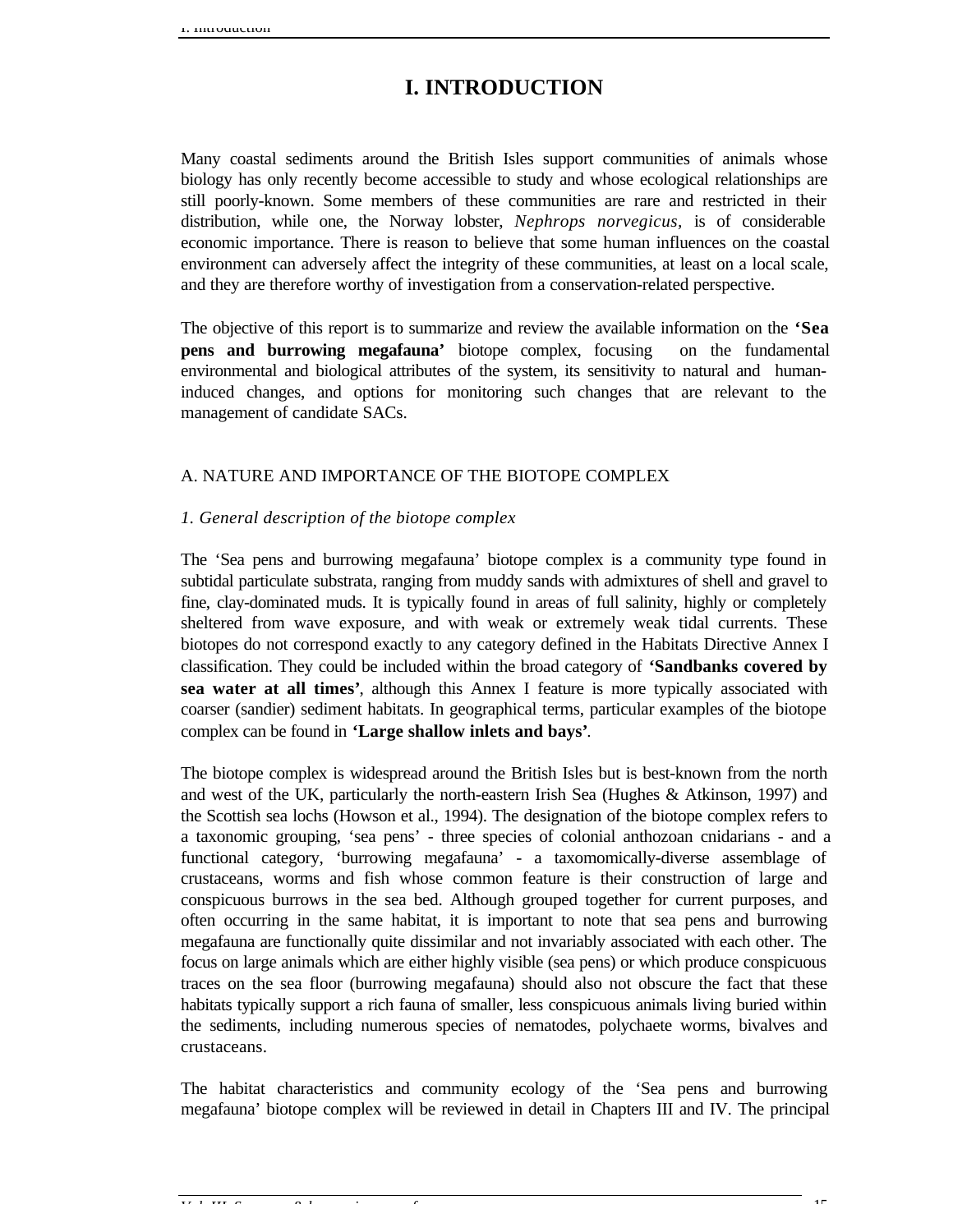species used in the definition of this biotope complex are identified and briefly described below.

## *2. Major constituent species*

#### **a. Sea pens**

Sea pens are colonial cnidarians belonging to the Class Anthozoa, which also includes the corals and sea anemones (the Phylum Cnidaria was formerly known as Coelenterata, and the term 'coelenterates' is used in much of the older literature). Within the Anthozoa, sea pens form part of the Subclass Octocorallia, distinguished by having polyps with eight pinnate tentacles. The sea pens (Order Pennatulacea) are the only octocoral order adapted for life on soft substrata. Each animal consists of a colony of polyps arising from a central stiffened axis, or rachis. The rachis ends in a basal stalk which anchors the colony in the sea bottom, with the polyp-bearing section held upright above the sediment. The animals are suspension-feeders, living on plankton and organic particles trapped by the polyp tentacles. Three sea pen species are well-known from British coastal waters. A fourth species, *Balticina christii*, has been recorded from the deeper waters of the North Sea. Illustrations and detailed descriptions of all British species can be found in Manuel (1981) and Hayward & Ryland (1990).

### *Virgularia mirabilis*

This is a slender sea pen up to 60 cm long. Polyps occur in small clusters of up to 12, arranged in two opposing lateral rows along the rachis. The living colony is white to creamy-yellow in colour, and is able to withdraw itself into the sediment when disturbed. The species is found in sandy or muddy substrata in sheltered inshore waters, or in deeper waters offshore, in depths of 10 - 400 m. *Virgularia mirabilis* is the most abundant and widespread sea pen in British waters, locally common on all coasts but less frequent in the south. It is often abundant in deep, man-made harbours such as Holyhead Harbour, Anglesey (Hoare & Wilson, 1977), and is also very common in many of the Scottish sea lochs. Howson et al. (1994) recorded the species as present in 83 out of 98 sea lochs listed in their review. Outside British waters, *Virgularia mirabilis* is widespread around western Europe and the Mediterranean, and occurs throughout the North Atlantic possibly as far as North America.

# *Pennatula phosphorea*

This species is much stouter and more fleshy than *Virgularia*, and grows up to 40 cm long (up to 25 cm projecting above the sediment). Fused polyps form large, triangular 'leaves' arranged more or less alternately in two opposing lateral rows. The colony is a deep reddish-pink owing to the presence of red sclerites in the tissue. The central axis of the colony is often bent over at the tip like a shepherd's crook. Both *Pennatula* and, to a lesser extent, *Virgularia,* are bioluminescent, emitting light in brilliant flashes or in rhythmic pulses passing along the colony (Nicol, 1958). *Pennatula phosphorea* occurs in sandy or muddy substrata below about 15 m, probably extending to depths of over 100 m. The species is locally common in the North Sea and around the western British coasts, but appears to be absent from southern Britain. It was recorded as present in 46 of the 98 sea lochs listed by Howson et al. (1994). Other records come from the Mediterranean and North Atlantic, but confusion with other species makes the true geographic range uncertain.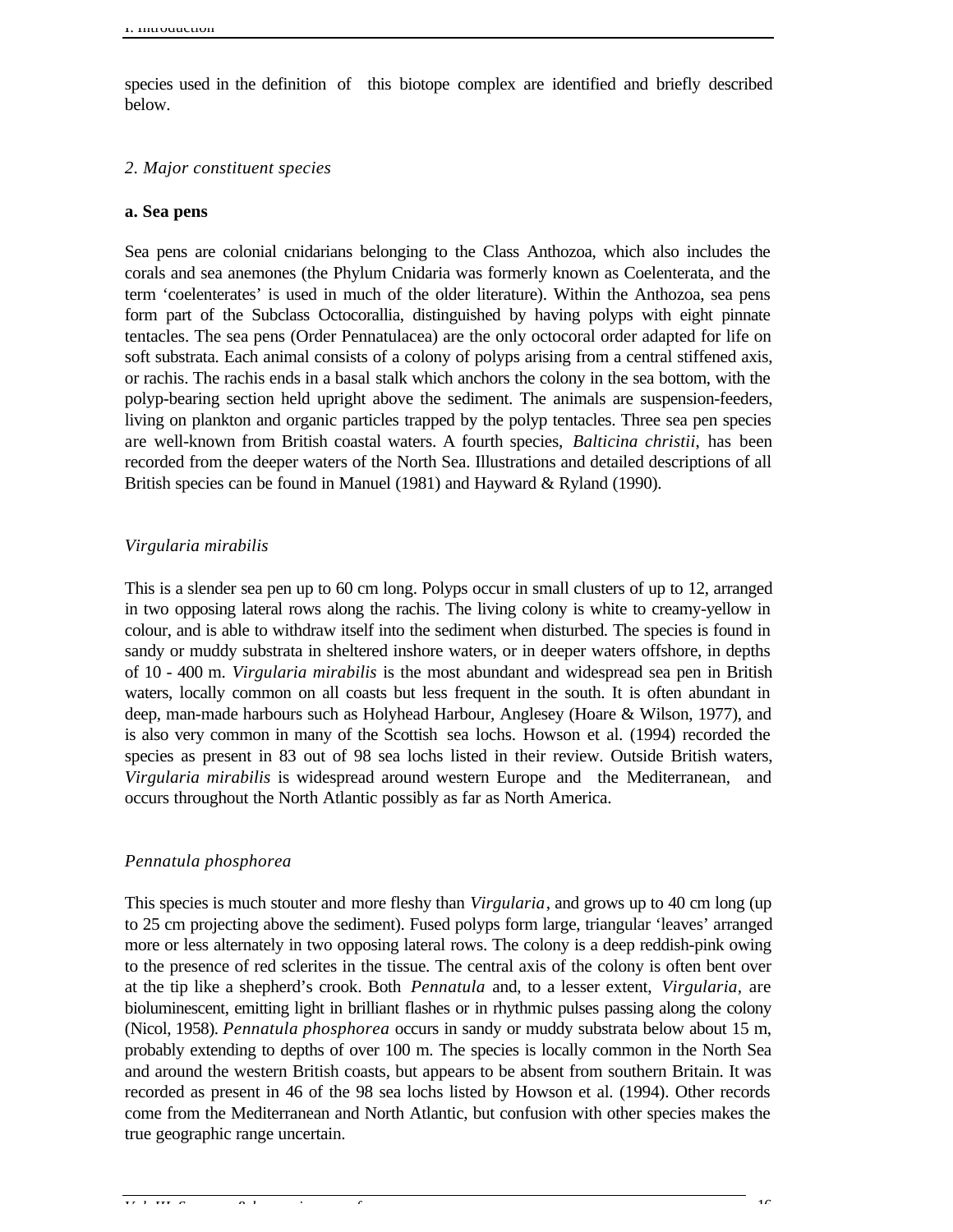### *Funiculina quadrangularis*

This is the largest of the British sea pens, some colonies extending over 1 m above the sea bed. The polyps are irregularly arranged along the rachis, tending to form oblique rows in places. The flesh is white, yellowish or pale pink, and the central axis has a distinctive quadrangular cross-section. *Funiculina quadrangularis* typically occurs on soft mud substrata and does not extend into water as shallow as the other two species, being usually recorded deeper than 20 m. The lower depth range extends to over 2000 m. Known distribution in British waters is restricted to the north and west coasts of Ireland and Scotland. Howson et al. (1994) recorded it in only 17 out of 98 listed Scottish sea lochs. Outside British waters, *Funiculina quadrangularis* occurs in the North Atlantic and Mediterranean, with other records from as far afield as New Zealand and Japan (Manuel, 1981).

#### **b. Burrowing megafauna**

Although the fauna of marine sediments has been studied using ship-borne sampling equipment (grabs, dredges, cores) for well over a century, the abundance and diversity of large burrow structures in many soft substrata was not recognized until it became possible to observe the undisturbed sea bed using underwater photography (still and television), essentially from the early 1960s onwards (Barnes, 1963). The increasing use of SCUBA diving as a research technique from the 1970s onwards allowed direct observation of the behaviour of some of the larger burrowing animals (eg. Chapman & Rice, 1971; Atkinson, 1974; Atkinson et al., 1977). The development of the technique of resin-casting (Shinn, 1968; Atkinson & Chapman, 1984) was also an important advance. This allows the three-dimensional preservation of sub-surface burrow structures in the field, aiding the identification of sea floor features and providing information on the ecology of certain burrowing species which rarely or never show themselves at the sediment surface (eg. Pervesler & Dworschak, 1985; Atkinson & Nash, 1990; Nickell et al., 1995a).

Atkinson (1986) extended the use of McIntyre's (1971) term 'megafauna' to cover the larger, deep-burrowing benthic animals that are difficult to sample using conventional ship-borne methods and are most effectively studied in the field using a combination of SCUBA diving and underwater video. 'Burrowing megafauna' is therefore a loosely-defined, but useful label for a functional category of benthic animals sharing one major ecological trait - the construction of large, and usually long-lasting burrows. Taxonomically, the burrowing megafauna of British coastal seas includes the species belonging to the decapod crustacean infraorder Thalassinidea (lacking common names in most cases, but sometimes collectively termed 'mud-shrimps'), a few larger decapods such as the Norway lobster (*Nephrops novegicus*) and the angular crab (*Goneplax rhomboides*), several large worms belonging to the Phylum Echiura, and a number of fish species. Some other groups such as the holothurians (sea-cucumbers) and enteropneusts (acorn-worms) have representatives which probably fall within the megafaunal burrower category, but these are little-known in British waters.

Atkinson (1986) and Atkinson & Nash (1985) give useful summaries of the ecology of many of the most prominent megafaunal burrowers in British coastal waters, together with descriptions of the burrows they inhabit. This is still a very active field of research, and much additional information has been gained since the mid-1980s. The current state of knowledge of the species concerned is therefore briefly outlined here.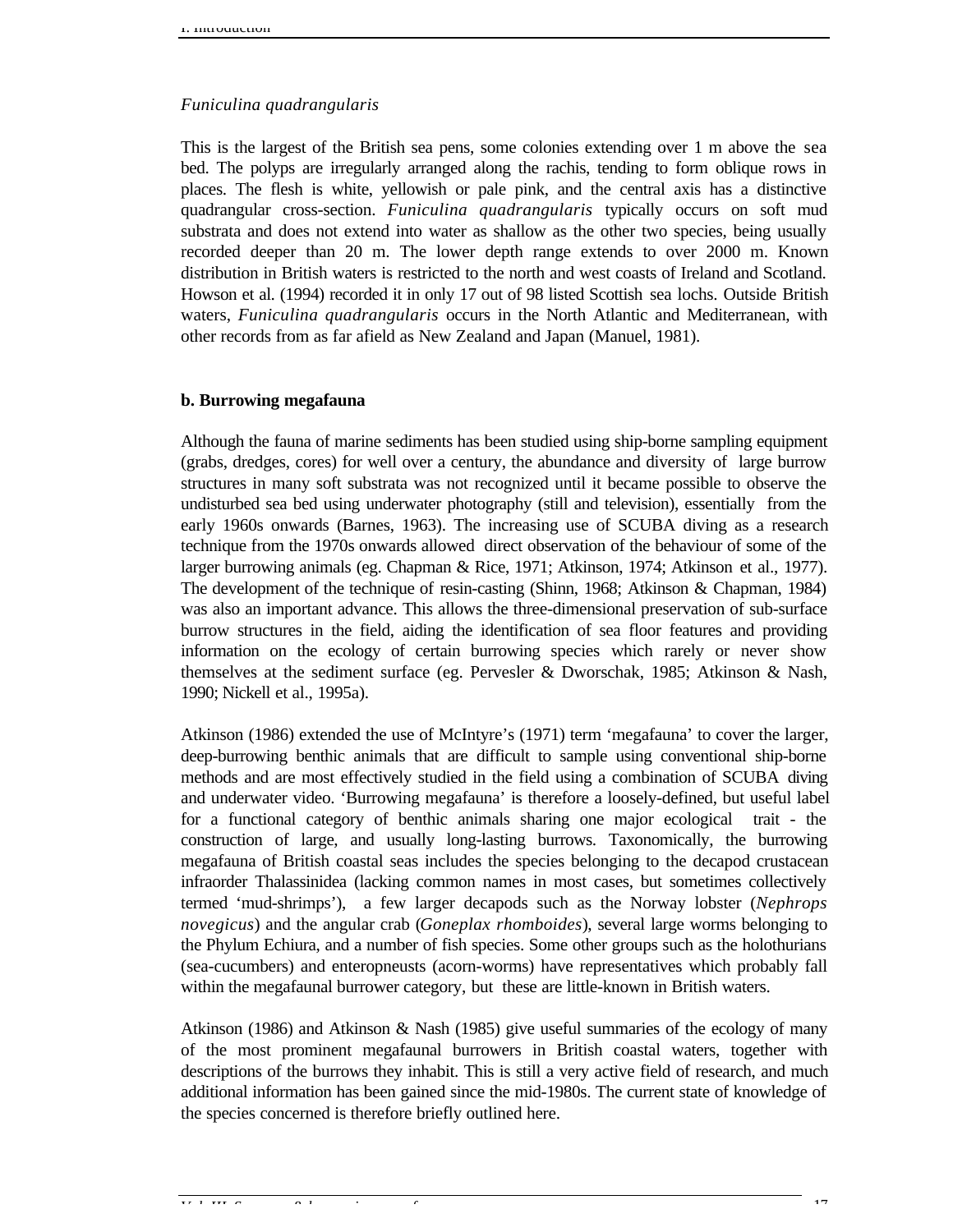#### i.Thalassinidean crustaceans

The British members of this group are illustrated in Hayward & Ryland (1990). All are small animals of broadly shrimp-like appearance and all inhabit complex burrows in subtidal sands or muds.

### *Callianassa subterranea*

This species is translucent white in colour and up to 60 mm long. The eyes are tiny, in accord with the burrowing lifestyle. The chelipeds (claws) are asymmetric, with one greatly enlarged. The type of burrow constructed varies depending on the sediment characteristics. In the fine muds of Scottish sea lochs, *C. subterranea* inhabits a complex lattice of galleries usually at a depth of 30 - 40 cm below the sediment surface, but sometimes extending down to over 80 cm (Atkinson & Nash, 1990; Nickell & Atkinson, 1995). The sub-surface lattice is connected to the surface by one or two vertical shafts, one of which usually opens in the centre of a conical mound of ejected sediment. In the coarser sediments of the southern North Sea, burrows extend less deeply below the surface (9 - 23 cm), and have more surface openings (up to eight) than those from sea lochs (Rowden & Jones, 1995). *Callianassa subterranea* is a deposit-feeder, 'mining' organic material from the sub-surface sediment or possibly feeding on surface detritus trapped in the burrow openings.

*Callianassa subterranea* is widespread and common around the British coasts, and has been recorded in large numbers in the southern North Sea (Witbaard & Duineveld, 1989; Rowden & Jones, 1994) and the north-eastern Irish Sea (Swift, 1993; Hughes & Atkinson, 1997). The species is also a prominent member of the megafaunal burrowing communities of the Scottish sea lochs (Howson et al., 1994, and personal observations). Total geographic range extends from Norway to the Mediterranean. A second *Callianassa* species, *C. tyrrhena* also occurs in southern British waters but there is no detailed information on its behaviour.

# *Calocaris macandreae*

This mud-shrimp is more squat in form than *Callianassa subterranea*, and has relatively small chelipeds. It constructs a system of U-shaped tunnels with distinctive three-way junctions where tunnels connect (Nash et al., 1984). The burrow system is usually built at two interconnected levels in the sediment, with a total depth of up to 21 cm. The openings to the sediment surface also typically occur in groups of three, although this pattern may be obscured by the collapse or blocking of some of the openings. *Calocaris macandreae* is found in muddy sediments with high silt-clay fractions and does not occur in sandy substrata (Buchanan, 1963). The species occurs throughout the eastern Atlantic and Mediterranean at depths of 30 - 1100 m. In British waters it is best-known from the Northumberland coast (Buchanan, 1963), the Clyde Sea area and Firth of Lorne (Nash et al., 1984), and the Irish Sea (Calderon-Perez, 1981).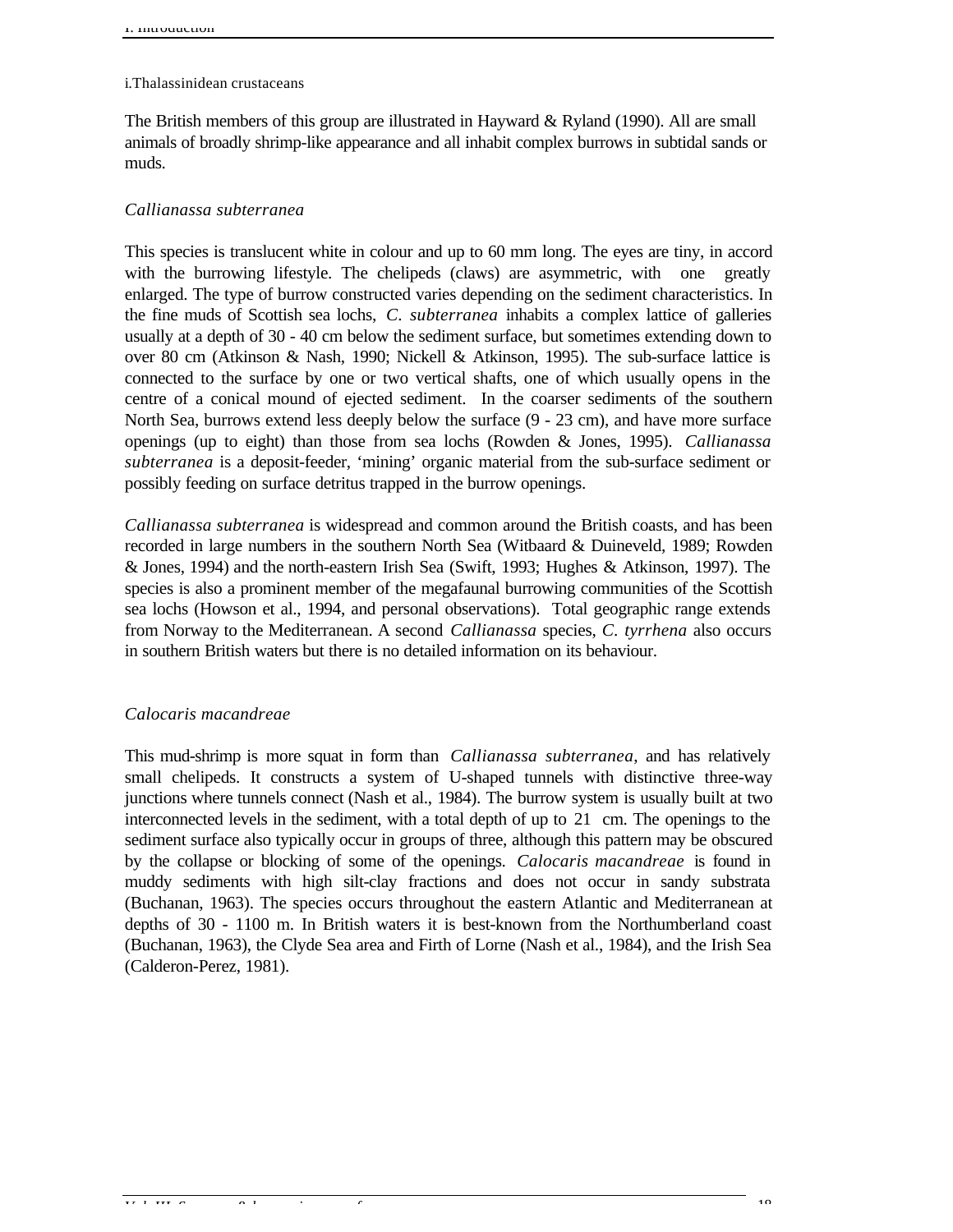#### *Jaxea nocturna*

In appearance this species resembles a miniature lobster, with very long, slender chelae. Overall body length is 4 - 6 cm, colour a drab greyish-yellow, often obscured by clinging sediment. The animal inhabits a very deep (up to 90 cm) burrow of obliquely-descending tunnels, sometimes with one or more vertical shafts (Pervesler & Dworschak, 1985; Nickell et al., 1995b; Nickell & Atkinson, 1995). Up to 14 surface openings may be present, although at any one time only a few of these may be in use, the rest blocked by plugs of sediment. Active openings are often surrounded by a distinctive 'collar' of sediment resembling a pie-crust, formed as the animal 'bulldozes' small piles of material out of its burrow. The animal depositfeeds from the walls of its burrow and may also scavenge organic material from the sediment surface. *Jaxea nocturna* occurs in muddy sediments at water depths below about 10 m. The species is probably widespread and relatively common in suitable habitats around the British coasts, but is under-recorded owing to its deep-burrowing, cryptic lifestyle. It is certainly present in the Scottish sea lochs (Nickell et al., 1995b), the north-eastern Irish Sea (Swift, 1993) and the English Channel (Marine Biological Association, 1957). Underwater video surveys show that burrows of *Jaxea nocturna* are abundant in the deeper waters of the Clyde Sea area, especially in Loch Fyne and to the east of Arran (R.J.A. Atkinson, personal communication). Outside British waters, the species occurs south to the Mediterranean and Adriatic Seas (Pervesler & Dworschak, 1985).

### *Upogebia* spp.

Three species of this genus occur in British waters, *U. delatura, U. pusilla* and *U. stellata.* All have a similar ecology. Burrows are relatively simple, consisting of one or two connected U- or Y-shaped components penetrating the sediment to depths of up to 25 cm (Dworschak, 1983; Nickell & Atkinson, 1995; Astall et al., 1997b). Shafts decending from the main Ucomponent may penetrate much more deeply into the sediment. Surface openings are usually inconspicuous holes without associated mounds. *Upogebia* species differ from the mudshrimps discussed previously in being primarily suspension-feeders, actively pumping water through their burrows and filtering out particulate matter (Dworschak, 1981). They are usually found in sands or muddy sands with mixtures of stones or shell gravel, rather than in the finer muds associated with *Calocaris macandreae* or *Jaxea nocturna*. In Stravanan Bay, on the south-west coast of the Isle of Bute, *U. deltaura* inhabits the sediment underlying an extensive maerl bed (J. Hall-Spencer & R.J.A. Atkinson, unpublished observations), an unusual habitat record for a megafaunal burrower. All three British *Upogebia* species range from Norway to the Mediterranean. *Upogebia pusilla* is the least common in British waters. *Upogebia deltaura* and *U. stellata* are more widespread, occurring off all coasts, sometimes in mixed populations.

# ii. Other decapod crustaceans

#### Norway lobster, *Nephrops norvegicus*

The Norway lobster (sometimes referred to as 'Dublin Bay Prawn' or 'Scampi') is one of the more familiar megafaunal burrowers. The burrowing habit of this large (total body length may be over 25 cm) crustacean was first confirmed in the field by sea bed photography. Burrows may be very large, with tunnels over a metre in length and up to 10 cm in diameter. Simple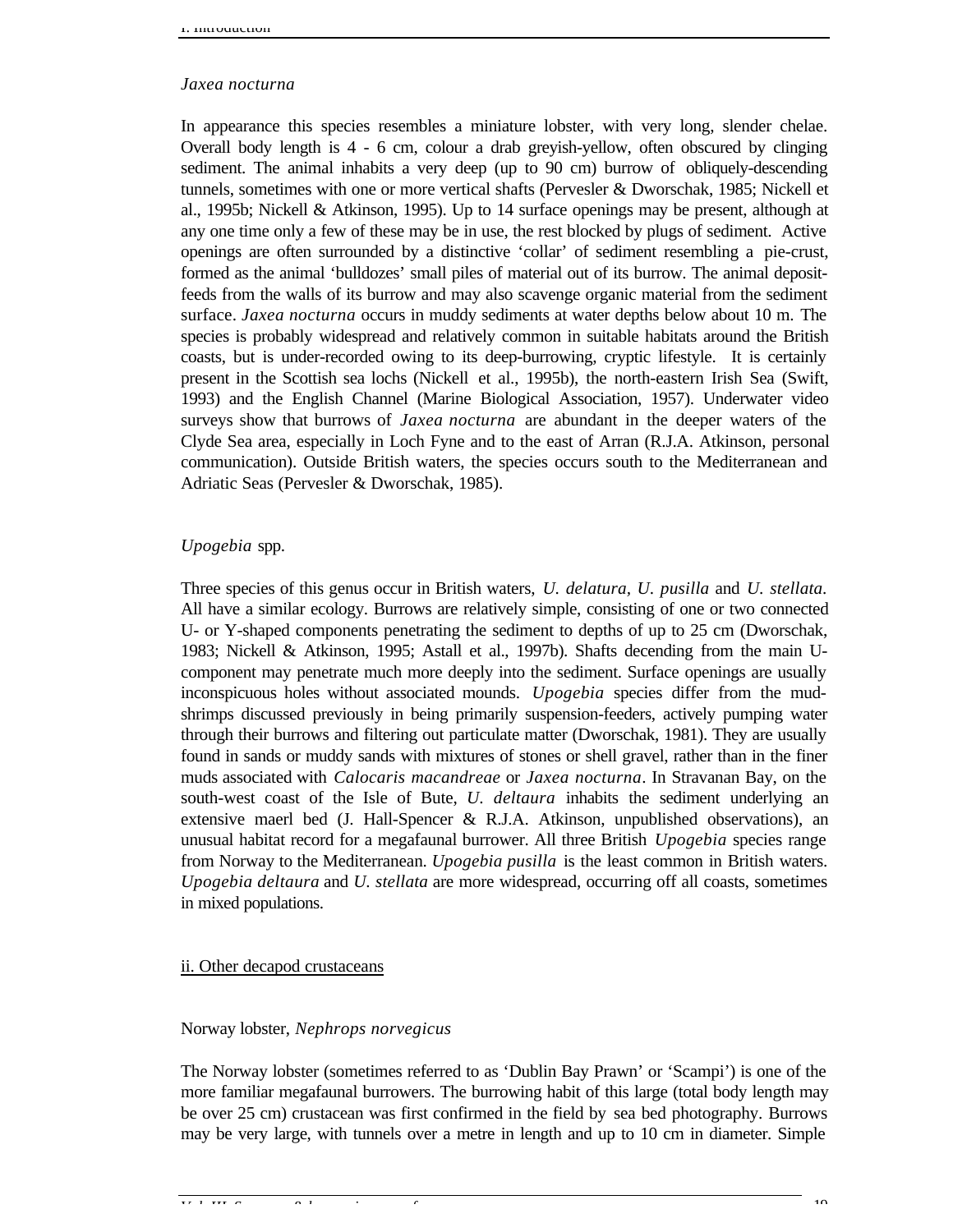burrows consist of a straight or T-shaped tunnel descending at a shallow angle and penetrating the sediment to a depth of 20 - 30 cm (Rice & Chapman, 1971). Large piles of excavated sediment are often seen around the burrow entrances. More complex systems are created when juvenile animals construct burrows leading off from those of the adults (Tuck et al., 1994). A comprehensive analysis of burrow form is given by Marrs et al. (1996). In shallow water, the animals spend most of the day inside their burrows and emerge at night to forage (Chapman & Rice, 1971). *Nephrops* is carnivorous, feeding on sediment-dwelling polychaetes, bivalves and crustaceans, and also on carrion. The species is found on soft mud substrata all around the British and Irish coasts, from as little as 5 m depth in shallow sea lochs to several hundred metres offshore. Total range extends from Norway and Iceland to the Mediterranean. *Nephrops norvegicus* is the subject of a major fishery and its ecology and population biology have therefore been intensively studied (eg. Chapman, 1980; Bailey et al., 1986; Tuck et al., 1997a).

### Angular crab, *Goneplax rhomboides*

This crab has a distinctive rectangular carapace with prominent spines at the front corners. The chelipeds are highly elongated, particularly those of the male. Burrows are quite similar to those of *Nephrops norvegicus* but are smaller, descending only 10 - 15 cm into the sediment, with 1 - 6 surface openings (Rice & Chapman, 1971; Atkinson, 1974a). Semi-circular 'runs' at the burrow entrances, formed as the crab carries out excavated mud and sweeps it aside with its chelipeds, are a useful identifying feature. *Goneplax* can be found on muddy sands from 8 - 80 m deep on all British coasts. Distribution extends south to the Mediterranean.

#### iii. Echiuran worms

The Echiura is a small phylum of marine worms (sometimes referred to as 'spoon-worms') distinguished by possession of an unsegmented, sac-like body and, in almost all species, a highly extensible strap-like or ribbon-like proboscis. Most echiurans are burrowing depositfeeders, using the proboscis to graze detritus from the sediment surface. Only a few species occur in British coastal waters but these can be locally common, and owing to their large size can be an important component of the burrowing megafauna.

# *Maxmuelleria lankesteri*

This is a large echiuran, with a body length in the contracted state of up to 18 cm. It has the long proboscis characteristic of the phylum and is a vivid dark green colour in life. The animal inhabits a narrow, sinuous burrow in the shape of an elongate U, with a surface opening at each end (Hughes et al., 1996a). One end opens at the apex of a volcano-like mound of ejected sediment up to 30 cm high and 40 cm across (Hughes et al., 1996b). The burrow may extend over 80 cm deep into the sediment (Nickell et al., 1995b), with up to 2 m between the surface openings. *Maxmuelleria lankesteri* is highly averse to light and, at least in shallow water, extends its proboscis to feed only at night (Hughes et al., 1993). The species is found in fine muds and muddy sands in water depths of 10 - 80 m. Previously thought to be rare and localized, *M. lankesteri* is now known to be common in the Irish Sea, Clyde Sea, and in many of the Scottish sea lochs (Hughes et al., 1996b). There are also records from south-west Ireland and the English Channel, but so far none from the North Sea. The species is also known from the Kattegat and Skagerrak, and from north-west Spain.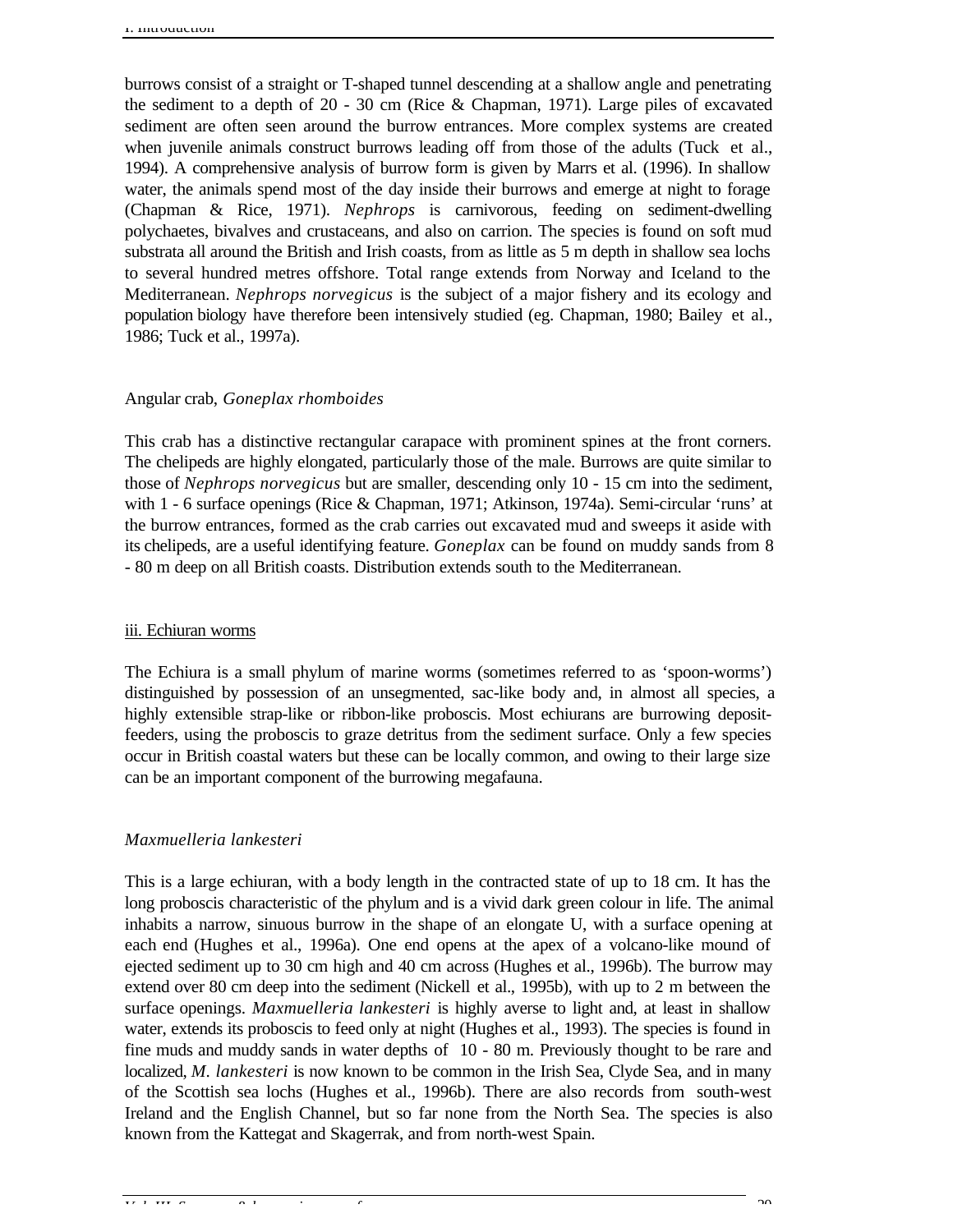I. Introduction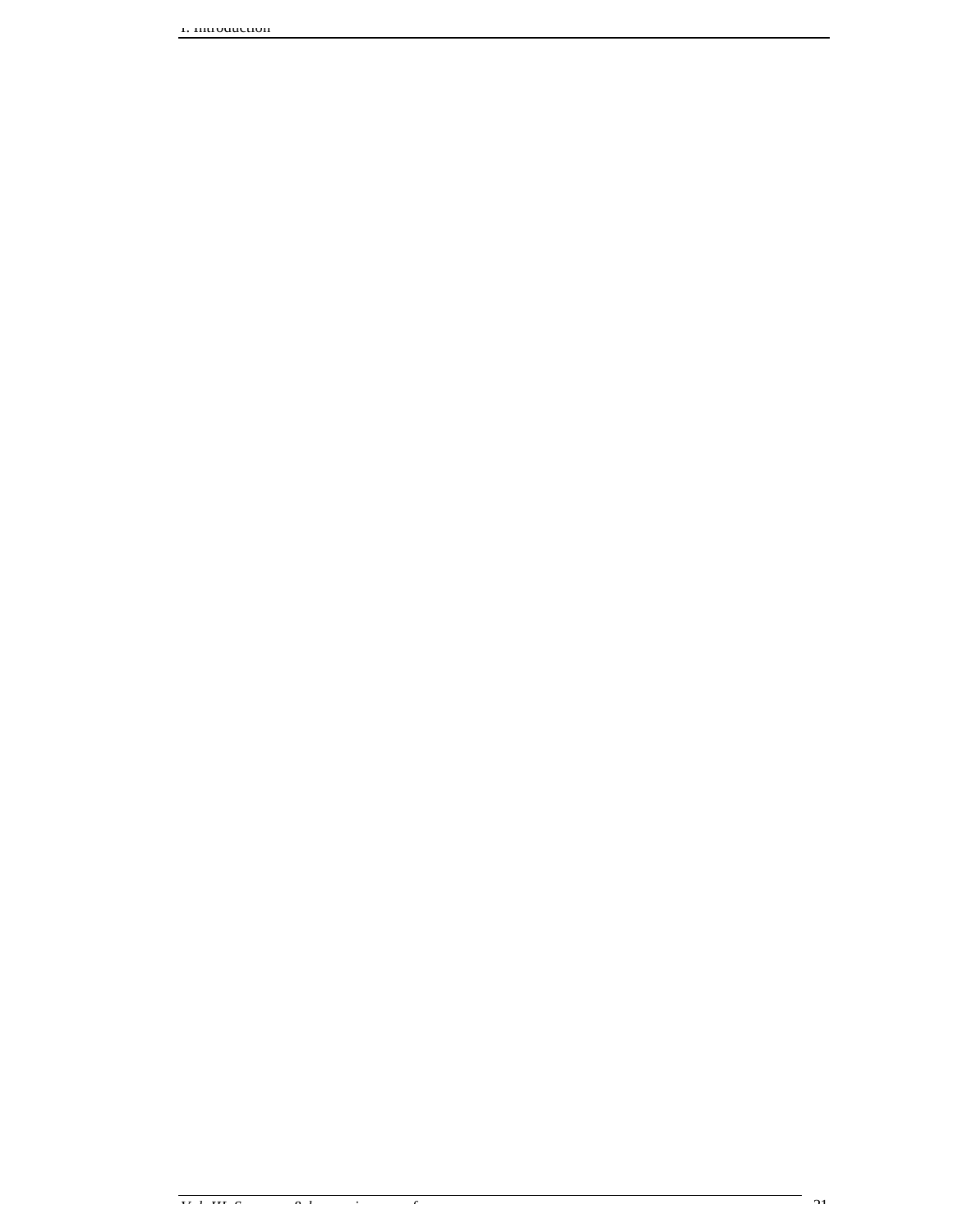#### *Amalosoma eddystonense*

This is a large echiuran worm (body length up to 14 cm) originally described from near Plymouth but now known also from a number of the Scottish sea lochs (Connor, 1990; Howson et al., 1994). The species has been recorded from muddy sand substrata and inhabits a burrow up to 25 cm deep (Connor, 1990). The animal has a long, ribbon-like proboscis with a strongly bifurcated tip, which it uses to pick up detritus particles from the sediment surface. *Amalosoma* appears to be locally common in some areas but its ecology has not yet been studied in detail.

## *Echiurus echiurus*

This echiuran is smaller than *Maxmuelleria lankesteri* (body length up to 11 cm) and greyish-yellow rather than green in colour. Burrows have not been described in detail, but appear to be U-shaped and perhaps up to 15 cm deep (Reineck et al., 1967). The ecology of *Echiurus* has not been studied in British waters but it is known to occur off the east coast of Scotland from Peterhead to St Andrews, and in the Firth of Forth (Stephen, 1934). It is also found further south in the North Sea (Rachor & Bartel, 1981), and in the Kattegat and Skaggerak, sometimes in very dense populations.

### iv. Burrowing fish

Many fish species, belonging to a number of different families, have adopted a burrowing lifestyle (Atkinson & Taylor, 1991). In British waters there are three species known to excavate sizeable burrows in shallow coastal sediments.

# Red band-fish, *Cepola rubescens*

This is a fish of striking and distinctive appearance, with a slender, elongate body up to 70 cm long, dorsal and anal fins continuous with the tail fin, and large eyes. The body colouration is orange-red with yellowish fins. The fish excavates a large burrow consisting of a wide (up to 20 cm) shaft descending vertically into the sediment, ending in an expanded terminal chamber (Atkinson et al., 1977). A narrow side shaft is often present (Atkinson & Pullin, 1996). Most burrows are 30 - 70 cm deep, but some extend down to over 1 m. The fish feeds on planktonic crustaceans caught during short excursions from the burrow. *Cepola* occurs on muddy sands from 12 - 200 m water depth off the southern and western British coasts, and ranges south to the Mediterranean and north-west Africa. In British waters it is best-known from around the isle of Lundy and from Irvine Bay off the Ayrshire coast (Atkinson et al., 1977).

# Fries' goby, *Lesueurigobius friesii*

A stout-bodied goby up to 13 cm long with a fawn or grey background colouration and conspicuous golden-yellow spots, this species was shown to construct burrows in muddy sediments by Rice & Johnstone (1972). The burrow is a shallow, U-shaped tunnel up to 20 cm long but rarely extending more than 10 cm into the substratum. The burrow openings are narrow and circular, but the tunnel is expanded in the centre and used for the deposition of eggs (Gibson & Ezzi, 1978). The diet consists mainly of small polychaetes. Fries' goby occurs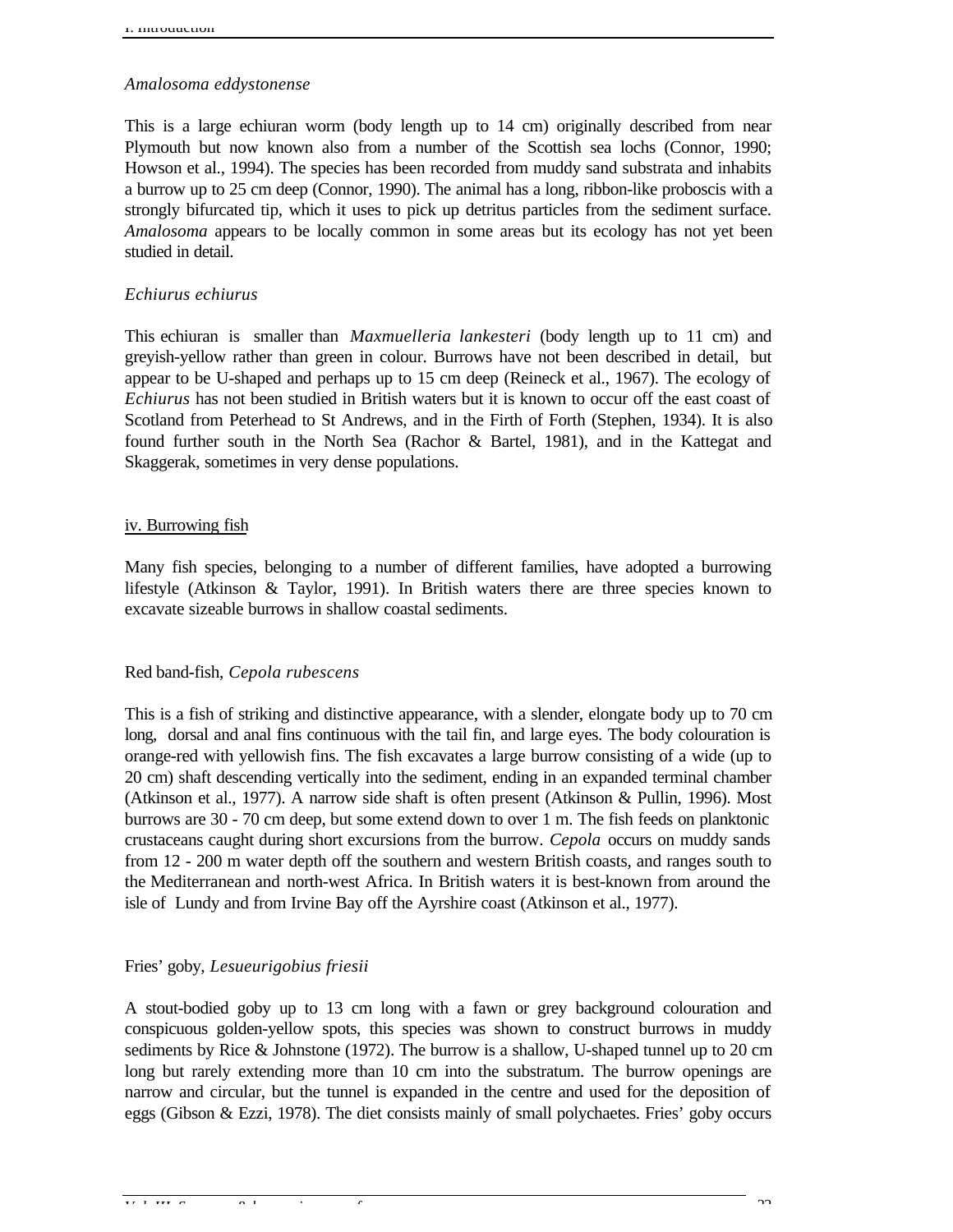from the Irish Sea northwards to the Clyde and western Scotland, around the Irish coast, and in the Kattegat and Skagerrak. Known depth range is 10 - 350 m.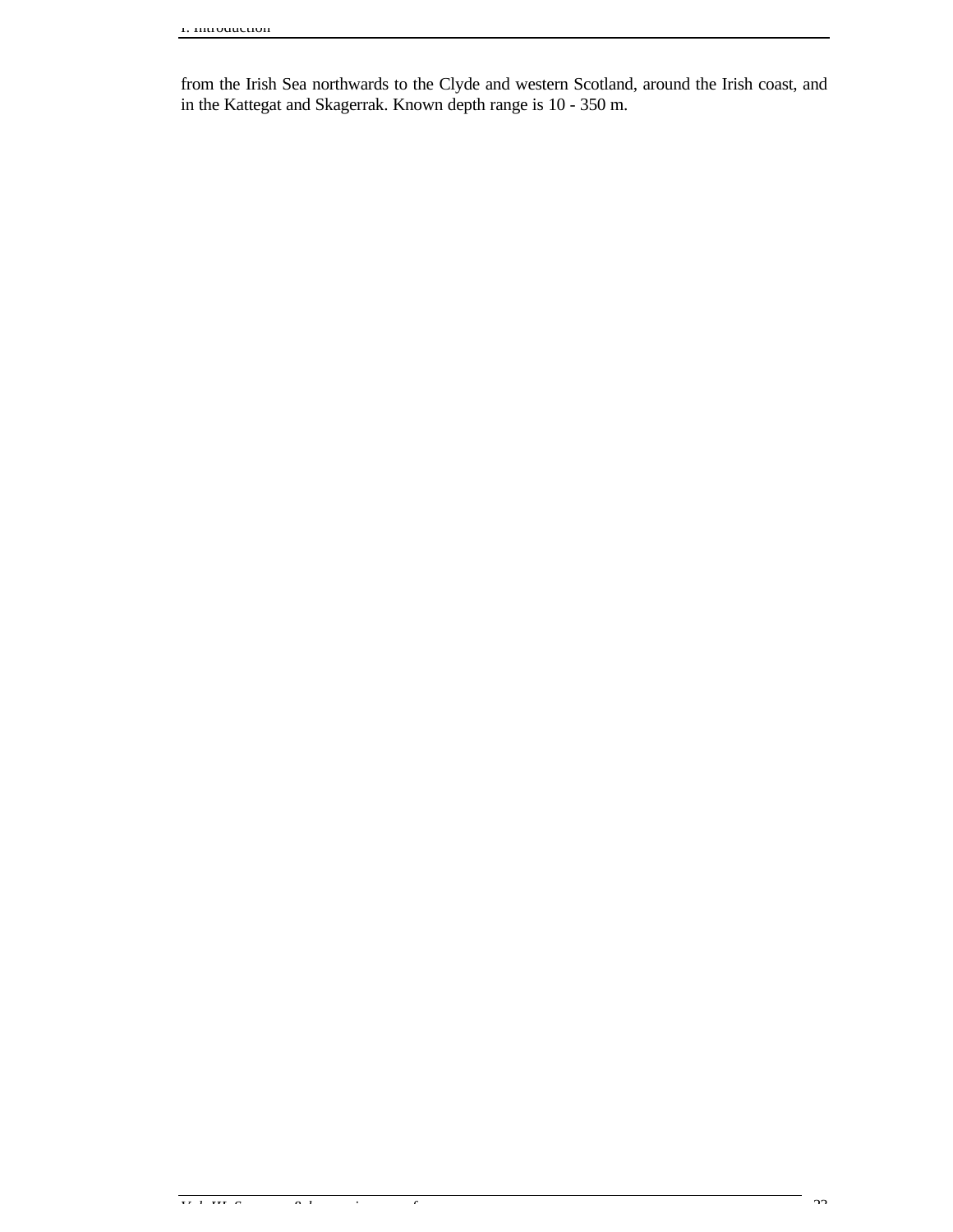## Snake-blenny, *Lumpenus lampraetiformis*

The snake-blenny has a very slender, almost eel-like body up to 40 cm in length. Body colouration is pale brown-yellow with irregular darker brown spots. Burrows are shallow, horizontal tunnels of circular cross-section with distinctive, Y-shaped junctions (Nash, 1980; Atkinson et al., 1987). Individual burrow systems may be over 70 cm long, though most are 20 - 35 cm. The species occurs on soft mud bottoms at depths of 20 - 200 m, being more abundant below 50 m. Distribution ranges from the northern and western British coasts, the North Sea, Scandinavia and the Baltic north to Spitzbergen, and from Iceland to north-eastern North America.

### v. Other megafaunal burrowers

The species described above are those which have been most frequently recorded in megafaunal burrowing communities and which have received the most detailed study. However, these studies are biased to some extent by geography, with much of our information coming from a few of the more easily-accessible Scottish sea lochs. The British marine fauna includes a number of other species that can be regarded as megafaunal burrowers, but whose distribution and ecology are still very poorly-known owing to their cryptic lifestyle, occurrence in deep water, or in regions not yet subjected to detailed study. It is likely that future studies will find some of these species to be locally common and ecologically important.

*Axius stirhynchus* is a thalassinidean crustacean sporadically recorded from the shallow subtidal off southern and western Britain (Marine Biological Association, 1957; Allen, 1967). Little is known of its ecology, but it has been recorded burrowing under stones on sandy and muddy estuarine shores. The related *Axius serratus* has been recorded burrowing to depths of over 3 m in Nova Scotia (Pemberton & Risk, 1976), the deepest megafaunal burrows known. It is therefore likely that *A. stirhynchus* has been under-recorded, and may be more common than the few records suggest.

The amphipod crustacean *Maera loveni* has a northern Atlantic distribution and reaches its southern geographic limit in Scotland, where it occurs on both east and west coasts. In Loch Riddon in the Firth of Clyde, the species constructs a complex burrow system of interconnected U-shaped tunnels. The tunnels are narrowly elliptical in cross-section and reach the sediment surface in a cluster of up to 70 slit-like openings (Atkinson et al., 1982). Uniquely among the species discussed here, the larger burrows appear to be constructed by a colony of animals, but this cooperative social behaviour has not been studied in detail.

*Labidoplax digitata, a large, worm-like holothurian (sea-cucumber) up to 30 cm long, is* known from western British coasts to a depth of 70 m. The animal burrows in clean or muddy sand and feeds on surface detritus collected with its oral tentacles. Burrow form and ecology have not so far been studied.

The hagfish, *Myxine glutinosa* occurs on muddy substrata and is known to inhabit burrows with conspicuous, volcano-like mounds (Foss, 1962, 1968). Burrows seem to be a simple U- or J-shape, and to be lined with mucus (Hardisty, 1979). The hagfish is mostly found at depths well beyond the range of air diving and so is difficult to study in the field. Among fish species, another likely burrower is the four-bearded rockling, *Enchelyopus cimbrius*, which has been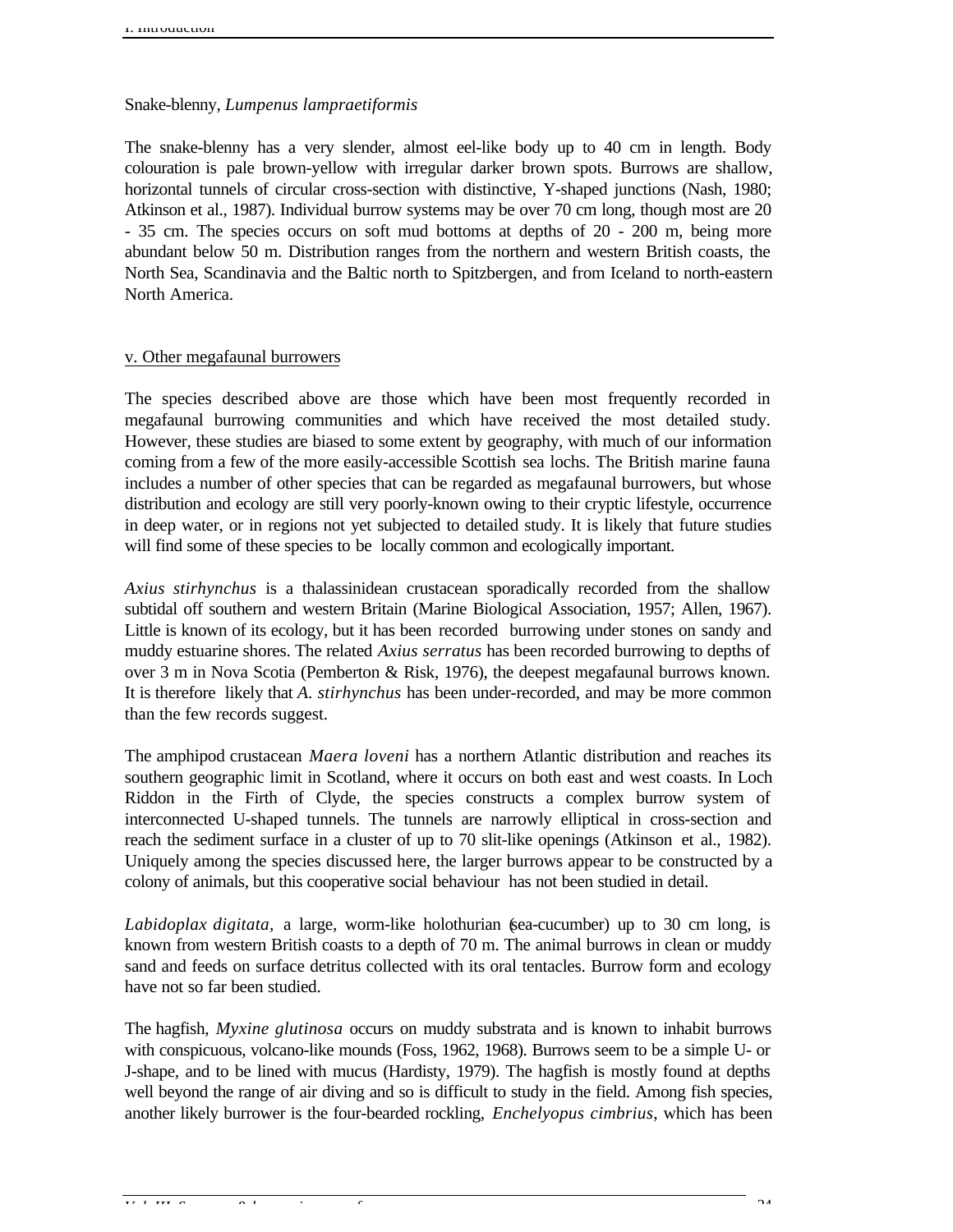observed in association with burrows in the deep waters of the Clyde Sea (R.J.A. Atkinson, personal communication).

In addition to those fish and invertebrates that are specialist or obligate burrowers, there are others that do not normally excavate their own burrows but will opportunistically inhabit those constructed by other species. Of these, the most frequently observed is the black goby, *Gobius niger*. In Scottish sea lochs, this fish will take up residence in burrows belonging to *Maxmuelleria lankesteri* and other species, frequently enlarging or modifying the shape of the burrow opening (Nickell et al., 1995a; Marrs et al., 1996). The squat lobster, *Munida rugosa*, is frequently found inhabiting burrows on the periphery of megafaunally-burrowed muds, where these merge with coarser substrata (C.J. Chapman, personal communication). It is uncertain whether *Munida* excavate their own burrows or take over those made by other animals.

Much still remains to be discovered about the basic biology of even the best-known species of burrowing megafauna, and the makers of some distinctive burrow types still remain unidentified. Paired sediment mounds, each surrounded by a ring of holes, have been seen using towed underwater video in the Clyde Sea (Tuck & Atkinson, 1995) and elsewhere. These may be the work of enteropneusts (acorn-worms), but this has still to be confirmed. Observations such as these suggest that the list of large burrowing animals in British waters will expand as work continues.

# *3. Importance of the biotope complex*

# **a. Economic importance**

The 'Sea pens and burrowing megafauna' biotope complex is of considerable economic importance because of the fishery targeted on one of its principal constituent species, *Nephrops norvegicus* (Howard, 1989). *Nephrops* was almost unexploited prior to the 1950s, but since then has grown rapidly in importance to the UK fishing fleet, with Scottish landings in 1995 totalling 22476 tonnes, with a market value of £47.6 million (Marine Laboratory, Aberdeen). In 1995 the most important fishing areas around the UK were the western Irish Sea (about 8000 tonnes), the Fladen Grounds in the North Sea (7087 tonnes), the North and South Minches (3656 and 4678 tonnes respectively) and the Clyde (3989 tonnes), with important fisheries also in the Firth of Forth, Moray Firth and eastern Irish Sea. Bottom trawling is the main technique used, but inshore creel fishing is also locally important, particularly on the west coast of Scotland.

The squat lobster, *Munida rugosa*, also supports a small commercial fishery. Reported annual landings are currently only about 10 tonnes, mostly from the Clyde area (C.J. Chapman, personal communication), but this has the potential to increase if the market expands.

# **b. Scientific importance**

No other megafaunal burrower, or any sea pen species, has any economic importance in the UK. However, the activities of burrowing megafauna can impinge on human usage of the sea in other respects. It has become generally recognized over the past two decades that disturbance of the sea bed by animal activity can have major effects on the structure, movement and chemistry of marine sediments (McCall & Tevesz, 1982). These disturbance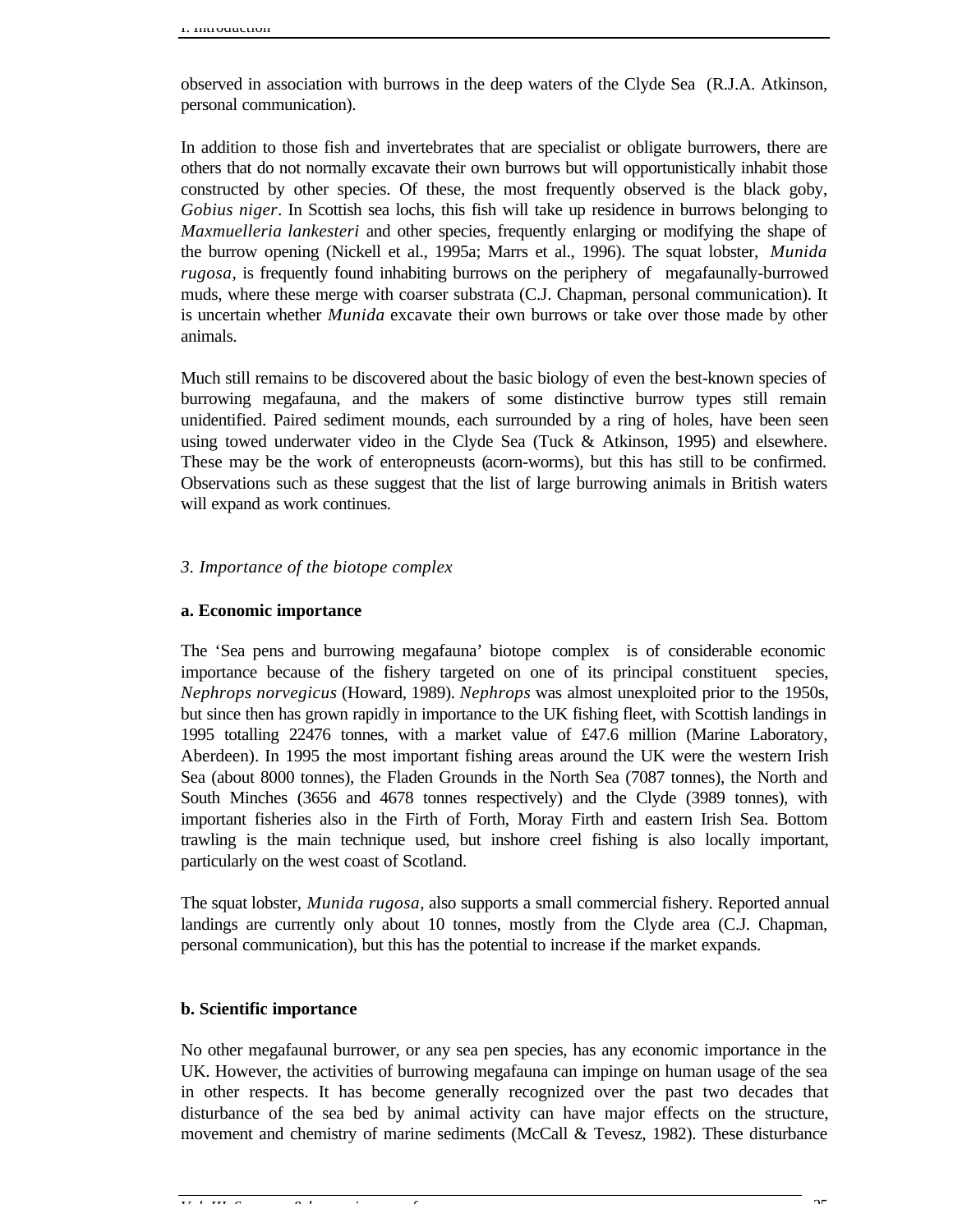processes, collectively termed 'bioturbation' include the construction of burrows, the transport of material from deep sediment layers to the surface (or vice versa), and the sorting of sediment particles for feeding purposes. By circulating water through their burrows, benthic animals transport oxygen to deep, otherwise anoxic layers of sediment. In heavily-burrowed expanses of sea floor, burrow walls can collectively greatly increase the surface area of sediment in contact with the water column. Both factors can profoundly affect the types and rates of chemical reactions taking place at the sediment-water interface, in particular the recycling of nutrients such as nitrate and phosphate, and metals such as manganese. The burrowing megafauna are likely to be particularly important in these processes as a result of their large body size and the depth of their activity in the sediment (Nickell et al., 1995b).

The effects of burrowing animals on sediment-water chemistry take on a practical significance with respect to the fate of man-made pollutants discharged into the sea. Contaminants such as toxic metals, pesticides or radionuclides often become bound to sediment particles and accumulate in the sea bed. Bioturbation is one means by which sedimentary pollutants can be redistributed, and potentially returned to the human environment (Lee  $&$  Swartz, 1980), and for this reason the process has become a major area for research in recent years. In the UK, the possibility that benthic animals might significantly affect the distribution of radionuclides such as plutonium and caesium in the sediments of the Irish Sea was recognized in the early 1980s (Kershaw et al., 1983; Swift, 1993). This discovery greatly stimulated research into the ecology of species such as *Maxmuelleria lankesteri*, about which very little was previously known (Hughes et al., 1996b).

The increasing interest in bioturbation and its effects has led to a significant use of shallow coastal sediment areas as natural 'laboratories' where the ecology of burrowing animals can be studied under natural conditions. In this respect, several of the Scottish sea lochs (notably Loch Sween in mid-Argyll) have been especially important, as their organically-enriched sediments typically support a diverse burrowing megafauna in shallow, highly sheltered waters suitable for diving fieldwork (Nickell et al., 1995b). Data collected in sea lochs has been used to assess the relative importance of different species in the redistribution of radionuclide particles in the bottom sediments of the north-eastern Irish Sea (Hughes & Atkinson, 1997). Observations made in coastal environments can also help to interpret the behaviour of burrowing animals in the deep sea (eg. Ohta, 1984; Hughes et al., 1994). The 'Sea pens and burrowing megafauna' biotope complex is therefore of considerable scientific value as a model for studying processes of general importance in marine benthic ecology, and this value is likely to increase as further sites are investigated and additional species become available for study.

#### **c. Biodiversity and conservation importance**

As outlined earlier, the three shallow-water sea pens all have wide distributions around the north-eastern Atlantic and Mediterranean, some extending further afield. *Funiculina quadrangularis* has a more restricted distribution in British coastal waters than the other two species and is considered to be of greater national conservation importance. Another nationally rare species found in the deep mud biotope is the large anemone *Pachycerianthus multiplicatus*, known in the British Isles only from some of the Scottish and Irish sea lochs/loughs (Howson et al., 1994).

The major megafaunal burrowers are also widely distributed. Species that currently appear to be rare or localized in distribution are in many cases probably merely overlooked or underrecorded. This situation is inevitable given the cryptic habits of these animals, the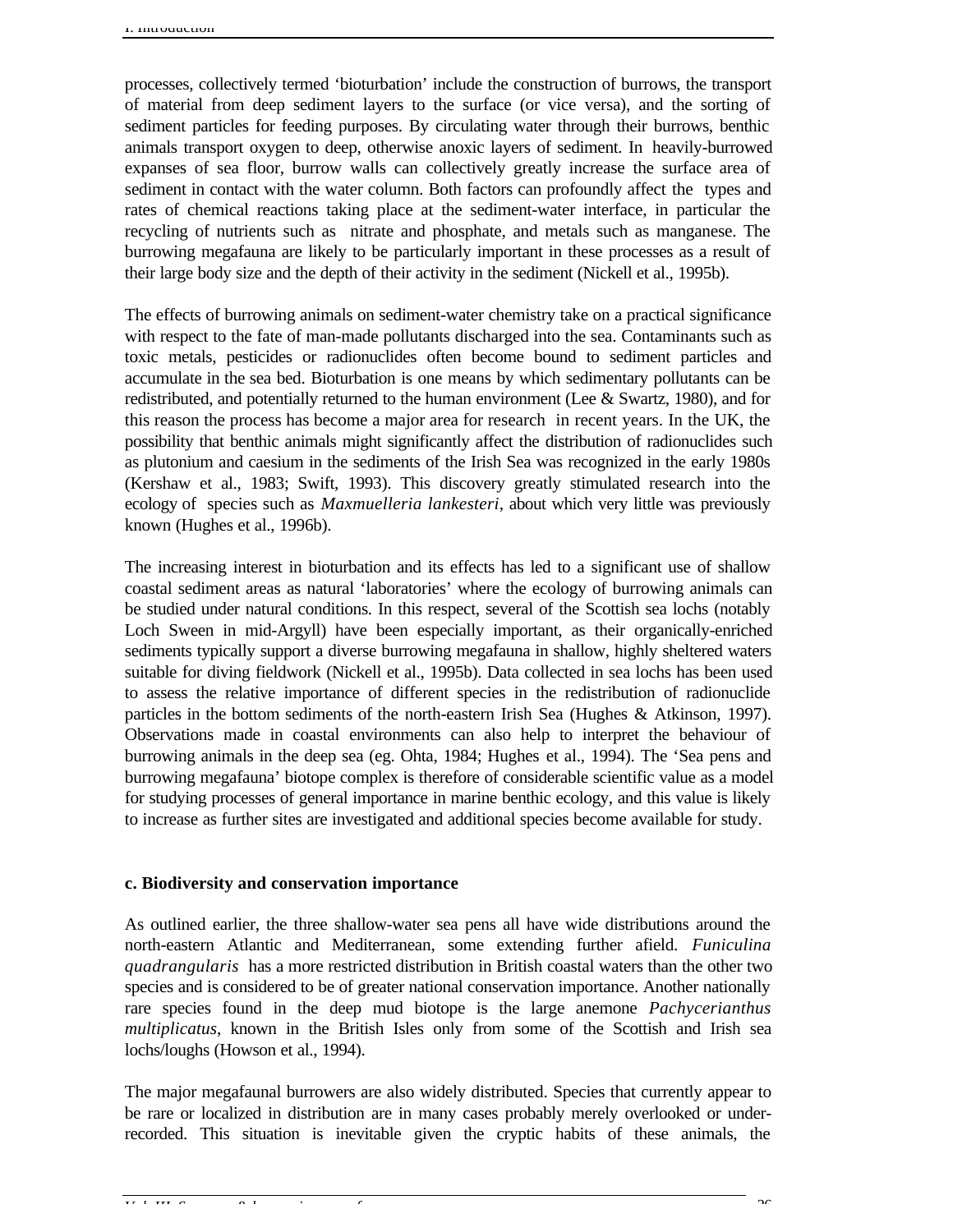comparatively recent advent of techniques such as SCUBA and underwater video, and the small number of localities that have been surveyed in detail using these methods. The echiuran *Maxmuelleria lankesteri* remained in obscurity for decades after its formal description, known only from a handful of specimens, but recent work has shown it to be widespread and locally common where it occurs. The same will probably turn out to be true of other species about which little is currently known. It is therefore not possible at present to identify any burrowing megafauna likely to be confined to British waters, or truly rare on a national or international scale.

The soft-sediment biotopes with sea pens and burrowing megafauna known from the UK are, however, of conservation importance as the best-characterized and most intensively-studied examples of their kind. Comparable animal communities are known from elsewhere (see below), but work in British waters has progressed much further in identifying the principal species present (Atkinson & Nash, 1985; Atkinson, 1986), determining the structure of their burrows (eg. Atkinson & Chapman, 1984; Nash et al., 1984; Atkinson & Nash, 1990; Nickell et al., 1995a; Nickell & Atkinson, 1995; Rowden & Jones, 1995), and quantifying their effects on the sediment (Nickell et al., 1995b; Hughes et al., 1996a). This is particularly true of the communities found in the Scottish sea lochs, which provide favourable conditions for detailed study matched in few other places. Since the best-known examples of this biotope complex occur in shallow, semi-enclosed bodies of water, where they are potentially vulnerable to disturbance by a variety of natural and human-induced environmental changes (see Chapters V and VI), they could be used as indicators of the 'health' of the local coastal environment.

In terms of species number, the sediment-dwelling meio- and macrofauna of sedimentary habitats far exceed the larger, more conspicuous animals around which this biotope complex is defined. This component of the biological community is therefore also of potential conservation importance, although not usually discussed in this context. The interaction between the burrowing megafauna and these smaller organisms will be discussed in Chapter IV.

The conservation importance of this biotope complex will be assessed more fully in Chapter IX, after its ecological functioning and sensitivity to environmental change have been reviewed.

# B. KEY POINTS FROM CHAPTER I

- The 'Sea pens and burrowing megafauna' biotope complex is found on sandy and muddy substrata in sheltered, fully marine conditions.
- The biotope complex is characterized by three species of colonial anthozoans (a taxonomically-defined grouping) and a functionally-defined grouping of animals which construct large, long-lasting burrows in the bottom sediments.
- The burrowing megafauna is a taxonomically-diverse assemblage of crustaceans, worms and fish which are difficult to sample using traditional ship-borne equipment. Most information on their ecology has been obtained in the last two decades using SCUBA and underwater television.
- The biotope complex supports a major fishery for one of its characteristic species, *Nephrops norvegicus*, and hence is of considerable economic importance.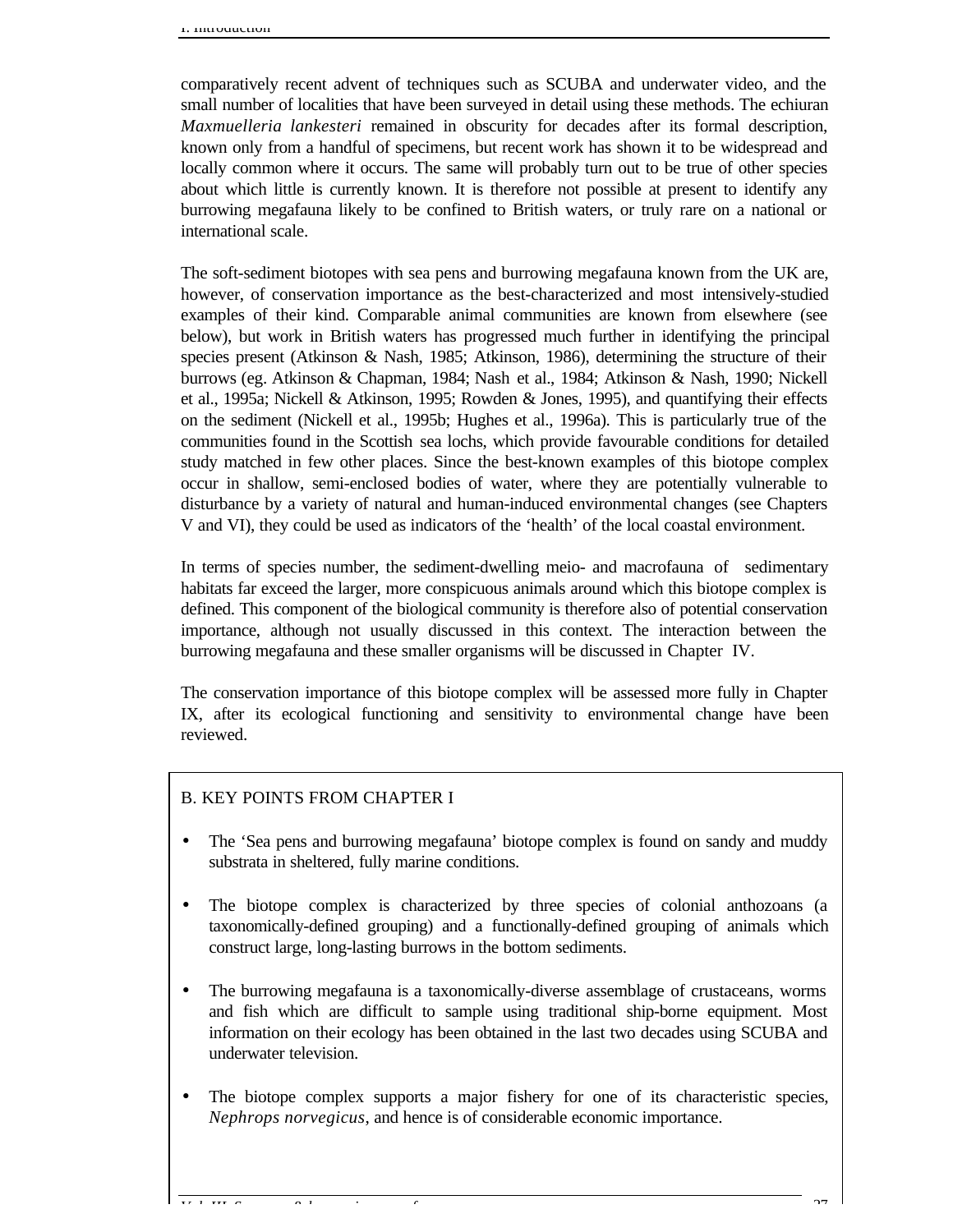- The disturbance of marine sediments by animal activity (bioturbation) is a subject of major scientific interest, partly because of its potential effects on the movement of pollutants. Shallow coastal sediment areas are useful natural 'laboratories' for studying this process, so adding to the scientific value of the biotope complex.
- Examples of the biotope complex in the UK are of conservation importance as the beststudied and most accessible representatives of their kind. Characteristic species such as *Funiculina quadrangularis* and *Pachycerianthus multiplicatus* are nationally rare and localised in distribution. Sediments support a rich fauna of smaller animals and so form an important reservoir of biodiversity.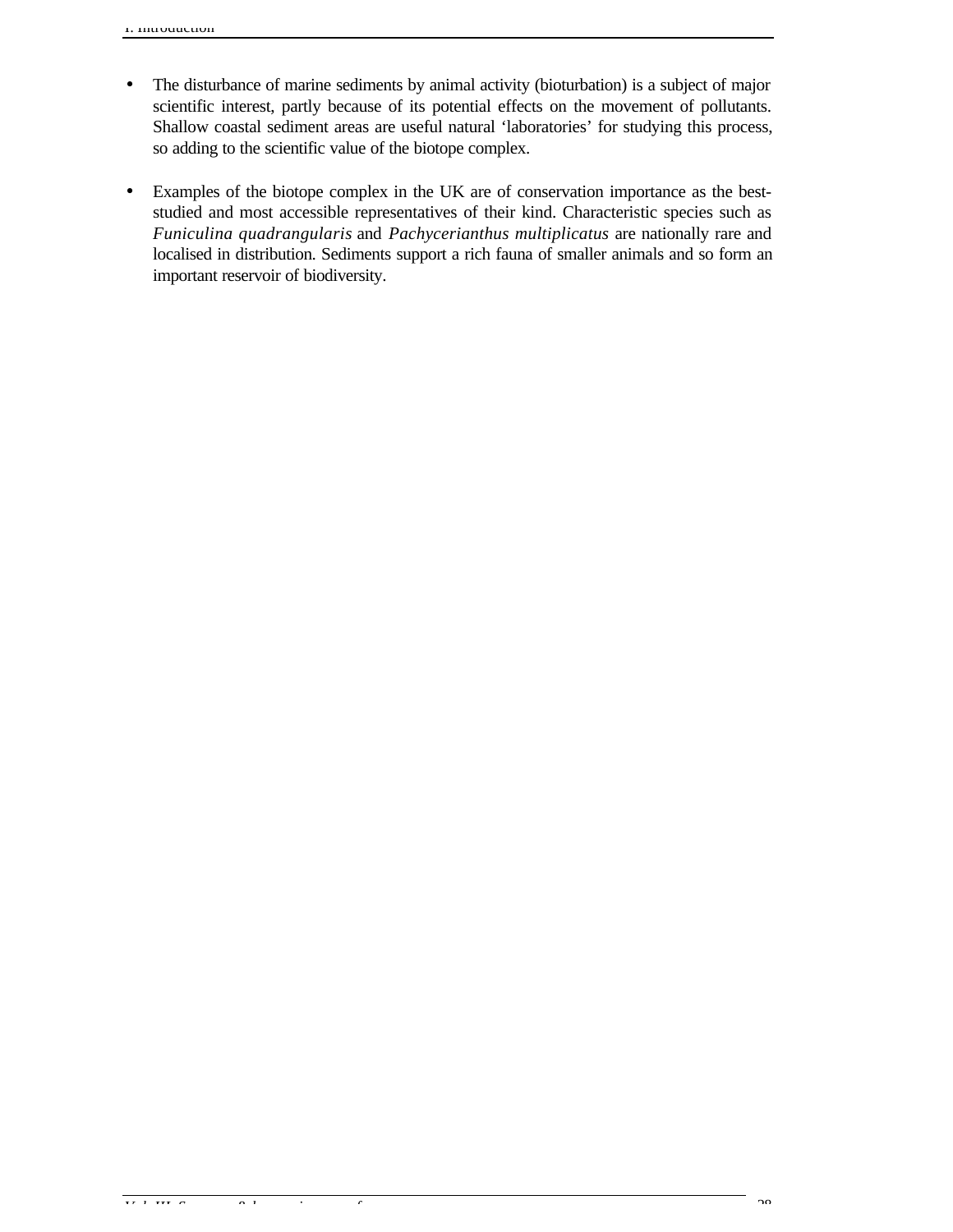# **II. STATUS AND DISTRIBUTION**

This chapter will clarify the status of the biotope complex within the classification system developed by the Marine Nature Conservation Review, and summarise what is known of its geographic distribution in the UK (with particular reference to SACs) and elsewhere.

# A. STATUS WITHIN THE MNCR BIOTOPE CLASSIFICATION

The Marine Nature Conservation Review (MNCR) biotope classification provides a hierarchical framework for differentiating and classifying the shallow-water benthic habitats and biological communities of the British Isles (Connor et al., 1997). The basic unit of classification is the **Biotope** , a recognizeable **Community** of conspicuous species occurring in a **Habitat**, defined according to parameters of the physical environment such as substratum type or degree of wave exposure. Groups of biotopes with similar overall character, suitable for local mapping where biotopes consistently occur together and are relatively restricted in their extent, are termed **Biotope complexes**. For the purposes of this report, the 'Sea pens and burrowing megafauna' biotope complex is taken to include all biotopes containing either sea pens **or** burrowing megafauna as characterizing species (as opposed to considering only those biotopes in which both groups are present). This inclusive definition has the advantage of including situations where, for example, biotopes occur along a gradient of water depth or sediment type, with biological communities changing as a result of the differing environmental requirements of the characterizing species. The relevant biotopes from the MNCR classification are summarised below. Full descriptions are given in Connor et al. (1997).

| 1. MNCR Code CMU.SpMeg     | Sea pens and burrowing megafauna in circalittoral<br>soft mud                                                         |
|----------------------------|-----------------------------------------------------------------------------------------------------------------------|
| 2. MNCR Code CMU.SpMeg.Fun | Sea pens, including <i>Funiculina quadrangularis</i> ,<br>and burrowing megafauna in undisturbed<br>circalittoral mud |

These are the typical deep mud biotopes of the Scottish sea lochs, characterized by the sea pens *Virgularia mirabilis* and *Pennatula phosphorea*, and the megafaunal burrowers *Nephrops norvegicus, Callianassa subterranea, Calocaris macandreae*, *Maxmuelleria lankesteri* and *Lesueurigobius friesii.* The biotope coded as CMU.SpMeg has been recorded in most of the Scottish sea lochs (Howson et al., 1994) and in the Shetland voes (Howson, 1988). It has also been observed by towed camera surveys in the north-eastern Irish Sea (Hughes & Atkinson, 1997) and in the deep offshore waters of the North Sea (Dyer et al., 1982). These offshore examples of the biotope cover extensive areas and form the major *Nephrops* fishing grounds. The biotope coded CMU.SpMeg.Fun is a variant recorded in the deeper basins of some of the Scottish sea lochs, characterised by forests of the larger sea pen *Funiculina quadrangularis*.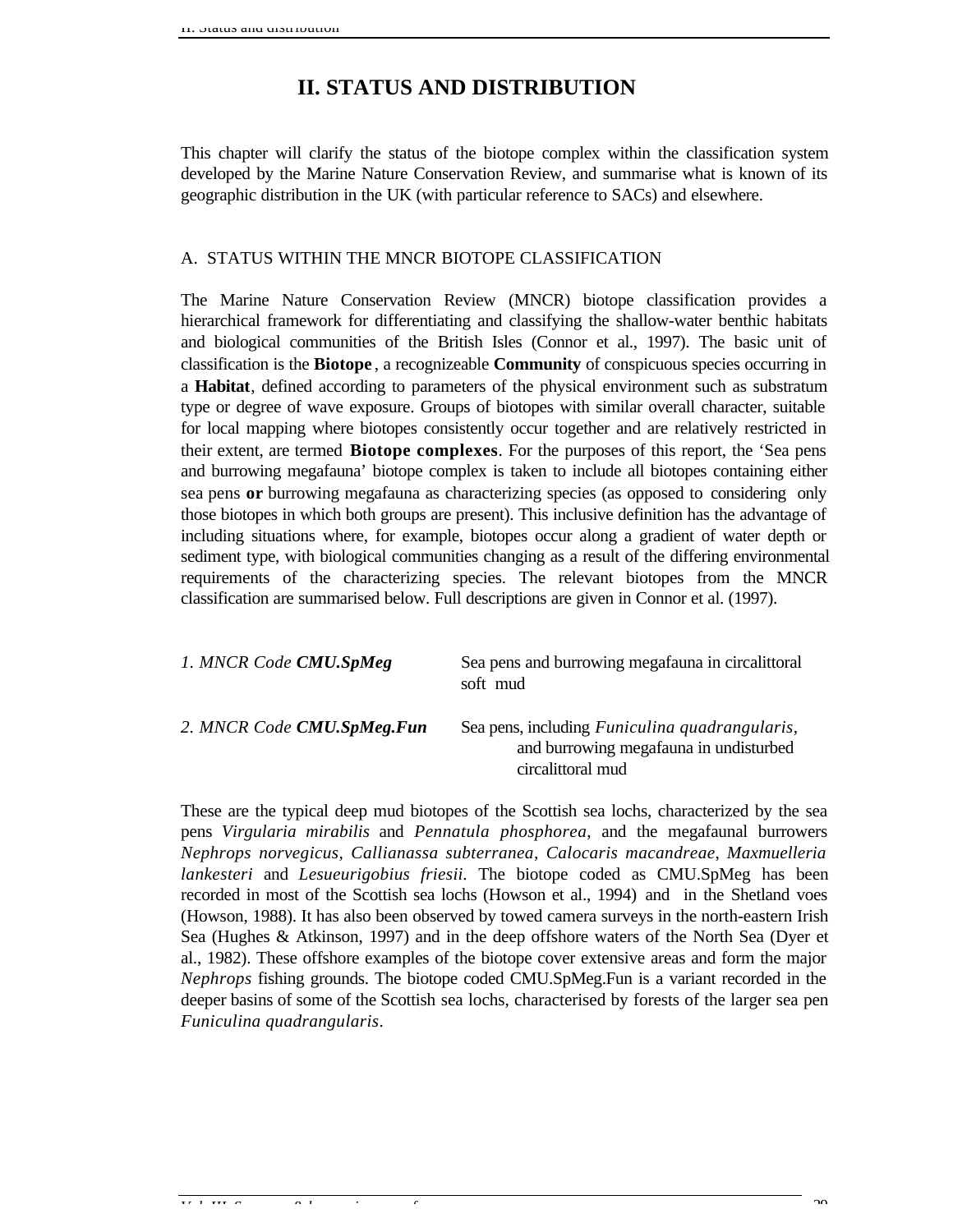*3. MNCR Code CMU.BriAchi Brissopsis lyrifera* and *Amphiura chiajei* in circalittoral mud

This deep, offshore mud biotope is characterized by the urchin *Brissopsis lyrifera* and the brittlestar *Amphiura chiajei*. The megafaunal burrowers *Nephrops norvegicus* and *Calocaris macandreae* may also be present. Connor et al. (1997) recognize this biotope from the northern Irish Sea off the coast of Cumbria. Its status requires clarification, and it may turn out to be identical with CMU.SpMeg, with the apparent differences resulting from contrasting survey techniques (D. W. Connor, personal communication).

*4. MNCR Code CMS.AfilEcor Amphiura filiformis* and *Echinocardium cordatum* in circalittoral clean or slightly muddy sand

This biotope exists in conditions of slightly greater wave exposure, and consequently coarsergrained sediments than are typical of CMU.BriAchi. An infaunal brittlestar and urchin are again the main characterizing species, but the community also includes *Callianassa subterranea*. The sea pen *Virgularia mirabilis* may also occur, but not in large numbers. The biotope is widespread around the British Isles, being recorded from a number of Scottish sea lochs, from the northern Irish Sea, the central and southern North Sea and the Isles of Scilly (references given in Connor et al., 1997).

| 5. MNCR Code CMS. VirOph      | Virgularia mirabilis and Ophiura spp. on<br>circalittoral sandy or shelly mud |
|-------------------------------|-------------------------------------------------------------------------------|
| 6. MNCR Code CMS. VirOph. HAs | Virgularia mirabilis and Ophiura spp. with                                    |
| hydroids                      | and ascidians on circalittoral sandy or shelly                                |
| mud                           | with shells or stones                                                         |

The sea pen *Virgularia mirabilis* may occur in moderate numbers on sandy or shelly substrata such as occur in many sea lochs, usually at shallower depths than the finer muds supporting the CMU.SpMeg biotope. The brittlestars *Ophiura* spp. are the other major characterizing species. The variant CMS.VirOph.HAs is distinguished by the greater numbers of small stones and shells on the sediment surface, which provide a substratum for attached hydroids, ascidians and other epifauna. Both biotopes are recognized in the Scottish sea lochs (Connor et al., 1997).

| 7. MNCR Code <b>IMU.PhiVir</b> |                   |  | <i>Philine aperta</i> and <i>Virgularia mirabilis</i> in soft |  |  |
|--------------------------------|-------------------|--|---------------------------------------------------------------|--|--|
| stable                         | infralittoral mud |  |                                                               |  |  |

*Virgularia mirabilis* may also occur at high densities on fine-grained and physically very stable muds, typically in shallow water (to 12 - 15 m). The opisthobranch gastropod *Philine aperta* is usually very common. Burrowing megafauna are generally rare or absent. In the UK this biotope is almost confined to the most sheltered basins of certain sea lochs, with one example known from Portland Harbour in southern England. Further south it can be recognized in the Gulf of Gascony and the Mediterranean (Connor et al., 1997).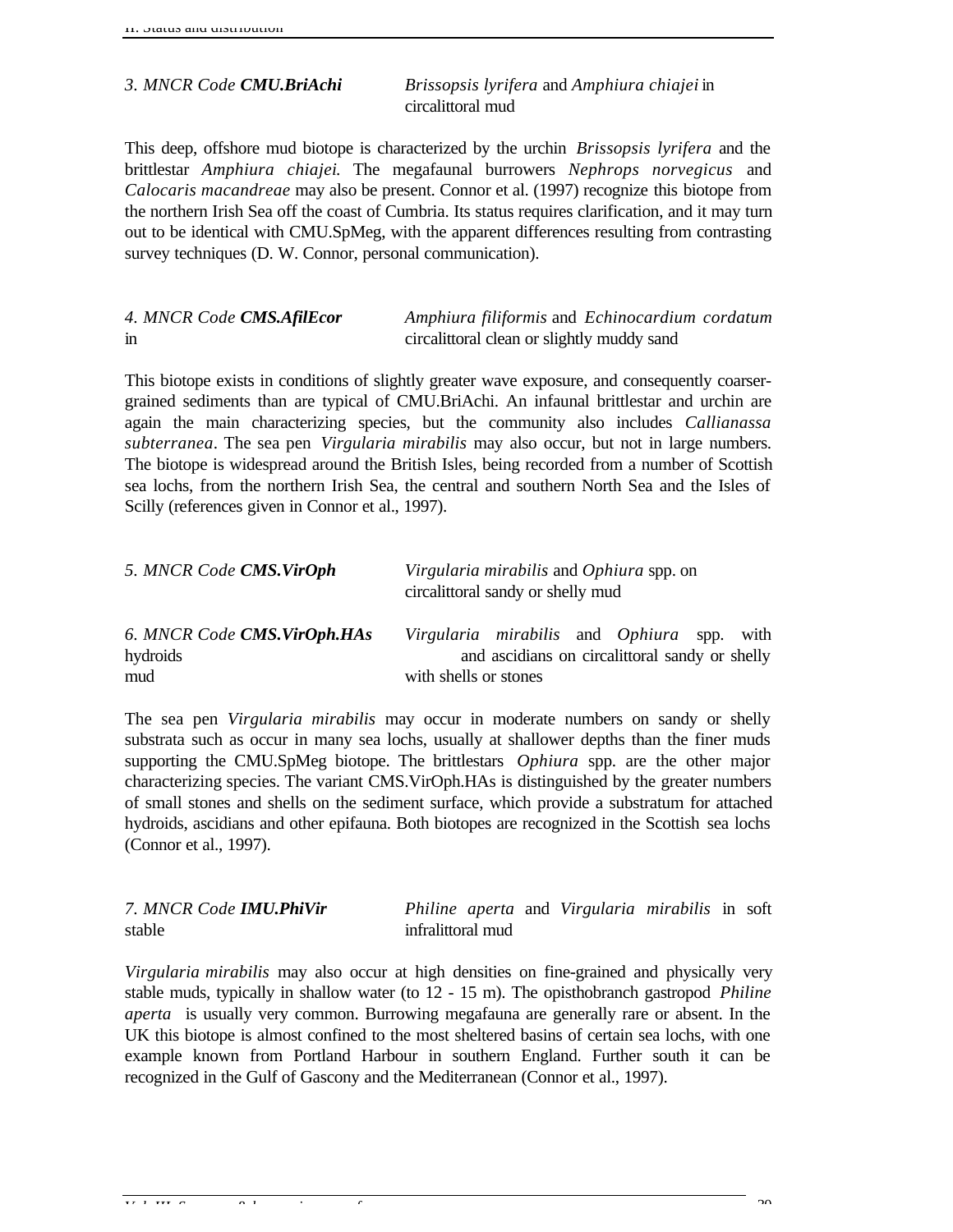# B. OCCURRENCE WITHIN CANDIDATE SACs

 The 'Sea pens and burrowing megafauna' biotope complex is represented to varying degrees in several of the candidate SACs around the UK. The quality of information available also varies from area to area, extending in some cases only to a record of sedimentary habitats in which a biotope can be inferred to exist. The 12 'demonstration' SACs with which the UK Marine SACs Project is mainly concerned will be discussed first in detail, followed by a summary of known or likely occurrence in other proposed SACs. It should be borne in mind that the practicalities of surveying benthic environments, especially over large areas, mean that a statement of non-occurrence of a particular biotope usually represents only an assessment based on the currently available information, an assessment which will always be subject to revision in the light of future observations. However, the hydrodynamic or topographic characteristics of a site often preclude the occurrence of a particular biotope (eg. soft mud biotopes are unlikely to exist at an open-coast site subject to strong tidal currents or heavy wave exposure).

# *1. 'Demonstration' SACs*

The occurrence or non-occurrence of the biotope complex is summarized in the table below.

| <b>Biotope complex definitely present</b> | Biotope complex probably absent |
|-------------------------------------------|---------------------------------|
| Loch nam Madadh                           | Papa Stour                      |
| Sound of Arisaig                          | Solway Firth                    |
| <b>Strangford Lough</b>                   | Morecambe Bay                   |
| Cardigan Bay                              | Llyn Peninsula & the Sarnau     |
| Plymouth Sound & Estuaries                | The Wash & North Norfolk Coast  |
| Chesil & the Fleet (Portland Harbour)*    |                                 |
| Berwickshire & North Northumberland Coast |                                 |

\* Portland Harbour adjoins the Fleet SAC but falls outside its currently-defined boundaries.

# **a. SACs probably lacking the biotope complex**

Papa Stour in Shetland has a broken, rocky, and in places very exposed coastline. There are no soft-sediment biotopes around the island, although these do exist in the sheltered voes elsewhere in Shetland (Howson, 1988).

The Solway Firth is notable for its estuarine intertidal mudflats. Recent surveys of sublittoral biotopes found no evidence of sea pens or burrowing megafauna (Covey, 1992; Cutts & Hemingway, 1996), although both are well-represented further south in the Irish Sea proper. The biotopes in question have also not been recorded in Morecambe Bay (Emblow, 1992; Rostron, 1992). Mills (1997) notes that benthic sampling undertaken in the Irish Sea off Blackpool, about 30 km from the mouth of the bay, found muddy sands at depths of 25 - 30 m with *Virgularia mirabilis, Calocaris macandreae* and *Goneplax rhomboides*. Rostron (1992) found *Upogebia deltaura* in a dredge sample off the coast of Walney Island. However, this community has not been recorded within Morecambe Bay itself. The Llyn Peninsula is bordered by the Irish Sea to the north and Cardigan Bay to the south. Megafaunally-burrowed sediments occur in both sea areas but have not so far been recorded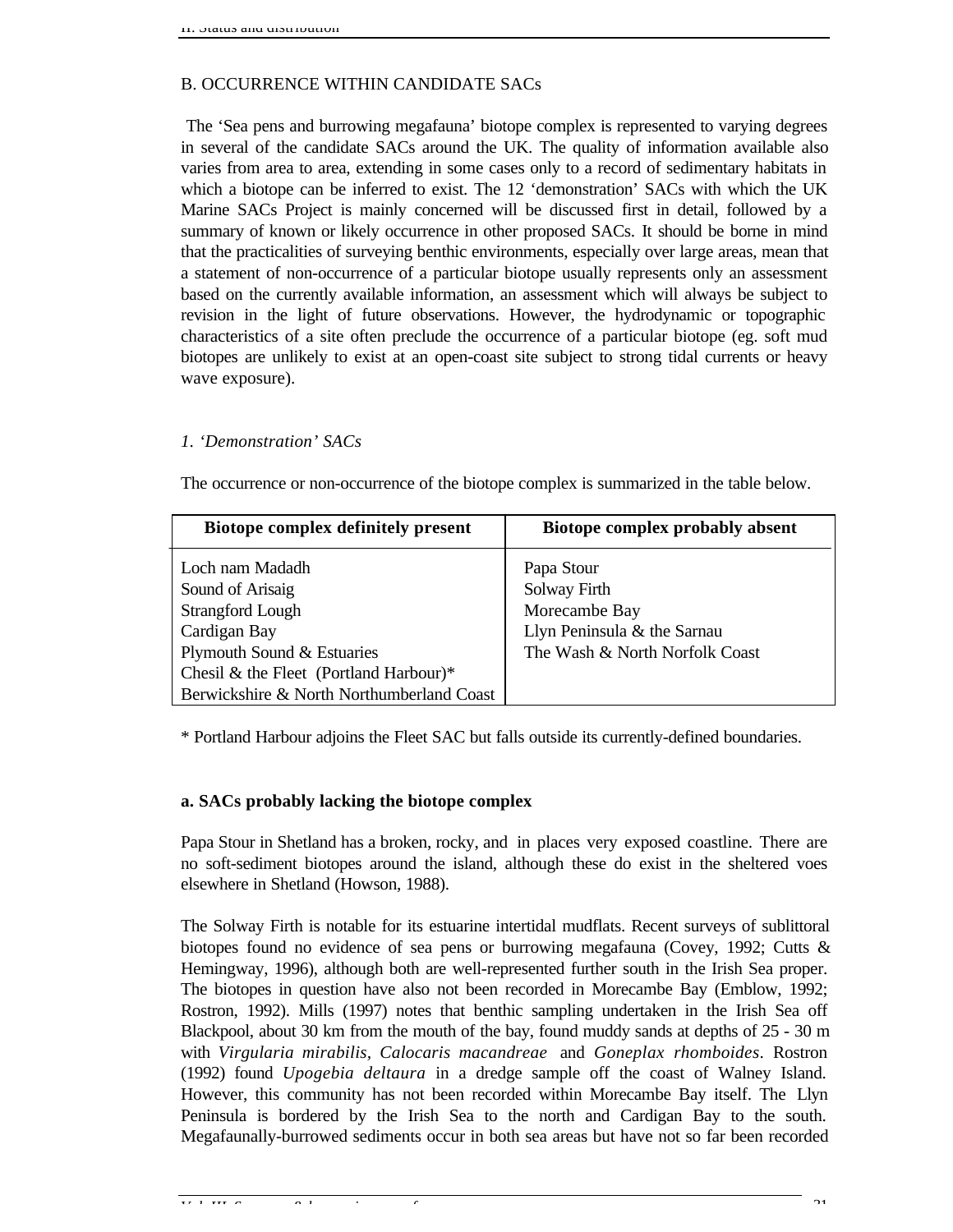close inshore to the peninsula, except for one record of *Upogebia* sp. burrows in the anchorage at St Tudwal's Road (Hiscock, 1984). To some extent, the presence or absence of the biotope complex in these three SACs on the Irish Sea periphery is a matter of boundary placement, but any representation within them is likely to be marginal.

The Wash in North Norfolk contains large expanses of intertidal and shallow subtidal sediment, but is not known to support either sea pens or burrowing megafauna (Covey, 1991; Hill et al., 1996).

# **b. SACs containing the biotope complex**

The locations of those candidate SACs believed to contain extensive examples of the 'Sea pens and burrowing megafauna' biotope complex are shown in Fig. 1. The sites themselves are discussed individually below. Where there is sufficient information, biotopes are assigned to one of the MNCR categories described above.

**Fig. 1.** Location of the 'Sea pens and burrowing megafauna' biotope complex around the British Isles. 'Demonstration' candidate SACs in which these biotopes can be found are indicated by solid circles. Non - 'demonstration' candidate or possible SACs are marked by open squares. Non-SAC areas supporting the biotope complex are shown by vertical hatching. The distributions of *Pennatula phosphorea* and *Nephrops norvegicus* in the North Sea are adapted from Dyer et al. (1982), and *Callianassa subterranea* from Künitzer et al. (1992).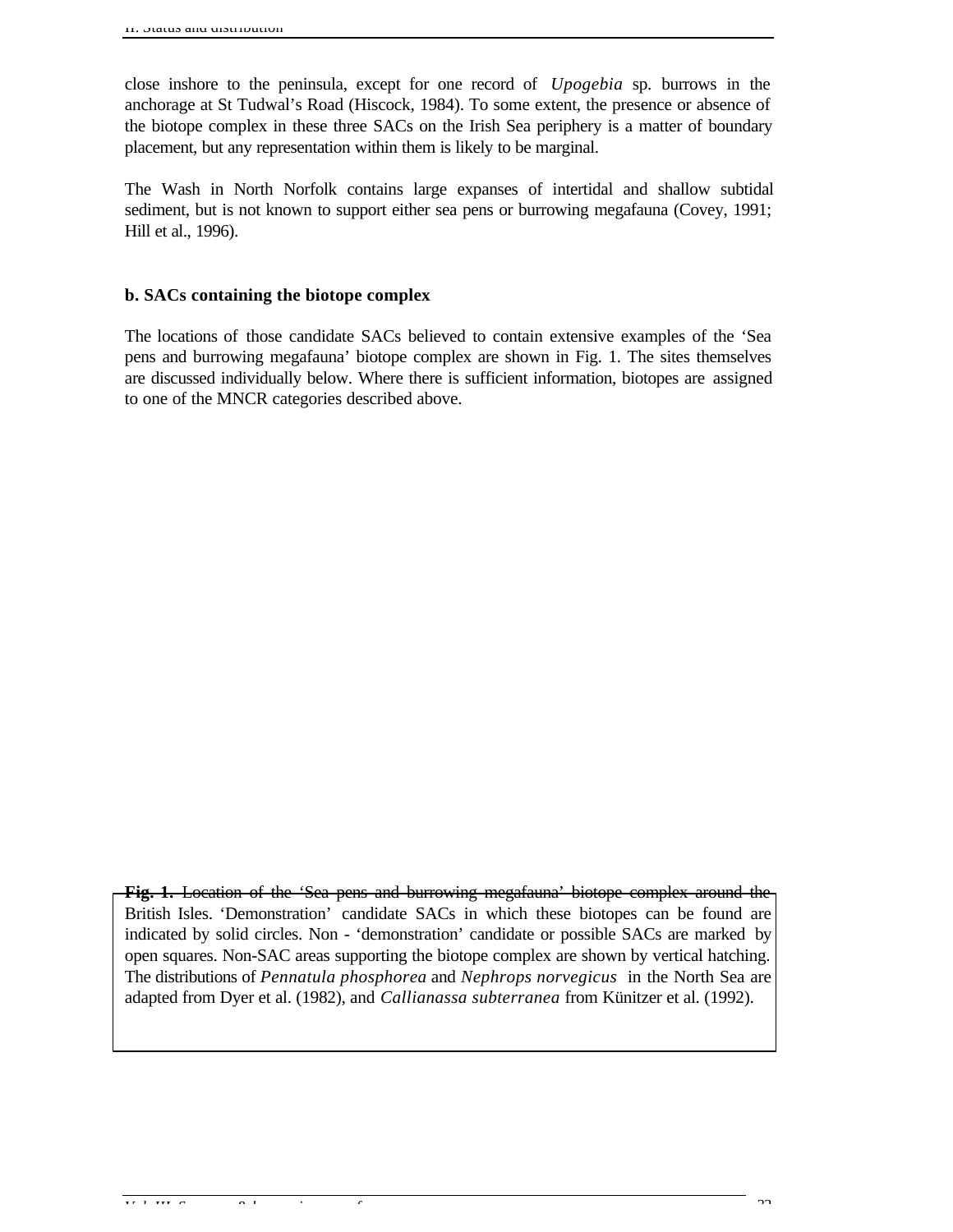#### i. Loch nam Madadh

Entec (1996) carried out an acoustic ( $RoxAnn<sup>TM</sup>$ ) survey of Loch nam Madadh, supplemented by towed video and grab sampling. The outer reaches of this complex loch system, south of the island of Flodday, was found to contain an extensive sediment plain, ranging from shelly mud near Lochmaddy village and Charles Harbour, to finer mud near the mouth of the loch. All three sea pen species were recorded, with *Virgularia mirabilis* having the most extensive distribution. This occurred commonly on the shallower, shelly mud (6 - 24 m depth), while *Pennatula phosphorea* and *Funiculina quadrangularis* were confined to the deeper muds in the outer loch. *Nephrops norvegicus* and *Pachycerianthus multiplicatus* were also recorded. These findings are supported by the diving observations of Howson (1991). She found the fine muds at 27 - 40 m depth to be heavily burrowed by *Calocaris macandreae* and *Nephrops norvegicus*. Burrowing megafauna were not mentioned in the shallower, shelly mud characterized by *Virgularia mirabilis*. These observations, summarized in Fig. 2, suggest that the biotopes CMU.SpMeg, CMU.SpMeg.Fun and CMS.VirOph can be recognized here.



**Fig. 2.** Distribution of fine sand/mud substrata supporting sea pens and burrowing megafauna in Loch nam Madadh. Modified from Entec (1996).

#### ii. Sound of Arisaig

Davies & Hall-Spencer (1996) used the same set of techniques (RoxAnn<sup>TM</sup>, ground-truthed by towed video and SCUBA) to survey the benthic biotopes of the Sound of Arisaig SAC. Extensive areas of fine mud in the 30 - 60 m depth range were found in the Sound of Arisaig itself and in Loch Ceann Traigh (Fig. 3). These sediments were heavily burrowed by megafauna, although only *Nephrops norvegicus* was specifically mentioned. Howson (1990) recorded *Maxmuelleria lankesteri* from a site near the mouth of Loch Ailort, with *Virgularia mirabilis* 'in moderate numbers'. This may represent biotope CMU.SpMeg, although more detailed information on species composition is clearly needed. Both Davies & Hall-Spencer (1996) and Howson (1990) recorded circalittoral sandy muds with *Virgularia mirabilis* in shallower water (10 - 37 m), particularly in areas where hard substrata gave way to sediment. The presence of *Ophiura* spp. and scarcity of attached epifauna (Howson, 1990) indicate that this association represents biotope CMS.VirOph.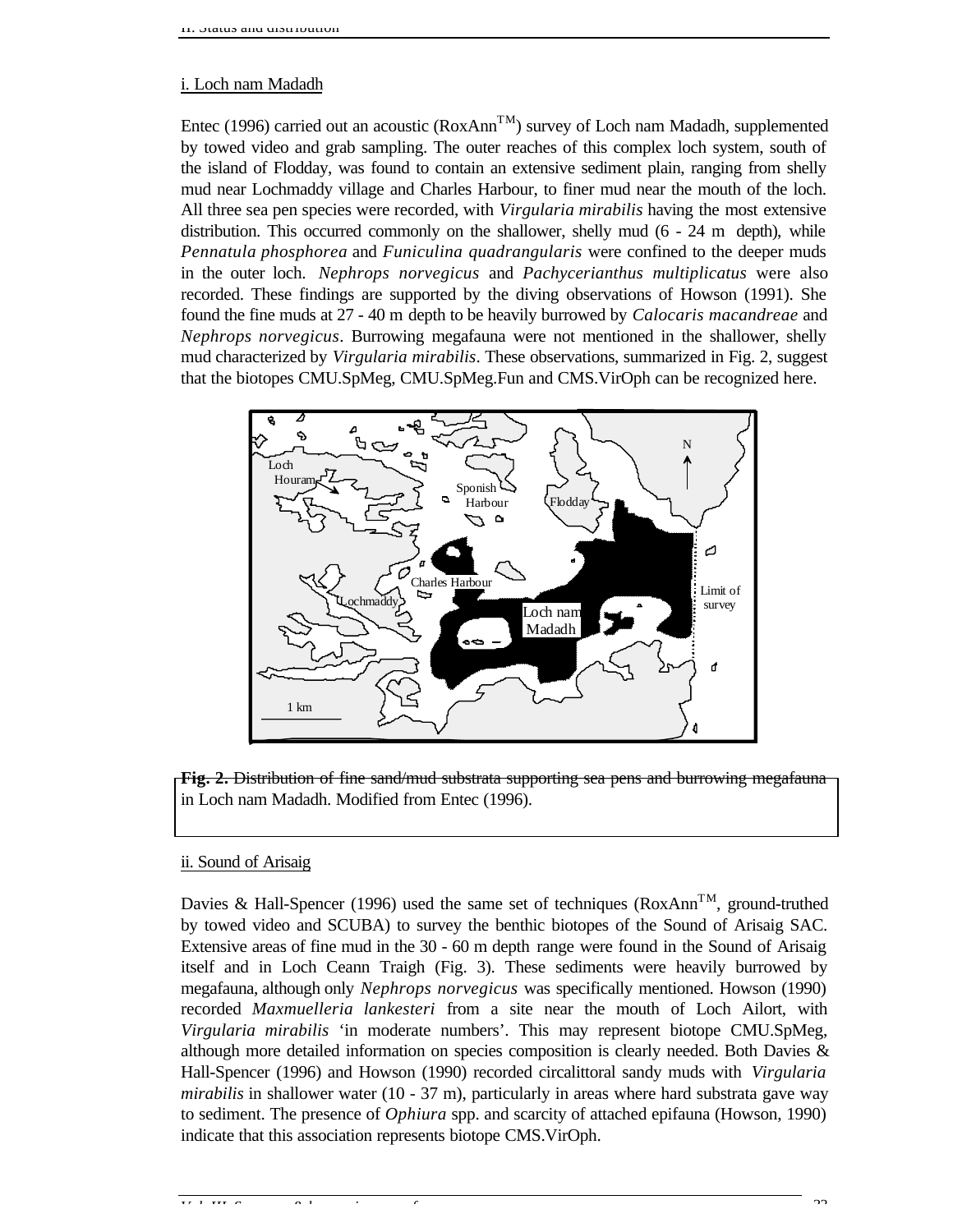**Fig. 3.** Distribution of deep-water muds with sea pens and burrowing megafauna (vertical hatching) and shallower circalittoral sandy mud with *Virgularia mirabilis* (Stippled) in the Sound of Arisaig candidate SAC. Modified from Davies & Hall-Spencer (1996).

#### iii. Strangford Lough

This large, virtually land-locked marine inlet contains a diverse range of benthic biotopes, including megafaunally-burrowed fine muds. Species present include *Nephrops norvegicus* and *Goneplax rhomboides* (Erwin, 1977). Magorrian et al. (1995) mapped the substrata of the lough using acoustic methods (RoxAnn<sup>TM</sup>), supplemented by video and still photography. Areas of very soft, featureless sediment with few burrows occupied large areas in the north of the lough. Firmer muds towards the lough centre supported high densities of *Nephrops* burrows (Fig. 4). The *Nephrops* grounds were estimated to cover 12  $km^2$  of the 22.9  $km^2$ surveyed.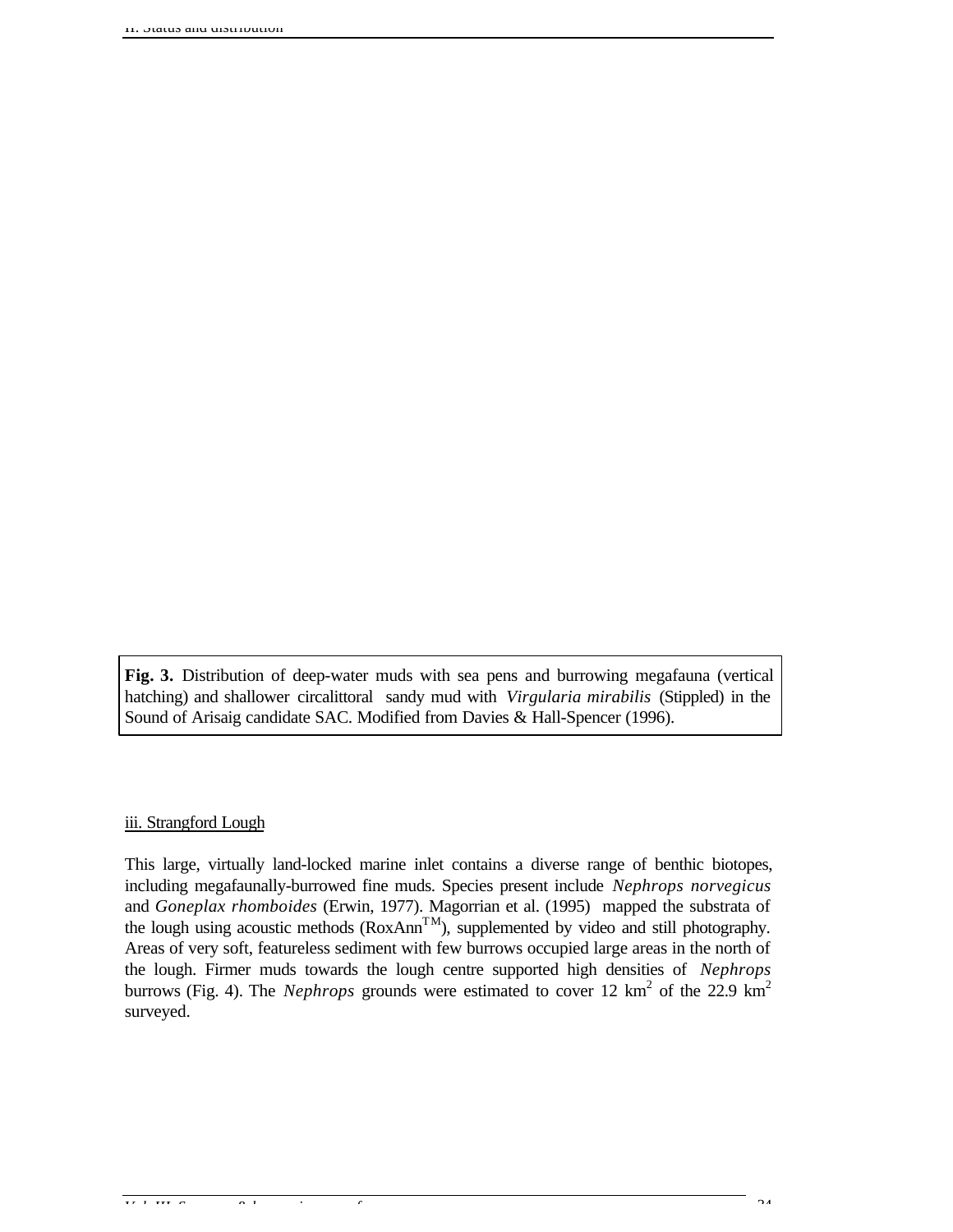

**Fig. 4.** Distribution of soft mud habitats with *Nephrops norvegicus* in Strangford Lough. Modified from Magorrian et al. (1995).

# iv. Cardigan Bay

The subtidal sediment fauna of this large bay is relatively poorly known. However, several species of burrowing megafauna have been recorded from areas of muddy sand inshore near Aberystwyth, and further north near Pwllheli, the latter area bordering on the Llyn Peninsula SAC (Fig. 5). Species present include the crustaceans *Upogebia deltaura* and *Callianassa* sp., and the holothurian *Labidoplax digitata* (Mackie et al., 1995).

# v. Plymouth Sound and Estuaries

Plymouth Sound contains a wide range of both hard and soft substrata (Davies, 1997). Burrowed sediments occur in the sound, and species records indicate that the megafauna may be quite diverse (Marine Biological Association, 1957). *Callianassa subterranea*, *Upogebia deltaura* and *U. stellata* have been collected from muds just north of the breakwater in the middle of the sound, and the rarely-recorded *Axius stirhynchus* occurs in the low intertidal on muddy shores. Hiscock & Moore (1986) found burrows of *Goneplax rhomboides* near Plymouth Hoe. Larvae of *Jaxea nocturna* are not uncommon in summer in the Plymouth area (Marine Biological Association, 1957), suggesting that this species may occur within the sound. Records of the echiuran *Maxmuelleria lankesteri* from the south coast of England (Hughes et al., 1996b) suggest that this species might also conceivably be present. There are a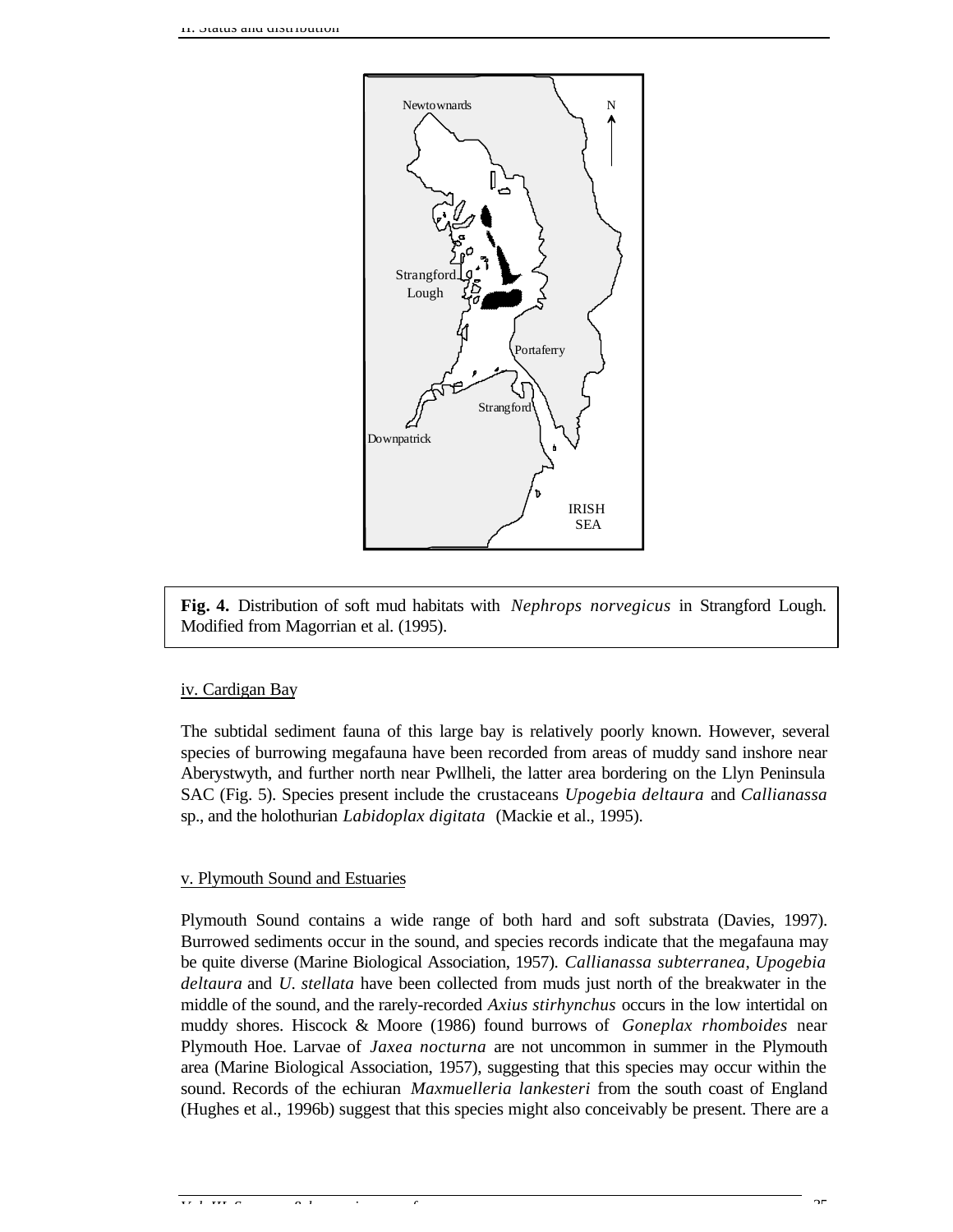few records of the sea pen *Virgularia mirabilis* from Plymouth Sound (Hiscock & Moore, 1986), but the species does not appear to be common here.



**Fig. 5.** Distribution of muddy sand substrata with thalassinidean crustaceans in Cardigan Bay. Modified from Mackie et al. (1995).



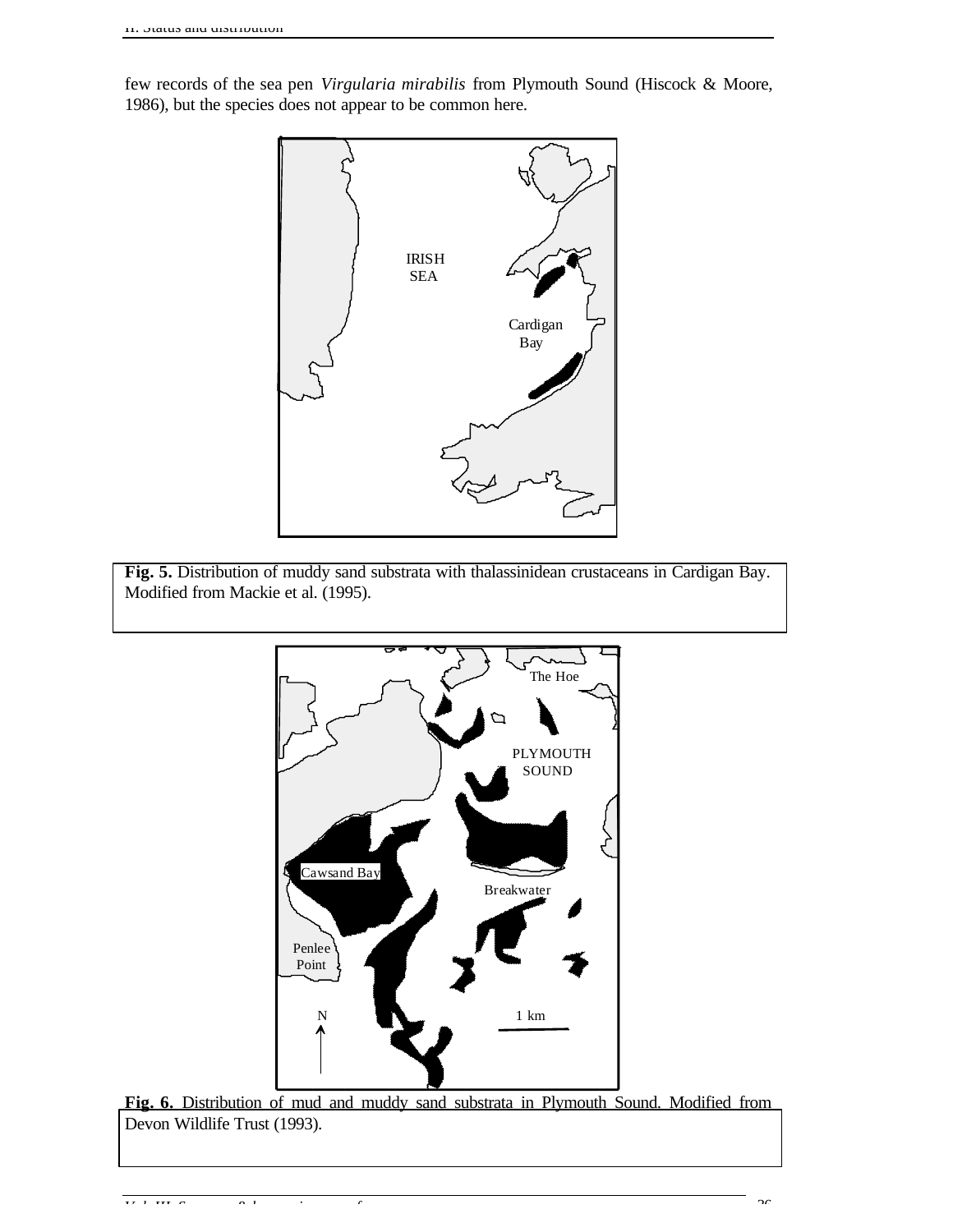#### vi. Chesil & the Fleet

The shallow tidal inlet of the Fleet contains soft mud substrata in its western embayment, but there are no records of the biotopes under consideration here (Dyrynda, 1984). However, the Fleet is connected to the sea via Portland Harbour, which supports the sole known example of the biotope IMU.PhiVir (*Philine aperta* and *Virgularia mirabilis* in soft stable infralittoral mud) in southern Britain (Portland Harbour falls outside the currently-defined boundaries of the Fleet SAC, but the community found there will be briefly described because of its regional importance). Dyrynda recorded burrows of *Cepola rubescens* and *Goneplax rhomboides* at about 10m depth in the harbour, with *Virgularia mirabilis* abundant in patches. The anemone *Scolanthus callimorphus,* otherwise known in the British Isles only from western Ireland, was also recorded here. Sediments were found to consist of 54% silt-clay and 5% organic matter.

#### vii. Berwickshire and North Northumberland Coast

Foster-Smith et al. (1996) carried out an acoustic survey of the benthic biotopes of this candidate SAC. Towed video was used to ground-truth the  $RoxAnn<sup>TM</sup>$  results. A site at the southern edge of the surveyed area was found to have a fine silty sand substratum with beds of *Virgularia mirabilis*. The acoustic survey indicated that an extensive belt of this biotope runs parallel to the coastline in fairly deep water (50 - 70 m) (Fig. 7). The sea bed in the observed area was worked into burrows and mounds. Species responsible were not identified, but *Calocaris macandreae* and *Nephrops norvegicus* are likely candidates in this area. The echiuran worm *Echiurus echiurus* is common further offshore at the St Abbs sewage sludge disposal ground (I. Jack, Scottish Environmental Protection Agency, personal communication), so might also be expected to occur here. The offshore sediment fauna of the Northumberland coast belongs to the classical '*Brissopsis-chiajei*' community of Petersen (Buchanan, 1963). This corresponds to CMU.BriAchi in the MNCR biotope classification.



**Fig. 7.** Distribution of fine silty sand with *Virgularia mirabilis* and burrowing megafauna off the Berwickshire/North Northumberland Coast. Modified from Foster-Smith et al. (1996).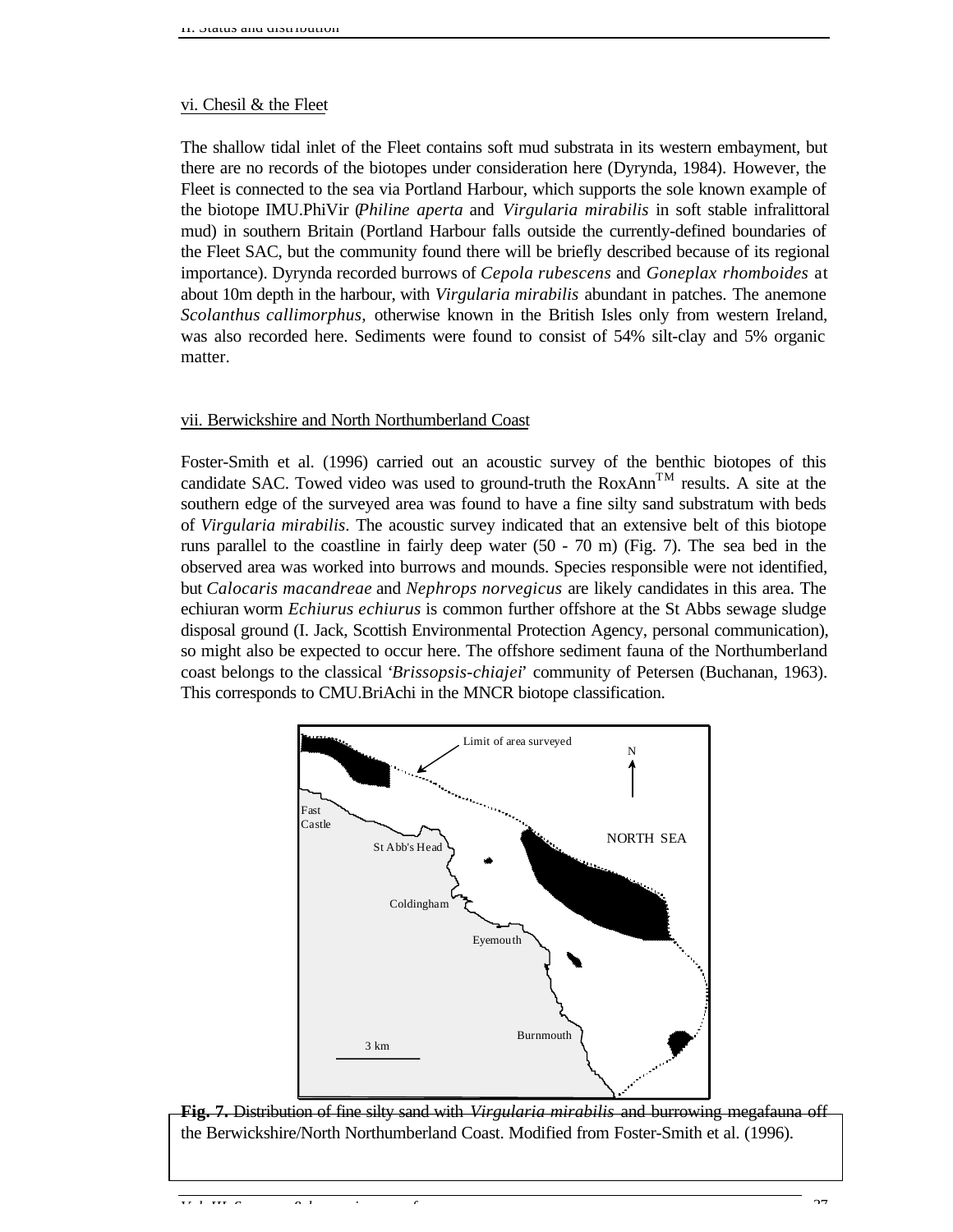### *2. Other SACs*

Several other candidate or possible SACs are known to support examples of the 'Sea pens and burrowing megafauna' biotope complex. The Moray Firth (designated as an SAC because of its bottlenose dolphin population) is an important fishing ground for *Nephrops norvegicus*, with 1279 tonnes landed in 1995 (Marine Laboratory, Aberdeen). It is likely therefore that other megafaunal burrowers will also occur here. The Loch Alsh/Duich/Long system contains extensive mud and muddy sand plains with *Virgularia mirabilis* (Connor, 1989). Loch Duich supports particularly good examples of the CMU.SpMeg and CMU.SpMeg.Fun biotopes, with forests of *Funiculina quadrangularis* and burrows of *Nephrops norvegicus, Callianassa subterranea* and *Lesueurigobius friesii*. The head of Loch Duich has one of the largest known populations of the rare anemone *Pachycerianthus multiplicatus* (Fig. 8).



**Fig. 8.** Distribution of the 'Sea pens and burrowing megafauna' biotope complex in the Loch Alsh/Duich/Long possible SAC. Occurrences of *Virgularia mirabilis* are shown by black patches. The deep mud biotope with *Funiculina quadrangularis* is shown by dark grey patches. The solid circle at the head of Loch Duich indicates the location of a dense population of the anemone *Pachycerianthus multiplicatus.* Modified from Connor (1989).

None of the other proposed SACs are known to contain examples of this biotope complex, and the habitat criteria underlying their selection (eg. lagoons, estuaries, reefs) suggest that its occurrence is unlikely.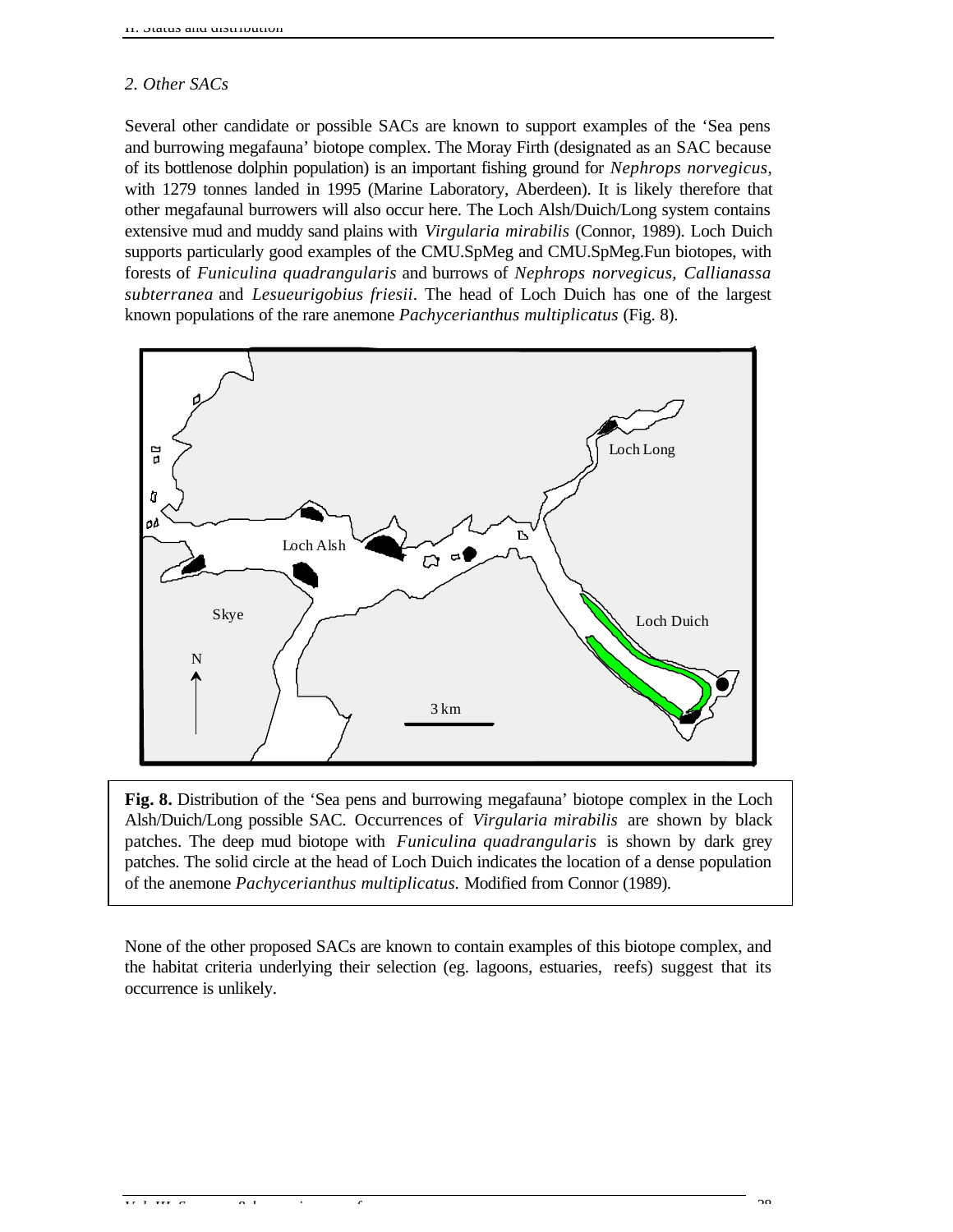### *3. Assessment of the biotope complex within SACs*

The 'demonstration' SACs discussed in (i)-(vi) above all contain examples of the 'Sea pens and burrowing megafauna' biotope complex extending over wide areas of sea bed. In the cases of Loch nam Madadh, Sound of Arisaig, Strangford Lough and Berwickshire/North Northumberland, the geographic extent of the biotope complex has been mapped, whereas in Cardigan Bay and Plymouth Sound its spatial distribution is less accurately known. In none of these SACs has there been a detailed study of sea pen density, the species composition of the burrowing megafauna or their relative abundances. This information can only be gained by field observation using SCUBA, or by detailed analysis of towed camera recordings (see Chapter VII). So far, this has been achieved only in the north-eastern Irish Sea (Hughes  $\&$ Atkinson, 1997) and in Lochs Sween and Fyne, Argyll (Atkinson, 1989; Howson & Davies, 1991; Nickell et al., 1995b), none of which are located within proposed SACs.

In the absence of data on community composition and species abundance, it is difficult to say at present which of the candidate SACs possess the 'best' examples of the biotope complex, ie. those which are most important from a scientific or conservation-related perspective. However, some general assessments based on geographic distribution can be made. Loch nam Madadh and Loch Duich contain the biotope variant characterised by *Funiculina quadrangularis*, which is unlikely to be found in any of the other SACs. The red band-fish *Cepola rubescens* is known from Portland Harbour, adjoining the Fleet SAC, and is not known to be present in any other candidate SACs. More detailed information on the megafaunal communities of southern and eastern Britain (ie. Plymouth Sound and Berwickshire/North Northumberland SACs) would be interesting, as our present concept of the biotope complex is derived largely from sites in north-west Britain (sea lochs, Irish Sea), and different combinations of species may be expected to occur elsewhere.

## C. DISTRIBUTION OUTSIDE THE BRITISH ISLES

As noted in Chapter I, all of the sea pen species and the major megafaunal burrowers have distributions which extend beyond British and Irish waters. Aspects of the ecology of several megafaunal burrowers have been studied elsewhere, notably in the Mediterranean (eg. Dworschak, 1982; Pervesler & Dworschak, 1985; Ziebis et al., 1996), but there have been fewer community-level studies using SCUBA or underwater video. However, recent towed camera surveys have shown that heavily-burrowed muds exist in several areas of the Adriatic and Aegean Seas (Marrs et al., 1996), indicating the presence of megafaunal communities comparable to those known from British waters. In the Adriatic, crustacean burrowers include *Nephrops norvegicus*, *Jaxea nocturna, Upogebia* spp. and the mantis shrimp *Squilla mantis* (Atkinson et al., 1997). The fauna also includes a large echiuran worm, *Maxmuelleria gigas* (Atkinson et al., in press). In much deeper water (> 400m) in the Evoikos Gulf, Aegean Sea, the mud bottom is burrowed by *Nephrops norvegicus, Calocaris macandreae, Callianassa subterranea* and (probably) *Maxmuelleria gigas* (Marrs et al., 1996). Unusually*,* the burrowing community here also includes large numbers of another echiuran worm, *Bonellia viridis*, a species previously recorded only from hard substrata (Hughes et al., in press). These observations suggest that analogues to the 'Sea pens and burrowing megafauna' biotope complex will eventually be found to be widespread on suitable substrata in the Mediterranean area.

Thalassinidean mud-shrimps are common and diverse in coastal and continental shelf sediments throughout the world. They have been found to be important agents of bioturbation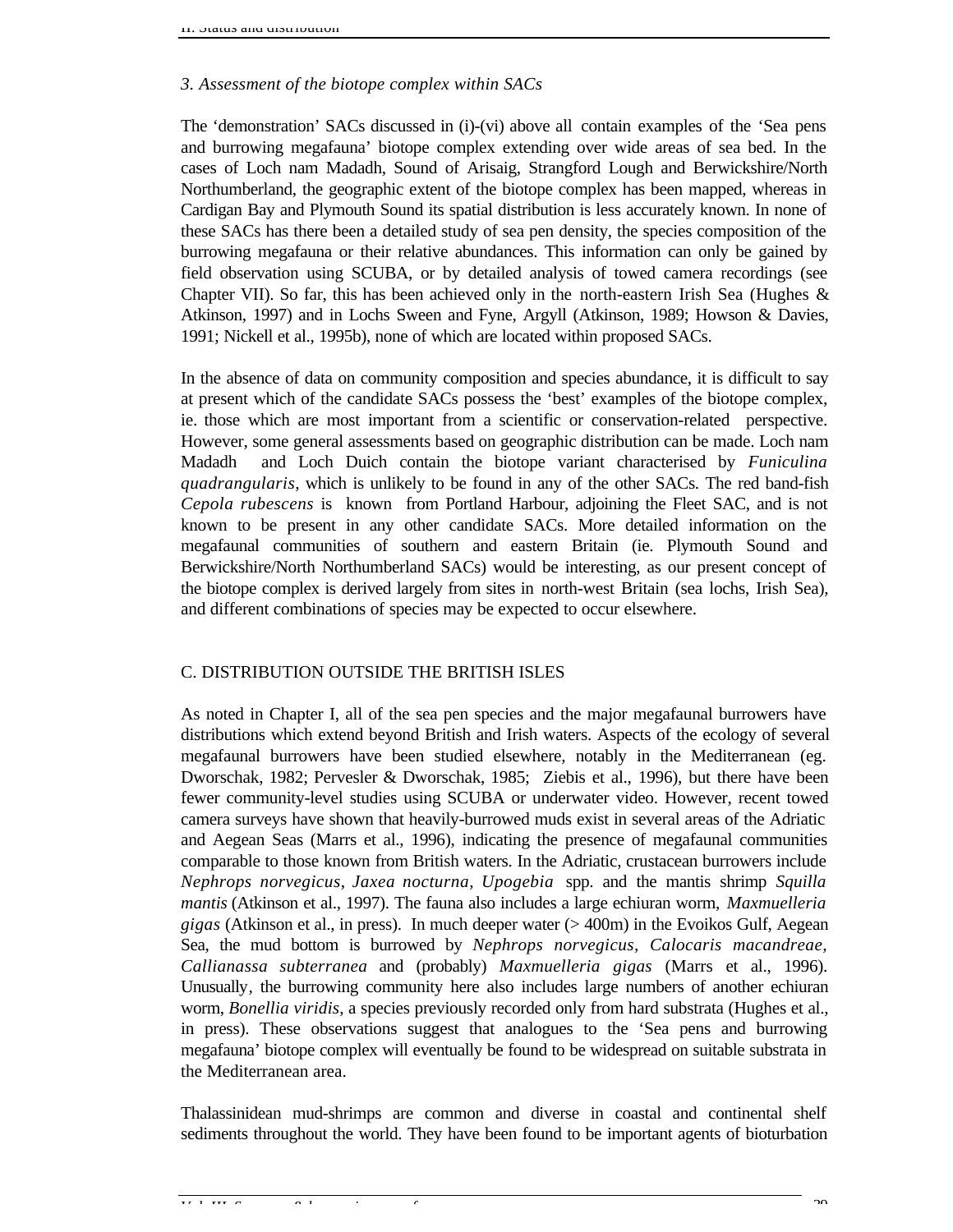in tropical lagoons (Suchanek & Colin, 1986; Suchanek et al., 1986). Other groups of burrowing megafauna have been barely studied outside north-west Europe, but there is no reason to doubt that future work will result in the identification of new species (eg. Rogers & Nash, 1996) and confirm the importance of these animals within sediment biotopes worldwide.

Various species of sea pen are common elements of the benthic fauna throughout the world's oceans, from shallow coastal waters to the deep sea (eg. Langton et al., 1990). The few detailed studies of their ecology refer to species found on the Pacific coast of North America (Birkeland, 1974; Kastendiek, 1976; Davis & Van Blaricom, 1978). Where relevant to the British species, these will be discussed in Chapters IV and V.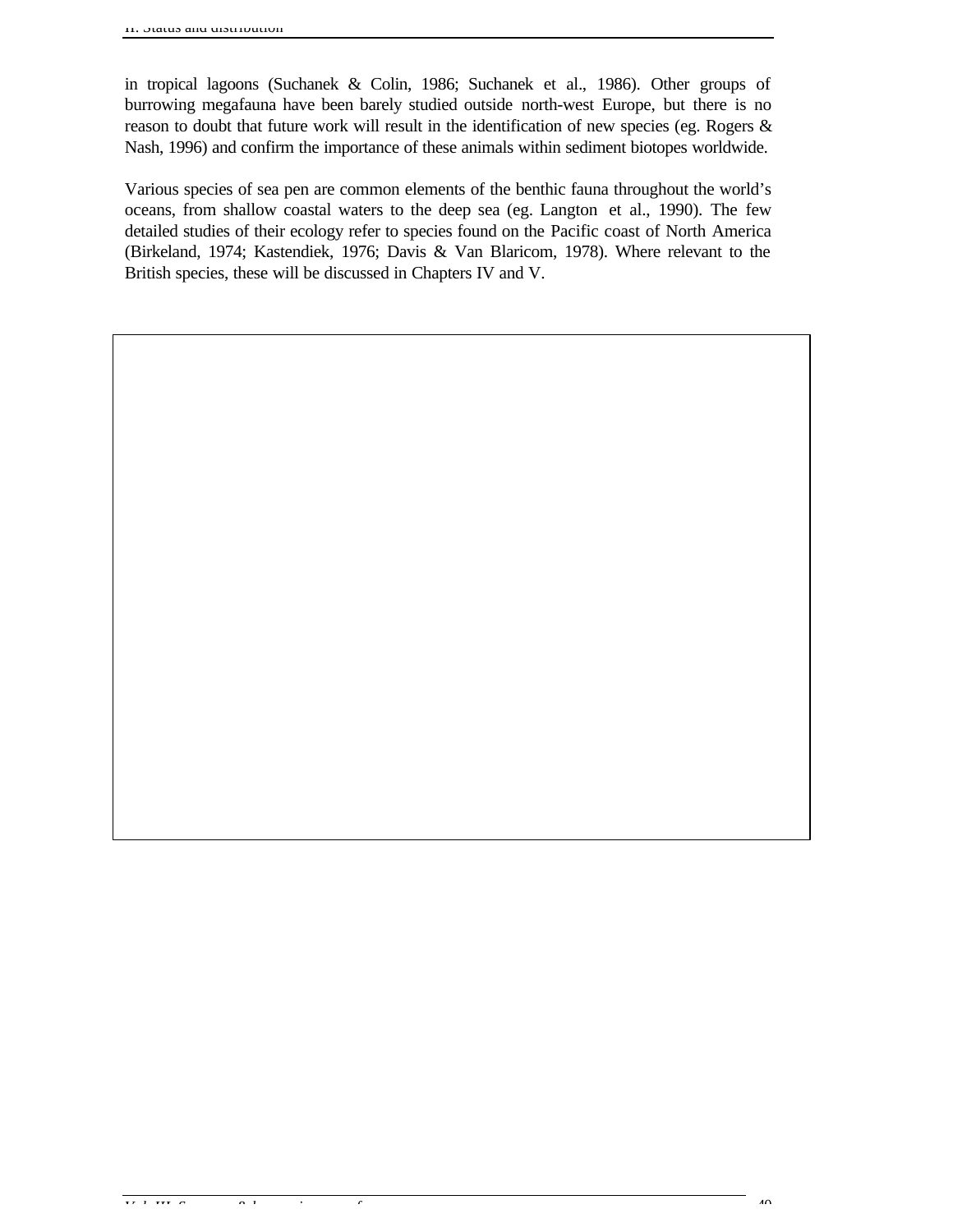## D. KEY POINTS FROM CHAPTER II

- The 'Sea pens and burrowing megafauna' biotope complex includes seven biotopes currently recognised in the MNCR classification.
- The biotope complex occurs widely around the British Isles, with examples known from the Irish Sea, North Sea and many Scottish sea lochs.
- The biotope complex is definitely present in seven of the 'demonstration' SACs and probably absent in five others. Its distribution has been mapped in Loch nam Madadh, Sound of Arisaig, Strangford Lough and Berwickshire/North Northumberland. Its spatial extent is less well-known in Cardigan Bay and Plymouth Sound. Sea pens and burrowing megafauna are also known to occur in Portland Harbour, adjoining the Fleet SAC.
- There is no detailed information on community composition and species abundance in any of the proposed SACs, and consequently it is not possible yet to evaluate their relative scientific or conservation importance. Important characterizing species (*Funiculina quadrangularis, Pachycerianthus multiplicatus, Cepola rubescens*) appear to be present in only one or two of the SACs.
- Outside British and Irish waters, analogous biotopes exist in the Adriatic and Aegean Seas, and probably occur in coastal and shelf sediments in many other areas of the world.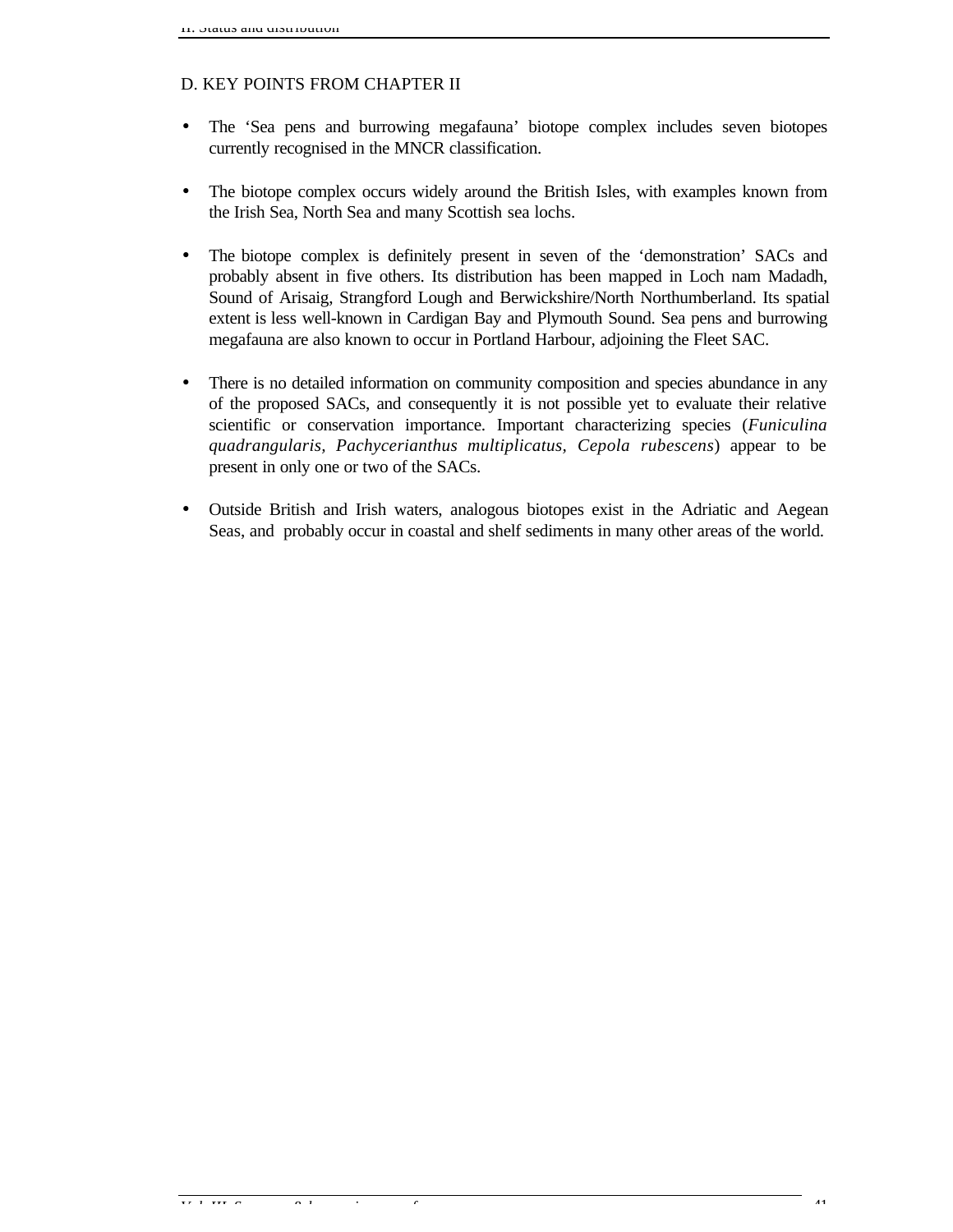# **III. ENVIRONMENTAL REQUIREMENTS AND PHYSICAL ATTRIBUTES**

Like all biological communities, those included within the 'Sea pens and burrowing megafauna' biotope complex exist under a particular set of environmental conditions, and are absent where their requirements are not met. This chapter will summarize the nature of the physical environment in which these biotopes exist, and outline the most important parameters influencing the composition of the biological community.

## A. PHYSICAL ENVIRONMENT

### *1. Hydrographic conditions*

In British and Irish waters, the 'Sea pens and burrowing megafauna' biotope complex extends from the shallow subtidal  $\ll 10$  m depth) to over 100 m in the northern North Sea (Dyer et al., 1982), the western Irish Sea (Hensley, 1996), and the deepest sea lochs (Howson & Davies, 1991). Thalassinidean mud-shrimps occur in the low intertidal zone in many parts of the world but are not known to do so here, with the exception of the rarely-recorded *Axius stirhynchus*. The biotope characterized by *Virgularia mirabilis* and *Philine aperta* (IMU.PhiVir) can be found in water less than 10 m deep in the sheltered inner basins of some sea lochs (Howson et al., 1994). In the Caol Scotnish basin, Loch Sween, *Maxmuelleria lankesteri*, *Callianassa subterranea* and *Jaxea nocturna* occur in very fine, stable muds in as little as 8 m depth (Nickell et al., 1995b), but sea pens are absent here. The burrowing megafauna is typically more abundant in slightly deeper water (> 15 m), while the large sea pen *Funiculina quadrangularis* occurs at depths > 20 m.

Low-energy conditions are a prerequisite for the existence of fine sedimentary substrata. Areas supporting this biotope complex are usually highly sheltered from wave exposure and with weak or negligible tidal streams. The most extremely sheltered conditions occur in the almost landlocked inner basins of many sea lochs. The biotope coded CMS.AfilEcor, which includes *Callianassa subterranea* and *Virgularia mirabilis*, exists in slightly more energetic conditions, with consequently coarser sediments than are found in the inner sea lochs.

Biotopes within this complex occur in conditions of fully marine salinity and do not extend into estuaries (the sole exception seems again to be *Axius stirhynchus,* which has been recorded on estuarine shores). Shallow coastal habitats in the British Isles clearly experience wide seasonal temperature changes. Species characteristic of these biotopes may respond with seasonal patterns of behaviour (see Chapter IV), but within the British Isles most do not appear to be temperature-limited in their distribution.

### *2. Sediment particle size and organic enrichment*

The size distribution of particles in a marine sediment is an extremely important ecological parameter and can have a major influence on the composition of the biological community. Grain size distribution can be expressed in a number of ways, but a simple three-way division can be made between sand (particles 62 - 2000  $\mu$ m in diameter), silt (4 - 62  $\mu$ m) and clay (< 4 μm) fractions (Buchanan, 1984). A further simplification is often made by pooling the two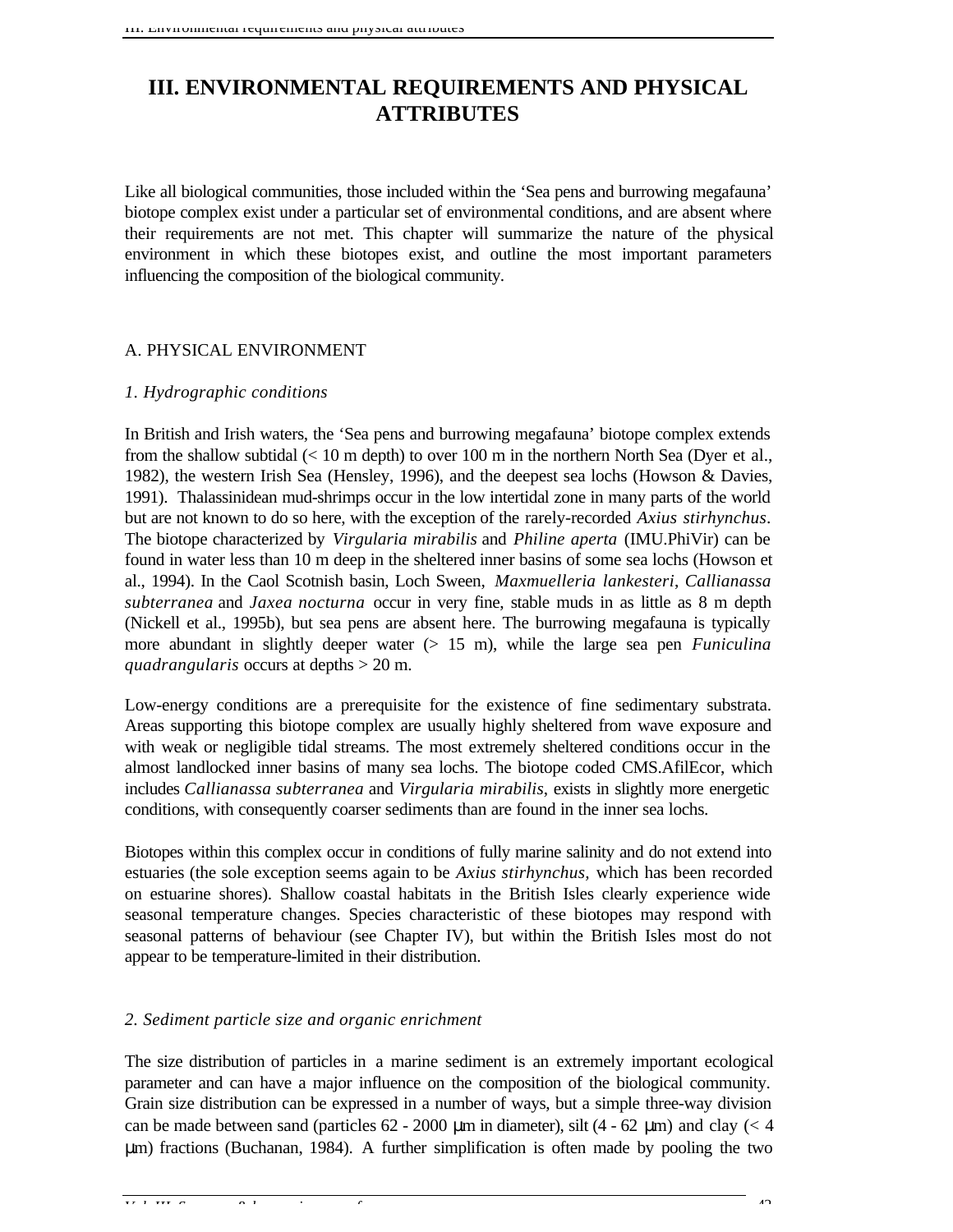smaller size fractions into a silt-clay category. Sediments with silt-clay fractions  $> 80\%$  are generally classified as 'muds', those with fractions in the range 30 - 80% as 'sandy muds', and those with 10 - 30% silt-clay as 'muddy sands'. The finest sediments at the heads of sheltered sea lochs may have a silt-clay content exceeding 95% (of sediment dry weight). Generally, finer sediments (higher silt-clay component) are found in conditions of lower exposure to waves and currents, and have a higher organic content than sandier substrata. This is because low-energy conditions favour the accumulation of settling plankton and detritus from the water column, and because the smaller sediment grains provide a larger total surface area for the growth of bacteria and other microorganisms. Organic content of unpolluted coastal sediments can range from  $< 1\%$  in clean sands to  $7 - 8\%$  in sea loch muds (much higher figures can exist in situations of gross organic pollution by sewage, alginate waste or fish farm effluent)

Sea pens are anchored within the sediment but do not depend upon it for food. Of the three British species, *Virgularia mirabilis* has the broadest environmental tolerances, occurring both in extremely fine inner sea loch muds (biotope IMU.PhiVir) and in much sandier substrata containing large numbers of small stones and shell fragments (biotope CMS.VirOph.HAs).

Megafauna which burrow within the sediments, and in many cases feed from it, have a more obvious interaction with the substratum, and some species are characteristically found in a particular set of conditions. Buchanan (1963) found *Calocaris macandreae* only in areas where silt-clay formed more than 20% of the sediment. Highest densities occurred where the silt-clay content exceeded 60%. *Jaxea nocturna* is also associated with fine, organic-rich sediments. *Callianassa subterranea* is able to inhabit a wider range of sediment types, including fine sea loch muds and the much sandier sediments of the central North Sea. The animal constructs a distinctively different burrow in each of these two environments (Atkinson & Nash, 1990; Rowden & Jones 1995).

The burrowing megafauna are generally absent from very coarse sands. The limiting factors may be the low organic content (inadequate food supply) and low cohesion (burrows will tend to collapse easily) of sandier sediments. In coarser sediments *Callianassa subterranea* will line its burrow with mucus to prevent collapse, a precaution unnecessary in highly cohesive muds (Atkinson & Nash, 1990). To date, most studies of burrowing megafauna have been carried out in sea lochs with very fine muddy substrata, and the communities in coarser sedments have received less attention. At Lundy, *Cepola rubsecens*, *Callianassa subterranea* and *Upogebia* spp. are found burrowing in muddy gravel (Hoare & Wilson, 1976). In the Clyde Sea, *Cepola* is also commonest on relatively coarse sediments (R.J.A. Atkinson, personal communication).

The larger burrowers also appear to be excluded from areas of very high organic enrichment, for example the centres of sewage sludge disposal grounds (Pearson & Rosenberg, 1978; Smith 1988). This phenomenon will be discussed further in the section of this report dealing with the impact of human activities on the biotope complex (Chapter VI).

### **a. Case study: the north-eastern Irish Sea**

There have been very few surveys of the distribution of biotopes within this complex over large areas of sea floor with a gradient of sediment types. The most detailed is that of Hughes & Atkinson (1997), who used towed underwater video to plot the distribution of megafaunal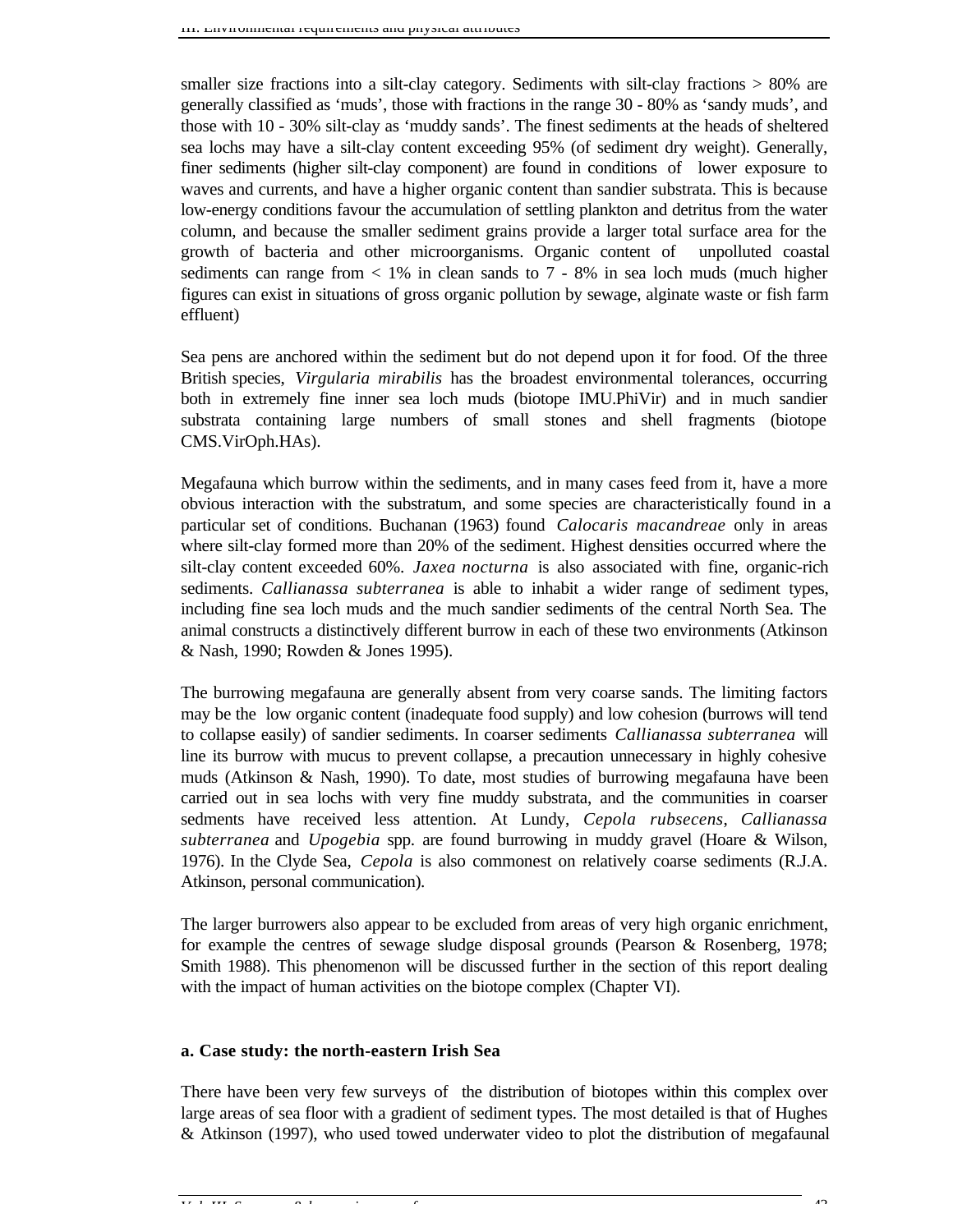burrowers in the north-eastern Irish Sea off the Cumbrian coast. Visual estimates of population densities were supplemented by data from box-core samples. Sediments were distributed in broad bands running roughly parallel to the coastline (Fig. 9), extending from an offshore muddy sand (10 - 30% silt-clay content) onto progressively finer muds (up to 75 - 85% silt-clay), before coarsening again close inshore (muddy sand, 20 - 30% silt-clay, underlain by a layer of shell gravel). The sea floor was heavily burrowed by megafauna, but community composition changed markedly over the gradient of sediment types. The offshore muddy sand was dominated by *Callianassa subterranea* (estimated density 88 individuals m- $^{2}$ ), occupying multi-opening burrows of the type previously described from the North Sea (Witbaard & Duineveld, 1989; Rowden & Jones, 1995). The large thalassinoidean *Upogebia deltaura* was also common (estimated 22 individuals m<sup>2</sup>). The crab *Goneplax rhomboides* was present at low density. No sea pens were seen here.

The central finer muds supported a more diverse megafaunal community, with sea floor topography dominated by burrow openings of *Nephrops norvegicus* and the large ejecta mounds of *Maxmuelleria lankesteri*. The visual survey gave an estimate of 0.6 - 1.3 *Nephrops* burrow systems  $m^2$ , while box-core samples indicated a density of up to 10 *Maxmuelleria* individuals m -2. The burrowing community also included *Callianassa subterranea*, *Calocaris macandreae*, *Jaxea nocturna* and *Goneplax rhomboides*. The sea pen *Virgularia mirabilis* was present but rare.

The inshore muddy sand had a much lower burrow density than the other two zones, with no large ejecta mounds or *Nephrops* burrows. The most common burrower was again *Callianassa subterranea* (estimated 23 individuals m<sup>2</sup>), with *Upogebia deltaura* present at much lower density. *Goneplax rhomboides* was fairly common (estimated 2 individuals  $m<sup>2</sup>$ ). Virgularia mirabilis also occurred most commonly in this biotope (10 individuals  $m<sup>2</sup>$ ). Although its characteristic 'volcano' mounds were not seen on the video recordings, boxcoring showed that *Maxmuelleria lankesteri* was also sparsely present in this relatively coarse sediment.

The sediment characteristics and faunal composition of the biotopes observed are summarised in the table below. An assessment of their position in the MNCR biotope classification is also given.

|                      | <b>Offshore muddy sand</b>   | <b>Central mud/sandy</b> | <b>Inshore muddy</b> |
|----------------------|------------------------------|--------------------------|----------------------|
|                      |                              | mud                      | sand                 |
| Sampling location*   | $54^{\circ} 25.07^{\circ}$ N | $54^{\circ}$ 19.83'N     | $54^{\circ}$ 24.00'N |
|                      | $03^{\circ}$ 50.22'W         | $03^{\circ}$ 41.64'W     | $03^{\circ}$ 33.30'W |
| Depth $(m)$          | ~20                          | $\sim$ 35                | $\sim$ 20            |
| % Silt-clay          | $\sim$ 20                    | ~285                     | $\sim$ 25            |
| Major megafaunal     | Callianassa subterranea      | Maxmuelleria             | C. subterranea       |
| burrowers            | Upogebia deltaura            | lankesteri, Nephrops     | U. deltaura          |
|                      |                              | norvegicus               | G. rhomboides        |
|                      |                              |                          |                      |
| Other megafaunal     | Goneplax rhomboides          | C. subterranea           | M. lankesteri        |
| burrowers present    |                              | Calocaris macandreae     |                      |
|                      |                              | Jaxea nocturna           |                      |
|                      |                              | G. rhomboides            |                      |
| Virgularia mirabilis | Absent                       | Rare                     | Common               |
| <b>MNCR</b> Biotope  | Most similar to              | CMU.SpMeg                | Most similar to      |
| code                 | CMS.AfilEcor                 |                          | CMS.VirOph           |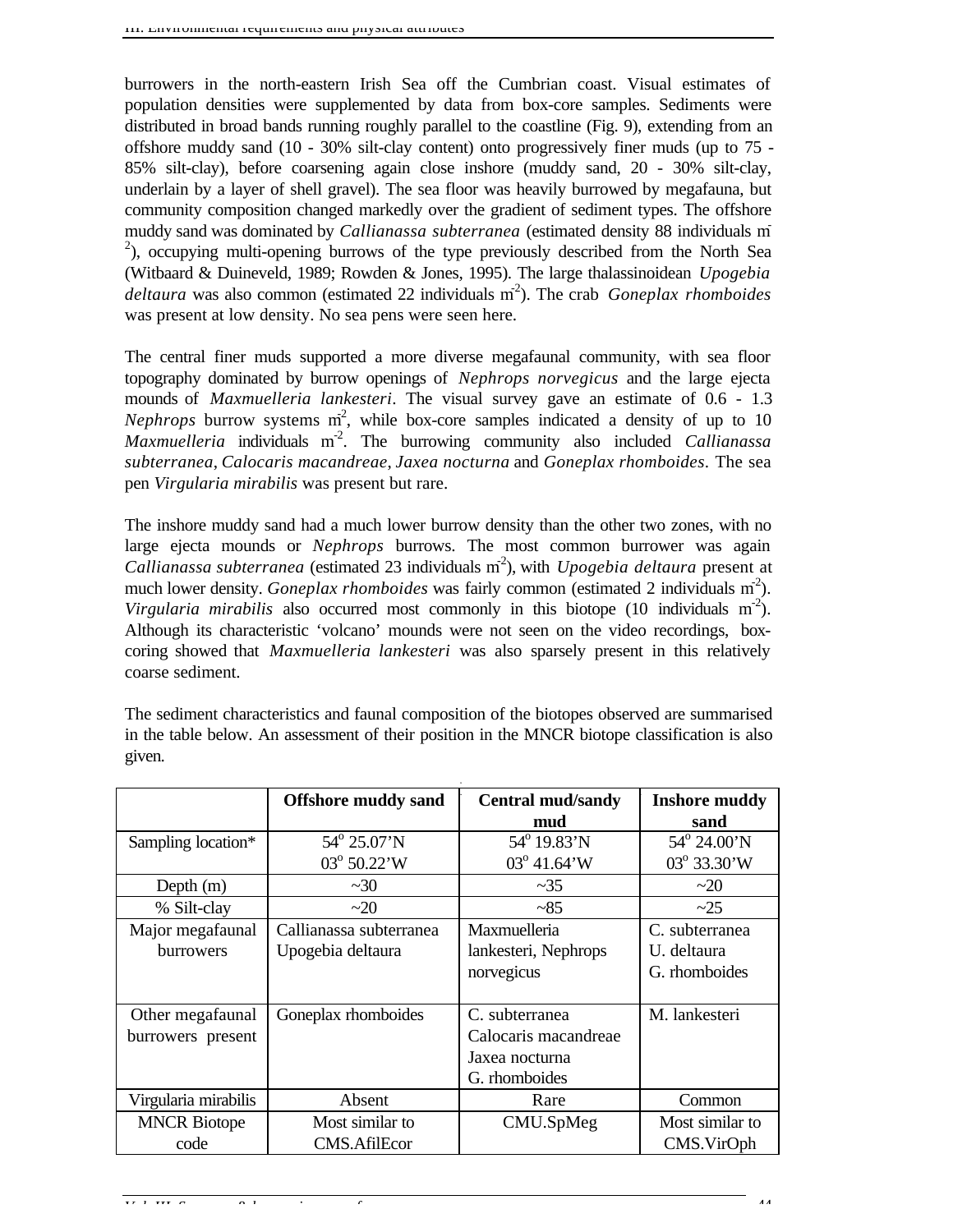\* The locations of each station sampled by box-coring in June 1995 are given. These stations corresponded closely with areas surveyed by towed camera in September 1993.

A significant finding, obtained by comparing the results of towed camera and box-core surveys in the same area, was that visual estimates of megafaunal densities (derived from counts of burrow openings) consistently underestimated the number of animals present in the sediment. This issue will be discussed further in the section dealing with monitoring and surveillance options (Chapter VII).



**Fig. 9.** Distribution of sediment types in the north-eastern Irish Sea near Sellafield, Cumbria. Solid black circles: Offshore muddy sand with *Callianassa subterranea* and *Upogebia deltaura*. Solid grey circles: Central mud/sandy mud with *Maxmuelleria lankesteri, Nephrops norvegicus* and other burrowing megafauna. Solid square: Inshore muddy sand with *Virgularia mirabilis, Callianassa subterranea* and *Upogebia deltaura.*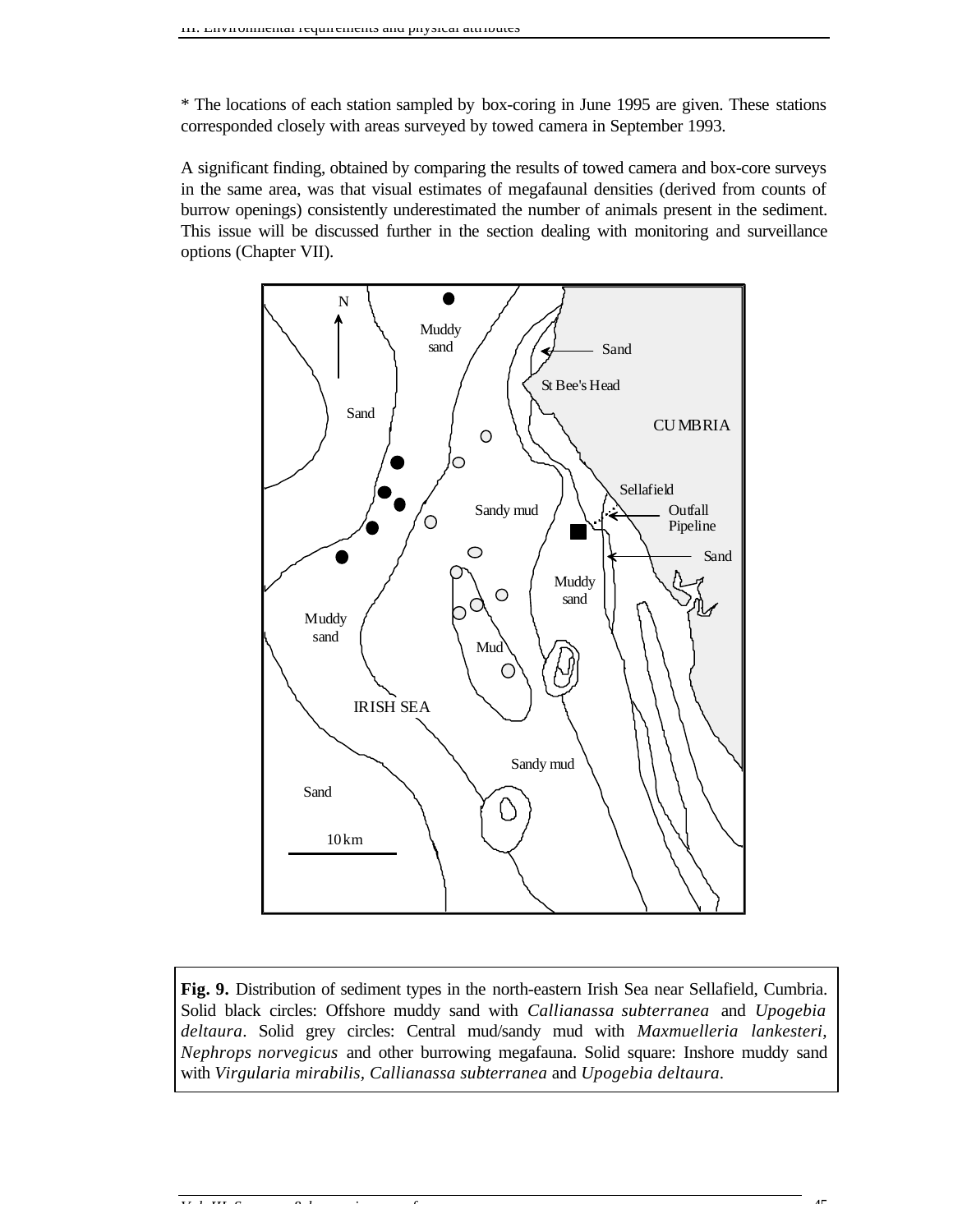## B. KEY POINTS FROM CHAPTER III

- Biotopes within the 'Sea pens and burrowing megafauna' complex exist from the shallow subtidal (< 10m) to over 100m depth in conditions of fully marine salinity, highly sheltered from wave action and subject to weak or negligible tidal streams.
- Of the three common sea pens, *Virgularia mirabilis* has the broadest habitat tolerances and occurs on the widest range of substrata.
- Sediment particle size distribution and organic content have a major influence on the abundance and composition of megafaunal burrowing communities. Finer-grained sediments typically have a higher organic content than coarser substrata.
- Some megafaunal burrowers (eg. *Calocaris macandreae*) are confined to muddy, organic-rich sediments. *Callianassa subterranea* can inhabit a wider range of sediments, varying its burrow form accordingly.
- Burrowing megafauna are usually absent from coarse sands and from conditions of very high organic enrichment.
- The biotopes of the north-eastern Irish Sea demonstrate how megafaunal burrowing communities change along a gradient of sediment types.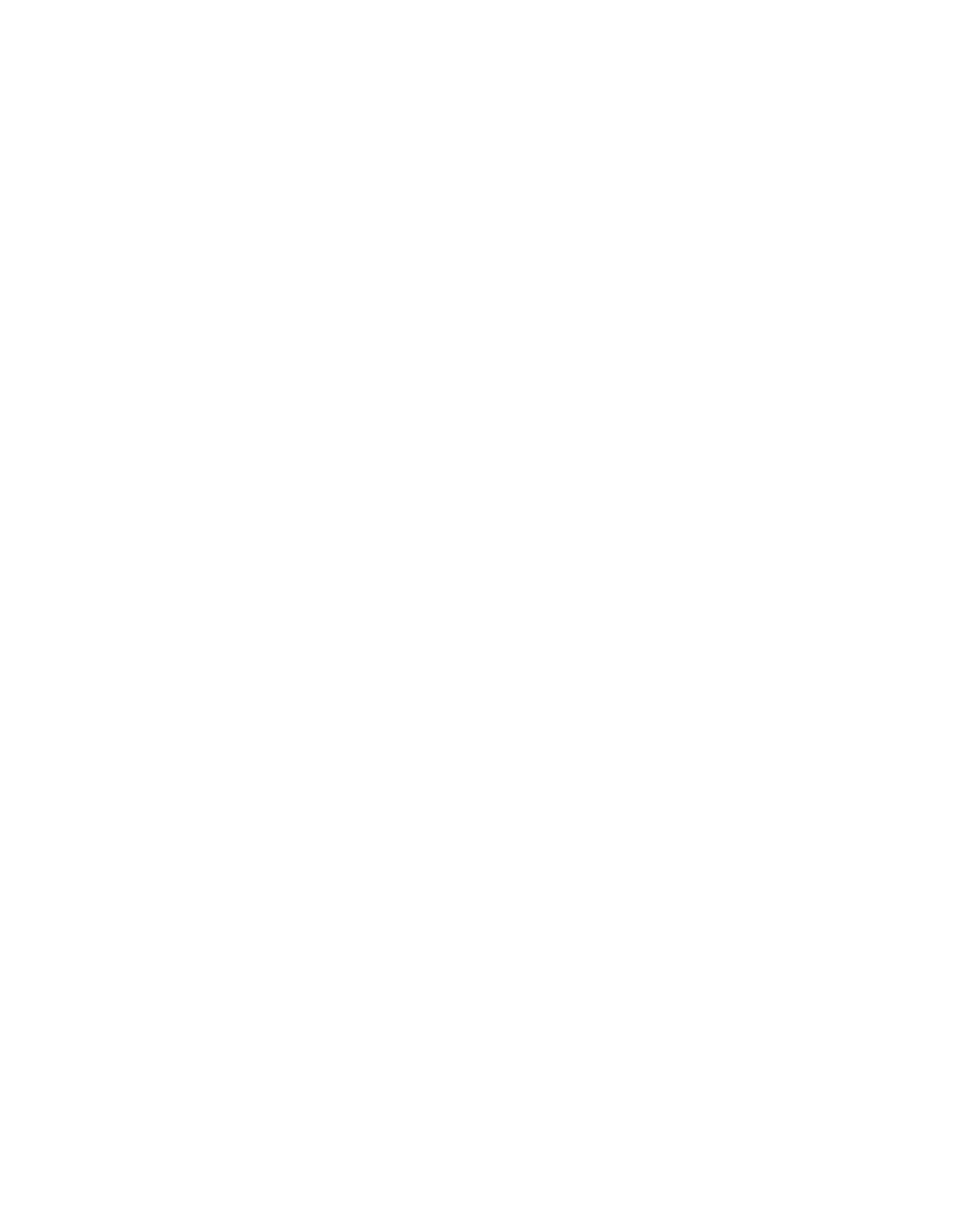# **IV. BIOLOGY AND ECOLOGICAL FUNCTIONING**

The relatively recent advent of SCUBA diving and underwater video as research techniques means that our understanding of the ecology of subtidal communities lags far behind that gained in the far more accessible intertidal zone. This is especially true for the biotopes considered here, in which many of the principal species live a cryptic existence within the bottom sediments. There are still many gaps in our knowledge of the basic biology of many of the most important megafaunal burrowers, while the British sea pens have hardly been studied at all in the field. The community ecology of subtidal sediment biotopes - the interactions between the different species, and between the animals and their environment - is still barely known, and there is no body of data comparable to those relating to intensively-studied environments such as rocky shores. This chapter will review and summarize what is known of the ecological functioning of this biotope complex. The burrow form and basic feeding biology of the megafauna have been described briefly in Chapter I.

## A. BIOLOGY OF THE MAJOR CHARACTERIZING SPECIES

### *1. Life cycle and population dynamics*

### **a. Sea pens**

The sexes are separate in sea pens (ie. each colony of polyps is either male or female). The reproductive biology of the British sea pens has not been studied, but in other species the eggs and sperm are released from the polyps and fertilization takes place externally. In Puget Sound, Washington State, USA, the sea pen *Ptilosarcus guerneyi* spawns in late March, with up to 200,000 eggs produced per female colony. The free-swimming larvae do not feed and will settle within seven days if a suitable substratum is encountered (Chia & Crawford, 1973). This species may live for up to 15 years, and takes five or six years to reach sexual maturity (Birkeland, 1974). Larval settlement was patchy in space and highly episodic in time, with no recruitment to the studied population taking place in some years. This pattern gave rise to a discontinuous population size structure, made up of overlapping patches of colonies differing in age and size (Birkeland, 1974). Large year-to-year differences in recruitment rates were also seen in the 'sea pansy' *Renilla kollikeri*, a sea pen from the coast of California (Davis & Van Blaricom, 1978).

There have been no studies of population structure or life cycle in any of the British sea pens, but the limited data available from other species would lead one to predict a similar pattern of patchy recruitment, slow growth and long life-span.

## **b. Burrowing megafauna**

### i.Thalassinidean crustaceans

In typical decapod crustacean fashion, the fertilised eggs are carried on the abdomen of the female before hatching into planktonic larvae. The mating process is something of a mystery in this group, since in laboratory observations mud-shrimps have been found to be highly aggressive to members of their own species, regardless of sex, and intolerant of intruders into the burrow (Tunberg, 1986; Rowden & Jones, 1994; Dr L.A. Nickell, personal communication). *Callianassa subterranea* is sexually dimorphic, the major chela of the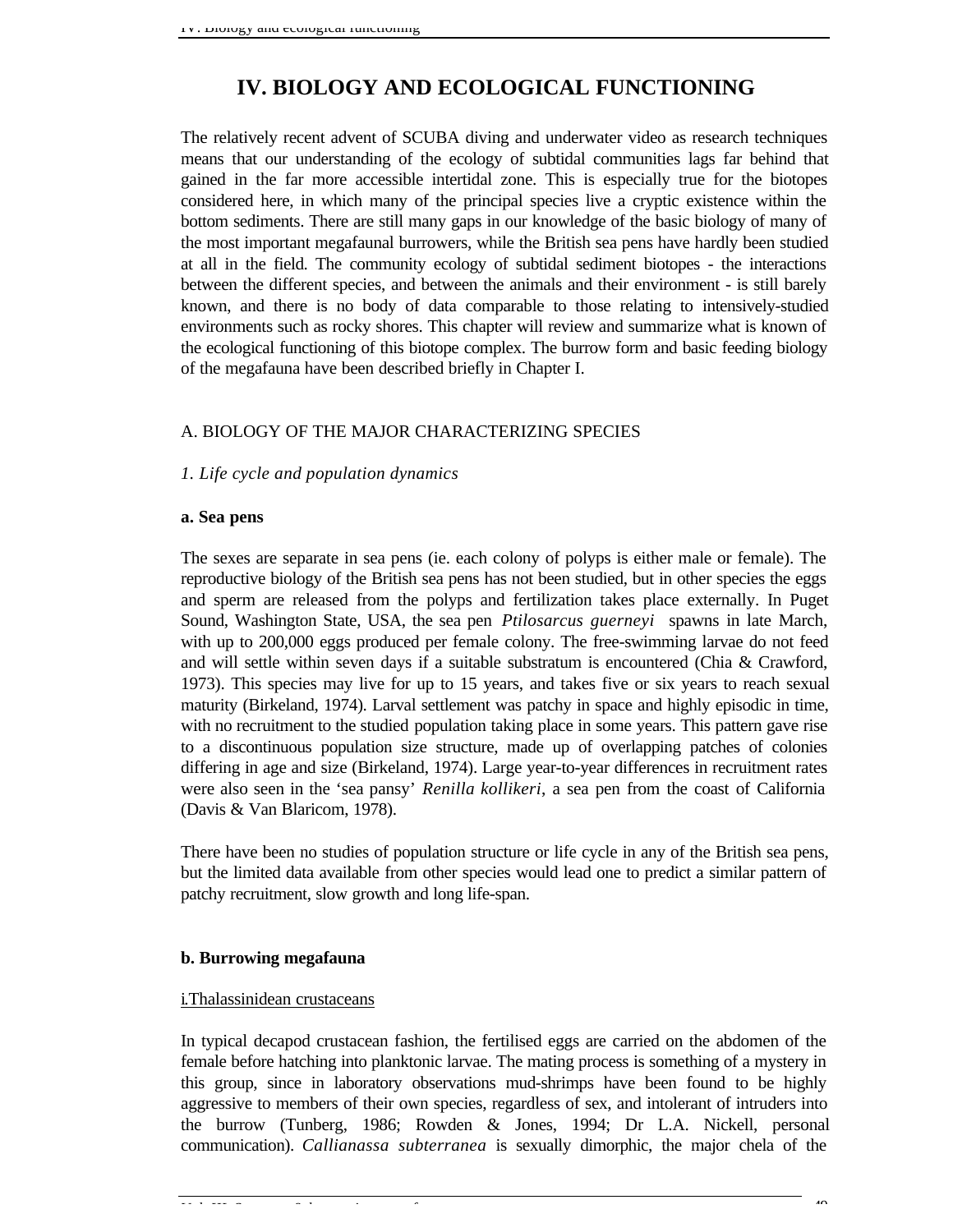mature male being massively-enlarged (Rowden & Jones, 1994). However, the situation in this species is complicated by the occurrence of intersexes with both male and female reproductive organs (Dr L.A. Nickell, personal communication), suggesting that at least some individuals may change sex during their lifetime.

In the North Sea, *Callianassa subterranea* females carrying eggs were found from April to September (Rowden & Jones, 1994). Abundance of planktonic larvae was highest in August, indicating a summer breeding season with about four weeks spent in the plankton before settlement. There was some evidence that large females might have a second reproductive period in late winter. Life-span appeared to be 2 - 3 years. Less is known about reproduction in other species and localities. In the north-eastern Irish Sea, egg-bearing females of *C. subterranea*, *Jaxea nocturna* and *Upogebia deltaura* were found in June (personal observation). In Sweden, *U. deltaura* females also carried eggs from May to August, with one breeding season per year (Tunberg, 1986).

A rather different life history pattern was found in *Calocaris macandreae* off the coast of Northumberland (Buchanan, 1963, 1974). Animals were protandrous hermaphrodites (initially male, becoming female later in life) producing eggs in January-February which hatched in September-October. Only about 100 eggs were produced in each batch and the large larvae had no free-swimming phase before settling. In contrast to the short-lived *Callianassa subterranea*, individual *Calocaris macandreae* were very long-lived (9 - 10 years) and slowgrowing, did not become sexually mature until five years of age, and produced only two or three batches of eggs in their lifetime. Partly as a consequence of this life history pattern, the studied population was very stable in numbers over a 10-year period.

#### ii. *Nephrops norvegicus*

Female *Nephrops* attain sexual maturity at 2.5 - 3 years of age at a carapace length of 21 - 22 mm (Howard, 1989; Bailey et al., 1986). Males become mature after three years at a carapace length of 25 mm. In Scottish waters the eggs are spawned and fertilized between August and November and carried by the females until the larvae hatch (April-August). The larval stages spend about 50 days in the plankton before settlement. The juveniles appear to preferentially take up residence in existing adult burrows, constructing their own burrows as an extension of these (Tuck et al., 1994).

The economic importance of *Nephrops norvegicus* means that far more attention has been devoted to its population biology than is the case for any other megafaunal burrower (eg. Bailey et al., 1986; Chapman & Howard, 1988; Tully & Hillis, 1995), and only the briefest outline of this subject can be included here. Local populations may vary considerably in density, individual size composition and growth rate (Tuck et al., 1997a). Individual growth rate may be reduced in high density conditions as a result of increased competition for food. Chapman & Bailey (1987) suggested that high population densities were usually found on coarser muds with a relatively high sand content, whereas lower burrow densities (and animals of larger size) were associated with finer muddy substrata. More recent work suggests that the peak in density occurs on mixed sediments of sand, silt and clay, with lower densities on very coarse or fine substrata (Tuck et al., 1997a), and that the main cause of local variation in population density may be the intensity of juvenile settlement rather than any direct effect of sediment type.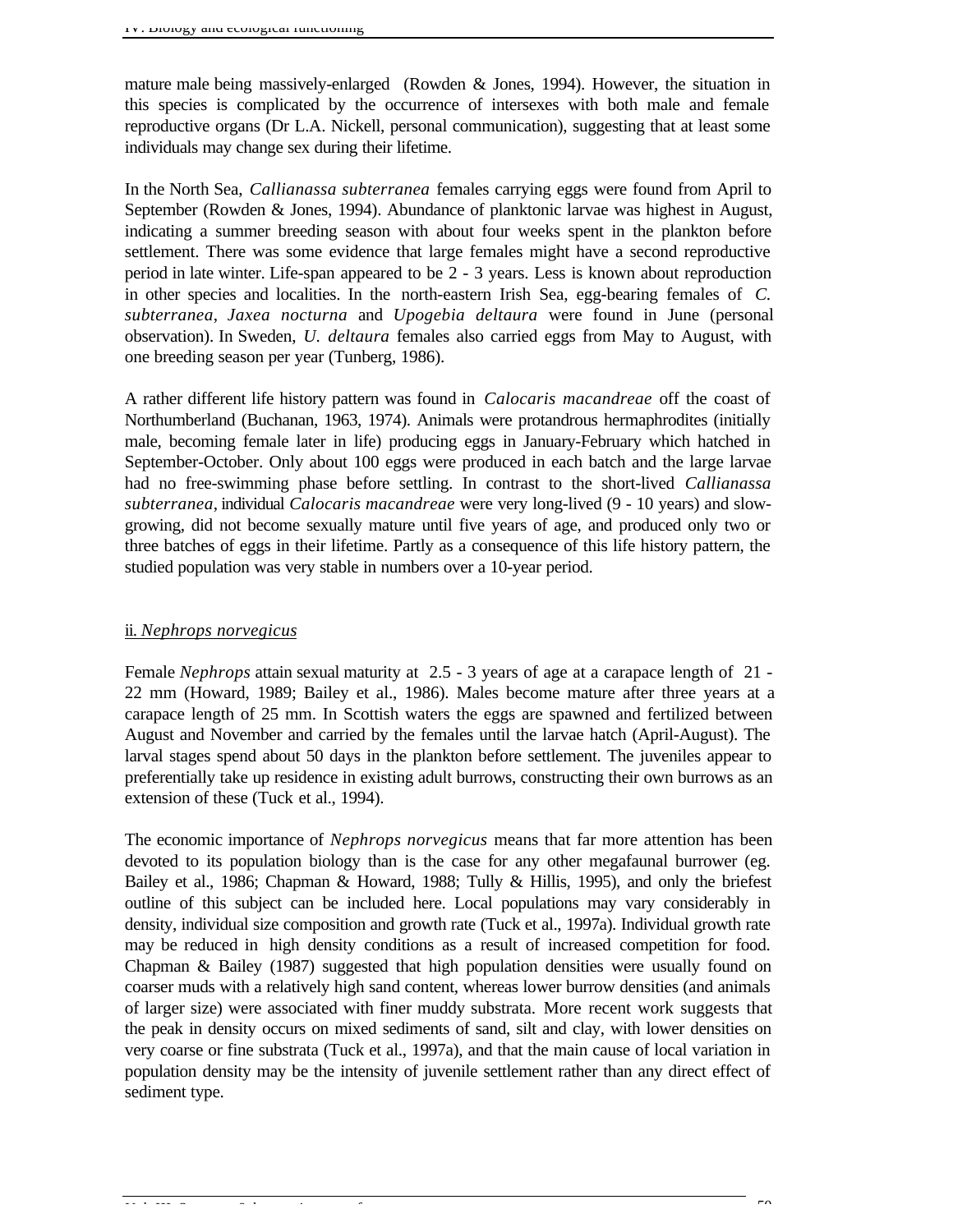### iii. *Maxmuelleria lankesteri*

Very little is known about the life cycle of this species (Hughes et al., 1996b). All individuals examined have proved to be female. Related echiuran species show extreme sexual dimorphism, with tiny parasitic males living on or in the female body, but so far these have not been found in *M. lankesteri*. In Loch Sween, Argyll, females containing eggs can be found almost year-round, with some slight evidence for a winter spawning. The larval form is completely unknown, but the large, yolky eggs suggest that the planktonic stage is brief or absent. Small juvenile worms are also very rarely recorded. The adults appear to be sedentary, never leaving or relocating their burrows (Nickell et al., 1995a). The individual life-span is not known, but a period of at least several years is likely. Diving observations at several sites in Loch Sween over a period of roughly ten years have provided no evidence of any major fluctuations in population size, and it seems likely that *M. lankesteri* is long-lived, with stable populations and low recuitment rates.

### iv. Burrowing fish

The red band-fish *Cepola rubescens*, is sexually dimorphic, the males being larger and heavier than the females. Spawning takes place in late summer (Atkinson et al., 1977). Fish spawn just above the bottom, where fertilization takes place. The eggs are pelagic.

On the Scottish west coast, Fries' goby, *Lesueurigobius friesii*, lives for up to 11 years (Gibson & Ezzi, 1978). Growth is rapid in the first three years, slow thereafter. the females are larger than the males. Breeding occurs from late May to August. In contrast to *Cepola*, the eggs are laid on the roof and sides of the burrow, and presumably guarded by one parent.

The snake-blenny *Lumpenus lampraetiformis* is known to live for up to nine years, but little else is known of its life cycle (Gordon & Duncan, 1979).

### *2. Seasonal and diel activity patterns*

Field observational data are available for a few of the principal species in this biotope complex. Hoare & Wilson (1977) found that colonies of *Virgularia mirabilis* in Holyhead Harbour were not synchronized in their behaviour. Some colonies were retracted into the sediment while others were extended. The sea pens were insensitive to light, but extension was possibly influenced by tidal conditions.

The activity patterns of thalassinidean crustaceans are difficult to identify since most species rarely (*Jaxea nocturna*) or never (*Callianassa subterranea*, *Calocaris macandreae, Upogebia* spp.) leave their burrows. Tunberg (1986) found that *Upogebia deltaura* remained inactive in the deepest parts of its burrow during the winter. Measurement of the quantities of sediment expelled from burrows can be used as an index of activity rate. Rowden & Jones (1997) found that sediment ejection by *Callianassa subterranea* from the North Sea was negligible during the period January-April, then increased steadily to a maximum in September before declining again over the autumn and early winter. Sea bed photographs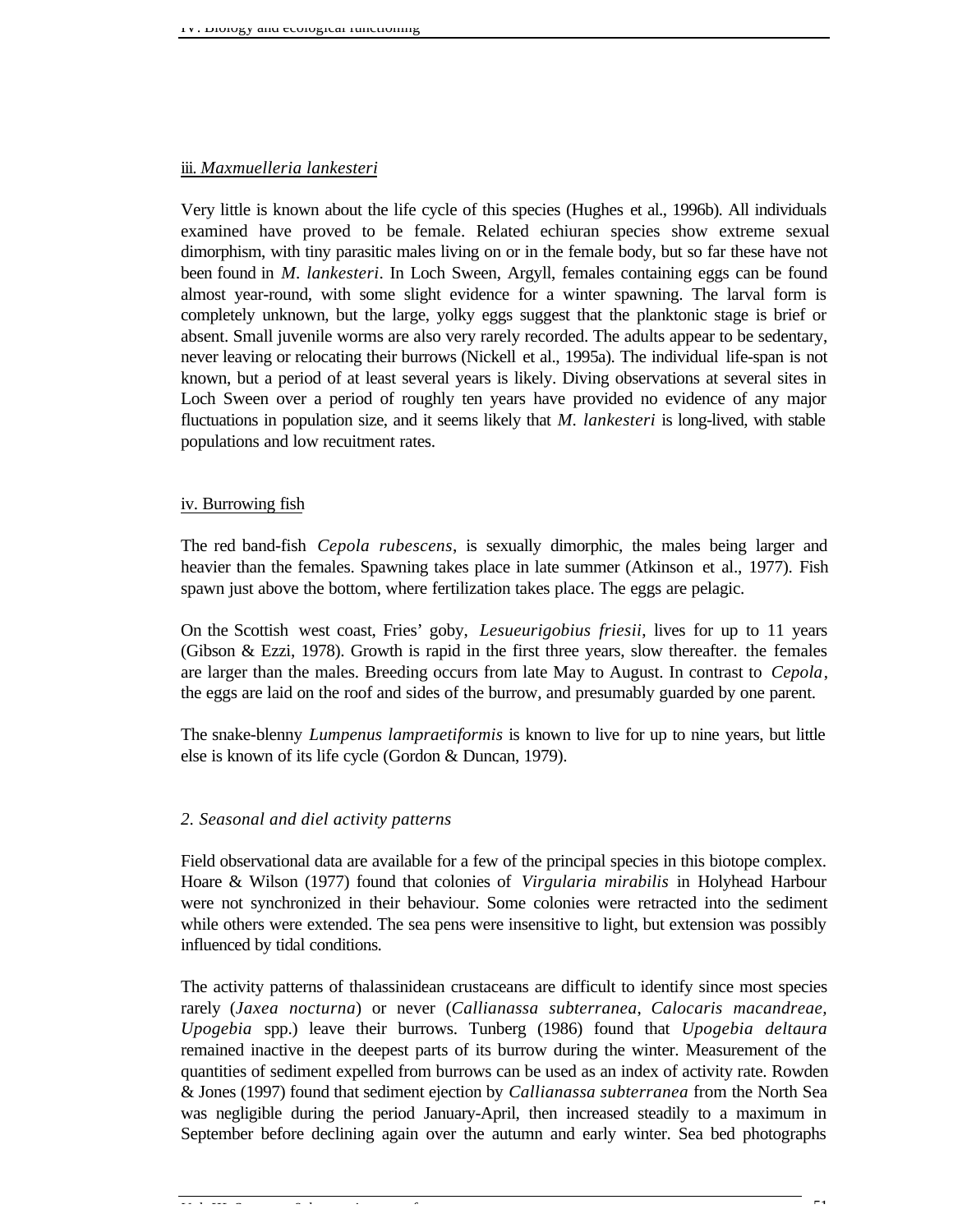supported this picture of seasonal activity, with a marked contrast between a smooth, inactive sea bed in January, and one covered with numerous ejecta mounds and burrow openings in September.

In shallow water, *Nephrops norvegicus* usually remain within their burrows by day and emerge at sunset to forage during the night (Chapman & Rice, 1971). The animals return to their burrows around sunrise. In deeper water (~100 m) this activity rhythm is reversed, and the animals are more active by day. Emergence occurs around dawn and dusk at intermediate depths. These patterns suggest that *Nephrops* is preferentially active at a particular optimum light intensity, and the period of emergence at different depths corresponds to the occurrence of this light level at the sea bed (Chapman et al., 1975). Individual *Nephrops* do not always return to their original burrow, and fighting for burrows has been observed (Chapman & Rice, 1971). In Loch Sween, burrows were aggregated in groups during the late summer, with the aggregations breaking up into a random distribution during the winter (Tuck et al., 1994). Aggregations may arise from the burrow complexes formed when juvenile *Nephrops* settle in pre-existing adult systems, then break up as the juveniles gradually extend their own burrows and lose contact with those of the adults.

In the shallow waters of Loch Sween, the echiuran *Maxmuelleria lankesteri* extends its proboscis to collect surface sediment only at night (Hughes et al., 1993) (a different activity pattern might be expected in deeper water where less light penetrates to the sea bed). The proboscis is only extended for short periods of about ten minutes, and only a small number of extensions (< 10) is made per night. The proboscis is therefore above the sediment surface for only a very small proportion of the total time. The worms are active all year round but seem to show peaks of activity in December and April when the proportion of easily-degradable organic matter at the sediment surface is at its highest (Hughes et al., unpublished data).

Red band-fish feed most actively at dawn and dusk, and enlarge or maintain their burrows by day. At night they remain inactive within their burrows (Atkinson & Pullin, 1996).

### B. COMMUNITY ECOLOGY: INTERACTIONS BETWEEN SPECIES

### *1. Interactions between megafaunal burrowers*

Where several species of burrowing megafauna occur together in the same habitat it is not uncommon for burrows to interconnect, and some quite complex multi-species systems have been revealed by resin-casting. Examples include burrow complexes of *Cepola rubescens* with *Goneplax rhomboides* and *Callianassa subterranea* (Atkinson et al., 1977), *Nephrops norvegicus* with *Goneplax rhomboides* and *Lesueurigobius friesii* (Atkinson, 1974b), and *Nephrops norvegicus* with *Maera loveni* (Atkinson et al., 1982). Interspecific connections are very common in some localities. Tuck et al. (1994) found that 34% of *Nephrops* burrows at a site in Loch Sween showed evidence of interactions with other species, including *Maxmuelleria lankesteri*, *Jaxea nocturna* and *Lesueurigobius friesii*, while 22% of the *Maxmuelleria* burrows examined by Nickell et al. (1995a) were connected with those of *Jaxea nocturna*. In some of the latter cases the *Maxmuelleria* and *Jaxea* shared the same burrow opening.

These interconnections are likely to be accidental in most cases and not indicative of any close symbiotic relationship between the different burrowers. However, once made, it is likely that connections will be maintained for their nutritional and ventilatory advantages. For example, a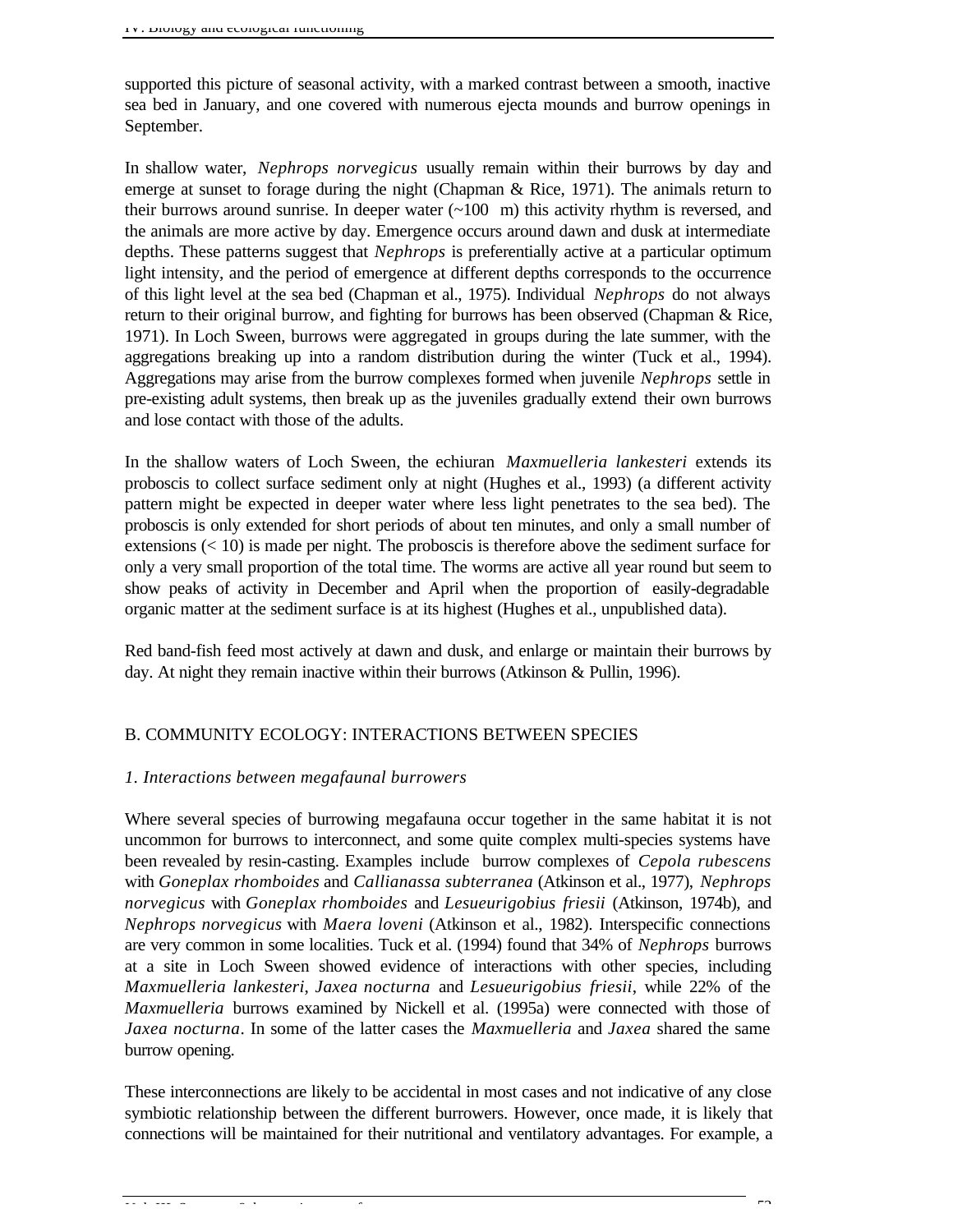species such as *Jaxea nocturna* may benefit from association with *Maxmuelleria lankesteri* by taking advantage of the organic-rich surface sediment pulled into the burrow by the worm.

The interactions within megafaunal burrowing communities are still too poorly-known to say whether the presence of particular species has any positive or negative effects on the abundance of others. *Nephrops norvegicus* has been observed to prey on *Calocaris macandreae* (Smith, 1988), and will probably eat any of the other thalassinidean species if encountered. However, high densities of *Nephrops* and *Calocaris* coexist in many localities (Chapman, 1979). It is possible that the digging activities of *Nephrops norvegicus* may very occasionally unearth specimens of *Maxmuelleria lankesteri* (personal observations), leading to the demise of the worm, which is probably unable to re-burrow when exposed.

It is conceivable that sea pens might be adversely affected by high levels of megafaunal bioturbation, perhaps by an inhibitory effect on the survival of small, newly-settled colonies. Sea pens and various species of burrowing megafauna certainly coexist in many localities, but so far there has been no investigation of the interaction between them.

### *2. Commensals*

A variety of small benthic animals will take advantage of the shelter offered by megafaunal burrows, especially when these are long-lasting or permanent structures. Echiuran burrows in particular have been found to harbour a rich associated fauna (Fisher & MacGinitie, 1928; Ditadi, 1982). Nickell et al. (1995a) found that numerous small bivalves and polychaete worms colonized the walls of *Maxmuelleria lankesteri* burrows. Mobile polychaetes such as *Ophiodromus flexuosus*, which normally live out on the sediment surface were also seen to enter burrows. A similar commensal fauna has been recorded in burrows of *Echiurus echiurus* in the German Bight (North Sea) (Rachor & Bartel, 1981). In most cases the commensal organisms also occur as part of the 'background' sediment fauna and are not obligate burrow residents. Within burrows they probably benefit from the echiurans' irrigation activities which supply both oxygenated water and food, and may additionally gain some refuge from predators.

Thalassinidean burrow walls are probably a less suitable habitat for commensals because of the continual reworking and sediment grazing activities of the crustacean occupant. However, the body of the mud-shrimp itself may offer a substratum for colonization. The ctenostome bryozoan *Triticella flava* grows as a dense 'furry' covering on the antennae, mouthparts and legs of burrowing crustaceans. It occurs most commonly on *Calocaris macandreae*, but has also been found on *Nephrops norvegicus, Goneplax rhomboides, Jaxea nocturna* and *Upogebia* spp. On *Calocaris macandreae*, the bryozoan coverage is densest in late summer, but is shed when the crustacean moults its exoskeleton in September-October (Buchanan, 1963). However, the reproductive cycle of *Triticella* is synchronized with the moult cycle of its host and larvae are available to recolonize the crustacean body after the moult (Eggleston, 1971).

A truly remarkable commensal organism was described in 1995 from the mouthparts of *Nephrops* collected in the Kattegat, Denmark (Conway Morris, 1995). This organism, named *Symbion pandora*, is a tiny sessile animal less than 1 mm long with a basal attachment disc and an anterior ciliated food-gathering organ. It has a complex life-cycle involving both sexual and asexual stages. In the details of its structure, *Symbion* is so different from anything described previously that its discoverers created an entirely new phylum (Cycliophora) to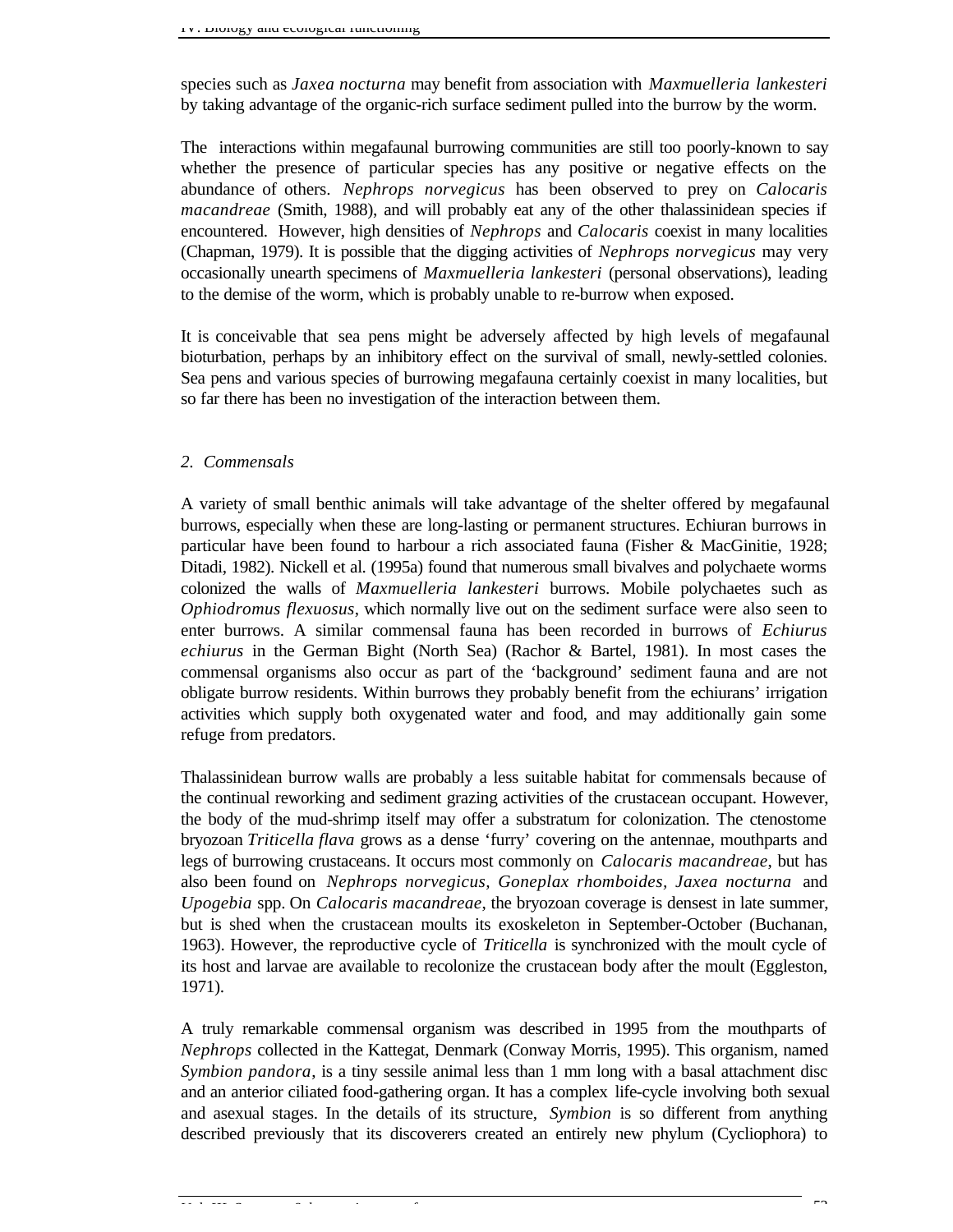contain it (Funch & Kristensen, 1995). Since the animal kingdom includes only about 35 phyla (each representing a major basic body plan), the description of a new one is a significant zoological event. Its association with *Nephrops norvegicus* illustrates that even relatively well-known organisms can still yield surprising discoveries.

A few organisms have also been recorded in association with the British sea pens. The isopod crustacean *Astacilla longicornis* has a specialised, highly elongate body form and is sometimes found clinging to the rachis of *Funiculina quadrangularis*. Another associate of *Funiculina* is the brittlestar *Asteronyx loveni*, a species which uses its very long, prehensile arms to cling to the sea pen, so maintaining itself in an elevated position above the sea bed (Fujita & Ohta, 1988). *Asteronyx* is a deep-water form usually found below 100 m depth. In British waters it has been sporadically recorded from the west of Scotland, but Loch Hourn holds the only precisely-located inshore population (Dr J.D. McKenzie, personal communication).

### *3. Epifauna*

In addition to the megafaunal burrowers and sea pens, the biotopes within this complex support a variety of large animals living on or just below the sediment surface. The burrowing anemone *Cerianthus lloydii* is common throughout British and Irish waters in a wide range of sediment types. The much larger *Pachycerianthus multiplicatus* has a very localised distribution on the western Scottish and Irish coasts (it is also known from Scandinavia). This species is characteristic of the deep mud biotopes CMU.SpMeg and CMU.SpMeg.Fun. Howson et al. (1994) listed it as present in only 16 of the 98 sea lochs covered in their report. The densest known populations are at the heads of Lochs Fyne (Howson & Davies, 1991) and Duich (Connor, 1989). These two anemones inhabit tubes embedded in the sediment and so are not strictly 'epifauna'. Another large (non-burrowing) anemone sometimes recorded on *Nephrops* grounds is *Bolocera tuediae*. This anemone has frequently been seen surrounded by aggregations of pink shrimps, *Pandalus borealis*, (C.J. Chapman, personal communication), but the details of this association are not known.

Common epibenthic predators/scavengers occurring in these biotopes include shore crabs *Carcinus maenas*, edible crabs *Cancer pagurus*, swimming crabs *Liocarcinus depurator,* hermit crabs *Pagurus bernhardus* and the starfish *Asterias rubens* and *Crossaster papposus*. The surface-living brittlestars *Ophiura ophiura, O. albida* and *O. affinis* are common on the sandier mud biotopes (CMS.VirOph, CMS.VirOph.HAs) and present in lower numbers on the finer muds. The white, slug-like gastropod *Philine aperta* is often present at very high densities ( $> 100 \text{ m}^2$ ) on the finer substrata. This species is a predator of polychaete worms, bivalves and foraminiferans at the sediment surface.

Most of the common inshore fish species can be encountered over soft mud biotopes but seldom in large numbers. The biotope complex is not a major habitat for any commerciallyimportant species. Aside from the specialist burrowers, the most characteristic fish are probably the gobies *Gobius niger* and *Potamoschistus minutus*.

### *4. Predation*

Little is known about the intensity or importance of predation on the characteristic species of the biotope complex. Birkeland (1974) described a complex interaction between the sea pen *Ptilosarcus guerneyi* and seven predator species (four starfish and three nudibranchs). In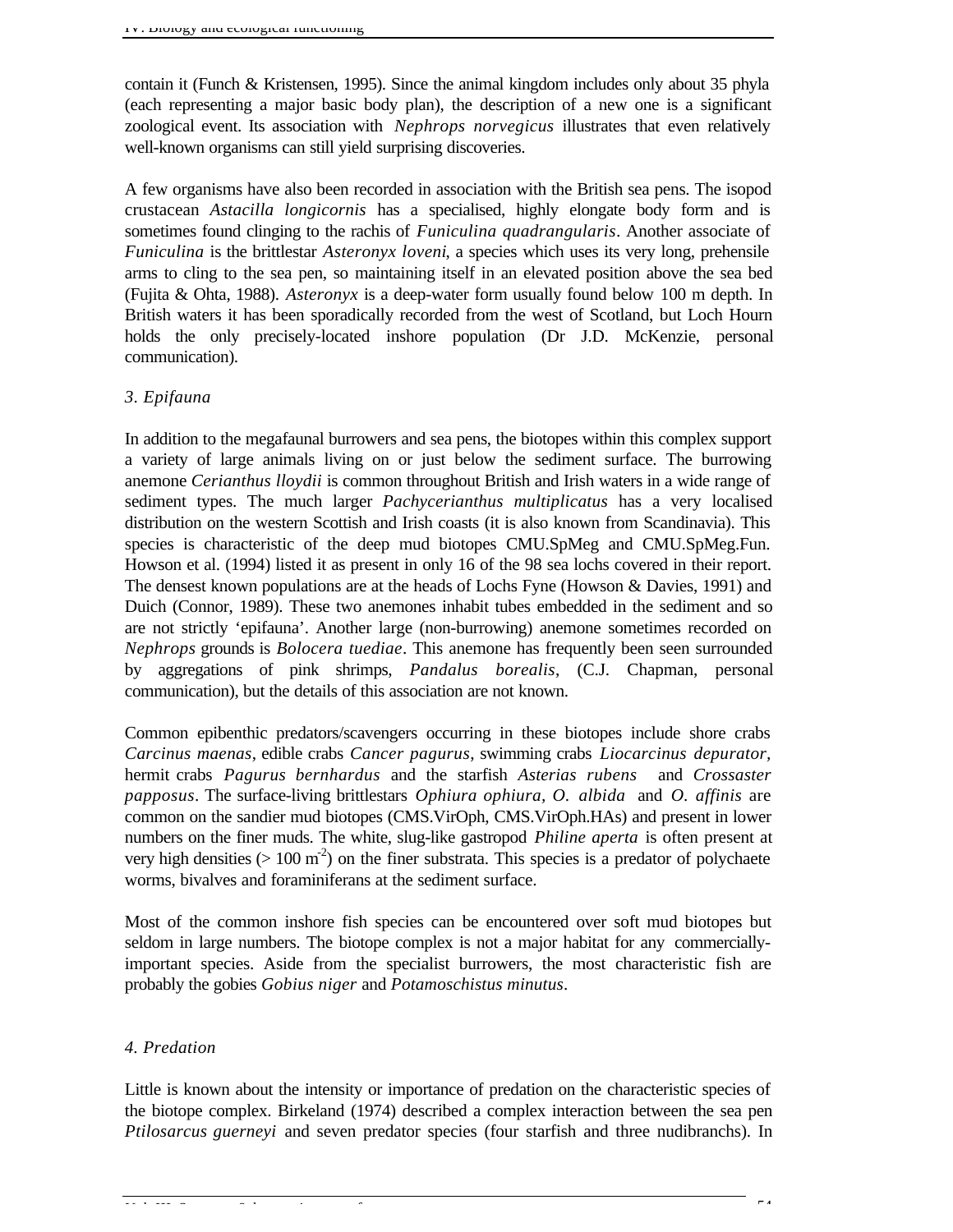British waters the nudibranch *Armina loveni* is a specialist predator on the sea pen *Virgularia mirabilis.* This sea slug is infrequently recorded, but is known to occur from Norway to western France. In Puget Sound, a related species, *Armina californica* is one of the predators of *Ptilosarcus guerneyi*. Birkeland (1974) found that the nudibranch fed preferentially on the largest sea pens. In the laboratory, individuals were found to eat an average of one *Ptilosarcus* every four days. *Armina* was an uncommon animal at the study site and its impact on the sea pen population appeared to be minimal. Another predator on *Ptilosarcus* was the sun star *Crossaster papposus*. This species is also common in British waters and so may be a potential predator on sea pens here. Amphipod crustaceans of the family Stegocephalidae also appear to feed on sea pens, but little is known of their ecology (Moore & Rainbow, 1984).

Many specimens of *Virgularia mirabilis* lack the uppermost part of the colony, a feature which has been attributed to nibbling by fish. Mackie (1987) found that extracts of *Pennatula phosphorea* inhibited feeding in sole *Solea solea*, suggesting that this sea pen may possibly have a chemical defense against fish predation.

*Nephrops norvegicus* is known to be eaten by a variety of bottom-feeding fish, including cod, haddock, skate and dogfish. In some areas up to 80% of cod stomachs are found to contain *Nephrops* (Howard, 1989). There are also numerous records of fish predation on thalassinidean mud-shrimps, for example Buchanan (1963), who found *Calocaris macandreae* in the stomachs of cod *Gadus morhua* and haddock *Melanogrammus aeglefinus*. Since these mud-shrimps rarely if ever appear on the sediment surface, the fish probably catch them by suction while they are engaged in activities (eg. sediment expulsion) in the upper reaches of their burrows. The echiuran *Maxmuelleria lankesteri* has also been recorded in the stomachs of Irish Sea cod. Rachor & Bartel (1981) found that *Echiurus echiurus* was an important food for fish in the German Bight.

### *5. Sediment macrofauna*

The burrowing megafauna and larger epifauna of these biotopes are accompanied by a a diverse fauna of smaller animals living within the sediments. Animals retained by a sieve of 0.5 mm mesh size are classed as 'macrofauna' (those passing through a sieve of this grade fall within the 'meiofauna' and 'microbiota'). The macrofauna of marine sediments has generated an enormous literature, particularly in the field of benthic pollution monitoring (review in Pearson & Rosenberg, 1978), and only a brief outline of its composition relevant to the general ecology of the biotope complex can be given here.

The organic-rich fine muds supporting the biotopes within this complex (CMU.SpMeg and CMU.SpMeg.Fun) will typically support 30 - 45 macrofaunal species in areas not suffering from gross organic pollution. The macrofauna is found largely in the top 10 cm of sediment, with a majority of individuals in the uppermost 3 cm. Polychaete worms usually dominate in number of species and individuals. Members of the families Spionidae (eg. *Prionospio* spp.) and Cirratulidae (eg. *Chaetozone setosa*, *Tharyx* spp.) are often the most common taxa. In samples from Loch Sween, spionids and cirratulids comprised up to 70% of the individual animals present (personal observations). These are all small slender worms, 2 - 3 cm long, which use long anterior palps or tentacles to collect organic particles in the sediment. Other small polychaetes important in this environment are *Scalibregma inflatum*, and species of the genera *Glycera, Nephtys* and *Pholoë.* Small bivalves such as *Mysella bidentata*, *Corbula gibba* and *Abra alba* may be abundant. Other groups frequently present in large numbers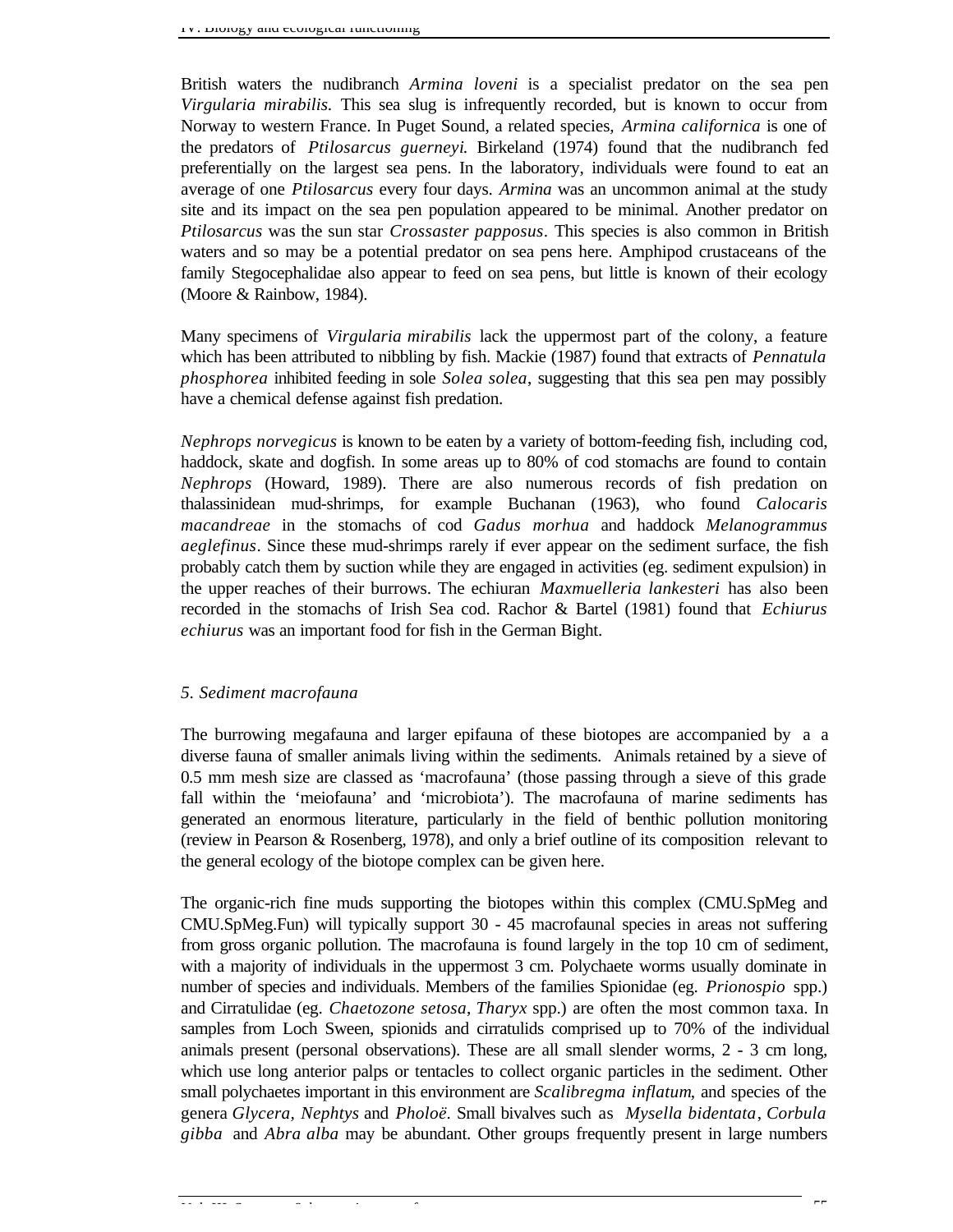are nemertean and phoronid worms. The brittlestars *Amphiura filiformis* and *A. chiajei* are also often common, with *A. chiajei* predominating on the finer muds. Most of these animals are deposit-feeders, ingesting tiny organic particles and feeding on the bacterial layer coating the sediment grains. Suspension-feeders include *Amphiura filiformis* and *Corbula gibba.*

Other biotopes within the complex will also support a polychaete and bivalve-dominated macrofaunal community, but the mix of species will differ according to hydrodynamic conditions, sediment type and level of organic enrichment. In general, more suspension-feeding animals will be found as the sediment grade becomes coarser. The sandier muds with *Virgularia mirabilis* (biotope CMS.VirOph) will also usually have the *Amphiura* species in large numbers (with *A. filiformis* predominating), along with the large tube-dwelling polychaetes *Chaetopterus variopedatus* and *Lanice conchilega*. Other important polychaetes include *Goniada maculata*, *Nephtys incisa* and *Notomastus latericeus*. The three bivalve species mentioned in the fine-mud fauna above are also frequently common in this biotope.

Most of the typical macrofauna of British sediments have very wide or even cosmopolitan distributions. The unusual polychaete *Sternaspis scutata* is limited to the southern English examples of biotope IMU.PhiVir, but has a very broad distribution outside the British Isles.

### *6. Bioturbation and macrofaunal community structure*

A phenomenon often reported in surveys of sediment macrofauna is the high level of spatial patchiness in species distribution and abundance. Cores taken less than a metre apart may show striking differences in faunal composition. Small-scale differences in sediment characteristics undoubtedly contribute to this variability, for example where localized patches of highly-enriched sediment are created by the decomposition of loose seaweed or other organic detritus. However, the sediment fauna itself may help to generate this spatial variability, a key factor being the disturbance to the sea bed (bioturbation) caused by the activities of the large burrowing megafauna. Where they occur in large numbers, megafaunal burrowers can have a profound influence on their environment. In the southern North Sea, *Callianassa subterranea* was estimated to turn over a total of 11 kg dry sediment  $m^2$  year<sup>-1</sup> (Rowden & Jones, 1997), while in an Adriatic lagoon, the volume of water pumped through burrows by *Upogebia pusilla* during periods of neap tides almost equalled the inflow of water from the open sea (Dworschak, 1981).

Many studies have examined the effects of bioturbation on the smaller sediment fauna (Hall, 1994). Both enhancing and inhibitory effects have been found, depending on the identity of the larger burrowers and the nature of their activity. By constructing and ventilating burrows, megafauna may oxygenate the sediments and make them less compact by virtue of their bodily movements and digging activities. This will allow macrofauna to occupy otherwise uninhabitable deeper sediments and may locally enhance the food supply by stimulating bacterial growth. Thomsen & Altenbach (1993) found that the numbers and biomass of bacteria and foraminifera were up to three times higher around burrows of *Echiurus echiurus* than in the surrounding sediment. Enhancement of macrofaunal diversity and abundance has been recorded in sediments colonised by dense populations of enteropneust worms (Flint & Kalke, 1986) and echiurans (Rachor & Bartel, 1981; Stull et al., 1986), with a marked decline in community diversity following the disappearance of these larger burrowers.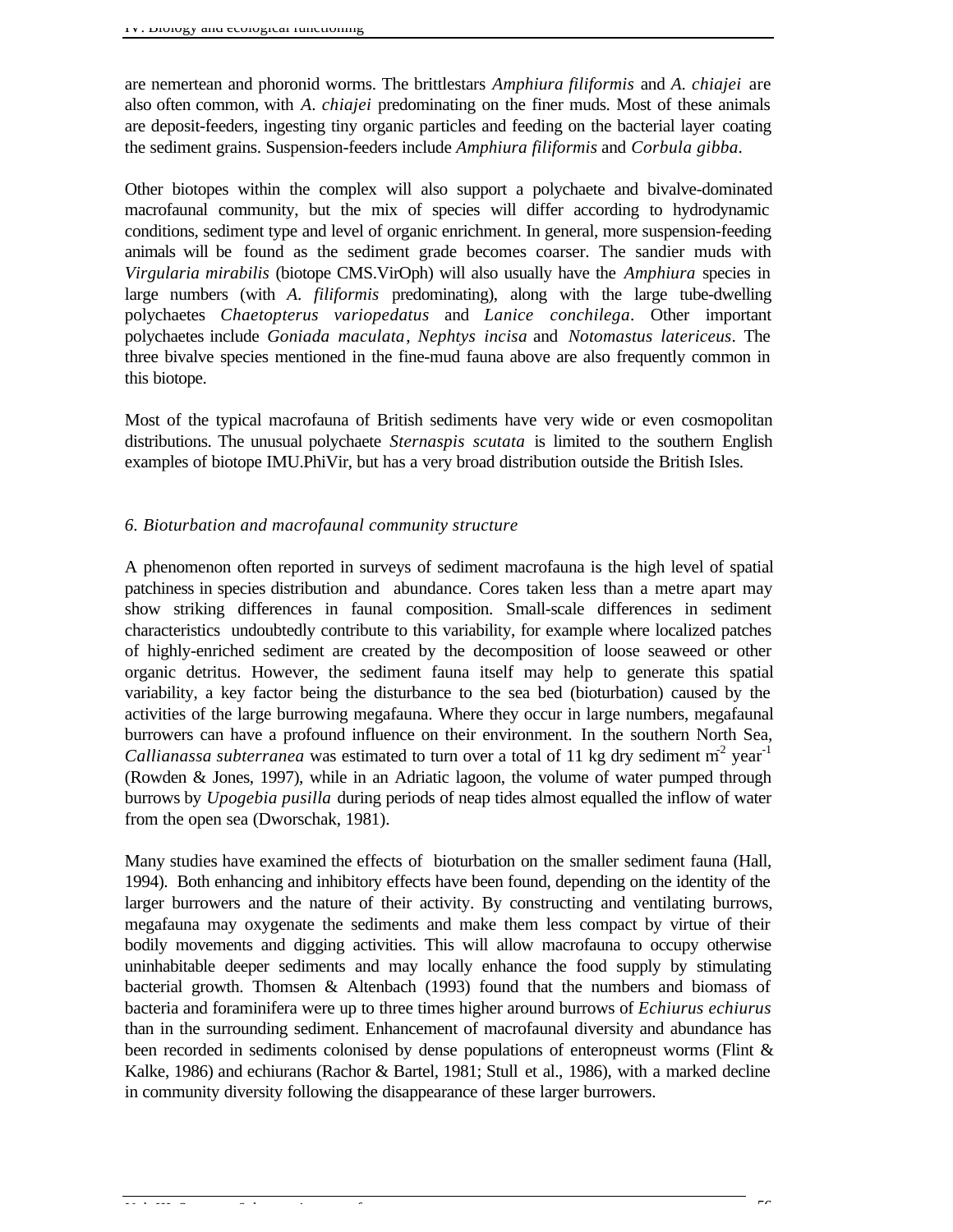Negative effects of burrowing megafauna on macrofaunal populations may arise directly by predation, or indirectly as a result of burial, increased turbidity or sediment compaction. Posey (1986) found that most sedentary macrofauna were much less abundant in a dense *Callianassa* bed than in adjacent areas with fewer *Callianassa*. Core samples taken from the vicinity of *Nephrops norvegicus* burrows and from nearby unburrowed sediment showed that the abundance of macrofauna was reduced in near-burrow areas (Smith, 1988) Tentaculate surface-feeding polychaetes were particularly affected. Laboratory observations suggested that these were excluded by the sediment 'bulldozing' activities of the crustaceans. However, a number of small, opportunistic nematode and oligochaete worm species were able to take advantage of this and colonize the disturbed patches.

The overall conclusion to be drawn from these studies is that a mix of megafaunal burrowers occurring in a sedimentary biotope will generate a complex and continually-shifting 'mosaic' of habitat patches experiencing different types and levels of disturbance. The differing responses to macrofaunal species to this patchiness will probably be a factor in the maintenance of local species diversity. The depth penetration and total abundance of fauna in the sediment may also be enhanced by the physical and chemical consequences of megafaunal activity. However, studies undertaken to date have provided no evidence that any single megafaunal burrower acts as a 'keystone' species whose activity is the dominant factor in determining the structure of the local biological community.

## C. KEY POINTS FROM CHAPTER IV

- The community ecology of subtidal sediments is little-known in comparison with the more accessible and widely-studied intertidal biotopes.
- With the exception of *Nephrops norvegicus*, little is known about the life cycle and population dynamics of the characterising species. *Calocaris macandreae* is known to reproduce slowly, and maintain stable population densities for at least ten years. Sea pens are also probably long-lived and slow-growing, with patchy recuitment.
- *Nephrops norvegicus* populations seem to occur at higher densities on mixed sediments. Animals are active outside their burrows at a preferred light intensity which is found by night in shallow water, by day on deeper grounds, and around dawn and dusk at intermediate depths.
- Interconnections between megafaunal burrows are quite common where several species occur together, but these probably represent accidental contacts rather than symbiotic partnerships.
- Long-lasting burrows such as those of echiurans harbour a commensal fauna of bivalves and polychaetes. Some unusual sessile animals can be found growing on the bodies of burrowing crustaceans, including one recently-described species representing an entirely new animal phylum. The rarely-recorded deep-water brittlestar *Asteronyx loveni* occurs as a commensal of *Funiculina quadrangularis* at one known location in western Scotland.
- *Nephrops norvegicus*, *Maxmuelleria lankesteri* and thalassinidean species are all preyed upon by fish, but the importance of predation in the ecosystem is not known. The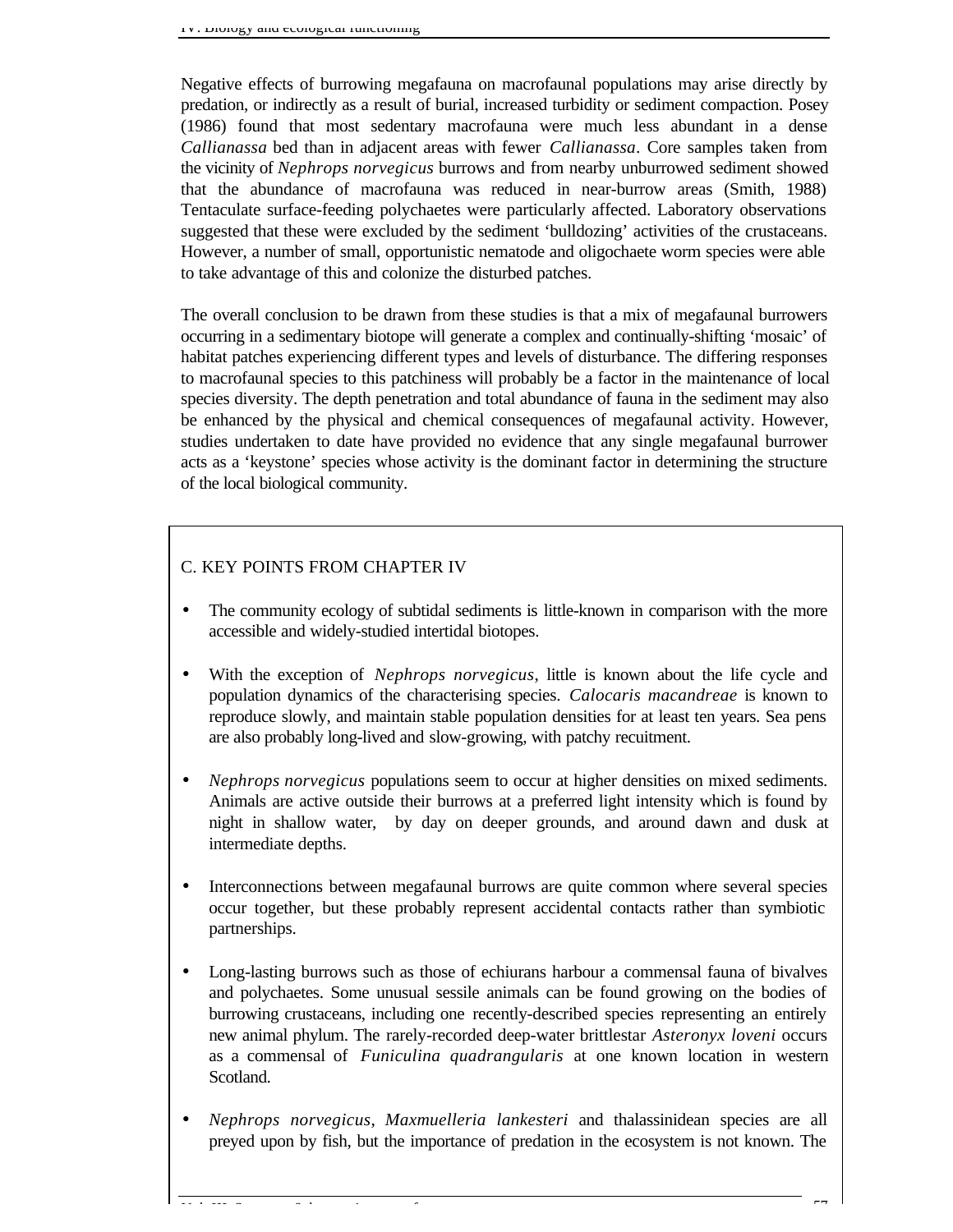rare nudibranch *Armina loveni* is one of the few known specialist predators on British sea pens.

- The activities of the larger burrowers can either enhance or reduce the abundance of sediment macrofauna, depending on the species involved. The 'mosaic' of disturbance patches created by megafaunal activity may play a part in the maintenance of biodiversity in the sediment community.
- No single 'keystone' species has been identified in any of these biological communities.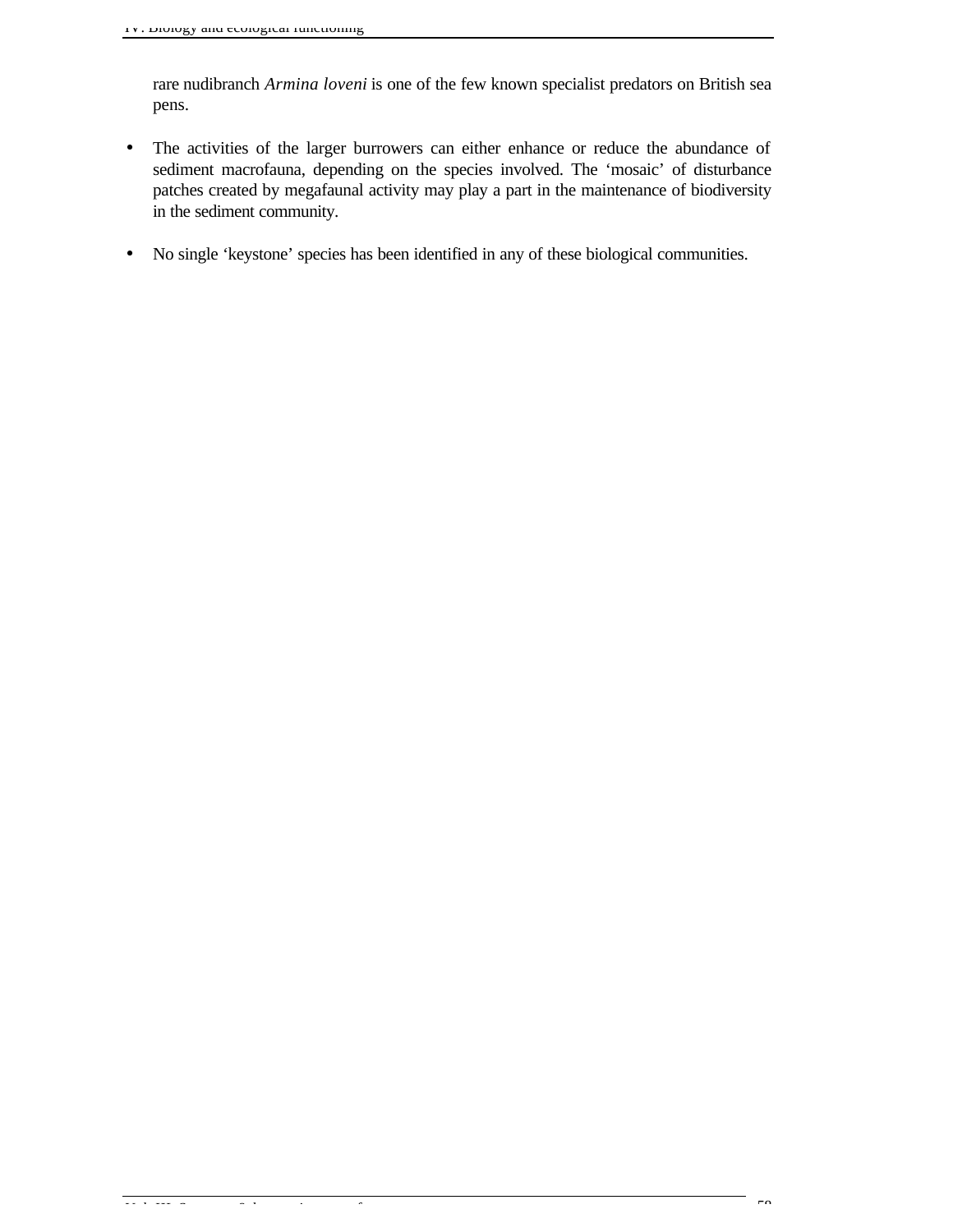# **V. SENSITIVITY TO NATURAL EVENTS**

Assessment of the sensitivity of the 'Sea pens and burrowing megafauna' biotope complex to naturally-occurring agents of environmental change has to be largely subjective, given the short time period over which the system has been accessible to study. Detailed studies of these biotopes have been carried out at only a handful of sites, and most work is still at the stage of characterizing the communities and gaining information on the basic biology of their principal species. There has not been time to accumulate the long-term observations of community structure and response to natural events that are available for habitats such as the rocky intertidal. This chapter therefore consists largely of case studies illustrating factors which have been shown to cause changes in sea pen or megafaunal burrower populations.

### A. CASE STUDIES OF POPULATION STABILITY AND CHANGE

There have been no long-term studies of British sea pen populations, so the degree of temporal stability they exhibit is unknown. In California, Davis & Van Blaricom (1978) monitored densities of the sea pansy *Renilla kollikeri* on a subtidal sand plain from March 1974 to September 1975 and compared these with figures recorded at the same site in the period 1957-63. The density of *Renilla* remained fairly constant at about 1.68 individuals m<sup>2</sup> throughout 1957-63. Mean density in 1974-75 was much lower (0.06 individuals  $m<sup>2</sup>$ ). A major recruitment was observed in August 1974, the first seen at the study site since 1971. In the northern part of the study area, *Renilla* density decreased rapidly after the August larval settlement, eventually stabilizing at approximately pre-recruitment levels. Starfish predation was suggested as a cause of the post-recruitment population decrease. In the southern study area, the *Renilla* population stabilized at a higher density of  $4 \text{ m}^2$ , possibly because starfish foraging was inhibited here by wave surge.

Information on changes in megafaunal burrower populations is also very fragmentary. Off the Northumberland coast, the density of *Calocaris macandreae* was found to be very stable, remaining at about 18 individuals  $m<sup>2</sup>$  over a period of ten years (Buchanan, 1974). In contrast, in the German Bight (southern North Sea) populations of *Echiurus echiurus* fluctuate widely over a much shorter time-scale (Rachor & Bartel, 1981). From 1973 to spring 1976, the echiuran was apparently absent from the study area in the eastern German Bight. A mass recruitment of juvenile worms was recorded in spring 1976, with extremely high densities (averaging 250 individuals  $m^2$ ) over an area of about 40 km<sup>2</sup>. By mid-late summer 1977, this area had shrunk to about 12.5 km<sup>2</sup> and population density had dropped to 140 m<sup>2</sup>. In summer 1978 *Echiurus* was found only in about 2.5  $km^2$  at a density of 22 individuals  $m^2$ . This population had disappeared entirely by autumn 1978. From these observations and earlier records, Rachor & Bartel (1981) noted that successful recruitment of *Echiurus* seemed to follow very cold or stormy winters, perhaps as consequence of increased oxygenation of the bottom sediments.

## B. POTENTIAL AGENTS OF CHANGE

### *1. Physical disturbance*

The biotopes within this complex are associated with physically-sheltered conditions of low wave exposure and weak tidal currents. They are therefore not generally subjected to major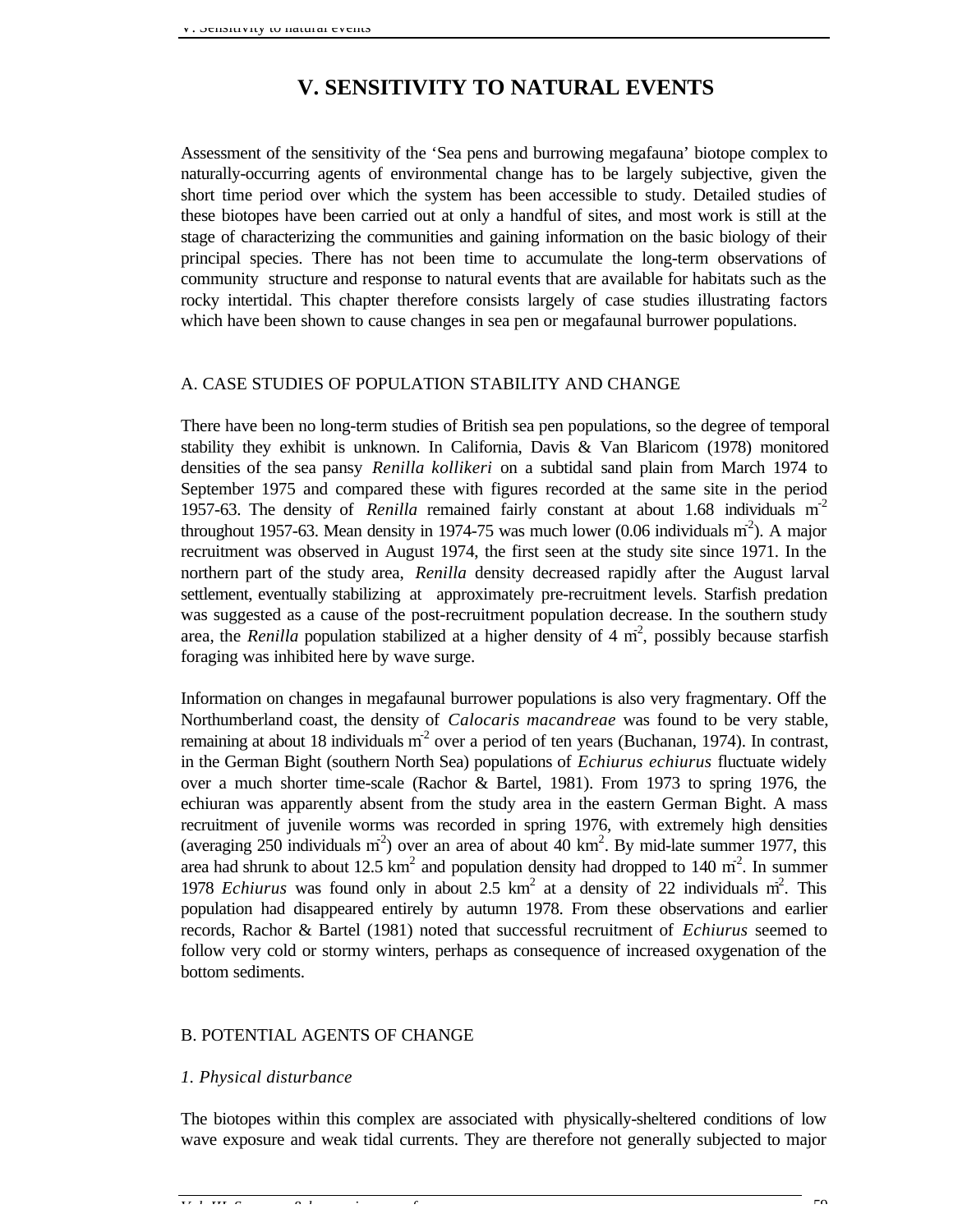physical disturbance by storms even where they occur in relatively shallow water (eg. in many sea lochs). Examples of these biotopes occurring off more open coasts, such as in the North or Irish Seas, will generally be in water deep enough to be unaffected by storm events.

### *2. Weather conditions*

In shallow sea loch environments, sedimentary biotopes will typically experience seasonal temperature changes over a range of about  $10^{\circ}$ C (from  $\sim$  5 - 15<sup>o</sup>C). In unusually cold winters or warm summers temperatures outside this range might be experienced, but it is not known whether this will have any effect on the biological community. Megafauna which burrow deeply in the sediment will probably be buffered to some extent from temperature changes in the overlying water column. The example of *Echiurus echiurus* in the German Bight suggests that annual variation in temperature can alter community composition by its effects on recruitment, but there is too little information available on other species to say whether this is a widespread phenomenon.

Warm summer temperatures may lead to stratification of the water column and to conditions of hypoxia - a reduction in dissolved oxygen content - in the near-bottom water, This is especially likely to occur in semi-enclosed water bodies such as sea lochs. Hypoxia will be exacerbated by high levels of organic matter in the sediment, and its potential effects on biological communities will be discussed later in association with organic enrichment.

### *3. Organic enrichment*

Large increases in the organic content of the bottom sediments and associated phenomena such as oxygen depletion can have a significant effect on benthic animals of all types, including megafaunal burrowers. In the present context, organic enrichment is most likely to occur as a consequence of human activities such as sewage sludge disposal or cage aquaculture, and its effects will therefore be reviewed in the following chapter.

### *4. Predation*

Well-known examples of benthic communities substantially affected by sudden population increases in predator or grazer species include the crown-of-thorns starfish (*Acanthaster planci*) 'outbreaks' on Indo-Pacific coral reefs (Moran, 1986), and the periodic devastation of northern hemisphere kelp beds by sea urchins (Hagen, 1995). So far, however, there have been no recorded examples of such events in the biotopes discussed here.

### *5. Disease*

Like all organisms, the species making up the biological communities discussed here are subject to a variety of pathogenic (disease-causing) and parasitic infections. Thalassinidean mud-shrimps are frequently parasitized by specialized isopod crustaceans known as bopyrids. The parasite lives in the gill chamber of the mud-shrimp and can inhibit the reproductive development of its host (Tucker, 1930). In the southern North Sea, Rowden & Jones (1994) found that up to 11% of *Callianassa subterranea* individuals were infected with a bopyrid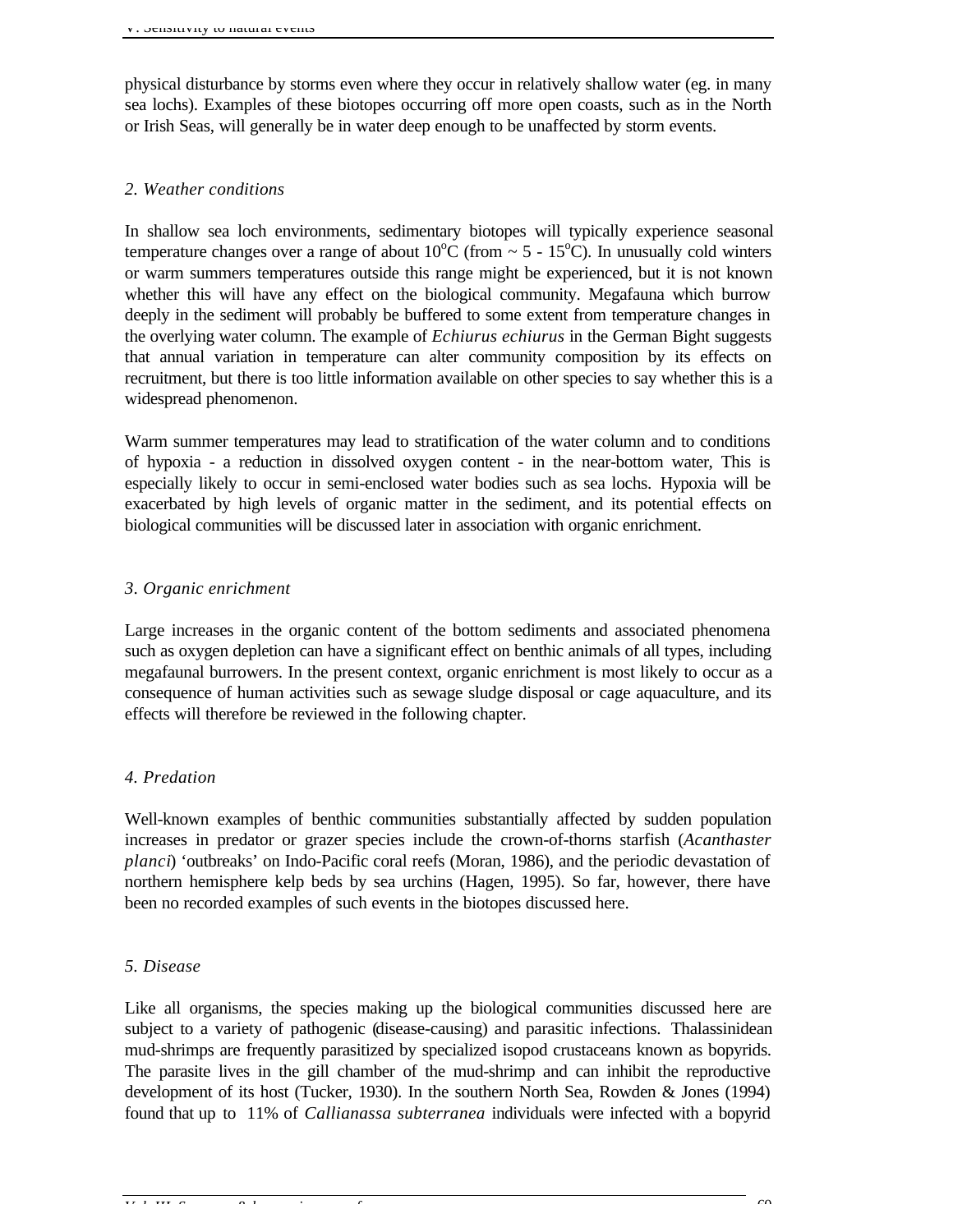parasite. Presumably the reproductive output of mud-shrimp populations will be reduced to some extent by these parasites but it is not known whether this has any wider consequences.

To date, the most significant disease process recorded in a species from this biotope complex is the recent identification of a syndinean dinoflagellate pathogen, *Hematodinium* sp., in *Nephrops norvegicus* from the west of Scotland (Field et al., 1992; Appleton & Vickerman, 1998). The Syndinea is a group of exclusively parasitic dinoflagellates, and members of the genus *Hematodinium* have emerged as serious pathogens of commercially-important crustaceans in several areas of the world in the last decade (Shields, 1994). In *Nephrops*, the parasite occurs in the blood and connective tissue spaces and appears to cause death by blocking the delivery of oxygen to the host's tissues (Taylor et al., 1996). *Hematodinium* is most prevalent in *Nephrops* during the spring and early summer when infected animals have an abnormal bright orange body colouration and milky white ventral abdomen caused by a dense concentration of parasite cells in the blood. Heavily-infected animals become moribund, spend more time out of their burrows than healthy animals and are probably less able to evade capture by predators or fishing gear. Heavy infestation with the parasite is fatal to the host.

In the Clyde Sea, peak occurrence of the disease occurred in 1991 and 1992, when up to 70% of trawled *Nephrops* were infected (UMBS Millport, 1996). The incidence then declined, with 10 - 20% occurrence at Clyde Sea sites in 1996 and 1997. Infestation rates in 1998 appear to have increased again (R.J.A. Atkinson, personal communication). The infestation is now also well-established in the Irish Sea and appears to be increasing in the North Sea. The ecological consequences of *Hematodinium* infestation and host mortality in *Nephrops* populations are unknown, but there are potential economic implications, since the disease adversely affects meat quality. Fortunately, infected meat is non-toxic, and fishing mortality largely masks the effects of disease mortality. So far, the *Nephrops* fishery has not suffered any serious decline. This parasitic infestation is probably not a new phenomenon, but was overlooked until the mid-1980s. Prevalence of the infection is probably cyclical, with a large peak in the early 1990s which prompted the recent increase in research. An intensive research programme is currently in progress to clarify the life cycle of the parasite, determine the mode of transmission and assess the consequences of the problem for the *Nephrops* fishery.

## C. KEY POINTS FROM CHAPTER V

- Very little is known about the extent of naturally-occurring change in biotopes within this complex, or of the factors leading to it. Among the burrowing megafauna, examples are known of species with highly-stable populations and other species which experience wide fluctuations in abundance.
- Biotopes within this complex are generally sheltered from major physical disturbances. Unusual temperature extremes may affect recuitment rates but few supporting data are available.
- Organic enrichment and associated phenomena such as oxygen depletion are the most important known agents of change in soft-sediment communities, but are likely to occur mainly as a consequence of human activities.
- The only major biological agent known to affect a species in this biotope complex is the dinoflagellate parasite now prevalent in *Nephrops* populations from the west of Scotland,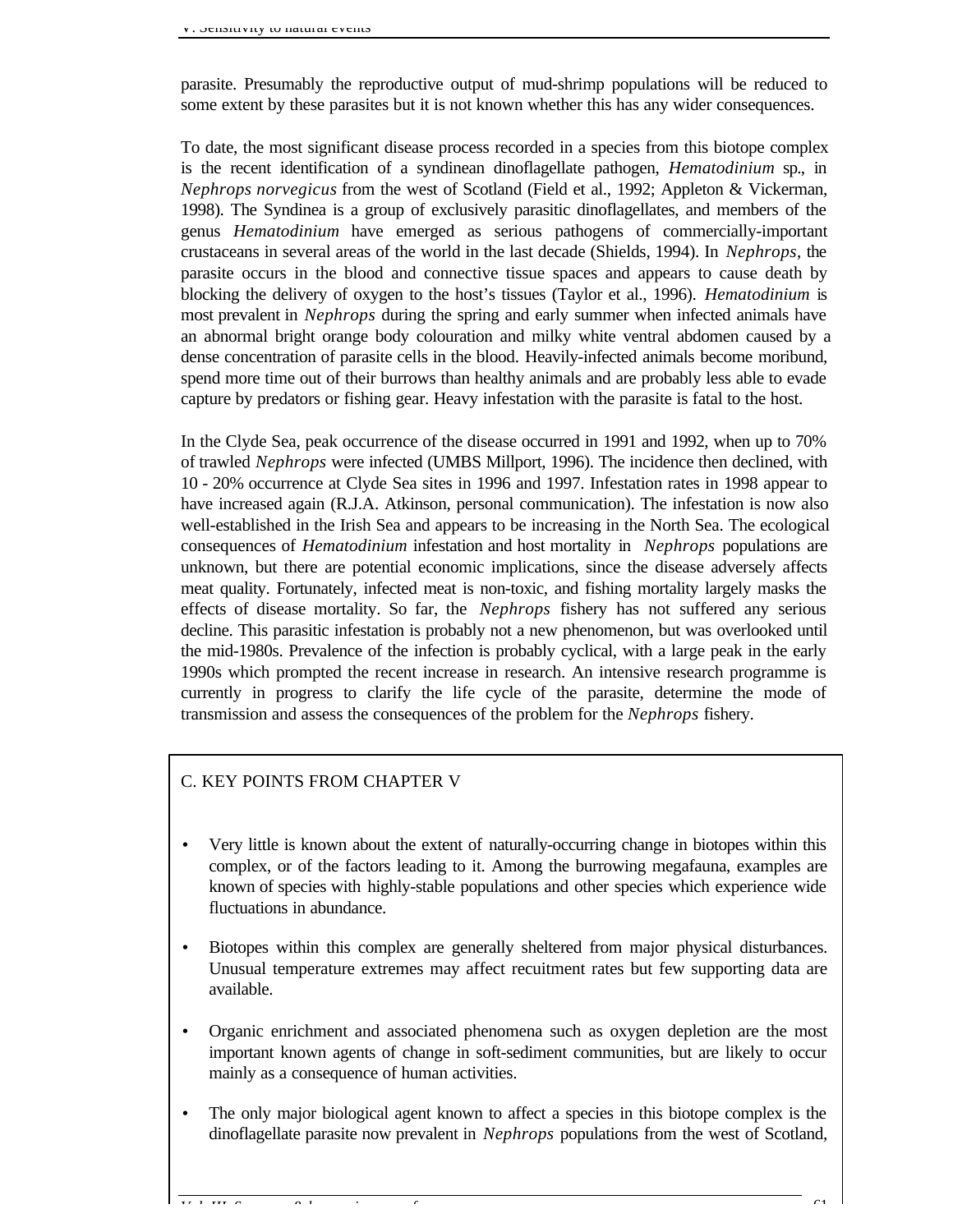Irish Sea and North Sea. The ecological consequences of this infestation are unknown but evidence to date suggests that the *Nephrops* stocks have not been seriously affected.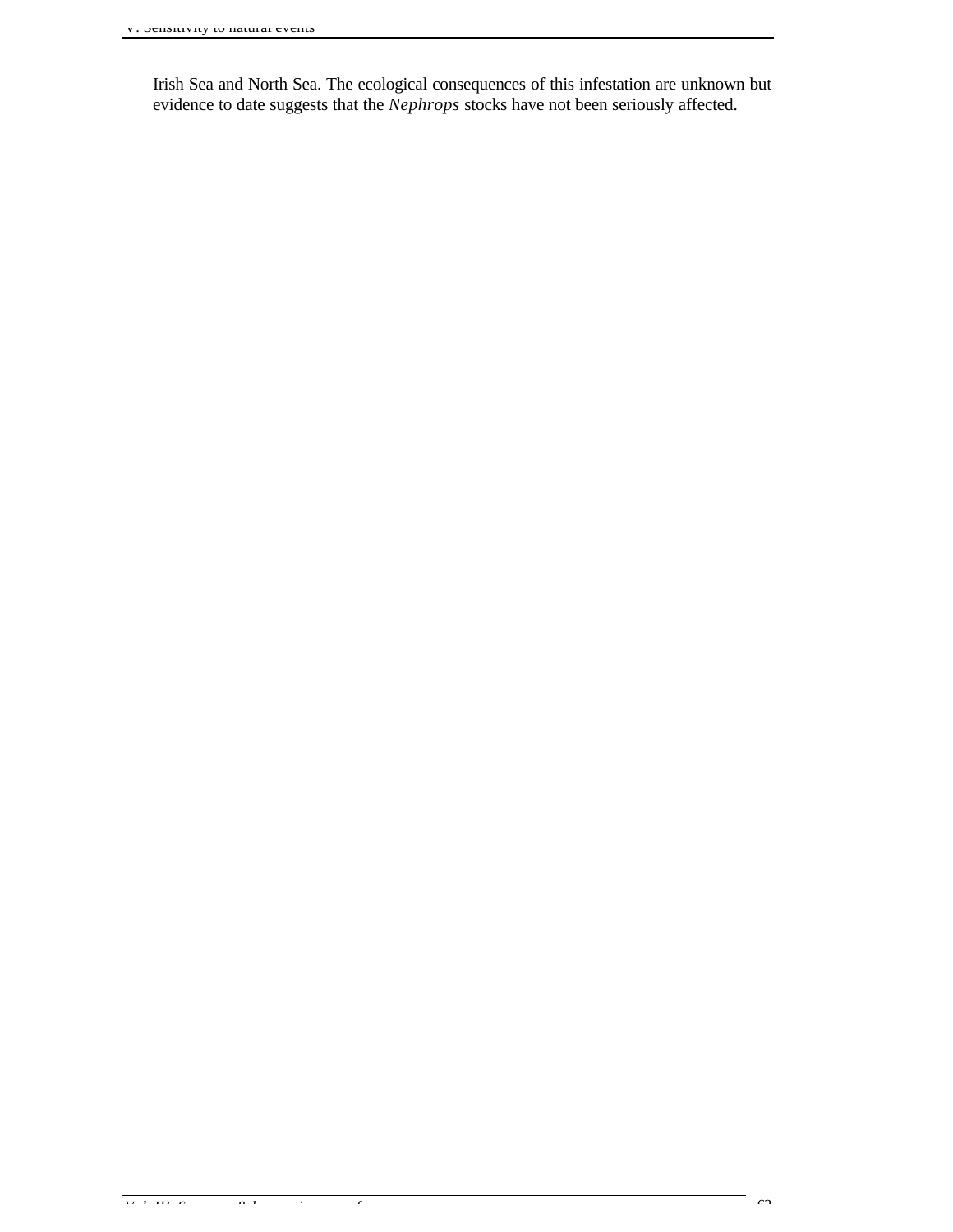# **VI. SENSITIVITY TO HUMAN ACTIVITIES**

As was discussed in the previous chapter, the lack of long-term observational studies of biotopes within this complex hinders any assessment of their sensitivity to naturally-occurring events. The same is true in relation to human-induced changes in the environment. Observational evidence does indicate a sensitivity to particular human activities (eg. trawling, organic pollution), although more rigorous numerical data are still sorely needed. It is also possible to identify certain other activities that could potentially impact on these biotopes (based on examples known from other benthic habitats, or simply from general biological principles). These additional factors will be briefly mentioned even where they have not yet been shown to be important in any specific case.

The chapter will focus on processes occurring at a local or regional scale, and which are relevant to the monitoring and management of SACs. Human-induced environmental changes taking place globally, and over a longer time-scale (eg. global warming, sea level changes) may ultimately prove to be important, but their effects, magnitude and timing are currently unpredictable and beyond the scope of the present review.

## A. ACTIVITIES KNOWN TO AFFECT THE BIOTOPE COMPLEX

### *1. Trawling and creeling*

*Nephrops norvegicus* is the only species within this biotope complex to be the target of a large commercial fishery (a small-scale local fishery for *Munida rugosa* exists in the Clyde). The *Nephrops* fishery is of major economic importance and is pursued throughout most of the geographic extent of the biotopes in which the species occurs. This includes both shallow, semi-enclosed sea loch areas, and open-coast grounds in deeper water (eg. the Irish and North Seas). In British waters the *Nephrops* fishery has grown rapidly since its inception in the 1950s (Howard, 1989), and the species is now one of the most valuable shellfish resources in the north-eastern Atlantic. Because of its intensity and wide geographic coverage, the *Nephrops* fishery has the potential to affect the biotopes in question throughout their range. There are potential consequences both for the *Nephrops* populations themselves, and for the associated fauna of sea pens and megafaunal burrowers.

### **a. Impacts on** *Nephrops* **populations**

The waters around Scotland yield approximately one-third of a total world *Nephrops* catch of about 64000 tonnes (1995 figures, Marine Laboratory, Aberdeen). In terms of *Nephrops* landings per unit area fished, the Firth of Forth is the most heavily fished area, whereas the Fladen Ground in the North Sea is relatively lightly exploited (SOAEFD, 1997). With the exception of the Fladen, most Scottish stocks appear to be fully or over-exploited. Considerable efforts are currently being made to develop reliable methods for stock assessment (Tuck et al., 1997b) as a necessary step towards determining the effects of the fishery on *Nephrops* populations.

Recent findings from the western Irish Sea suggests that the structure of some *Nephrops* populations may render them vulnerable to over-exploitation. A large (approximately 3400  $km<sup>2</sup>$ ), discrete area of muddy sediments between the Isle of Man and the Irish coast supports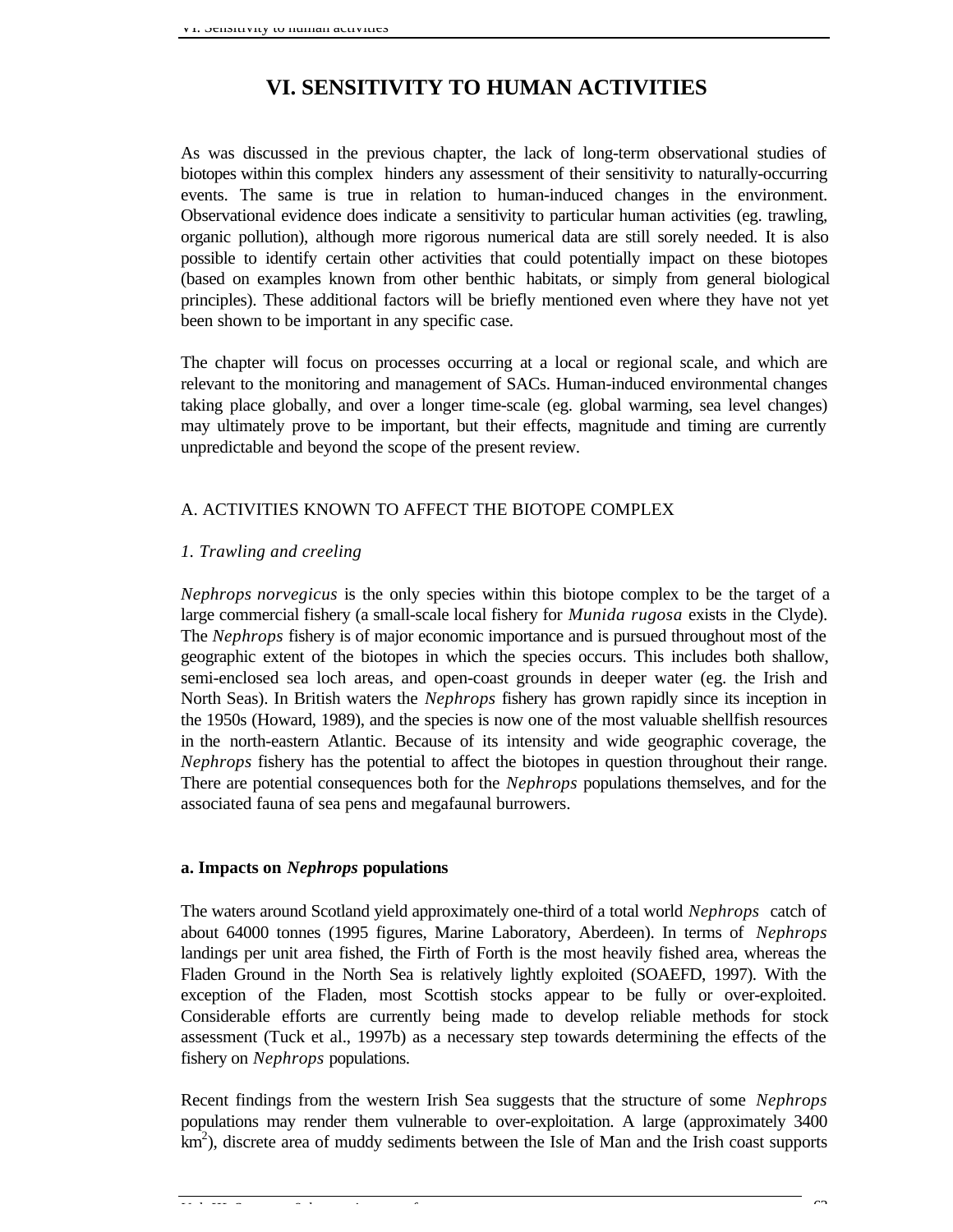a large *Nephrops* fishery (average yield 8252 tonnes year-1 between 1989 - 1993). In spring and summer a large near-surface gyre (a circulating water mass) forms over a static dome of colder bottom water left over from the previous winter (Hill et al., 1997). The existence of this circulation system coincides with the period when *Nephrops* larvae are present in the plankton. Larvae appear to be retained within the gyre and eventually settle back onto the underlying muddy sea bed rather than being carried by currents into areas of unsuitable substratum (Hill et al., 1996). The retention of larvae by the gyre may be essential for the maintenance of the local *Nephrops* population, which acts as a largely self-perpetuating unit. The situation may be complicated by the fact that some larval production occurs in early spring, prior to the establishment of the gyre, and the population may therefore not be entirely 'closed', but it is possible that over-exploitation of *Nephrops* in this area could lead to a selfperpetuating population decline due to a reduction in recruitment.

On a smaller spatial scale, observations using towed video have given some insight into the localised effects of trawling for *Nephrops* in sea lochs. In Loch Fyne, Howson & Davies (1991) observed the highest densities of *Nephrops* in areas of muddy substratum close to, or surrounded by, submarine rock outcrops or boulders. These features presumably give some protection from trawling, as boats will tend to avoid areas where there is a high risk of damage to the fishing gear. In the intensively-trawled areas of lower Loch Fyne Howson & Davies considered it likely that trawling had reduced the density of the *Nephrops* population. Atkinson (1989) came to similar conclusions in his survey of Loch Sween. Variations in the density of *Nephrops* burrows in different regions of the loch seemed likely to reflect differences in trawling pressure. Highest burrow densities were found where submerged rock pinnacles or arrays of anchored buoys limited access by trawlers. However, it is possible that other factors such as differences in sediment type around submarine rock outcrops might also contribute to this pattern, and identifying a direct cause-and-effect relationship is difficult in cases such as this (Hall et al., 1993).

These limited observations lead to the general conclusion that trawling can possibly reduce the density of *Nephrops* in the confined situations of sea lochs. It is also important to note that even where the local topography is unfavourable to trawling, sea loch populations are still usually subject to exploitation by creel fishing. However, the resilience of *Nephrops* populations to fishing pressure may be enhanced by the fact that juveniles and egg-carrying females remain within their burrows and are not usually caught in trawls (R.J.A. Atkinson, personal communication). Self-seeding populations such as that in the north-western Irish Sea are probably the exception rather than the rule, and most stocks have the potential to 'bounce back', even after heavy fishing pressure.

### **b. Impacts on other megafaunal burrowers**

Atkinson (1989) concluded that trawling was unlikely to affect other megafaunal burrowers to any great extent. The deep-burrowing species (mud-shrimps and *Maxmuelleria lankesteri*) will usually be too far below the sediment surface to be displaced by towed fishing gear. The uppermost parts of burrows will be disrupted by trawling, but observations in Loch Sween have shown that surface openings are soon re-established following experimental disturbance (personal observations). However, in Loch Fyne, Howson & Davies (1991) found that the density of all burrow types was lower in frequently-trawled areas than in sites protected by submarine obstructions. The impact of bottom trawling on benthic communities has been the subject of intensive study in recent years (Auster et al., 1996; Kaiser & Spencer, 1996; Tuck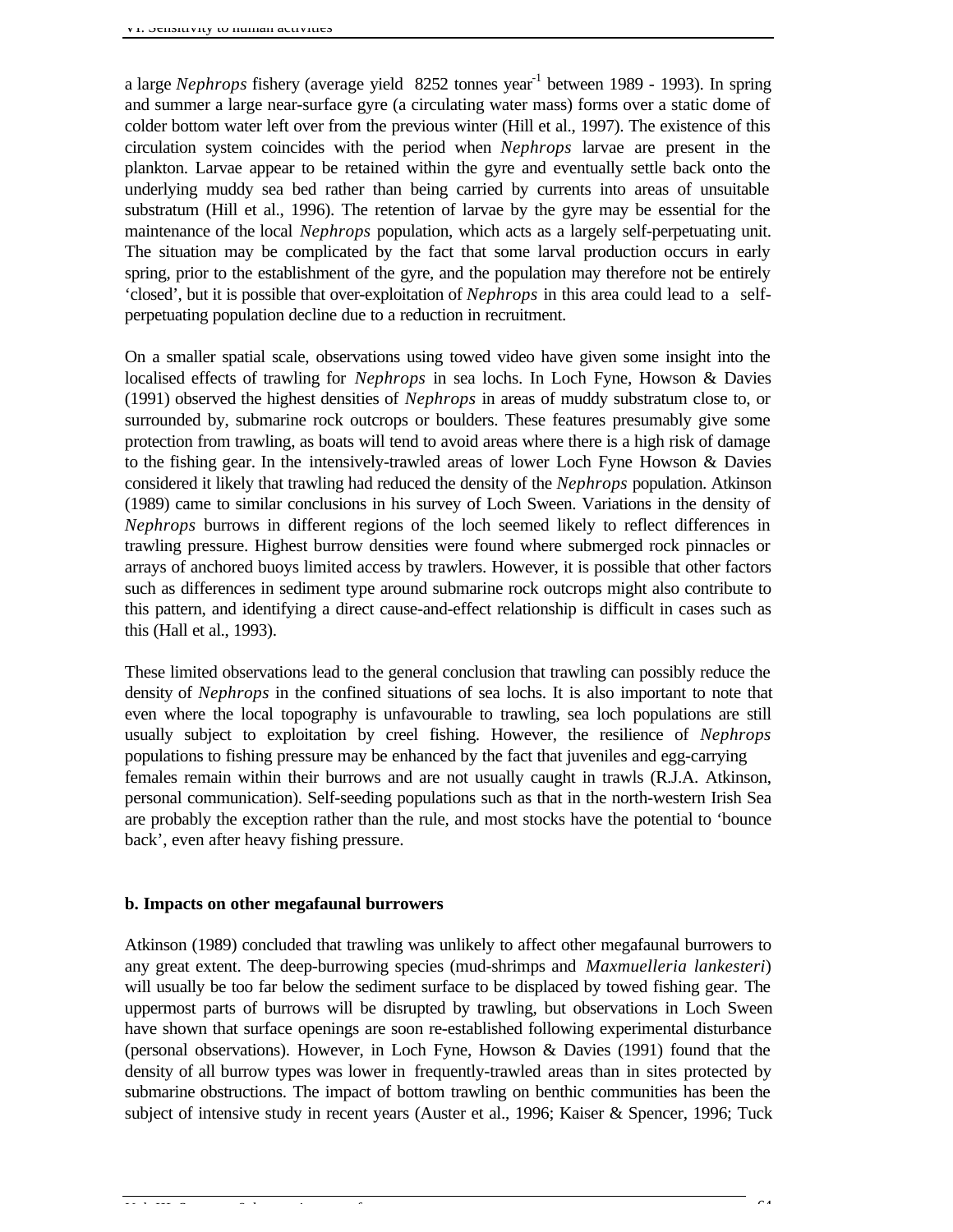et al., 1998), and research on the cumulative effects of trawling on deep-burrowing megafauna is currently under way in the Mediterranean (M.J. Kaiser, personal communication).

The indirect effects on the burrowing community arising from the selective removal of *Nephrops* are unknown.

### **c. Impacts on sea pen populations**

Sessile animals such as sea pens which project above the sediment surface are clearly likely to be damaged or uprooted by the passage of a trawl. In Loch Sween, *Virgularia mirabilis* was more abundant in the vicinity of rock pinnacles than on open mud plains (Atkinson, 1989). Protection from trawling is one obvious explanation for this, but it must also be remembered that as suspension-feeders, sea pens may require a certain degree of water movement, and that more favourable conditions for growth may exist where local hydrography is modified by irregularities in the sea floor. In Loch Fyne, *Virgularia* was scarce on the deeper muds irrespective of whether or not these were trawled (Howson & Davies, 1991). At shallower depths where the species was more abundant, densities were similar at untrawled (3 - 4 individuals  $m^2$ ) and trawled (2 - 7  $m^2$ ) sites. Howson & Davies concluded that there was no clear evidence that trawling had affected *Virgularia* densities in Loch Fyne. The resilience of *Virgularia* to trawling is supported by the findings of Tuck et al. (1998), who found no changes in density in a sea loch following experimental trawling carried out repeatedly over an 18-month period.

Hoare & Wilson (1977) observed that *Virgularia* was absent from areas of Holyhead Harbour subject to disturbance by dredging or boat moorings, although a direct cause-and effect relationship was not demonstrated.

*Virgularia mirabilis* is able to withdraw rapidly into the sediment when disturbed, an ability which should provide some protection from dislodgement by trawls. *Pennatula phosphorea* is also able to withdraw, but the taller *Funiculina quadrangularis* cannot do so. This species may therefore be more vulnerable to human-induced disturbance of the sea floor, particularly by mobile fishing gear. It is possible that the apparent absence of *Funiculina* from opencoast *Nephrops* grounds may be a consequence of its susceptibility to trawl damage (D.W. Connor, personal communication).

Creeling for *Nephrops* is pursued in many coastal areas, including those in which trawling does not take place. This is consequently another possible source of damage to sea pens. However, an experimental study in Loch Broom found that sea pens were quite resilient to being smothered, dragged or uprooted by creels (Kinnear et al., 1996). All three species proved able to re-anchor themselves provided the basal peduncle remained in contact with the sediment surface, and mortality rates following experimental creel disturbance were very low.

The overall conclusion arising from these studies is that *Funiculina* is likely to be the sea pen most susceptible to damage by fishing gear, but that *Virgularia* and *Pennatula* will be much less affected.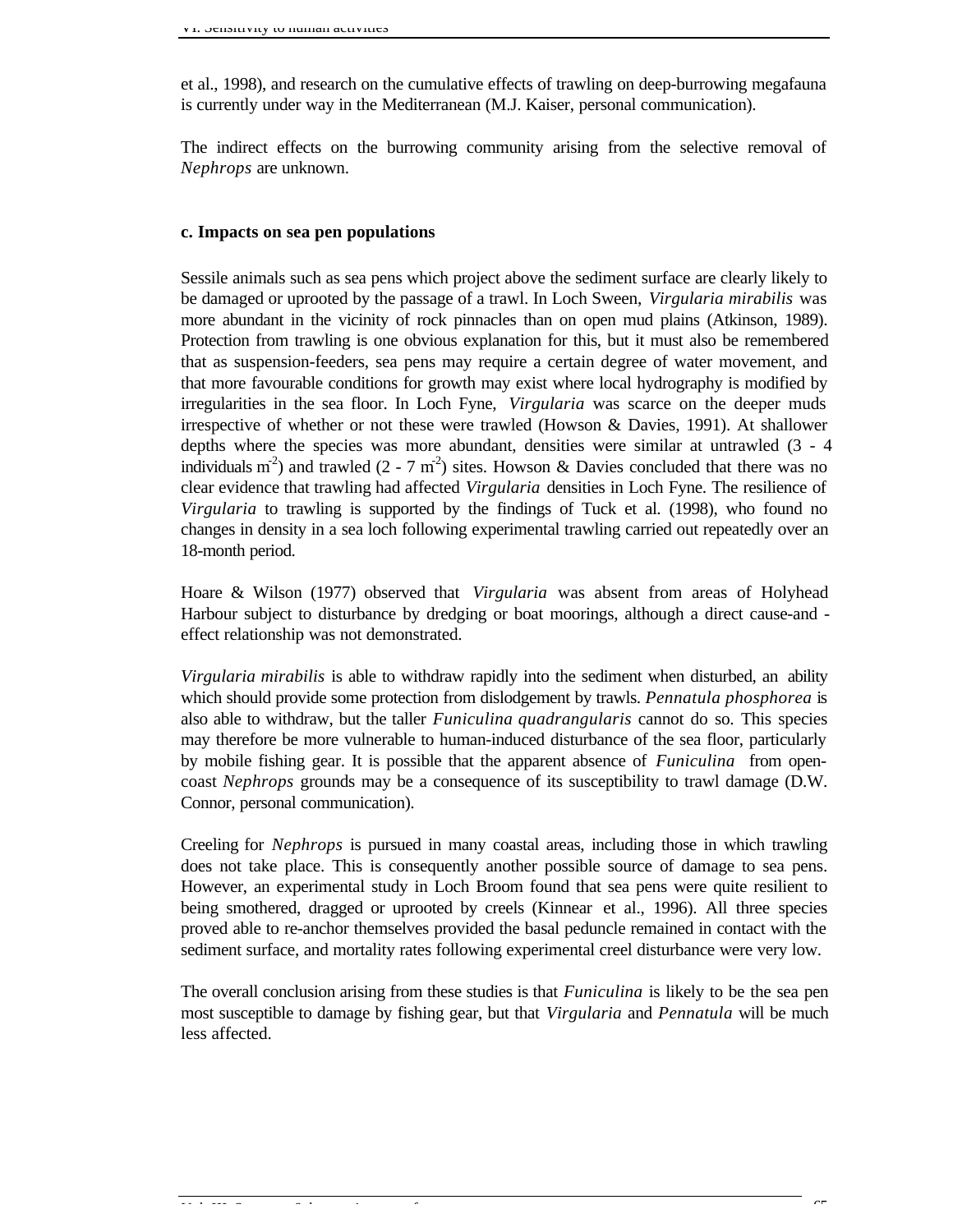### *2. Organic enrichment*

The release of large quantities of nutrient-rich organic matter into the sea is one of the most widespread and important human impacts on the marine environment. Circumstances in which this occur include:

- Discharge of sewage from coastal outfalls
- Larger-scale dumping of treated sewage sludge at offshore sites
- Sedimentation of faeces and uneaten food around marine fish farms
- Release of organic effluent from industrial sites (eg. pulp mills, alginate factories)

These various forms of organic enrichment can all have profound effects on benthic communities, and these have been widely-studied in the context of pollution monitoring (Pearson & Rosenberg, 1978). Typically, a moderate input of organic matter can enhance the abundance and diversity of the benthic fauna by increasing the supply of food, but as the organic load rises the faunal diversity declines and the benthos becomes increasingly dominated by a small number of hardy, opportunistic species (usually polychaetes of the genus *Capitella*), which may be numerically extremely abundant. In grossly polluted situations, even these animals are excluded and the sediment surface becomes covered by a whitish blanket of bacteria (*Beggiatoa* spp.) which obtain energy by oxidising sulphide diffusing out of the anoxic sediments. The threshold levels of organic enrichment at which these successive stages occur will be determined by factors such as temperature, sediment type and local hydrography. Where organic matter is released into the sea from a point source (eg. a salmon cage or sewage outfall), a gradient of faunal and sedimentary change will be produced, with progressively more impacted conditions encountered with increasing proximity to the source.

The burrowing megafauna has been regarded as belonging to the 'normal' (ie. unimpacted) sediment community, and to be excluded from areas of high organic enrichment (Pearson & Rosenberg, 1976). The critical factor in causing this exclusion may be the oxygen depletion (hypoxia) that is often associated with organic pollution. Hypoxia results from the elevated biological oxygen demand of degradative microbial processes, stimulated by the input of organic matter. Large, active animals with high respiratory demands will be the most affected by oxygen depletion. Bagge & Munch-Petersen (1979) reported that catches of *Nephrops novegicus* in the Kattegat (Denmark) were greatest in September when the concentration of dissolved oxygen in the bottom water was at its lowest. Low levels of oxygen within their burrows probably forced the *Nephrops* onto the sediment surface where they were more vulnerable to capture by fishing gear.

Several studies have found that thalassinidean mud-shrimp burrows are often very depleted in oxygen and enriched in sulphide, and that the shrimps themselves have physiological mechanisms that allow them to tolerate these conditions (Anderson et al., 1991; Astall et al., 1997a, b; Johns et al., 1997). These animals are therefore highly resistant to environmental oxygen depletion, and some species can withstand total anoxia for several days (R.J.A. Atkinson, personal communication). However, even mud-shrimps have their limits of tolerance. Stachowitsch (1984) recorded individuals of *Upogebia tipica, Jaxea nocturna* and *Axius stirhynchus* abandoning their burrows during a severe episode of oxygen depletion in the Adriatic. Christiansen & Stene (1998) observed specimens of *Callianassa subterranea* killed by upwelling of anoxic, sulphide-rich water in a Norwegian fiord. Organic enrichment will have other adverse effects besides hypoxia. These can include burial by large volumes of material (for example, in sludge dumping grounds), excess turbidity, changes in sediment characteristics that may inhibit the construction of burrows, and the presence of associated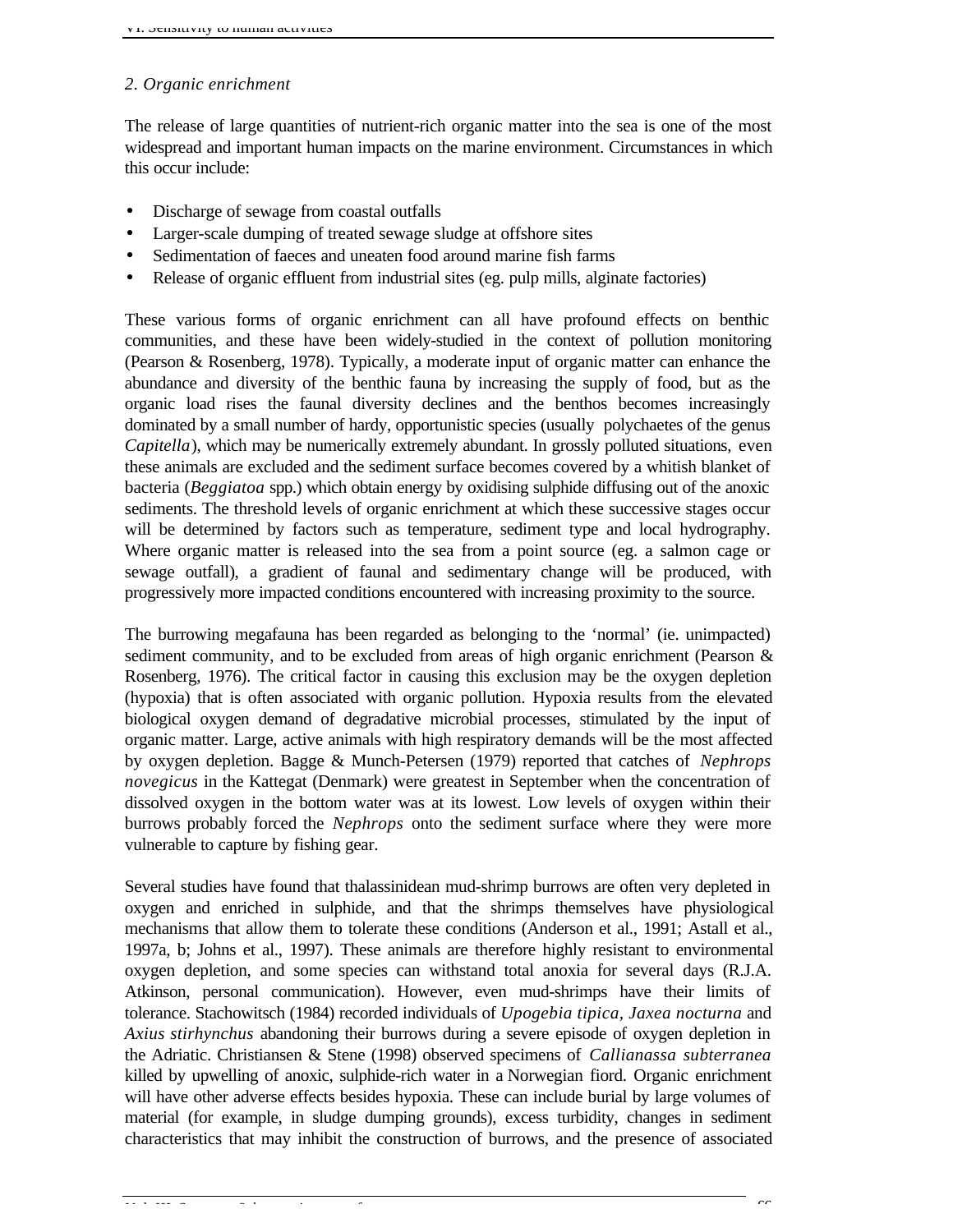toxins (present in sewage sludge). All these factors may contribute to the exclusion of megafaunal burrowers from the most polluted situations.

Very little has been recorded concerning the sensitivity of sea pens to organic pollution, but it is reasonable to suppose that they will be susceptible to the same adverse effects as the other components of the benthic fauna. Hoare & Wilson (1977) noted that *Virgularia mirabilis* was absent from part of Holyhead Harbour heavily affected by sewage pollution. Both *Virgularia mirabilis* and *Pennatula phosphorea* were found to be abundant near the head of Loch Harport, Skye, close to a distillery outfall discharging water enriched in malt and yeast residues and other soluble organic compounds (Nickell & Anderson, 1997). Sediment organic carbon content in the study area was  $< 5\%$ , and macrofaunal analysis indicated that the distillery effluent had very little effect on the benthic fauna.

#### **a. Case study: the Garroch Head sludge dumping ground**

Although the general observation that burrowing megafauna are absent from highly polluted areas appears to hold true, these animals do nevertheless flourish in many localities where the sediments are naturally rich in organic matter (for example, in many Scottish sea lochs). There is little information on the critical environmental thresholds causing changes in these communities. The only study to examine the distribution and abundance of megafaunal burrowers along a gradient of organic enrichment is that of Smith (1988), who carried out a towed video survey around the Garroch Head sludge dumping ground south of the Isle of Bute in the Firth of Clyde. Water depth was generally 70 - 80 m, but reached 100 m in places. The burrowing megafauna observed or identified from their burrow openings were *Nephrops novegicus, Calocaris macandreae, Callianassa subterranea, Lumpenus lampraetiformis* and *Cepola rubescens*. As predicted, megafaunal abundance declined as the centre of the dumping ground was approached. At the centre, the sediment contained about 10% organic carbon. Burrowing megafauna were abundant in areas of  $\lt 4\%$  organic carbon, and absent where this exceeded 6%. The snake-blenny *Lumpenus lampraetiformis* seemed to have the highest tolerance, and extended furthest into the dumping ground. *Calocaris macandreae* did not extend as far along the enrichment gradient as *Lumpenus* or *Nephrops*. Epifauna such as whelks and hermit crabs also did not extend into areas of highest enrichment. The burrowing anemone *Cerianthus lloydii* was found at the sample site nearest to the dump centre, but was most abundant at an intermediate level of enrichment.

#### **b. Effects of salmon farming in Scottish sea lochs**

Cage aquaculture of Atlantic salmon has become a major industry along the west coast of Scotland, and few sea lochs are now untouched by its effects (Black, 1996). The rain of fish faeces and uneaten food from moored cages to the sea bed can cause local enrichment, progressing in severe cases to complete faunal exclusion and the development of bacterial mats on the sediment surface (Dixon, 1986; Brown et al., 1987; Gowen & Bradbury, 1987). The radius over which a salmon farm affects the bottom sediments will depend on local factors such as the size of the farm, depth of water and current speed. In some circumstances effects on sediment chemistry and faunal composition are limited to the sea bed directly underlying the fish cages, and out to a distance of only  $\sim$ 15 m from them (Brown et al., 1987). In contrast, Weston (1990) found detectable effects on sediment chemistry out to 45 m from a fish farm, while benthic community effects were found to at least 150 m distance.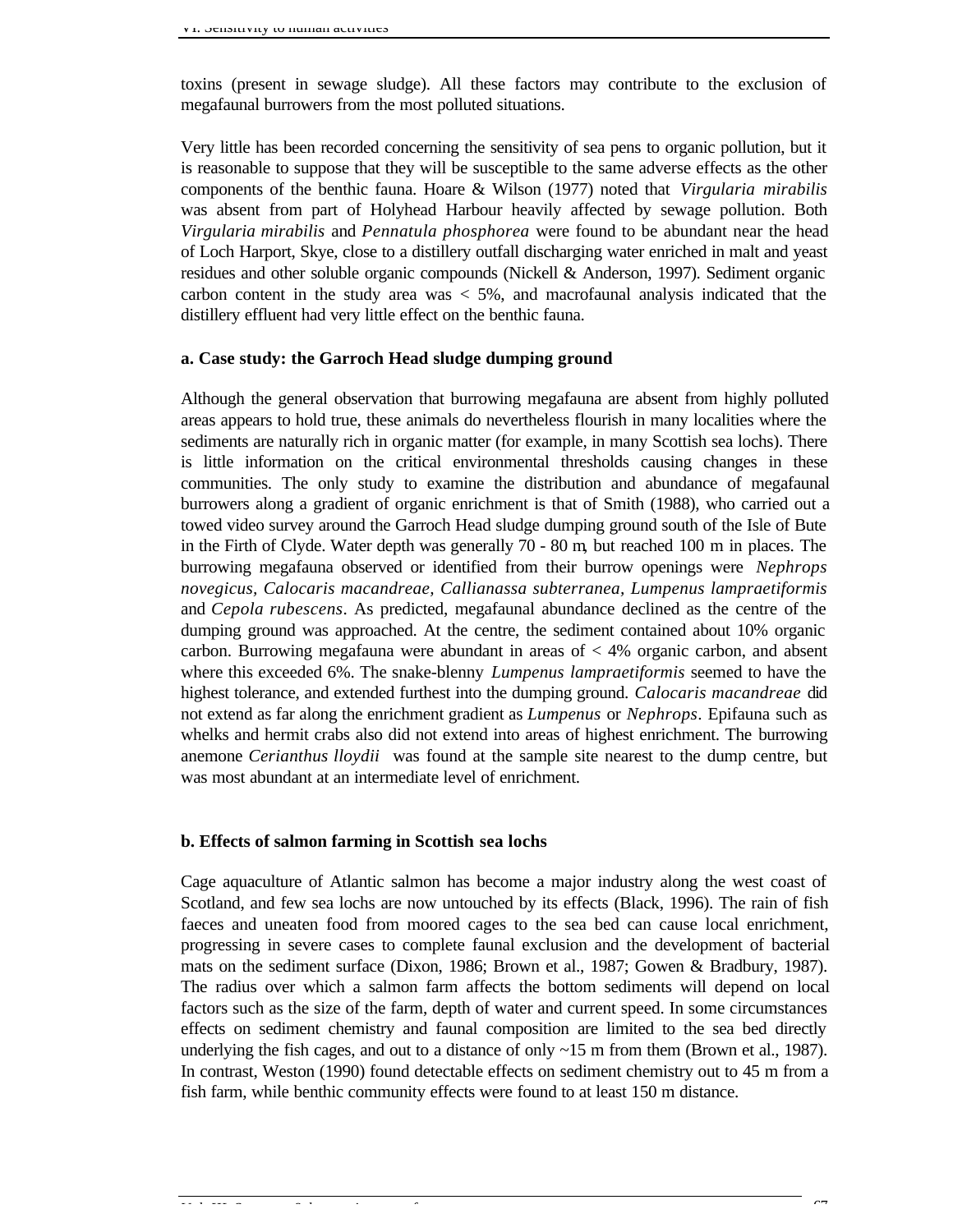Megafaunal burrowers are certainly absent from heavily-impacted sea beds below salmon cages, but as for other forms of organic pollution there has been no systematic study of this. The threshold levels of enrichment causing changes in megafaunal communities around sea loch salmon farms have not been determined, and information is largely anecdotal at present.

Atkinson (1989) recorded changes in the south basin of Caol Scotnish, a narrow upper arm of Loch Sween, apparently associated with the installation of salmon cages there. In 1987, most of the fine mud bottom of the basin was clear of *Beggiatoa*, with bacterial mats restricted to the immediate vicinity of the salmon cages. The density of megafaunal burrows (*Maxmuelleria lankesteri, Callianassa subterranea* and *Jaxea nocturna*) was relatively high in the unimpacted areas, ranging from  $1 - 5$  m<sup>2</sup>. In 1988 a carpet of *Beggiatoa* covered the sea bed throughout the south basin and the sediment was close to becoming totally anoxic. Burrows were much fewer than in 1987  $(0.46 \text{ m}^2)$  and confined to small patches of *Beggiatoa*-free sediment. In the year separating these observations salmon cages had been positioned at both ends of the south basin (they were previously near one shore in the centre of the basin) and production had been increased. Although the salmon cages were removed from Caol Scotnish in 1989, sediment conditions continued to deteriorate, with *Beggiatoa* cover increasing further (Dr L.A. Nickell, personal communication). Some recovery was apparent by 1990, with megafaunal burrow openings reappearing. The large size of individuals of *Callianassa subterranea* and *Maxmuelleria lankesteri* collected at this time suggested that these were not recent recruits, and that the megafaunal burrowers had persisted in this area of the loch during the period of peak enrichment.

Such observations suggest that the interaction between sedimentary organic content and megafaunal burrowers may be more complex than previously believed, and that some species may persist in highly-enriched conditions even when burrow openings are rare or absent.

## B. ACTIVITIES POTENTIALLY AFFECTING THE BIOTOPE COMPLEX

## *1. Other pollutants*

There are no recorded cases of biotopes within this complex being seriously impacted by pollution processes other than organic enrichment, but on general biological principles it can be assumed that the various forms of contaminant shown to damage other benthic communities could also have adverse effects on the systems discussed here. Potentially harmful contaminants could include oil or oil-based drilling muds, pesticides, polychlorinated biphenyls (PCBs) and heavy metals.

Specific examples of known sensitivity to pollutants are rare, probably because burrowing megafauna are generally too difficult to sample to be included in standard pollution monitoring studies. In the North Sea, Daan et al. (1992) found that *Callianassa subterranea* decreased in density towards drilling sites contaminated by oil-based muds. Distribution patterns suggested that this was one of the more sensitive species in the sediment fauna, and experienced environmental stress even at distances of 1 - 2 km from the contaminant source. Following the wreck of the oil tanker *Braer* off the coast of Shetland in 1993, a fishery exclusion zone was established in the contaminated area. At present, *Nephrops norvegicus* is the only species for which this closure still operates (C.J. Chapman, personal communication). The low water currents associated with muddy sediments makes this type of habitat highly vulnerable to pollutants, which may persist in the environment for several years.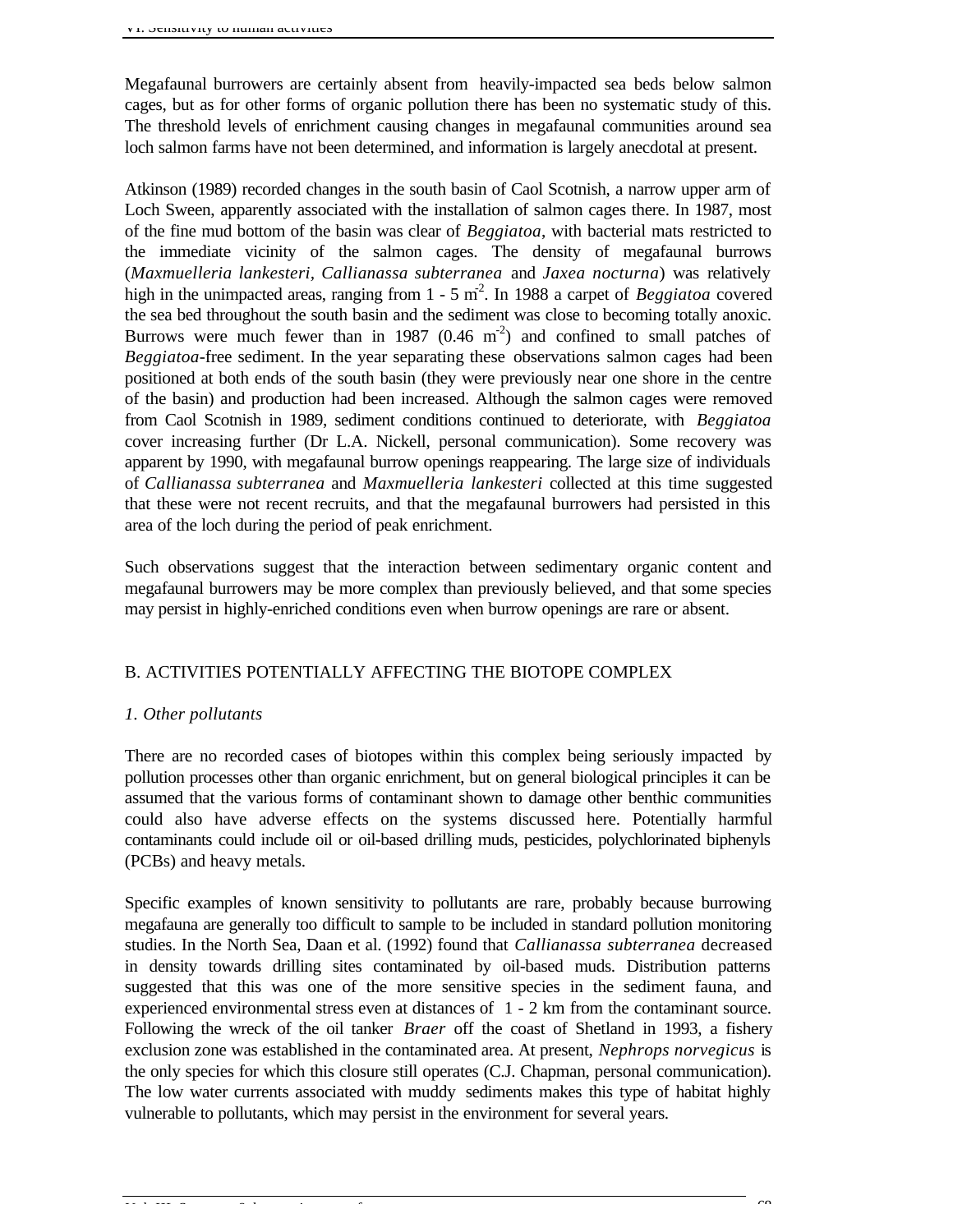In the Scottish salmon farming industry, a variety of chemical compounds have been used to combat infestation of the fish by parasitic crustaceans ('salmon lice'), and there has been concern about the possible effects of these pesticides on the benthic fauna. Ivermectin, an anti-louse treatment now coming into use within the industry, has recently been shown to be highly toxic to sediment-dwelling polychaetes (Black et al., 1997; Thain et al., 1997) and epibenthic shrimps (Burridge et al., 1993). It is reasonable to suppose that ivermectin (and perhaps other compounds used in the industry) might also be toxic to burrowing megafauna in the vicinity of salmon farms. In Washington State, USA, the pesticide carbamyl has been used to control populations of thalassinidean mud-shrimps whose activities are detrimental to the survival of cultivated oysters (Brooks, 1993).

Communities containing sea pens and abundant burrowing megafauna exist in the northeastern Irish Sea in areas heavily contaminated by past discharges of long-lived radionuclides from the British Nuclear Fuels Plc reprocessing plant at Sellafield, Cumbria (Hughes & Atkinson, 1997). No obvious effects of Sellafield discharges could be observed here, although the burrowing fauna probably have a major influence on the distribution of radionuclides within the sediments (Kershaw et al., 1983).

In Nova Scotia, Pemberton et al. (1976) found that the extremely deep-burrowing mud-shrimp *Axius serratus* was most abundant in highly polluted sediments adjacent to urban, industrialised shores, areas barren of living foraminiferans, molluscs and ostracods. These observations suggest that the animal is one of the more pollution-tolerant members of the local benthic fauna, contrasting with the findings on North Sea *Callianassa* quoted above. The apparent diversity of responses and physiological abilities within the general category of 'burrowing megafauna' highlights the need for more research into the effects of environmental pollution on these animals.

## *2. Introduced species*

There is currently increasing concern about the effects on marine ecosystems arising from the introduction of non-native species, this process often occurring accidentally as a result of human activities (eg. transport in ships' ballast water) (Carlton, 1996). To date, a number of non-native species have become established in British waters, some very locally, others distributed more widely (Eno et al., 1997). The biotopes discussed here have not yet been subject to any biological invasions, but there is always the potential for this to occur.

## C. ACTIVITIES UNLIKELY TO AFFECT THE BIOTOPE COMPLEX

With the exception of *Nephrops norvegicus* (and, to a small extent, *Munida rugosa*), no organisms are collected or harvested from these biotopes. Sedimentary habitats are generally unattractive to recreational divers, and there is no likelihood of environmental damage by this means (divers may occasionally collect small numbers of *Nephrops* for personal consumption).

None of the known examples of the biotope complex are in areas likely to be subject to coastal alteration, construction of tidal barrages or other large-scale environmental modifications. The fine sediments on which the biotopes typically exist are not targets for sea bed extraction.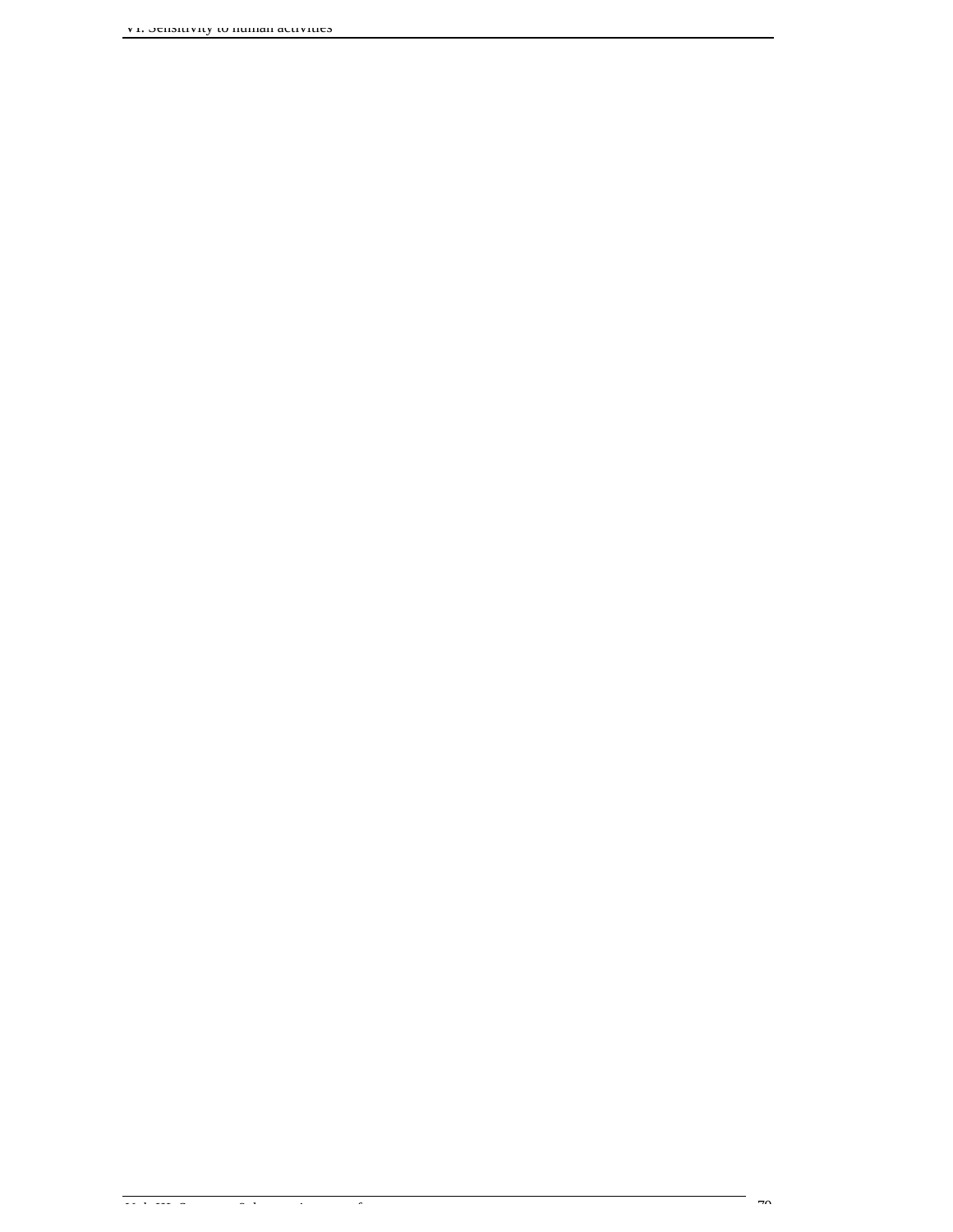## D. KEY POINTS FROM CHAPTER VI

- Observational evidence suggests that trawling for *Nephrops norvegicus* and organic pollution are currently the two human activities most likely to affect this biotope complex.
- Most *Nephrops* stocks around the UK are believed to be fully-exploited. Local hydrographic conditions may lead to localised recruitment in some stocks and render them more vulnerable to over-exploitation.
- There is evidence that in sea lochs, trawling can locally deplete *Nephrops* populations. The effects on other burrowing megafauna are less clear, but one would expect deepburrowing species to be relatively unaffected by this form of disturbance. The sea pen *Funiculina quadrangularis* is probably vulnerable to trawl damage, but the other species are likely to be more resilient. Creeling probably has no significant adverse effects.
- Heavy organic pollution excludes large, active megafauna such as *Nephrops norvegicus*, and probably also sea pens. Hypoxia is probably the most damaging consequence of organic enrichment. Deep-burrowing megafauna may also be excluded from heavilyimpacted areas by hypoxia, physical burial or changes in sediment properties, but the critical thresholds causing change have not been measured.
- There are only scattered observations of responses to other forms of pollution, but there is evidence of megafaunal sensitivity to drilling muds. The anti-parasite chemicals used in the salmon farming industry are also toxic to some sediment-dwelling organisms.
- The introduction of non-indigenous species is a potential, but highly unpredictable problem in all coastal marine ecosystems, including those discussed here. There are no current examples known from this biotope complex.
- Other human activities in the marine environment seem unlikely to affect the biotopes discussed here.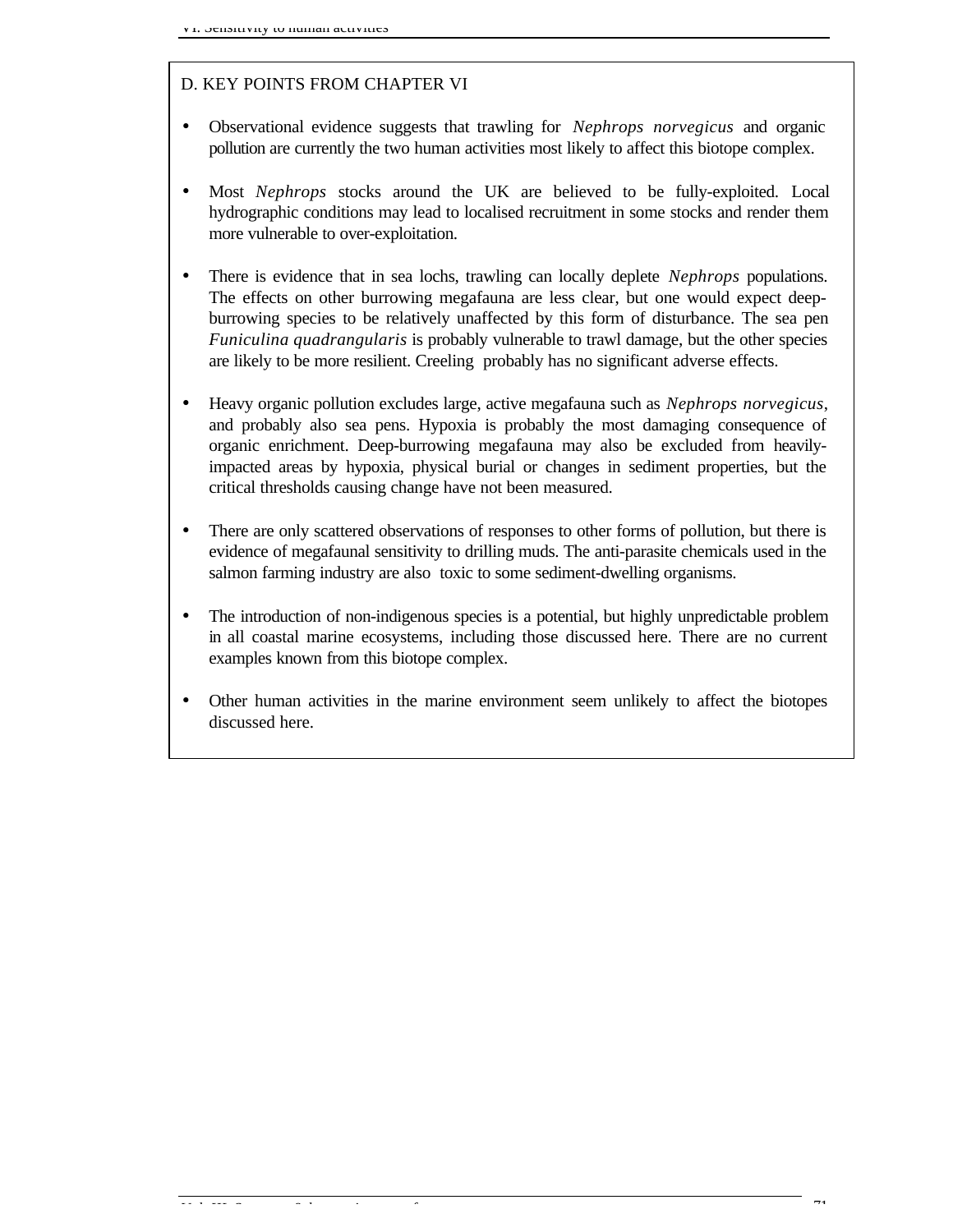# **VII. MONITORING AND SURVEILLANCE OPTIONS**

A variety of techniques exists for surveying subtidal sedimentary biotopes. Different techniques provide different types and quality of information. The choice of method(s) to be used will therefore depend on the type of data required, and on the purpose of the survey, which may be either initial mapping and faunal characterization over a large area, or repeated monitoring at a smaller spatial scale. The availability and cost of the equipment required will also be a factor.

This chapter will review the methods available, summarize the advantages and disadvantages of each, and discuss examples where particular techniques have been applied to the 'Sea pens and burrowing megafauna' biotope complex.

It is worth noting at this stage that all these monitoring techniques require appropriate training and practical expertise to be employed effectively. In common with most other field investigations in the marine environment, success is usually also dependent on favourable weather conditions.

## A. MONITORING TECHNIQUES

## *1. Remote sampling*

This heading covers all equipment lowered by cable from the deck of a ship to the sea bed, then hauled back aboard with a sample of the substratum. Variants of this general pattern have been developed for different sediment types and include the Petersen, van Veen and Smith-McIntyre grabs, the Forster anchor-dredge and the Reineck box-corer. Detailed descriptions and illustrations of these and other models can be found in Holme (1971). Sediment samples required for detailed macrofaunal analysis are generally sieved through 1.0 mm or 0.5 mm mesh, and the recovered fauna fixed (4% formalin) and preserved (70% ethanol) for later examination.

All these sampling devices require to be operated from a hard-hulled boat with suitably-sized winch and A-frame. Box-corers are large enough for their use generally to be restricted to ocean-going research vessels. The standard area sampled by the most widely-used grabs is 0.1 m<sup>2</sup>. In most macrofaunal studies, replicate samples will be taken, totalling 0.5 or 1.0 m<sup>2</sup> per station. Anchor-dredges take an unstandardized 'bite' out of the substratum and are therefore only semi-quantitative sampling devices. Specimen collection in the field can usually be achieved quickly in good weather conditions, but the sorting and identification of the fauna is very time-consuming and labour-intensive. There has therefore been much debate on the best sampling strategy to employ to maximize the cost-effectiveness of the analysis (Kingston  $\&$ Riddle, 1989).

Grabs of various kinds have been used as standard sampling devices in countless benthic studies dating back over a century. Their great advantage is that the sampling of a standardized substratum area allows precise quantification of animal densities. Their disadvantage in the present context is that they do not penetrate the sediment deeply enough to reliably sample the deep-burrowing megafauna. Larger, mobile animals (eg. *Nephrops*) and epifauna occurring at relatively low densities (eg. sea pens in many areas) will also rarely be captured. The recovery of small patches of sediment also gives very little information on sea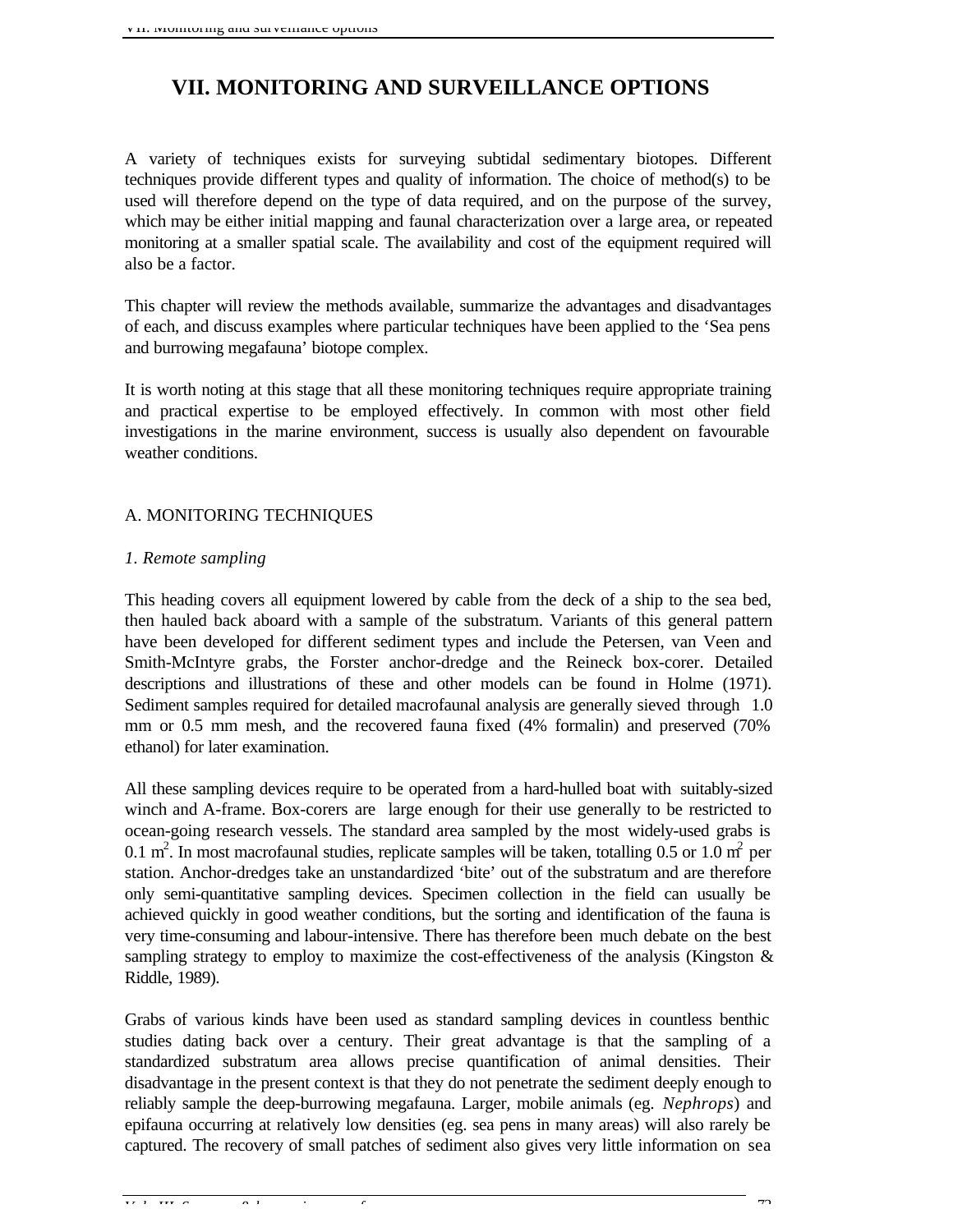bed topography or burrow types. The deep-burrowing megafauna can be collected in anchordredges, but accurate density measurements are not possible, and the other interpretive problems of grab-sampling also apply.

## **Advantages and disadvantages of remote sampling**

## **Advantages**

- Allows precise measurement of densities of the smaller sediment fauna
- No depth or time limitations on sampling
- Field operation relatively simple
- Standard equipment readily available
- Water turbidity unimportant

## **Disadvantages**

| $\bullet$ | Will not reliably sample: | Deep-burrowing megafauna                       |
|-----------|---------------------------|------------------------------------------------|
|           |                           | Large, mobile animals (eg. <i>Nephrops</i> )   |
|           |                           | Large epifauna at low densities (eg. sea pens) |

- Gives little information on bottom topography or burrow types
- Standard sampling area very small  $(0.1 \text{ m}^2 \text{ per grab})$
- Analysis of samples time-consuming and labour-intensive
- Equipment needs hard boat to operate. May be unable to access very shallow areas or enclosed inlets

# *2. Diving*

SCUBA diving has been used increasingly since the 1970s for field studies of the ecology of burrowing megafauna, and most of our knowledge of species such as *Maxmuelleria lankesteri* could not have been gained by any other means. Diving has also been the mainstay of the MNCR biotope surveys around the UK. The overwhelming advantage of the technique is that it allows close-up observations, precise deployment of static camera equipment and application of methods such as resin-casting (Atkinson  $\&$  Chapman, 1984) that have proved invaluable for burrow identification. Research dives can be carried out from small dories or inflatable boats, or if necessary from the shore, allowing access to shallow or enclosed inlets that larger boats cannot reach.

However, diving does have a number of important drawbacks. Using compressed air as a breathing gas entails strict depth and time limitations. For practical purposes, it is difficult to carry out detailed observations or experiments at depths below 30 m, and most field studies of burrowing megafauna have been conducted in much shallower water. The use of alternative breathing gases promises to extend the depth and time limits for diving studies, but these have not yet come into general use in UK scientific diving. Any form of diving entails exposure to physical hazards (eg. decompression sickness), and as a result the conduct of professional diving operations in the UK is strictly controlled by legislation. Standard training and operational requirements for scientists diving at work are enforced by the Health and Safety Executive.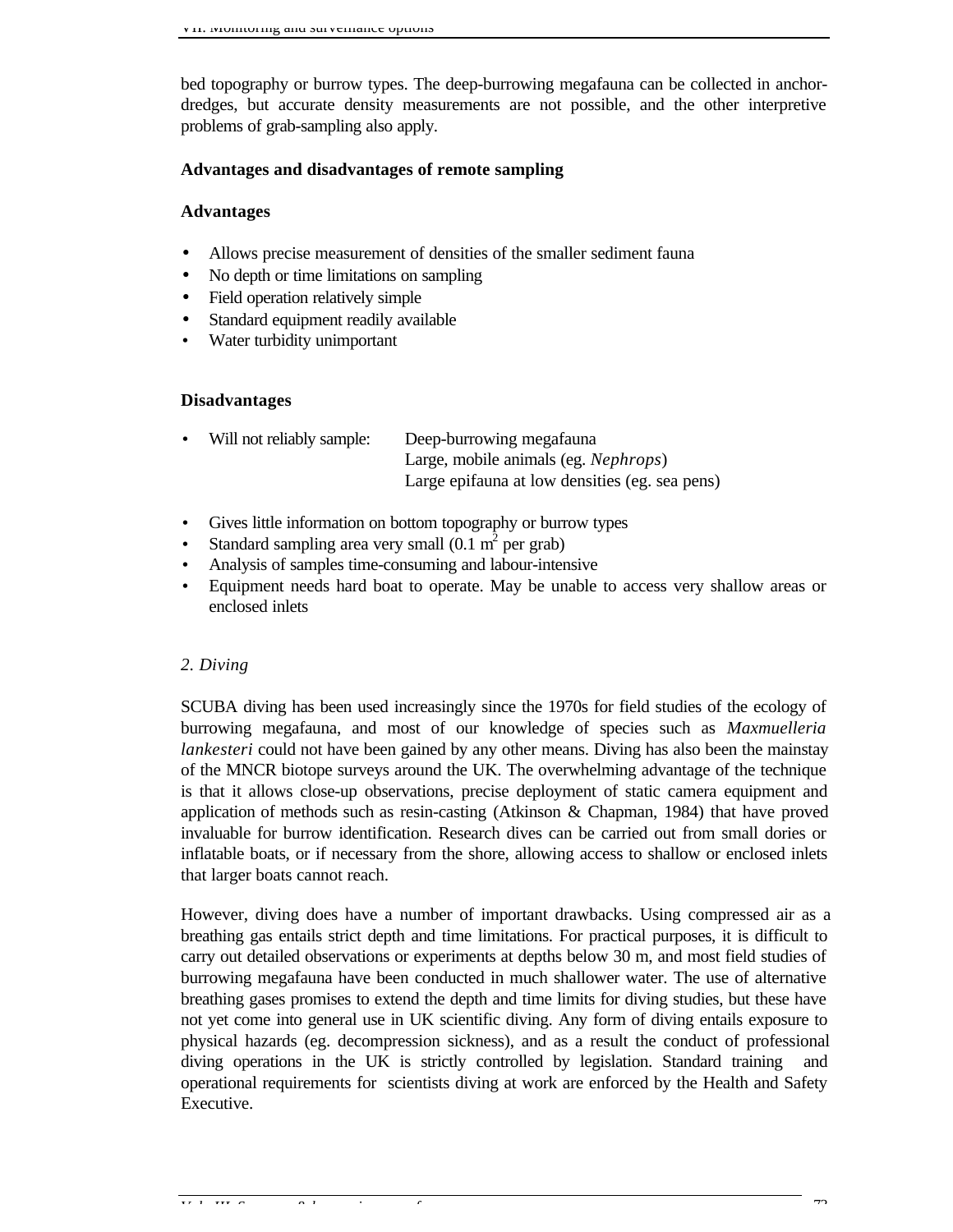Divers can examine the sea floor at a finer resolution than any photographic technique, but only relatively small areas can be covered on a single dive. The technique is therefore more suited to repeated monitoring of small fixed sites than to habitat mapping on a scale of kilometres. Observations may be hindered or prevented entirely if the water is highly turbid, which is often the case over the fine-sediment biotopes discussed here. Working effectively over soft muddy sea beds requires a high level of diving expertise, in particular excellent buoyancy control and confidence in low-visibility conditions. These skills are lacking even in some quite experienced divers, but are not difficult to master with sufficient practice.

## **Advantages and disadvantages of diving**

## **Advantages**

- Allows first-hand observation at close range
- Allows accurate density measurements of sea floor features (burrow openings, sea pens)
- Allows repeated monitoring of fixed study sites
- Benthic samples can be collected (eg. hand-cores, burrow resin casts)
- Equipment readily available, relatively inexpensive compared with ROVs or underwater video
- Can be carried out from small boats or from the shore, allowing access to very shallow or semi-enclosed waters

## **Disadvantages**

- Strict depth and time constraints
- Has potential physical hazards (eg. decompression sickness)
- Operations subject to strict legislative controls
- Only possible to cover small areas on individual dives
- Effectiveness can be limited by water turbidity

# *3. Towed underwater video*

Towed video provides a means to visually survey large expanses of sea floor without the depth or time constraints associated with diving. The basic apparatus involved is relatively simple, consisting of a low-light sensitive video camera mounted on a lightweight, runnered metal sledge, towed slowly over the sea bottom by a ship. A number of camera models suitable for this work are now available from commercial manufacturers. The camera is mounted on the sled facing obliquely forwards, usually 70 - 100 cm above the substratum. One or two quartziodide lamps are positioned at the front of the sledge, pointing vertically or obliquely downwards to illuminate the sea bed within the camera's field of view. Red filters can be fitted to the lights to minimize disturbance to light-sensitive benthic animals. The camera is connected to a video recorder on board ship by an umbilical cable loosely attached to the towing warp every few metres along its length.

For optimum picture quality, towing speed has to be carefully controlled and kept at 1 knot or below as far as possible. Positional information during the tow can be recorded using the ship's navigational system (Decca or GPS). The visual field of the camera can be established prior to the survey by deploying the system with a calibration scale (graduated rule or marked string) fixed to the lower part of the sledge within view of the camera. Analysis of the resulting videotapes usually consists of counting the features of interest (eg. burrow openings, benthic animals) within a strip of known width traversed by the moving camera sledge. The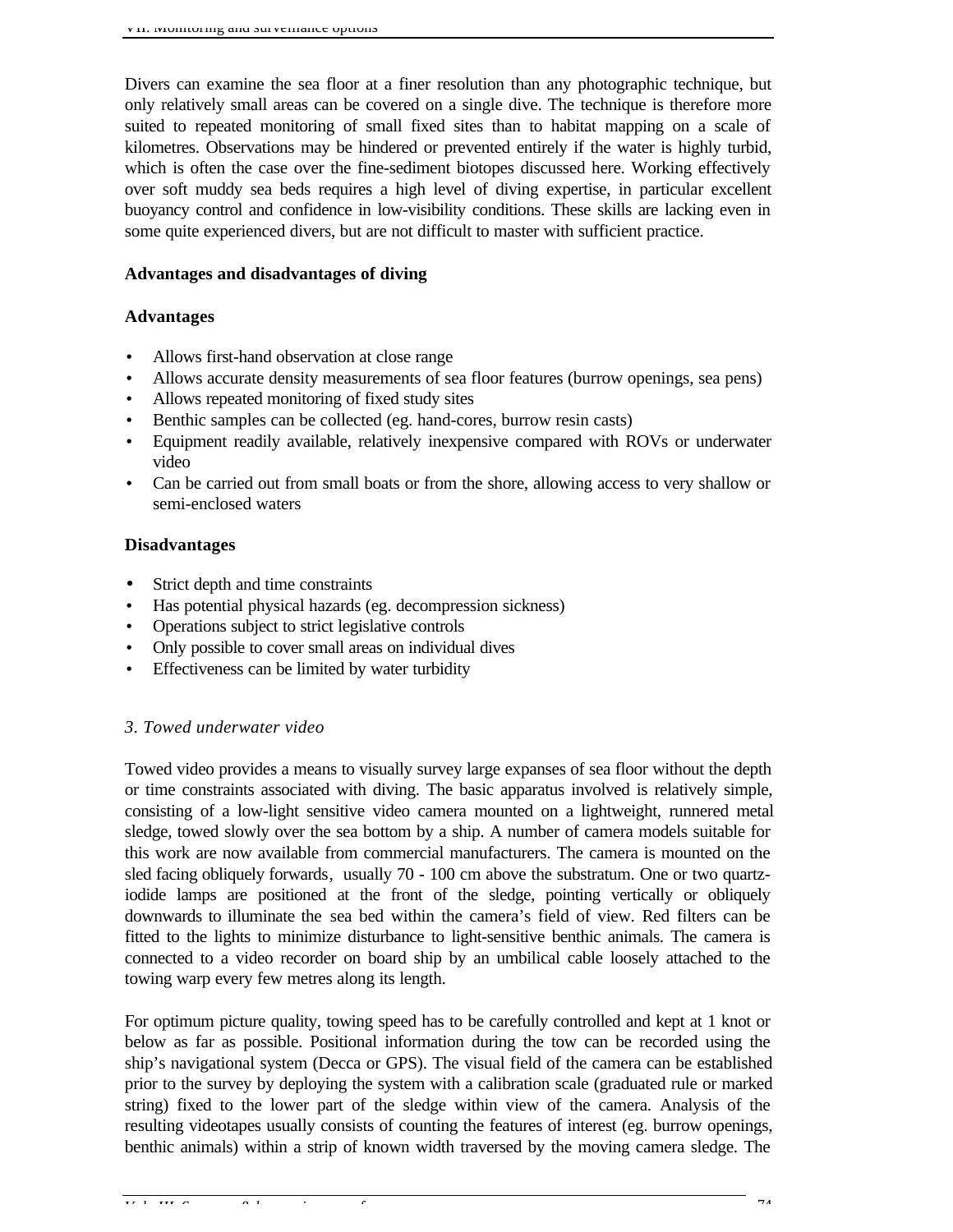frequency of counts or linear extent of the transect to be analyzed depends on the objectives of the survey and on the time available for the work (videotape analysis can be very timeconsuming).

Although the equipment required for towed video surveys is relatively simple, it is expensive and generally confined to large marine laboratories or academic institutions.

Towed video is one of the most valuable tools in the study of megafaunal burrowing communities, and has been used intensively for this purpose in the west of Scotland (Smith, 1988; Atkinson, 1989; Howson & Davies, 1991; Tuck et al., 1997b), the north-eastern Irish Sea (Hughes & Atkinson, 1997), and in the Mediterranean (Marrs et al., 1996). To some extent, the method is not independent of diving studies, since the latter have provided much of the detailed information on burrow types essential for the accurate interpretation of sea floor video recordings. The resolution of camera observations is also lower than that of diving studies, so that smaller burrow openings or fine topographic details may be missed. This deficiency can be partly rectified by mounting a time-lapse still photographic camera on the video sledge,set to take pictures at intervals along the video transect. Still photographs usually give better resolution than videotape, and allow easier quantification of bottom features.

Care must be taken in selection of deployment areas in order to minimize the risk of snagging the camera sledge on wrecks, rock pinnacles or other obstructions. If it is necessary to work near underwater obstructions, a video or still camera mounted on a frame suspended below the ship can be used as an alternative to a towed sledge (C.J. Chapman, personal communication). Grabs or other benthic sampling gear could also be mounted on the frame, allowing samples to be taken. The main drawback to the suspended frame method is that the support vessel has to drift, so that there is little control over transect direction.

# **Advantages and disadvantages of towed video**

#### **Advantages**

- Able to survey large expanses of sea floor quickly
- Allows precise density measurements of features of interest (eg. burrow openings, sea pens)
- No depth or time constraints (in coastal waters)
- Gives much information on sea bed topography and burrow types present, also on behaviour of benthic animals.

#### **Disadvantages**

- Equipment needs hard boat to operate. May be unable to access very shallow waters or enclosed inlets
- Equipment readily available but expensive
- Analysis of videotapes can be very time-consuming
- Not possible to collect benthic samples
- Provides no information on smaller sediment fauna
- Effectiveness can be limited by water turbidity
- Care required in choice of towing path (need to avoid wrecks, rock outcrops and other submarine obstructions)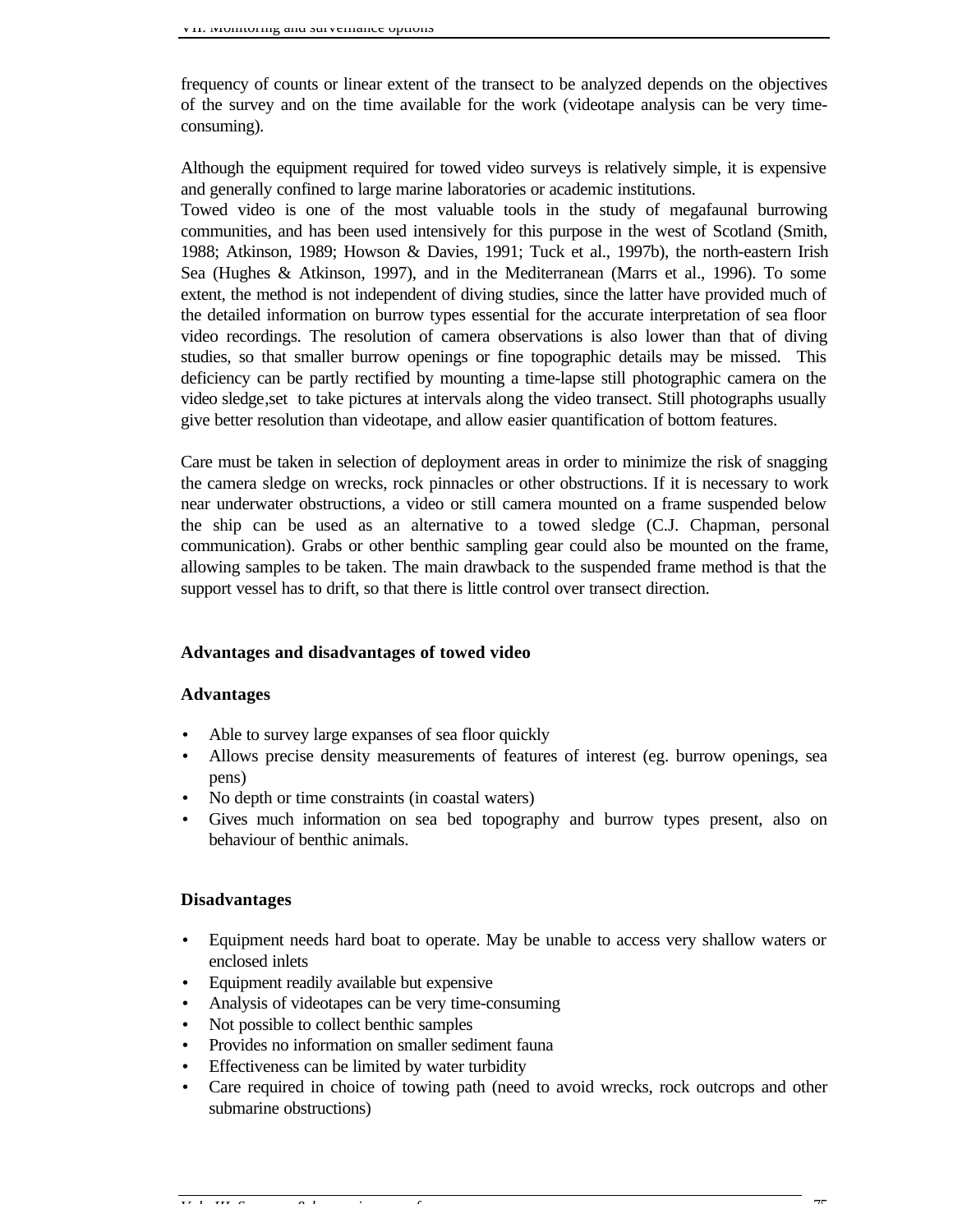#### *4. Remotely-operated vehicles (ROVs)*

ROVs are video camera systems mounted in a compact submersible vehicle whose movements are controlled by a surface operator via an umbilical cable (Auster, 1993). The capacities of ROVs are in some respects intermediate between those of SCUBA diving and towed video. Operations are free from the depth and time constraints imposed on human divers, but have a radius of operation defined by the length of the umbilical cable. Surveying outside this radius is achieved by moving the support vessel. An ROV has the advantage over towed video of being able to hover over a selected point or 'retrace its steps', allowing the operator to closely examine a feature of interest. However, quantification of features on the sea bed is more difficult than from a towed video recording, as an ROV does not always remain at a fixed distance from the substratum, and the field of view may therefore change. Because the movements of the ROV are controlled by the surface operator, surveys using this method are by nature more selective than video transects, and so may not give a representative view of the sea floor characters.

Some models of ROV have mechanical 'arms' controlled by the surface operator and so have the capacity to take benthic samples.

ROVs are used extensively in the offshore oil and gas industry but have not so far been widely employed in scientific studies in the UK. To date there are no published examples of their application in studies of the biotope complex discussed here.

#### **Advantages and disadvantages of ROVs**

#### **Advantages**

- No time constraints. Depth range limited by length of umbilical but most models can access depths likely to be encountered in UK coastal waters
- Able to cover wide areas (relative to capacity of human divers)
- Mobility allows close-up examination of sea bed
- Give much information on sea bed topography and burrow types present
- Deployment areas less restricted than towed video. Can be used over mixed substrata or in areas with submarine obstructions
- Some models able to collect benthic samples

#### **Disadvantages**

- Equipment needs a hard boat to operate. May be unable to access very shallow waters or enclosed inlets
- Equipment very expensive
- Precise quantification of sea bed features difficult due to changes in field of view
- Effectiveness can be limited by water turbidity (the ROV motors themselves may disturb the bottom sediments)
- Provide only limited information on smaller sediment fauna
- Sampling of sea floor features is non-random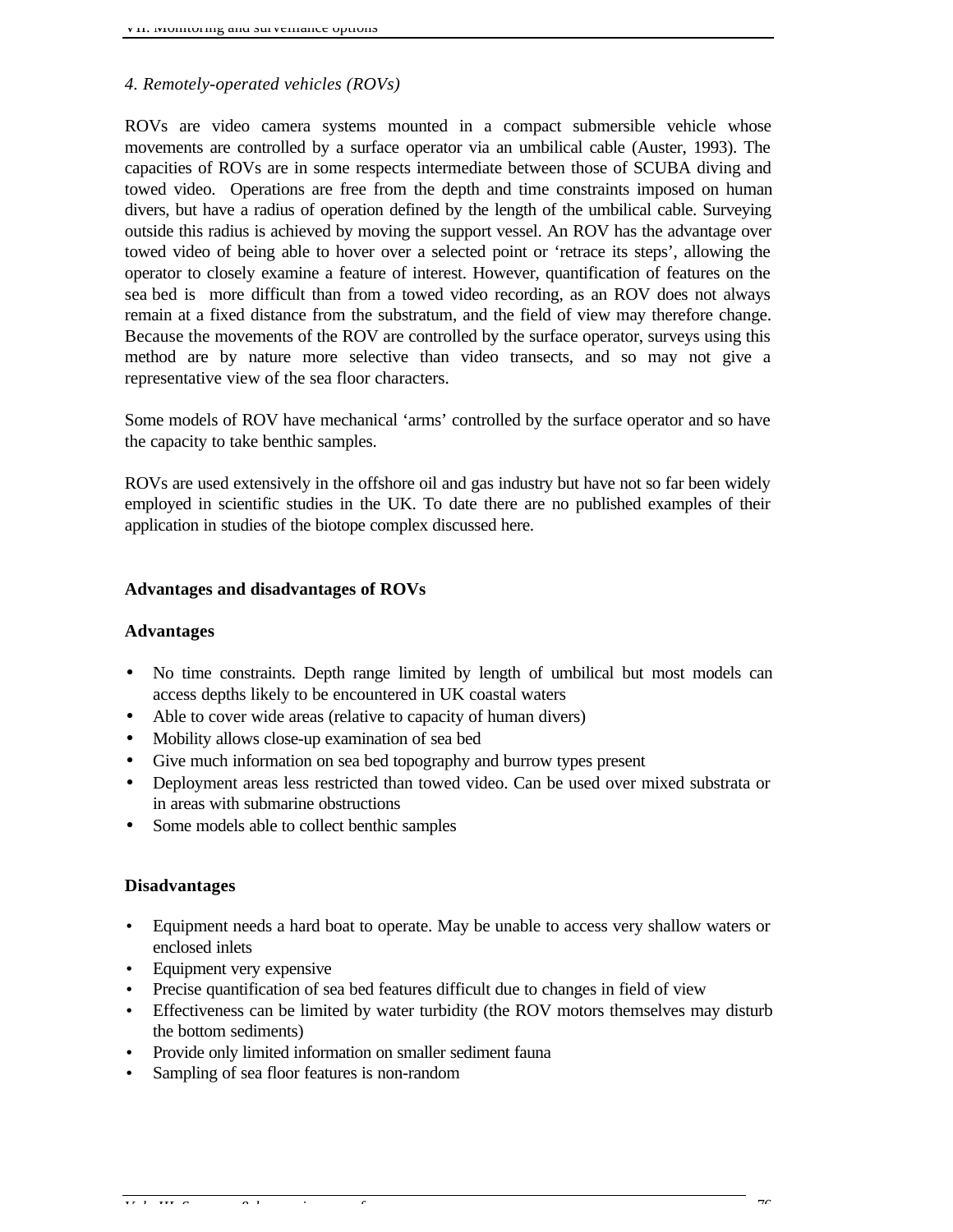#### *5. Acoustic surveys*

Acoustic surveys using the recently-developed  $RoxAnn<sup>TM</sup>$  system are becoming increasingly important in the large-scale mapping of benthic biotopes (Greenstreet et al., 1997). RoxAnn<sup>TM</sup> is an electronic system connected to the transducer of a conventional echo-sounder in parallel with the existing display. The system functions by processing the first and second echoes returned from the sea bed to derive values for the roughness (ie. topographic irregularity) and hardness (ie. substratum type, rock/sand/mud etc.) of the sea floor. By plotting the roughness and hardness functions against each other and integrating this information with values for water depth, a detailed map of the distribution of substratum types in a survey area can be produced.

The great advantage of  $RoxAnn<sup>TM</sup>$  is that information on substratum types over wide expanses of sea floor (ie. on a scale of tens of kilometres) can be gathered very rapidly, in far less time than it would take to collect and analyse grab samples over such an area (Greenstreet et al., 1997). In addition, the system is sensitive not only to the physical characteristics of the substratum, but also to certain biotic characteristics such as the presence of organisms projecting above the sea bed, or to the presence of large burrows in the sediment. The technique therefore clearly has enormous potential for rapid mapping of marine biotopes.

However, RoxAnn<sup>TM</sup> data cannot be used in isolation. The substratum types distinguished by the system in its present form must be 'ground-truthed', ie. checked by analysis of grab samples, diver survey or photographic observations. In some cases the system distinguishes more sediment 'types' than can be recognized by traditional particle size analysis (Greenstreet et al., 1997). Although broad biotope categories can be identified, their precise species composition must still be determined by other means.

Because of its recent origins,  $RoxAnn<sup>TM</sup>$  is only now coming into widespread use as a tool for benthic habitat mapping, and the capabilities and limitations of the system are still in the process of being defined. It has been used in surveys of several candidate SACs, including Strangford Lough (Magorrian et al., 1995), Loch nam Madadh (Entec, 1996), the Sound of Arisaig (Davies et al., 1996) and the Berwickshire/North Northumberland Coast (Foster-Smith et al., 1996). In all of these areas, sedimentary biotopes with sea pens and burrowing megafauna were identified and mapped. This aspect of marine technology is evolving rapidly, and other comparable acoustic systems will doubtless become available in the near future.

## **Advantages and disadvantages of RoxAnnTM**

#### **Advantages**

- No depth (within coastal waters) or time limitations
- Allows substrata to be mapped rapidly over large areas
- Water turbidity unimportant

#### **Disadvantages**

• Equipment needs a hard boat to operate. May be unable to access very shallow waters or enclosed inlets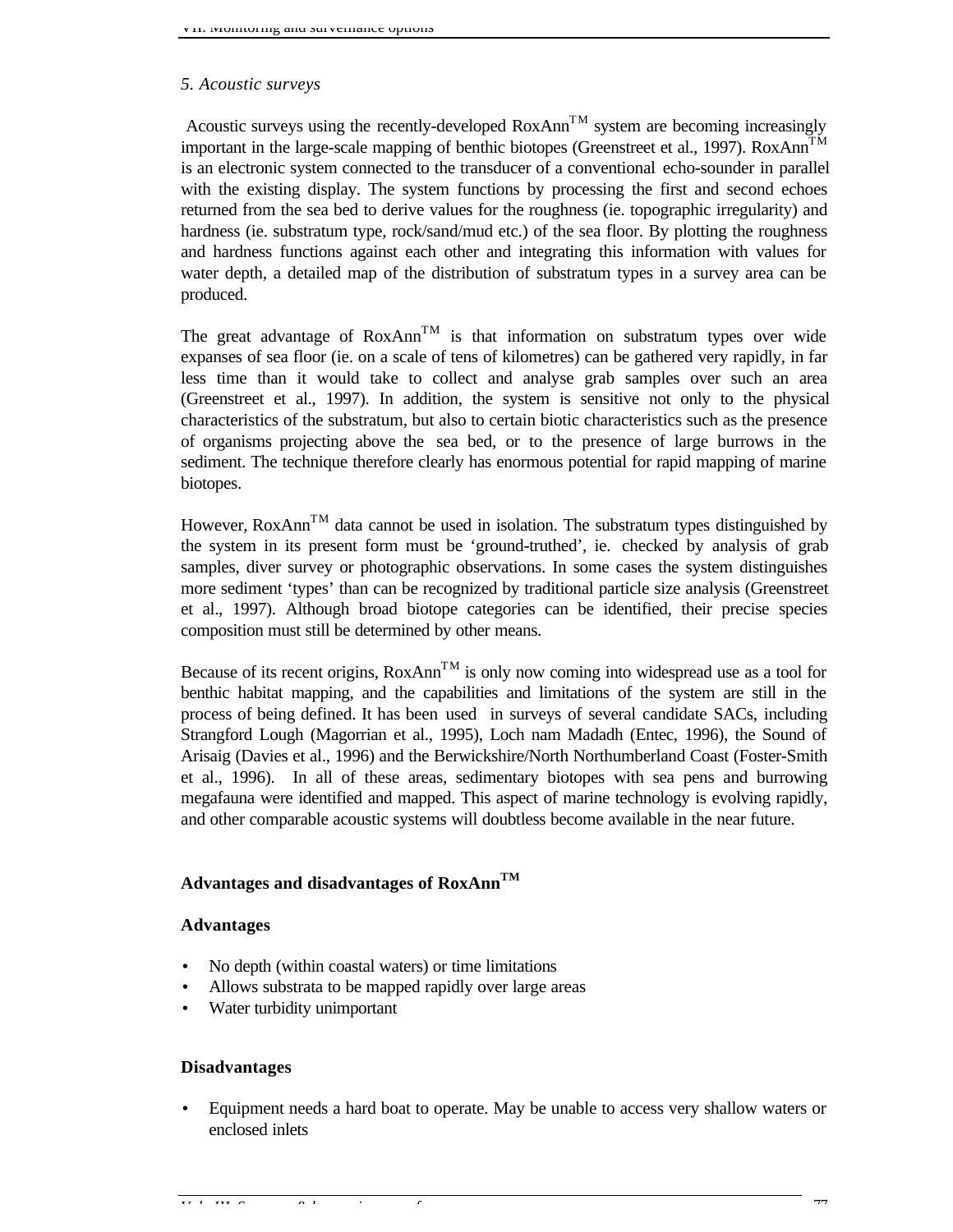- Equipment very expensive
- Results need to be 'ground-truthed' by other methods (eg. grab sampling, towed video)
- Does not provide details of biological community composition or species abundance
- Not able to collect benthic samples

The table below summarizes the capabilities of the various monitoring techniques.

|                          | Remote<br>sampling | <b>Diving</b>  | <b>Towed</b><br>video      | <b>ROV</b>     | RoxAnn <sup>TM</sup> |
|--------------------------|--------------------|----------------|----------------------------|----------------|----------------------|
| Equipment                |                    |                |                            |                |                      |
| widely                   | Yes                | Yes            | N <sub>o</sub>             | N <sub>o</sub> | N <sub>o</sub>       |
| available                |                    |                |                            |                |                      |
| Hard boat                | Yes                | N <sub>o</sub> | Yes                        | Yes            | Yes                  |
| required                 |                    |                |                            |                |                      |
| Physical                 | N <sub>o</sub>     | Yes            | N <sub>o</sub>             | N <sub>o</sub> | N <sub>o</sub>       |
| hazards                  |                    |                |                            |                |                      |
| Analytical               | Time- and          | Depends on     | Time- and                  | Time- and      | Relatively low       |
| time/effort              | labour-            | tasks          | labour-                    | labour-        | compared to          |
| required                 | intensive          | undertaken     | intensive                  | intensive      | remote               |
|                          |                    |                |                            |                | sampling             |
| Depth/time               | None               | Strict         | None                       | None           | None                 |
| limits <sup>1</sup>      |                    |                |                            |                |                      |
| Geographic               | Yes                | N <sub>o</sub> | Yes                        | Yes            | Yes                  |
| constraints <sup>2</sup> |                    |                |                            |                |                      |
| Seabed                   | N <sub>o</sub>     | N <sub>o</sub> | Yes                        | N <sub>o</sub> | N <sub>o</sub>       |
| topographic              |                    |                |                            |                |                      |
| constraints <sup>3</sup> |                    |                |                            |                |                      |
| Limited by               | N <sub>o</sub>     | Yes            | Yes                        | Yes            | N <sub>o</sub>       |
| water turbidity          |                    |                |                            |                |                      |
| Sample                   | Yes                | Yes            | N <sub>o</sub>             | Yes (some      | N <sub>o</sub>       |
| collection               |                    |                |                            | models)        |                      |
| Close-up                 | N <sub>o</sub>     | Yes            | N <sub>o</sub>             | Yes            | N <sub>o</sub>       |
| observation              |                    |                |                            |                |                      |
| Areal                    | Very low           | Low            | Very high                  | High           | Very high            |
| coverage                 | (per sample)       |                |                            |                |                      |
| Information on           | N <sub>o</sub>     | Yes            | Yes                        | Yes            | Yes (faunal          |
| topography               |                    |                |                            |                | data limited)        |
| and larger               |                    |                |                            |                |                      |
| fauna                    |                    |                |                            |                |                      |
| Information on           | Yes                | Yes (if cores  | $\overline{\mathrm{No}}^4$ | Yes (some      | No                   |
| smaller fauna            |                    | taken)         |                            | models)        |                      |
| Burrow/faunal            | Yes                | Yes            | Yes                        | Yes (less      | No                   |
| density                  |                    |                |                            | accurate       |                      |
| measurements             |                    |                |                            | than towed     |                      |
|                          |                    |                |                            | video)         |                      |

- 1. Refers to depths likely to be encountered in UK coastal waters (ie. < 200 m)
- 2. Access to very shallow water or narrowly enclosed inlets
- 3. Deployment constrained by mixed substrata or where submarine obstructions present
- 4. Can be overcome using suspended grab/camera system (see text)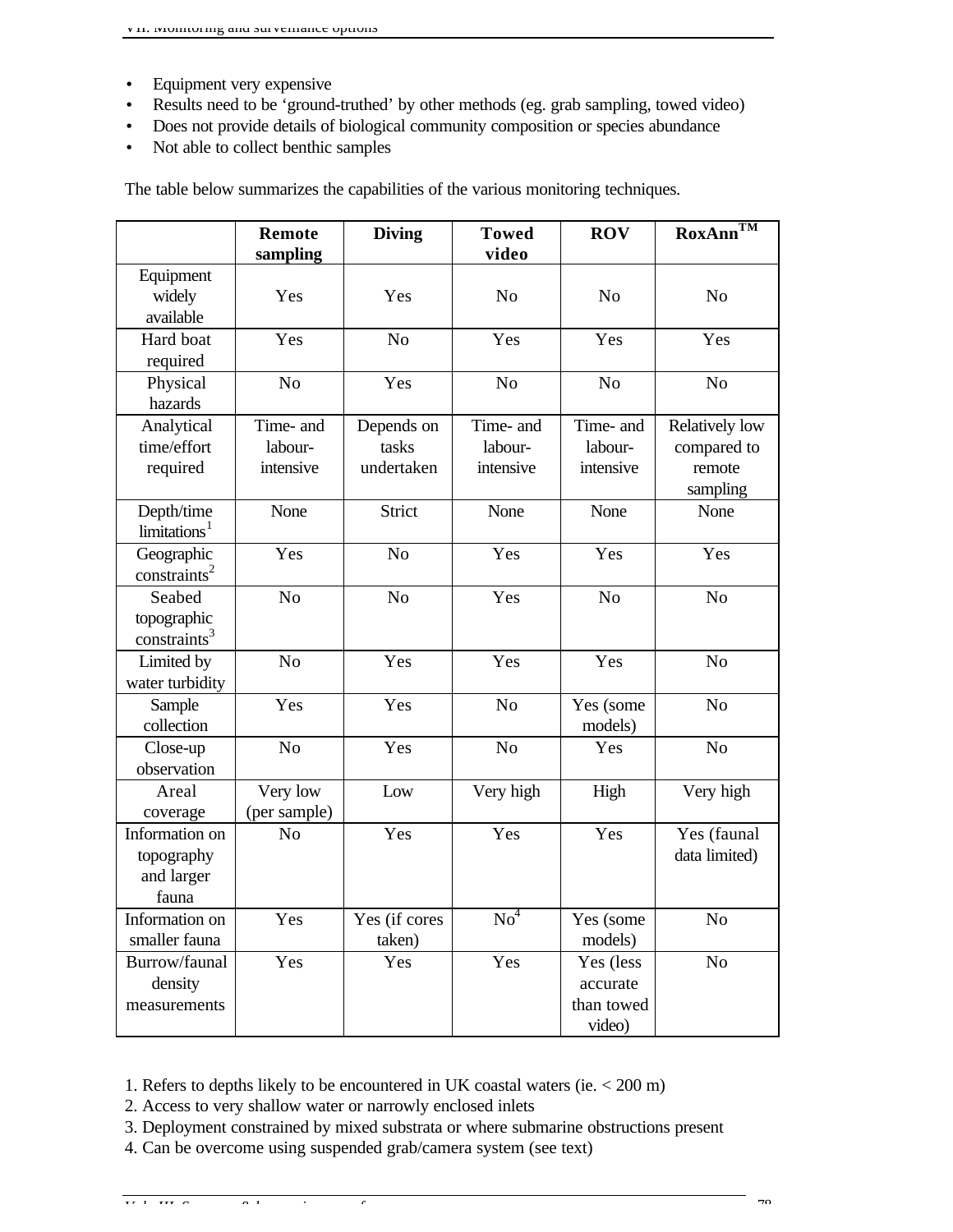## B. PROVISIONAL MONITORING SCHEME RELEVANT TO SACs

Having outlined the capabilities and limitations of the various monitoring techniques, it is possible to suggest a provisional scheme by which the distribution, composition and 'health' of an example of the biotope complex within an SAC could be assessed. It is assumed that although the main responsibility for this work will rest with a local SAC site officer, manpower and technical support will be available from the relevant national conservation agency (EN, SNH, CCW, DOE/NI) and from the JNCC. Collaboration with academic experts based at universities or public sector research institutions should also be strongly encouraged and would be essential if certain options (eg. burrow resin-casting) were to be pursued.

## *1. Determining the presence and extent of the biotope complex*

The presence of an example of the biotope complex within an SAC can be established by diving (eg. MNCR survey), observation using towed video or ROV, by consulting literature records of species distributions, or simply inferred from the existence of a local *Nephrops* fishery. The spatial extent of the relevant sedimentary habitats would be most effectively mapped using RoxAnn<sup>TM</sup>, backed up by localized grab sampling or direct observation (diving, towed video, ROV). This initial habitat survey has already been achieved for many of the candidate SACs.

## *2. Initial characterization of the biological community*

For an assessment of the scientific and conservation importance of an example of the biotope complex within an SAC, its species composition must be determined so that it can be compared with examples known from elsewhere. For the larger animals this requires a visual survey, either by divers (if water depth allows), towed video or ROV. Species such as *Nephrops norvegicus*, *Goneplax rhomboides, Cepola rubescens, Pachycerianthus multiplicatus* and the three sea pens are highly conspicuous and easily identified, either firsthand or on videotape. Identification of the more cryptic, deeper-burrowing megafauna (echiuran worms, thalassinidean mud-shrimps) relies on observation of relatively subtle diagnostic features of burrow openings and ejecta mounds, since the animals themselves are unlikely to be seen at the sediment surface. Guides to the identification of megafaunal surface traces can be found in Atkinson (1986), Atkinson & Nash (1985) and Hughes et al. (1996b, for *Maxmuelleria lankesteri*). A detailed key is provided by Marrs et al. (1996). In general, characterization of this element of the fauna can be fairly difficult even for experienced observers. Definitive identifications can be obtained by the resin-casting of burrows (Atkinson & Chapman, 1984), but this is a specialized and time-consuming technique requiring considerable expertise, and only feasible in relatively shallow waters  $( $30 \text{ m}$ ). In the UK, this$ expertise exists in only a few academic institutions.

The composition of the sediment macrofauna can only be determined by examination of samples taken in grabs or cores. This is a highly labour-intensive process requiring taxonomic expertise. Numerous academic institutions and private environmental consultancies around the UK have the capacity to carry out these analyses, but financial costs may be considerable.

It is recommended that the initial faunal survey of a sedimentary biotope within an SAC should involve identification of burrowing megafauna by experienced observers using towed video or ROV recordings. These should be backed-up by first-hand diving observations if water depth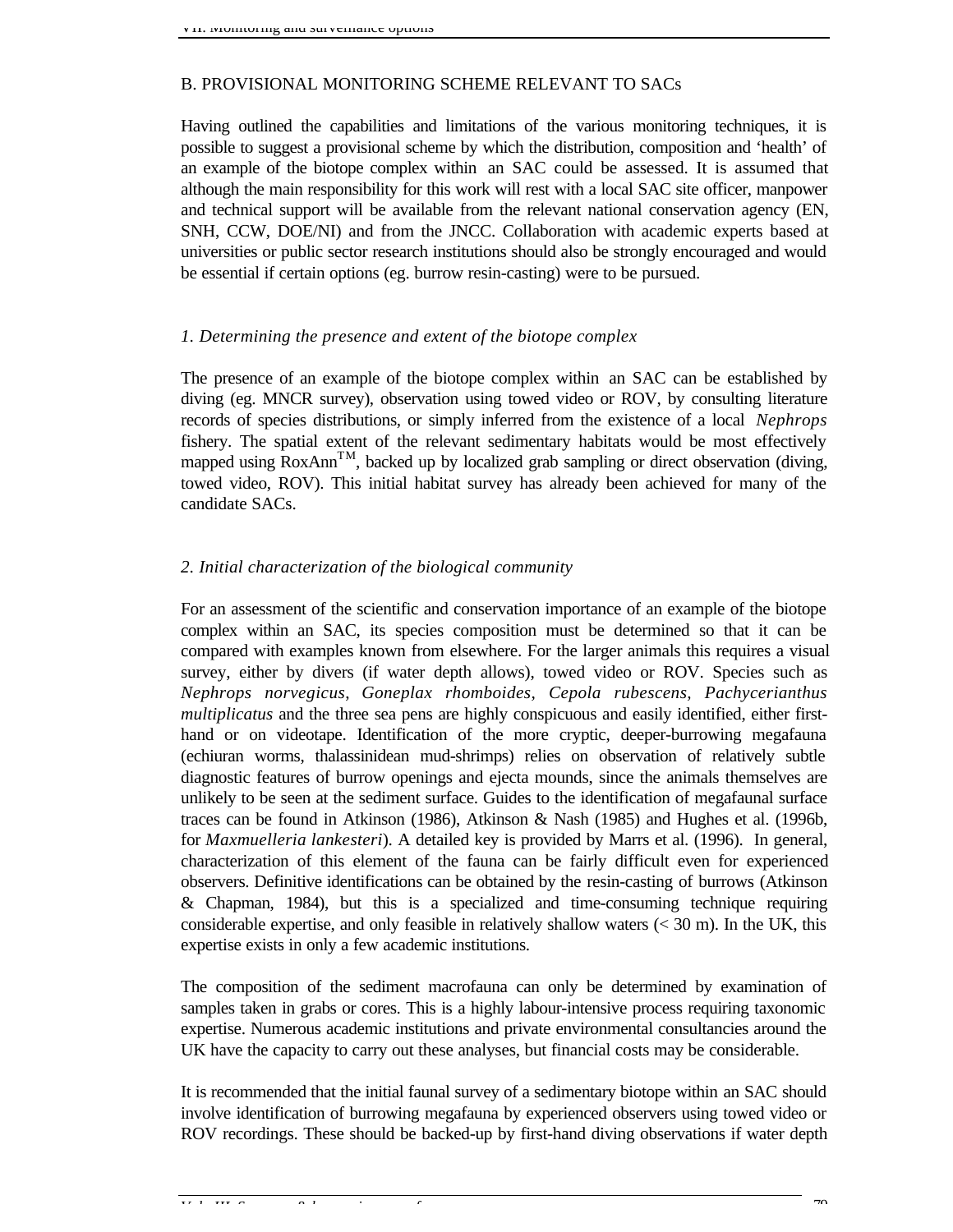allows, but enough is now known about the surface features associated with individual species for reliable identifications to be possible from videotape if good image quality is achieved. Resin-casting is probably unnecessary at the initial stage but would be worth pursuing if the visual survey reveals distinctive burrow types of unknown origin (eg. Tuck & Atkinson, 1995) in water depths accessible to divers. A small number of grab or core samples should also be taken in each of the major sediment types identified for characterization of the smaller fauna. A detailed consideration of the merits of different sampling strategies relative to the information obtained can be found in Kingston & Riddle (1989).

## *3. Monitoring of change in the biotope*

If a biotope example within an SAC is deemed to be important for scientific or conservationrelated reasons, it will be necessary to establish a programme of repeated observations or measurements to determine whether changes are occurring in any important parameters, and to identify the causes of any observed change. The practical objectives will clearly be to keep the time, labour and financial cost involved as low as possible while maximising the usefulness of the information obtained.

For routine monitoring, the abundance of the larger, more conspicuous fauna can be taken as an indicator of the general 'health' of the ecosystem. As discussed in Chapter VI, sea pens and *Nephrops norvegicus* are the species likely to be directly affected by trawling or organic enrichment (the most likely agents of change under current circumstances). The abundance of the larger animals can be assessed relatively easily (see detailed discussion below), and is a more immediately-apparent indicator of change than the results of costly and time-consuming macrofaunal analyses. The MNCR biotope classification system is explicitly based on the larger organisms recorded on diving surveys, and so reflects this emphasis.

#### **a. Visual survey methods**

Visual monitoring can be carried out either by divers or by remote means (towed video, ROV). Which method is used will depend on local circumstances (water depth may preclude diving) and on logistic factors (the availability of research vessels and video systems). Divingbased surveys can re-visit precisely located study areas and provide information on changes at a very small spatial scale. Study sites can be buoyed, then simple rope transect lines or grids (composed of negatively-buoyant line) can be pegged out on the sea floor to give a standardized counting area. Atkinson (1989) used a rope transect 200 m x 2 m in size to map megafaunal burrows in Loch Sween. Deployment of a transect of this size can be achieved by slowly paying it out from a small boat, then pinning the corners to the substratum. Shorter transect lines (eg. 20m long) can be taken down by a diver wrapped around a central post, pegged at one end, then paid out as the diver swims slowly over the bottom.

For repeated monitoring, rope grids or transect lines can be left in position indefinitely, but if visits are to be infrequent (eg. only one or a few occasions per year) it is probably best to remove them after each visit. Structures left on the sea bed will rapidly become fouled by attached organisms. Rope grids will also tend to trap loose seaweed, which will decompose and alter the sediment characteristics by localized organic enrichment of the study area. Fixed structures are also vulnerable to damage by fishing gear or boat anchors, and close liaison with the local community will be required to avoid this if grids, transects or camera systems are to be left in place for extended periods.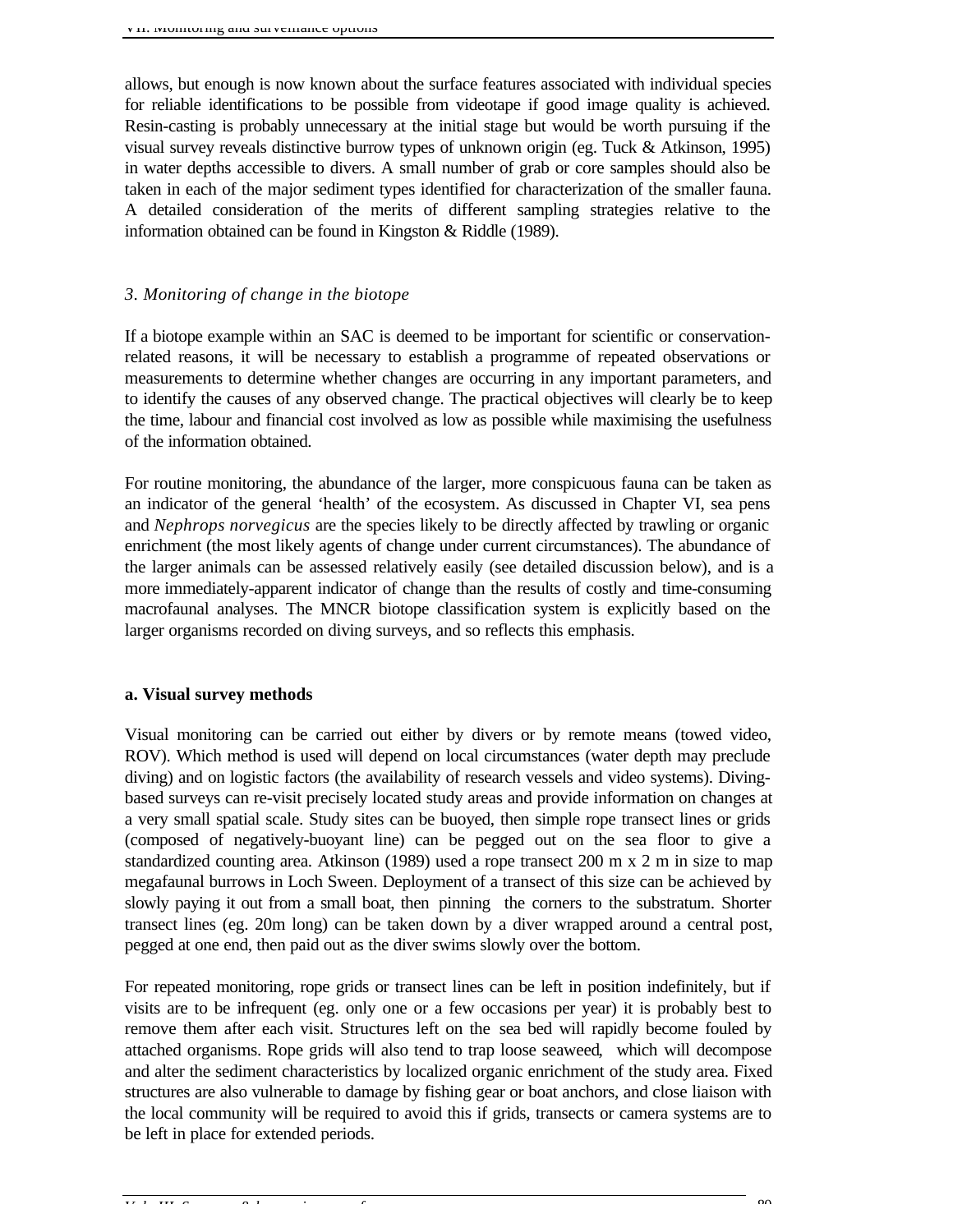The length and duration of towed video surveys will probably be determined by the available ship-time, but it is quite possible to survey virtually the full linear extent of lochs as large as Fyne and Sween in a few days (Atkinson, 1989; Howson & Davies, 1991). Analysis of the resulting videotapes will usually take far longer than the time spent in the field, and this factor should be borne in mind when planning a towed video (or ROV) survey. It is very easy to generate more videotape than there is time to analyze, and some selectivity is usually necessary. For example, Atkinson (1989) examined in detail video records of stretches of sea bed 200 m long by 1 m wide. The sections for analysis can be taken at regular intervals along the ship's path, but in practice, the occurrence of stretches of poor visibility may disrupt the regular spacing of sampling areas. The area of sea floor surveyed needs to be large enough to take account of the patchy distributions of many megafaunal burrowers. A high-resolution still camera used in conjunction with the towed video will provide information on subtle sediment features and small burrow openings.

#### **b. Features to quantify**

#### i. Sea pens

Extended sea pens are easily counted, either by first-hand observation or on videotape, except perhaps when populations are very dense, in which case a semi-quantitative abundance scale could be used (ie. occasional/frequent/abundant etc.). The periodic retraction of colonies of *Virgularia* and *Pennatula* into the substratum is a factor that could lead to errors in density estimates, as more pens will usually be present than are visible above the surface at any given time. Kinnear et al. (1996) noted the difficulty of accurately estimating *Virgularia* densities from towed video recordings. Birkeland (1974) found that the apparent density of *Ptilosarcus guerneyi* at his study sites varied from  $0 - 5$  colonies  $m^2$  to  $10 - 30$  m<sup>2</sup>, depending on the proportion of colonies extended. The average proportion of extended colonies was 26%. There was no obvious relationship between extension and tidal cycle, current strength or direction, turbidity, weather, season or time of day. Colonies were not synchronized in their behaviour, a feature also found by Hoare & Wilson (1977) for *Virgularia mirabilis* in Holyhead Harbour.

In the light of this behaviour pattern, counts of expanded sea pens should be regarded as giving minimum estimates of population density. If the retraction behaviour of colonies is not synchronized, this source of error should 'average out' when comparing sets of observations (ie. if, for example, 50% of colonies are extended at any given time, an observed density difference on successive observations is indicative of a population change, even if the absolute number of pens present is not known). The timing of expansion cycles, and the absolute number of colonies present, could be determined by observation of small areas of sea floor using a static video or time-lapse still camera deployed on the sea bottom for a period of a few days.

#### ii. Megafaunal burrow openings and mounds

Burrow openings and sediment mounds can also be counted easily on dived transects or on good-quality video recordings. In the context of SAC monitoring it is recommended that counts should be made of broad categories of feature (eg. 'Large/small mound', 'Large/small burrow opening' etc.), rather than attempting to estimate precisely the population densities of the various species present (unless specialist help is available). There are numerous complicating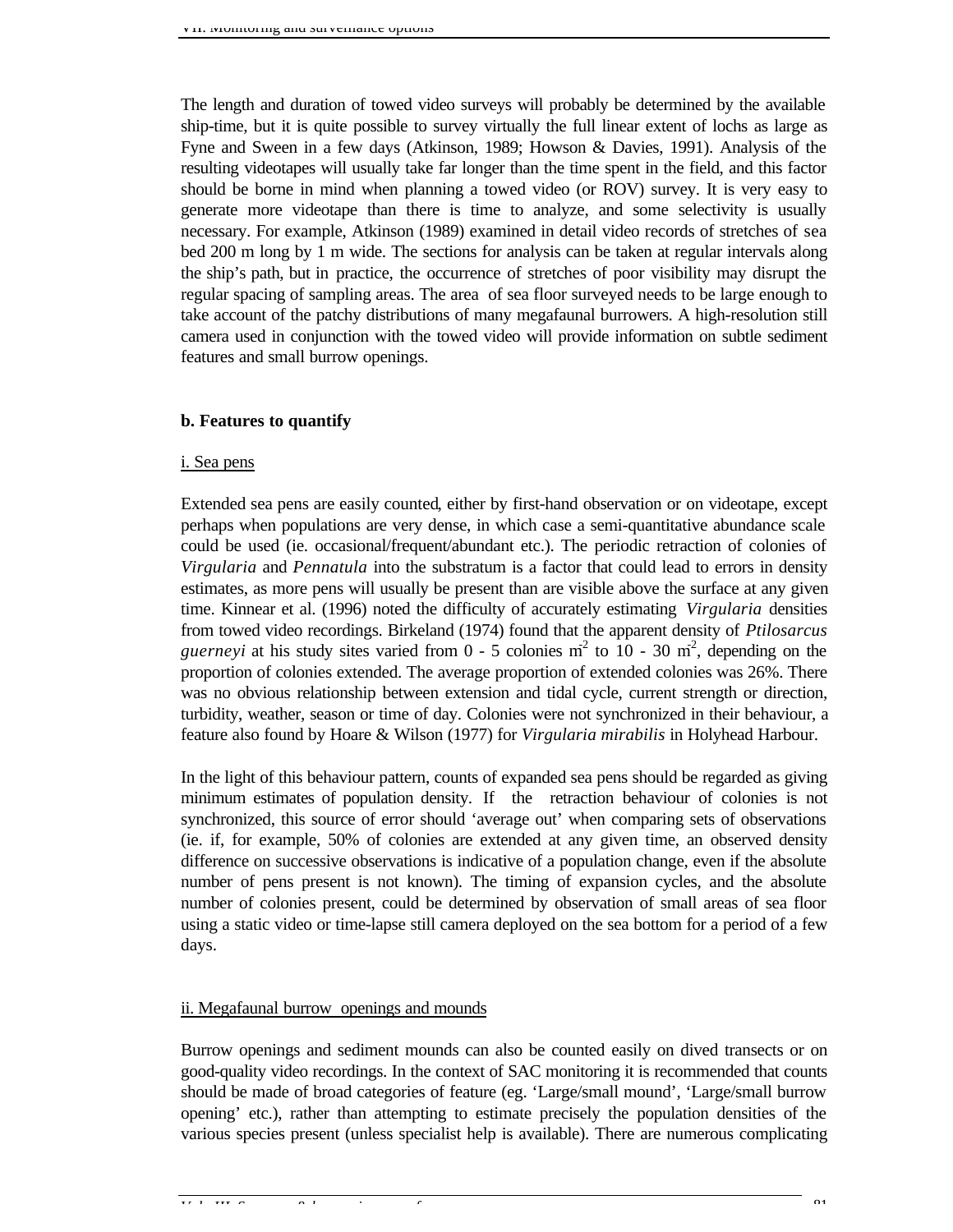factors involved in the latter exercise, and the time required to achieve it is far greater than for a basic count of surface features. The problems in converting from surface features to population densities include:

- Megafaunal mounds and burrow openings often show features diagnostic of particular species, but most bioturbated sediments contain many simple holes (large or small) that even an experienced observer will find difficult to identify. This 'uncertainty factor' is particularly acute in analyses of towed video recordings whose resolution may not be sufficient to show subtle identification features.
- The number of surface openings per individual burrow system is variable in many species (eg. *Calocaris macandreae, Jaxea nocturna, Callianassa subterranea*), so that converting from one parameter to the other is at best an approximation. In the northeastern Irish Sea, megafaunal population density figures derived from surface mound and hole counts were found to underestimate the actual numbers extracted from box-core samples (Hughes & Atkinson, 1997). In the case of *Callianassa subterranea* a four-fold discrepancy was found, due partly to the presence of large numbers of small juveniles whose burrow openings were invisible at the scale of resolution of the towed video.
- At close range, a diver can quite easily distinguish the extent of an individual *Nephrops* burrow system by noting the relative orientations of the various openings. This is harder to achieve from a video recording, which may give only a fleeting view at a low level of resolution. The occurrence of vacant burrows, and others occupied by several animals (adult-juvenile complexes) creates problems in estimating animal densities from burrow densities. Again, if specialist help is not available, it is probably best to make a simple count of burrow openings rather than try to estimate the number of burrow systems present.

For these reasons, it is probably best to use the total number of mounds and burrow openings seen in a survey area as an indicator of the density and activity level of the megafaunal burrowing community. More precise, species-level density estimates can be made if sites are surveyed by experienced observers (especially if diving work is possible), but it is assumed that this will not always be possible. Specimens of the larger, more conspicuous megafauna (*Nephrops norvegicus, Goneplax rhomboides, Cepola rubescens*) may be seen above the sediment surface and should also be counted, but the number seen will usually be only be a small (and indeterminate) proportion of the local population.

Suggested basic categories of megafaunal surface features for monitoring purposes are listed in the table below, with guidance on the likely or potential creators of these. Size categories are very approximate, as all categories will show a continuous variation in size, with considerable overlap between the features made by different species. Marrs et al. (1996) give a more detailed guide to megafaunal surface features, incorporating the different size categories of these.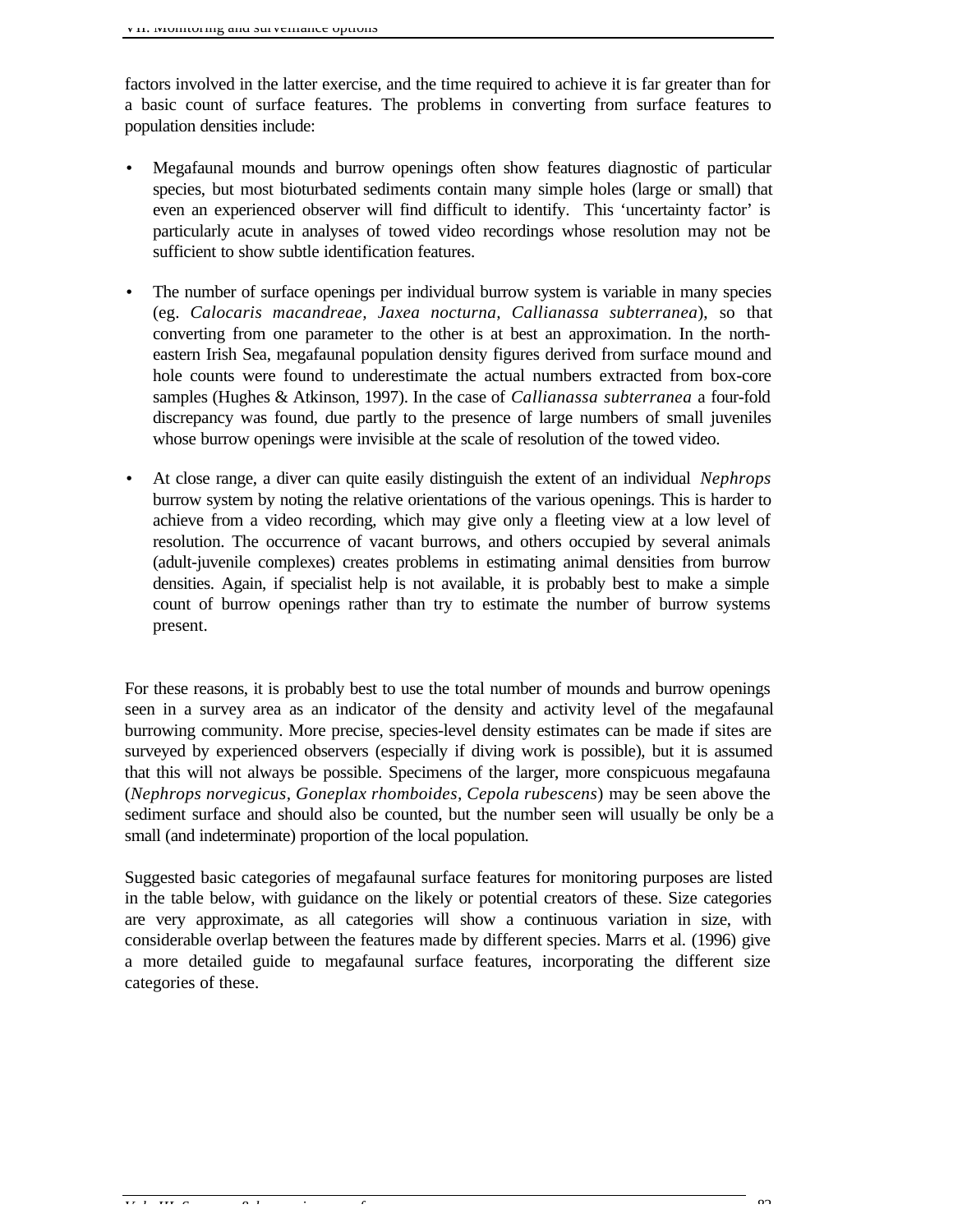| <b>Basic category</b> | Size & appearance                   | <b>Potential creator</b>            |  |
|-----------------------|-------------------------------------|-------------------------------------|--|
| Sediment mound        | Large, conical or domed, 20 - 40    | Maxmuelleria lankesteri. Possibly   |  |
|                       | cm diameter. May have a central     | other echiuran worms                |  |
|                       | burrow opening                      |                                     |  |
|                       | Small, $<$ 10 cm diameter. May      | Callianassa subterranea, Jaxea      |  |
|                       | have a central burrow opening       | nocturna                            |  |
| Hole in sediment      | Large, up to 10cm across            | Nephrops norvegicus. Animal may     |  |
| surface, penetrating  |                                     | be visible in or near burrow        |  |
| at an oblique angle   |                                     | opening                             |  |
|                       | Smaller, much < 10cm across         | Lesueurigobius friesii,<br>Goneplax |  |
|                       |                                     | rhomboides, or small Nephrops       |  |
|                       |                                     | norvegicus. Animal may be visible   |  |
|                       |                                     | in or near burrow opening           |  |
| Hole in sediment      | Large, circular, up to 20 cm        | Cepola rubescens. Animal may be     |  |
| surface, penetrating  | diameter, at plane of sediment      | visible in or near burrow opening   |  |
| vertically            | surface                             |                                     |  |
|                       | Small, circular, much $< 10$ cm     | Any thalassinidean crustaceans,     |  |
|                       | diameter                            | echiuran worms, probably others     |  |
|                       | Small, circular, in groups of 3 (or | Calocaris macandreae                |  |
|                       | multiples of 3)                     |                                     |  |
|                       | Very small, slit-like, in clusters  | Maera loveni                        |  |
| Star - shaped trace   | Up to 70 cm in diameter. Linear     | Maxmuelleria lankesteri. Possibly   |  |
| the<br>sediment<br>on | tracks may radiate from a central   | other echiuran worms                |  |
| surface               | burrow opening.                     |                                     |  |

Atkinson (1989) and Marrs et al. (1996) found that counts of burrow openings and mounds made by divers agreed fairly well with those made over the same ground from towed video recordings. Diver observation allows a finer scale of resolution than is obtainable by video, so that more small surface features are likely to be recorded. Care should therefore be taken if figures obtained by the two methods are to be compared.

# iii. Larger epifauna

The larger epifaunal animals such as crabs, hermit crabs and starfish can be easily counted if desired. The burrowing anemones *Cerianthus lloydii* and (especially) *Pachycerianthus multiplicatus* should also be conspicuous when extended. Both species can withdraw into their tubes below the sediment surface, and population density estimates will therefore be subject to the same qualifications as for the sea pens discussed earlier.

# iv. Condition of the sediment

The occurrence and extent of any surface patches of black, reduced sediment colonised by bacterial mats (*Beggiatoa* spp.) should be noted, as this will indicate a localized increase in sediment organic content. Such localized enrichment is a normal seasonal occurrence in many places, for example, in shallow sea lochs receiving a large input of loose seaweed, terrestrial leaf litter and settling phytoplankton, and so is not necessarily an indicator of adverse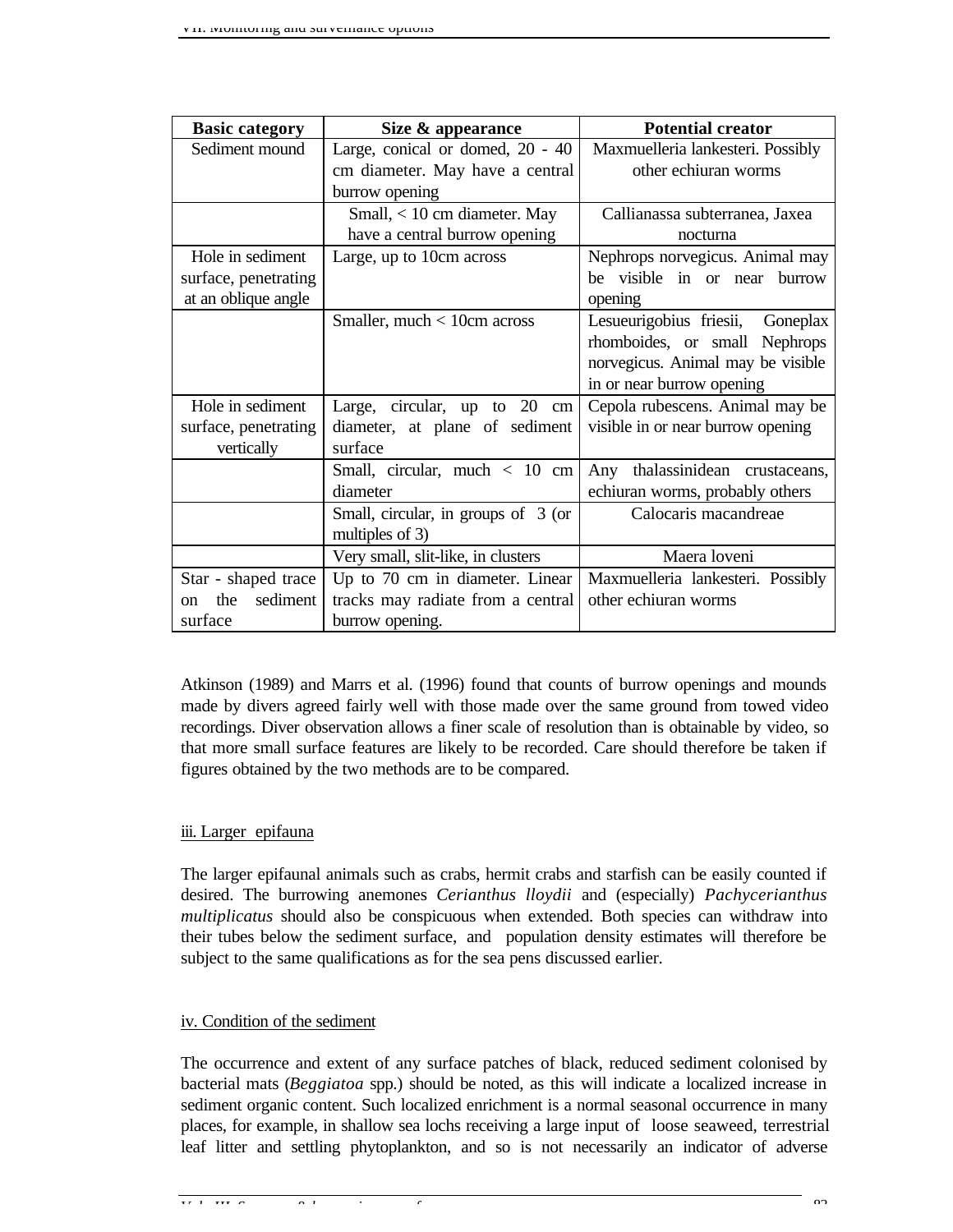environmental changes. However, particular attention should be paid to the extent of these patches if the site is potentially influenced by local human input of organic matter (eg. a salmon farm or sewage outfall).

If sediment samples can be collected, it is possible to measure the organic content simply and easily by combustion. Small amounts of sediment (a few grammes) are freeze-dried, finelyground, then heated to  $500^{\circ}$ C for about 15 hours in a muffle furnace. After cooling, the samples are re-weighed, and the weight loss gives a measure of the organic content. The apparatus required to carry out this analysis (freeze-dryer, muffle furnace, accurate balance) is unlikely to be available on-site at a marine SAC, but will be standard equipment at any academic institution likely to be taking part in an SAC monitoring programme. Sediment samples can be stored frozen if immediate analysis is not possible.

#### v. Trawling

The passage of a *Nephrops* trawl will generally leave conspicuous tracks on the sea bed, and the occurrence of these during a visual survey should be noted. A bottom trawl will leave two parallel linear tracks.

#### **c. Monitoring potential agents of environmental change**

In addition to determining the composition of the biological community and monitoring it for any evidence of natural or human-induced change, any SAC management scheme will also have to identify and assess the potential causes of environmental change at that locality. In the context of the 'Sea pens and burrowing megafauna' biotope complex, these are most likely to be the *Nephrops* fishery and any localized sources of organic pollution.

#### i. Fishing effort

The frequency of trawler visits to a locality should ideally be recorded, as should the number of boats engaged in creel fishing for *Nephrops*. The estimation of trawling pressure may be difficult because site observation is unlikely to be continuous, and trawlers have been known to operate at night in order to avoid detection. Within an SAC, fishing activity could be monitored by the requirement to record accurate catch and effort data in logbooks provided for the purpose. Needless to say, gaining any of this information will require an SAC officer to maintain good relations with the local community and regional fisherman's organization, both of which will be represented on the local SAC management group.

#### ii. Organic pollution

Only a few candidate marine SACs are in locations so remote as to be unaffected by the human input of organic matter to the sea. In most sites harbouring the 'Sea pens and burrowing megafauna' biotope complex there will be some degree of sewage input, while sites in the west of Scotland will be potentially affected by salmon or shellfish farming. Point sources of organic matter in or close to a marine SAC should be identified, and also the quantities of material involved. Data on volumes of effluent emitted from sewage outfalls or tonnage deposited at sludge disposal grounds will be obtainable from the relevant regional water authorities or environmental agencies. Aquaculture sites should be monitored for fish tonnage (which will determine the output of waste from the farm), and for the usage of anti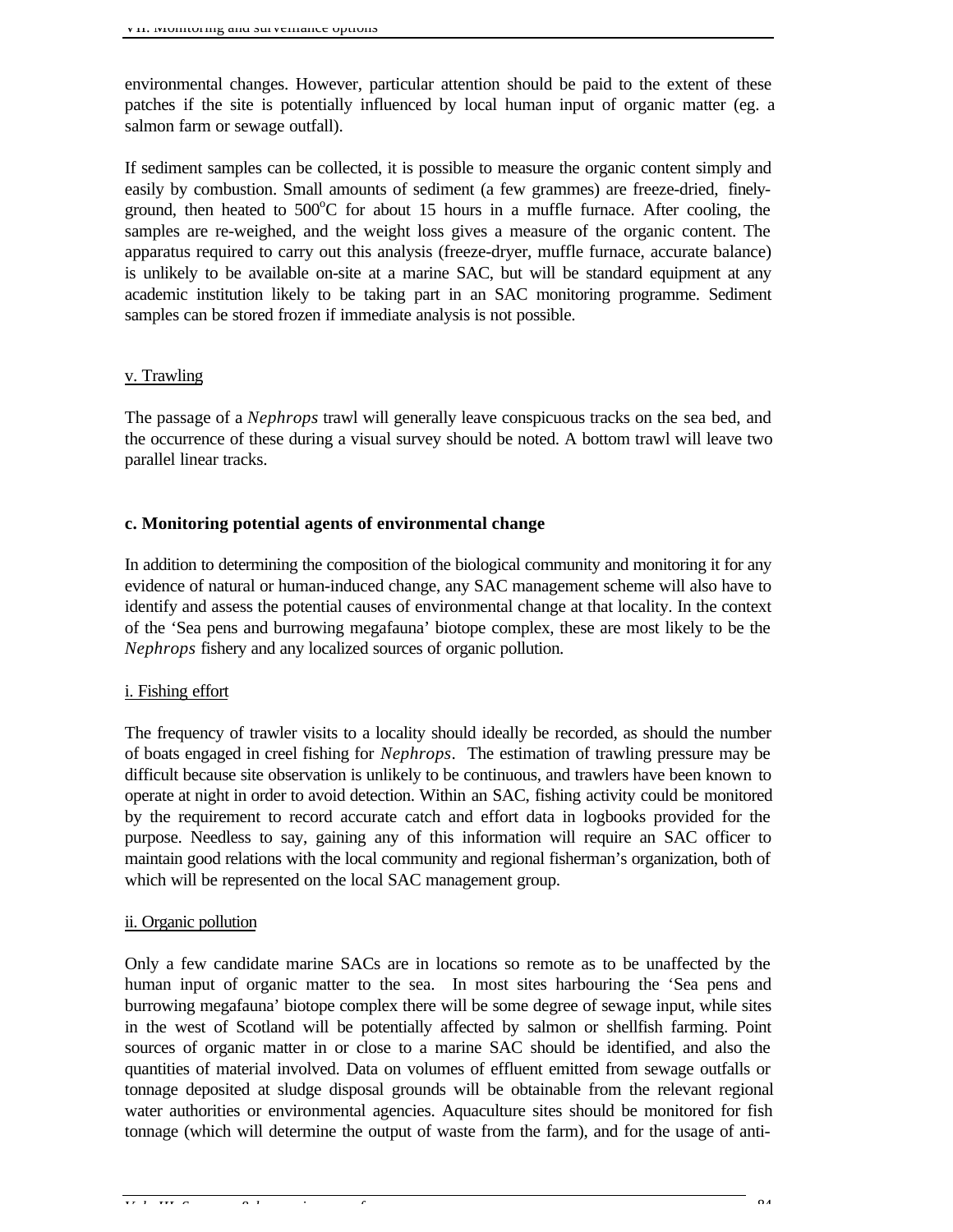parasite chemical treaments. Computer models are now available to predict the dispersal distances and sedimentation rates of particulate organic matter from sewage outfalls and fish farms, and these should be an important aid to management of marine sites in the future (see Chapter VIII).

# C. KEY POINTS FROM CHAPTER VII

- The various techniques available for mapping and characterizing the biotope complex provide different types of information. Remote sampling will not reliably detect large or deep-burrowing animals. Diving provides high-resolution data but can only be employed in relatively shallow water. Video observations allow monitoring of bottom topography and faunal distributions over large areas.  $RoxAnn<sup>TM</sup>$  is a highly effective means of mapping the extent of sedimentary biotopes but must be 'ground-truthed' using other methods.
- For basic mapping of the biotope complex within an SAC, a RoxAnn<sup>TM</sup> survey backed up by grab-sampling and towed video is recommended.
- Detailed characterization of burrowing megafauna should involve diving or towed video surveys by experienced observers.
- For routine biological monitoring the larger fauna (sea pens, megafaunal surface traces, epifauna) should be used as indicators of the condition of the biotope. These are all relatively easy to count first-hand or on videotape. Megafaunal abundance should be assessed from surface features grouped into simple categories, as precise estimation of species population density is a complex task with many potential sources of error.
- Potential agents of environmental change in an SAC should also be identified and monitored. For this biotope complex the most important examples will be the intensity of the local *Nephrops* fishery, and any sources of organic input to the marine environment (eg. sewage disposal, aquaculture).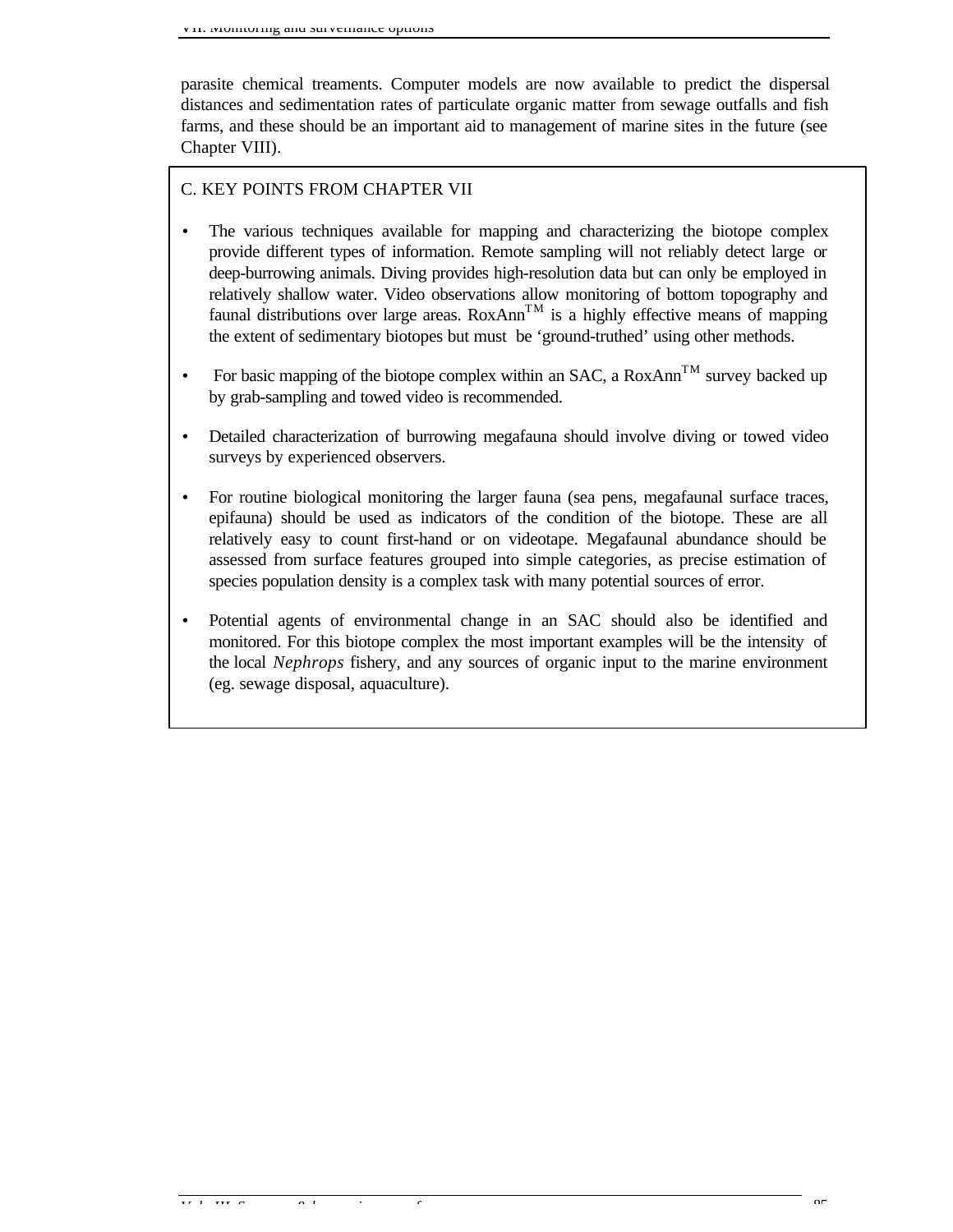vII. Monitoring and surveillance options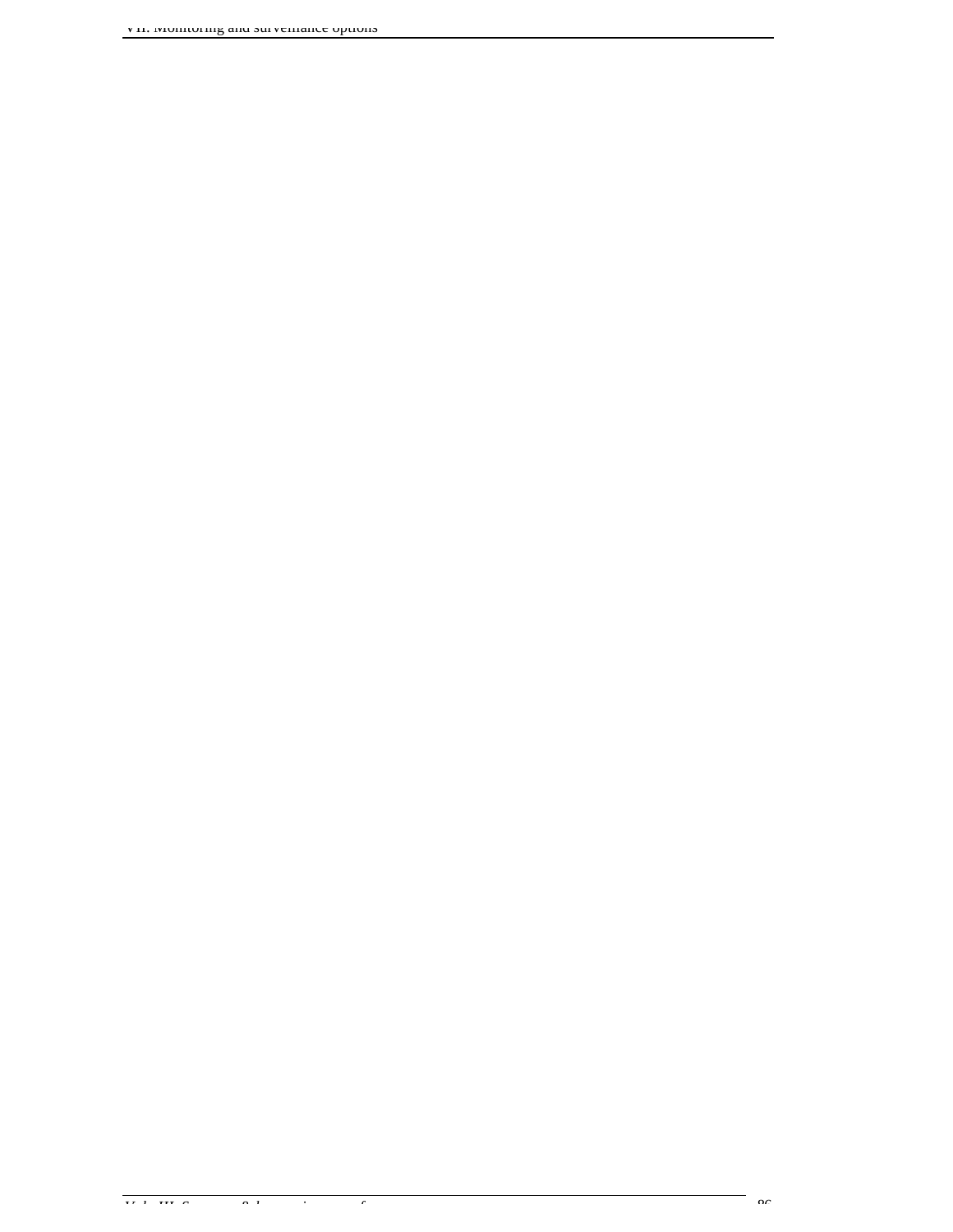# **VIII. GAPS AND REQUIREMENTS FOR FURTHER RESEARCH**

It will have become clear from the preceding chapters that our understanding of the structure and dynamics of the biotopes in question is still very patchy. Considerable advances have been made over the past decade in studies of some of the major characterizing species, but there is still little information on ecological relationships at the population or community level. In the context of SAC management, initial surveys have confirmed the existence of the biotope complex in several of the candidate sites, but in none of them is there detailed information on community composition and species abundance.

The following list outlines some of the main deficiencies in our current knowledge, focusing on questions directly relevant to the management of the biotope complex within SACs.

# A. COMMUNITY COMPOSITION WITHIN CANDIDATE SACs

## *1. Issue to be addressed*

For all candidate SACs known or believed likely to include examples of the biotope complex, it is necessary to quantify the abundance of the three sea pens and any associated species of national conservation importance (eg. *Pachycerianthus multiplicatus, Asteronyx loveni*). Identification of the burrowing megafauna present in each site is also required, with at least a semi-quantitative assessment of their relative abundance.

#### *2. How to address this*

Quantitative surveys of the sea floor by towed video, still camera or ROV, supplemented by diving observations where water depth allows. These surveys should be carried out by observers with experience of megafaunal burrowing communities and the survey techniques involved.

# B. POPULATION DYNAMICS OF SEA PENS

#### *1. Issue to be addressed*

Nothing is known of the growth, mortality or recruitment rates of the three British sea pen species. It is therefore difficult to assess the resilience of populations to natural or humaninduced changes in the coastal environment.

#### *2. How to address this*

Detailed diver monitoring of population turnover in fixed quadrats established at suitable coastal sites. For *Virgularia mirabilis* this could be done in a range of substrata, to determine whether population dynamics vary in different biotopes. Studies of *Funiculina quadrangularis* in deeper mud sites would probably allow comparable data to be collected on the rare anemone *Pachycerianthus multiplicatus*, with which it often co-occurs. This observational study would be relatively easy to carry out in the field, but would have to be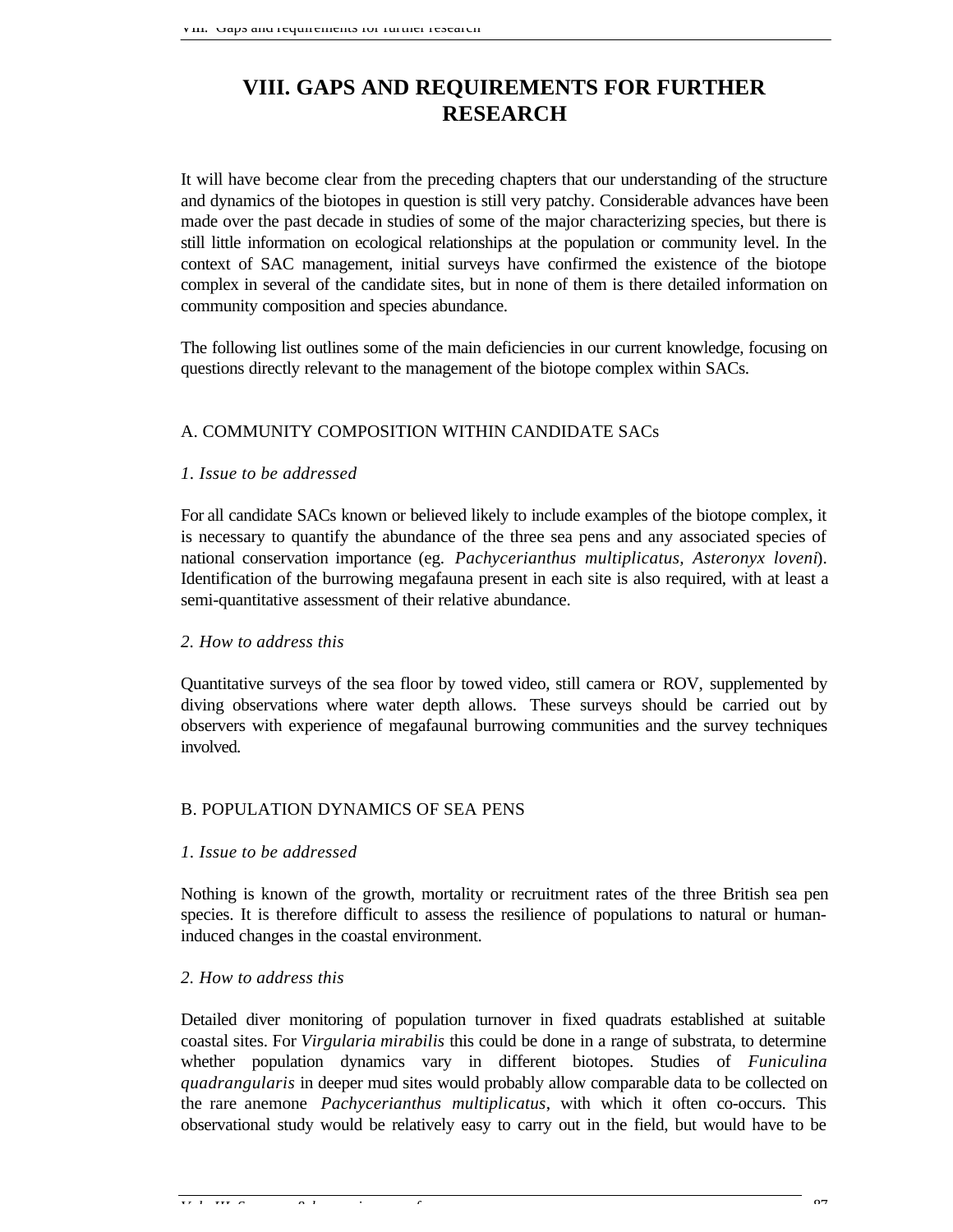maintained for a period commensurate with the probable life-span of these animals (ie. several years).

#### C. EFFECTS OF TRAWLING ON SEA PENS AND BURROWING MEGAFAUNA

#### *1. Issue to be addressed*

As discussed in Chapter VI, there is observational evidence that trawling can deplete local populations of *Nephrops norvegicus*, but the effects on sea pens and deep-burrowing megafauna are less certain, with some disagreement between the findings of towed video surveys (Atkinson, 1989; Howson & Davies, 1991). This important management-related question needs to be addressed systematically, ideally with data from both observational and experimental studies. Some work relevant to this issue is currently in progress (M.J. Kaiser, personal communication), but little has yet appeared in the mainstream scientific literature (Tuck et al., 1998).

#### *2. How to address this*

Quantitative towed video surveys of sea pen and burrower densities in areas experiencing known levels of trawl disturbance (eg. untrawled, rarely trawled, frequently trawled). This observational element of the study should be combined with experimental trawling over grounds previously characterized by towed video. Ideally, diver surveys of the experimentallytrawled areas would be carried out for fine-scale measurements of burrow regeneration rates, and to determine the proportion of sea pens that are uprooted or damaged by trawl passage. Experiments could also be conducted to measure subsequent recovery and survival of sea pens following trawl passage. Time-lapse still photography or video could be used to monitor post-trawl recovery in areas where diving is not possible.

The results of this study would help to determine whether exclusion of mobile fishing gear from defined areas should be considered as a measure to protect examples of these biotopes, particularly those containing the more vulnerable sea pen *Funiculina quadrangularis.*

#### D. THRESHOLD EFFECTS OF ORGANIC ENRICHMENT

#### *1. Issue to be addressed*

The responses of sediment macrofaunal communities to organic enrichment are now wellestablished, and the successional changes in species composition are widely used as environmental indicators in pollution monitoring studies. The larger, megafaunal burrowers will also be affected by local organic enrichment, but there are few data on the threshold levels of enrichment leading to community change, or on the effects of associated contaminants such as the anti-parasite chemicals used in cage aquaculture. Determining the spatial extent of influence by local sources of organic pollution (eg, salmon farms) will be particularly important to examples of the biotope complex in sea lochs or other semi-enclosed water bodies. The best-known examples of the 'Sea pens and burrowing megafauna' biotope complex are found in sea lochs and these are potentially vulnerable to disturbance by future expansion of the aquaculture industry in the west of Scotland.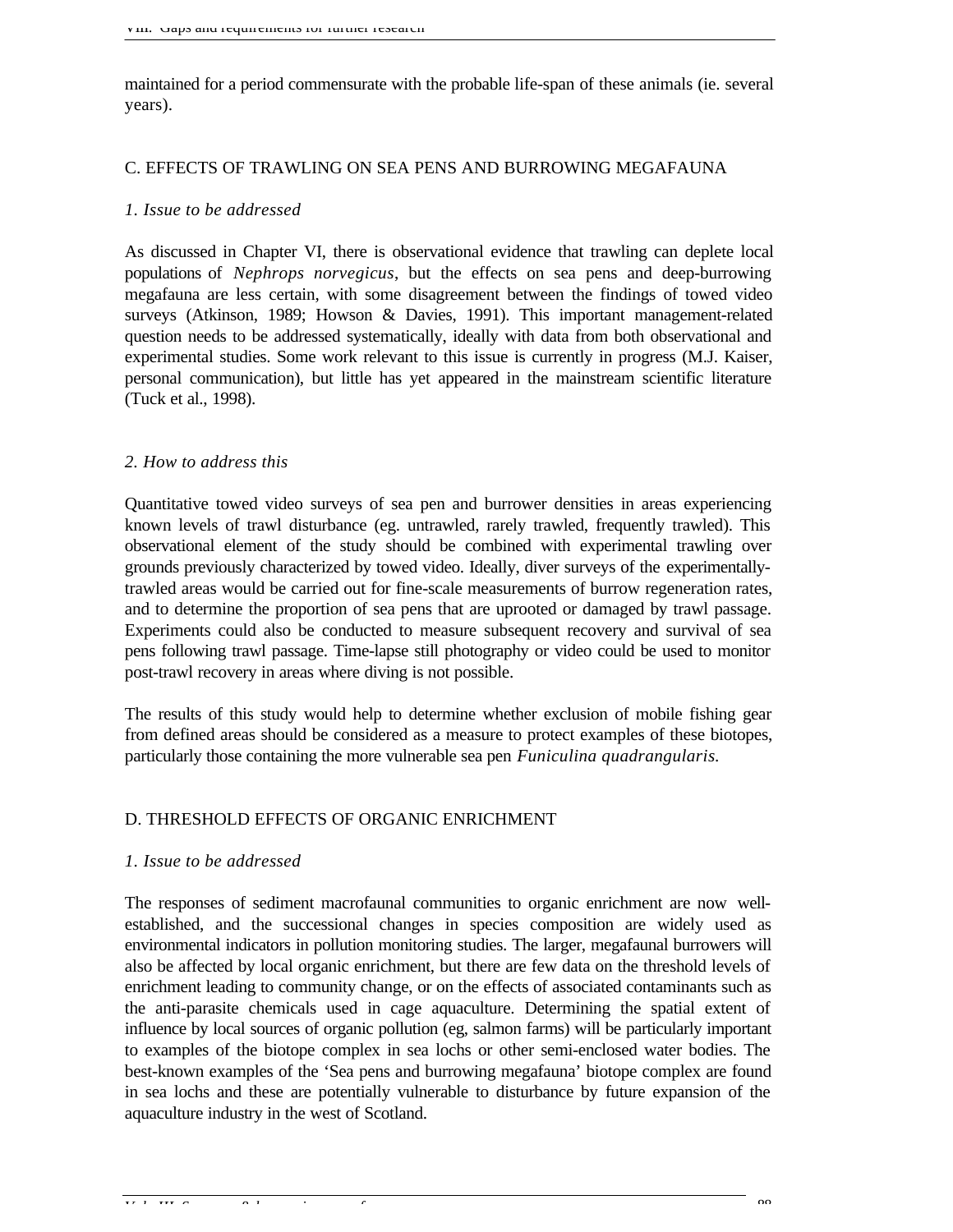#### *2. How to address this*

Diver-surveyed transects should be monitored in the vicinity of point sources of organic matter (salmon farms would be the obvious choice), and the distribution of megafaunal burrowers and sea pens recorded along the enrichment gradient. Computer models are now available (or actively under development) to predict levels of particulate deposition and environmental change around organic discharges (Cromey et al., 1996; Gillibrand & Turrell, 1997). Faunal distribution patterns would be used in conjunction with relevant model simulations to predict the likely effects of organic discharges on sea pen/megafaunal biotopes in semi-enclosed waters. This would make an important contribution to soft-sediment biotope management in SACs.

#### E. GENETIC INTERCHANGE BETWEEN LOCAL POPULATIONS

#### *1. Issue to be addressed*

The case of *Nephrops norvegicus* in the western Irish Sea (see Chapter VI) demonstrates that local hydrographic factors can affect the population structure and recruitment potential of benthic organisms. Species with planktonic larval stages, once throught to be capable of unrestricted genetic interchange over huge distances, may in some cases exist as a series of semi-isolated local populations with a much smaller recruitment 'radius'. This is likely to be even more true for species which lack an extended planktonic phase in their life cycle (probable examples from this biotope complex include sea pens and *Maxmuelleria lankesteri*). Limited larval dispersal may render species vulnerable to local extinction in the face of environmental pressures, if declining populations cannot be replenished by an inflow of recruits from elsewhere. The extent to which this situation exists in species from the 'Sea pens and burrowing megafauna' biotope complex, and the degree of genetic diversity within species from coastal ecosystems generally, is only now beginning to be investigated.

#### *2. How to address this*

A range of biochemical and molecular genetic techniques is available to measure the degree of genetic interchange between populations. In the context of SAC management, appropriate techniques could be applied to species deemed to be of conservation importance, and which appear to have a fragmented or localized distribution. The anthozoans *Funiculina quadrangularis* and *Pachycerianthus multiplicatus* would be obvious candidates, and interesting comparisons could be made with the population structure of the more widespread sea pens *Virgularia mirabilis* and *Pennatula phosphorea*. The body form of these anthozoans is such that the required tissue samples could probably be obtained without much damage to the animals and it would not be necessary to collect entire specimens. A genetic study of this kind would be complementary to the investigation of population dynamics proposed under (A) above.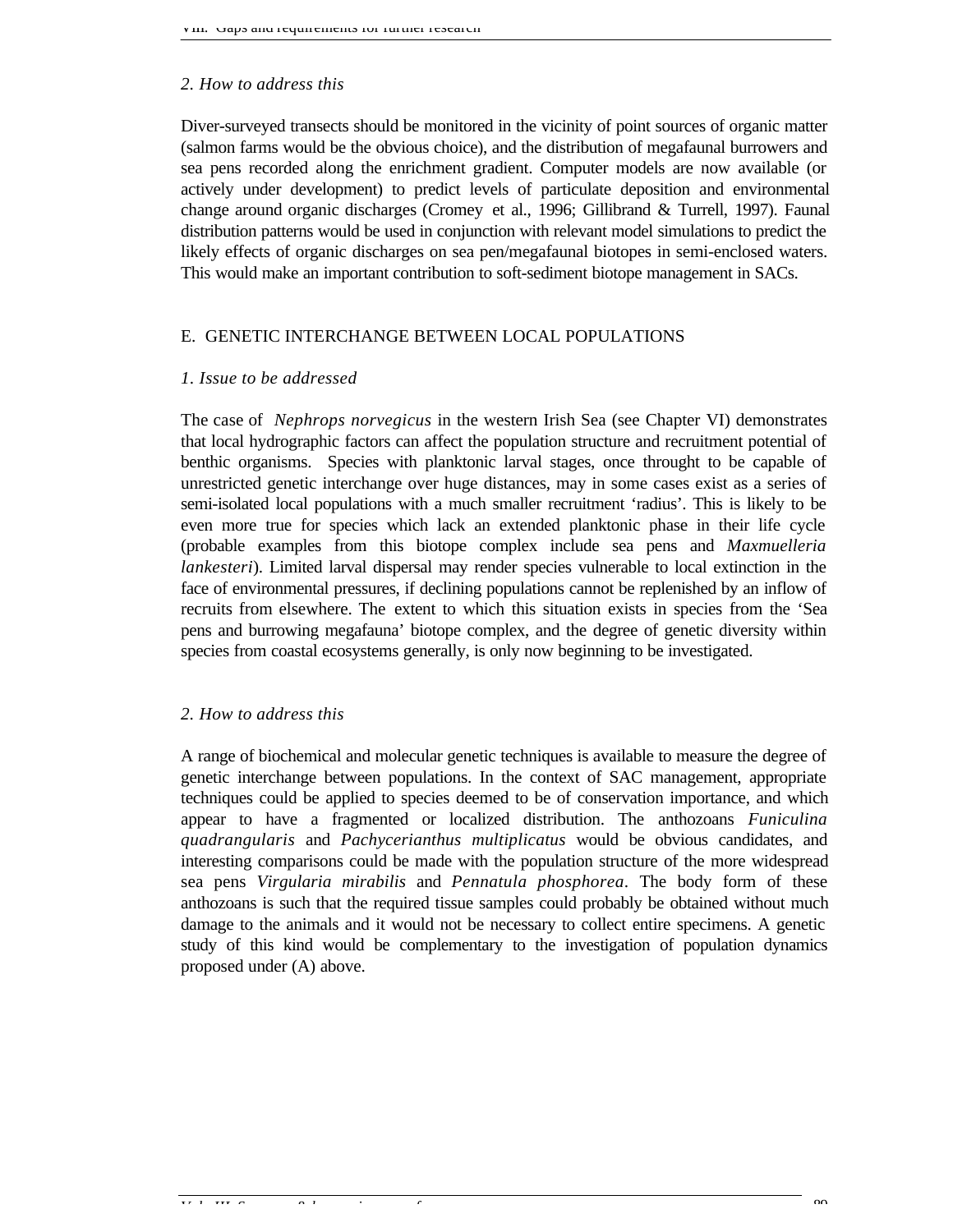# **IX. SYNTHESIS AND APPLICATION TO MARINE SAC MANAGEMENT**

The preceding chapters have reviewed the available information on the distribution and ecology of the 'Sea pens and burrowing megafauna' biotope complex, and outlined the main potential agents of natural and human-induced change. It is possible now to consider the relevance of these factors to those candidate SACs in which the biotope complex occurs, and to assess the overall importance of the biotope complex in conservation terms. This chapter will also assess the suitability of the various monitoring options discussed in Chapter VII to particular sites, and the suitability of the SACs for addressing the research needs listed in Chapter VIII.

# A. BIODIVERSITY, CONSERVATION IMPORTANCE AND SENSITIVITY OF THE BIOTOPE COMPLEX

## *1. Importance*

The criteria for assessing the 'importance' of a species or community from a conservationrelated perspective have been the subject of much debate. They are perhaps especially difficult to establish in the marine environment, where basic knowledge of distributions, life cycles and ecological functioning is still at a low level compared with the terrestrial situation. A number of criteria (not necessarily exhaustive) for assessing conservation importance are listed below, with details of their relevance to the 'Sea pens and burrowing megafauna' biotope complex. Criteria include those listed by Hiscock (submitted).

Habitats, communities or species may be considered 'important' from a conservation - related perspective if they are:

#### **a. Rare or very restricted in distribution**

Of the MNCR-defined biotopes included within this complex, the most restricted are CMU.SpMeg.Fun and IMU.PhiVir, both of which are confined to a small number of Scottish sea lochs (IMU.PhiVir has one isolated example in Portland Harbour). The sea loch representatives are distributed along a large stretch of the western Scottish coastline, but their collective spatial extent must be fairly small.

Species falling within this category are the sea pen *Funiculina quadrangularis*, the anemones *Pachycerianthus multiplicatus* and *Scolanthus callimorphus*, and the brittlestar *Asteronyx loveni*. All of these species do occur outside British waters, so that their conservation importance must be defined in a British context. Some megafaunal burrowers (eg. *Axius stirhynchus*) are known from only a small number of records, but these animals are too easily overlooked to be classed with any confidence as truly rare.

#### **b. In decline or have been**

None of the biotopes or species considered here are known to be currently declining. Existing records are inadequate to determine whether any declines have occurred in the recent past.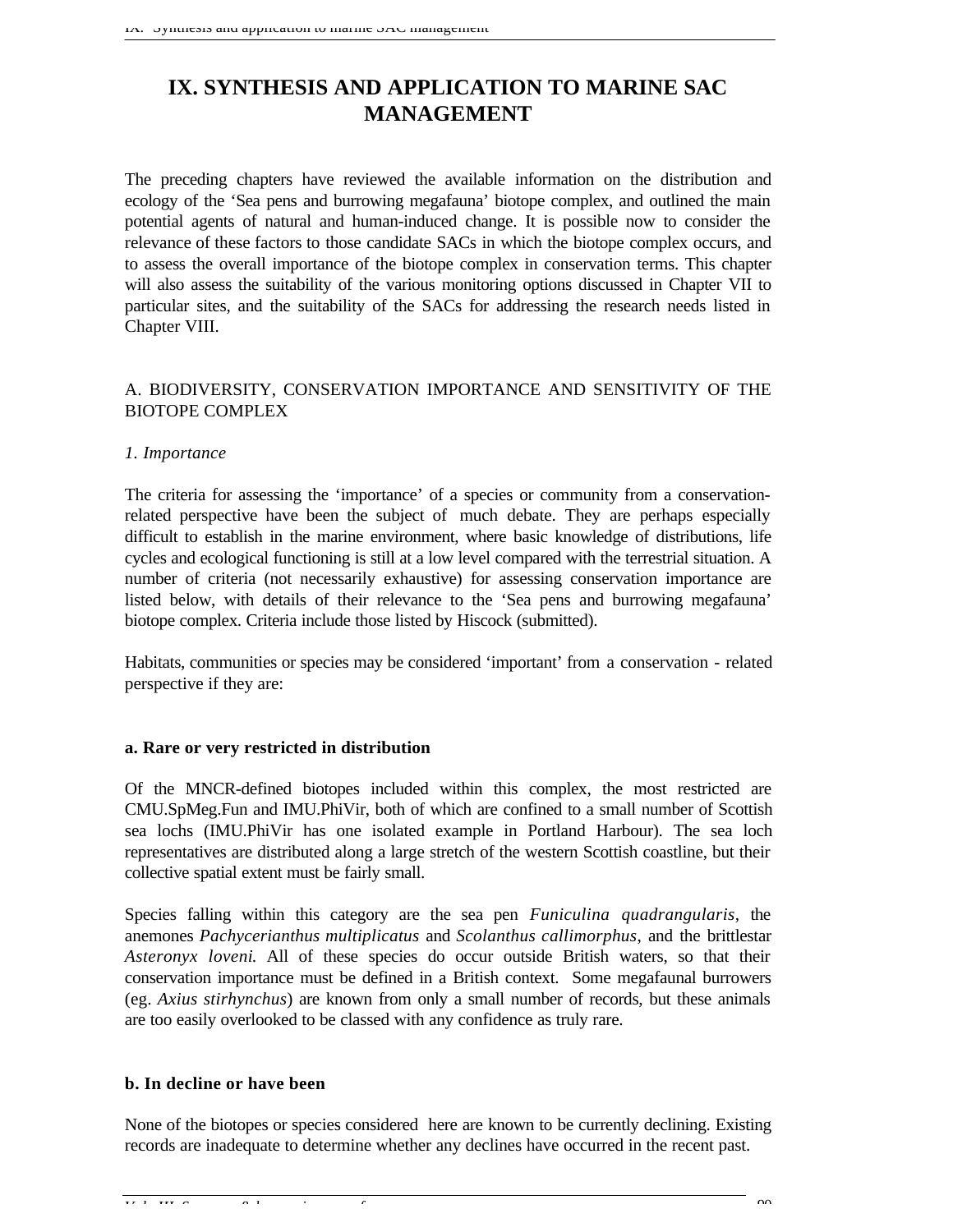#### **c. A high proportion of the regional or world population or extent**

Biotopes with sea pens and megafauna have certainly been best-characterized and studied in British waters, but as discussed in Chapter II, similar biological communities are known from sedimentary habitats in many parts of the world. The anemone *Pachycerianthus multiplicatus* is known only from Scotland, Ireland and Scandinavia, so that British waters might conceivably hold a significant proportion of its total population.

## **d. Particularly good or extensive examples of their type**

British and Irish waters do support good examples of the biotopes in question, with a high diversity of burrowing megafauna and several sea pen species. Their perceived importance may change as information is gained from other regions, but at present the British representatives are probably the best-known examples of their type.

#### **e. Keystone species providing a habitat for other species**

The various small invertebrates found as commensals in megafaunal burrows are also found as members of the general sediment fauna rather than being specialized burrow associates. The one example known in this category is the brittlestar *Asteronyx loveni,* which appears to be an obligate commensal of large anthozoans such as *Funiculina quadrangularis.*

#### **f. Biotopes with a particularly high species richness**

Marine sediments do support a large number of invertebrate species, especially if the entire size range of animals is considered. Biotopes characterized by sea pens and burrowing megafauna are not known to be unusually species-rich, but have not been compared systematically with sediments lacking this component of the fauna. It is possible that the patchwork of disturbance created by megafaunal burrowers may promote a higher local species diversity (of macro- and meiofauna) than would otherwise exist.

#### **g. Biotopes important for the efficient functioning of regional ecosystems**

Marine sediments are certainly important in the geochemical cycling of carbon, nutrients and metals in coastal environments. Bioturbation is known to affect geochemical processes but no studies have yet been able to assess its importance at the ecosystem level (ie. comparing the efficiency of cycling through bioturbated and non-bioturbated sediments).

#### **h. Of high aesthetic, symbolic or recreational importance**

The biotope complex does not possess any features within this category.

This assessment leads to the overall conclusion that the conservation importance of the 'Sea pens and burrowing megafauna' biotope complex lies in: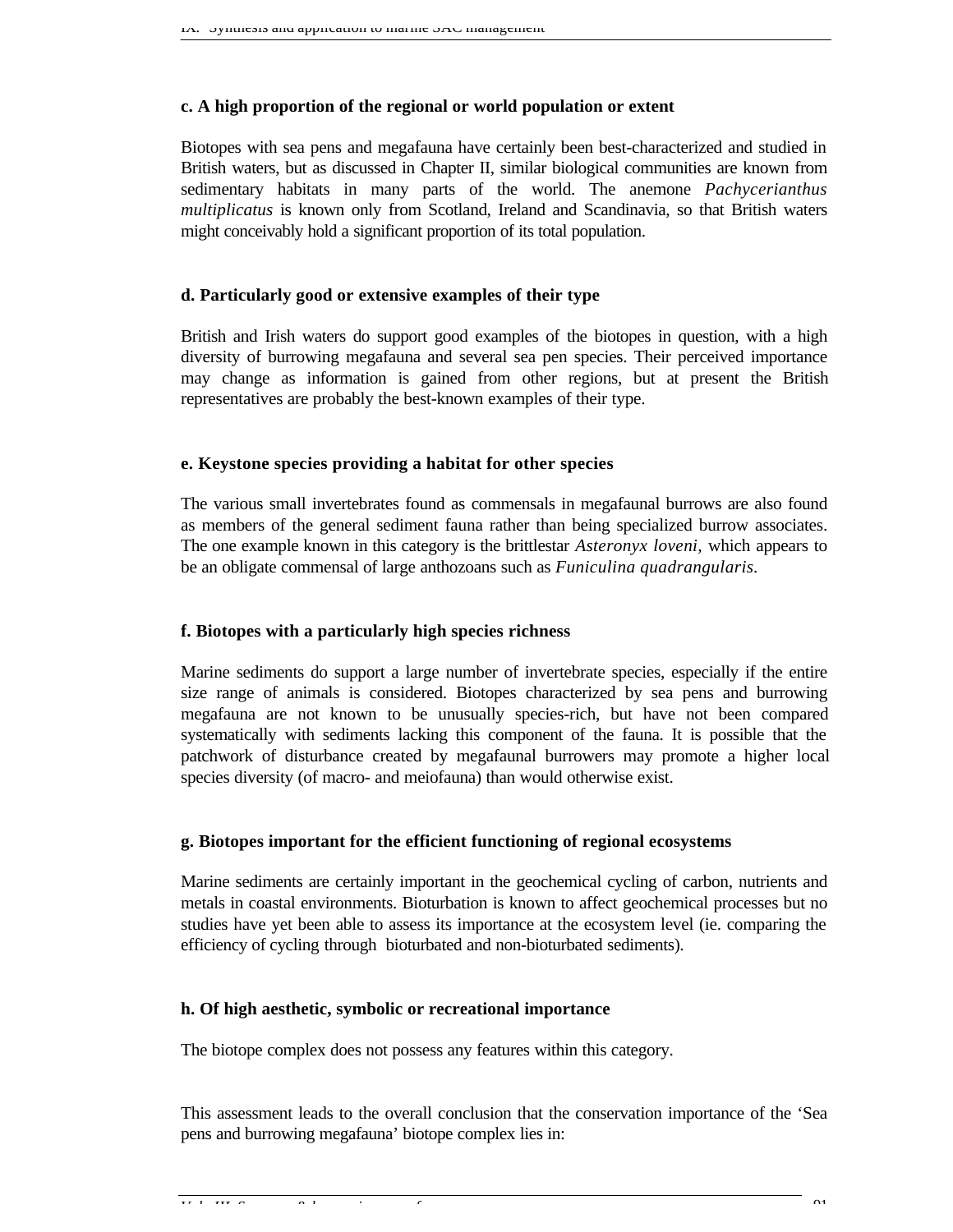- The restricted distribution and spatial extent of the biotopes and species listed under (a) above.
- The fact that the British representatives are particularly good examples of their type.

## *2. Sensitivity*

As discussed in Chapters V and VI, the biotopes within this complex (including CMU.SpMeg.Fun and IMU.PhiVir, defined above as being of conservation importance) are sensitive to disturbance by trawling and organic pollution, and probably by chemical contamination of various kinds. The ability of these biotopes to recover after disturbance (ie. return to their original state) is not well-understood. Sediment macrofaunal communities can recover following the cessation of organic enrichment, although the time required for this to occur is strongly dependent on local conditions (Pereira, 1997). The life cycles of some animal species may act as a barrier to recolonization following local disappearance. This will be true especially of species with low reproductive rates, and short-lived larvae with low dispersal abilities (Hiscock, submitted). Species with a sessile or sedentary lifestyle as adults will clearly also be unable to recolonize an area other than by larval dispersal.

The life cycles of most of the characteristic species of this biotope complex are poorly-known, but the studies reviewed in Chapter IV suggest that taxa with poor colonization ability will include the three sea pens, *Pachycerianthus multiplicatus*, *Calocaris macandreae* and possibly *Maxmuelleria lankesteri*. Local extinction might not be easily (or ever) reversed in these species, a feature of particular importance to those with fragmented distributions (eg. *Funiculina, Pachycerianthus*).

#### *3. Feasibility of management*

The biotopes and species defined above as being of conservation importance are limited in their distribution within the UK to semi-enclosed water bodies of relatively small spatial extent (sea lochs, Portland Harbour). In these circumstances, effective habitat management to promote their survival is a feasible proposition. This would involve monitoring of, and possibly regulation of, those human activities likely to damage the species and communities of interest, namely the use of mobile fishing gear and the discharge of organic material into the sea.

Examples of the 'Sea pens and burrowing megafauna' biotope complex existing in open sea areas (Clyde, Irish Sea, Minches, North Sea) may also be subject to management, but any measures taken (eg. closure of areas to trawling) will come within the context of fishery regulation, these areas being the major commercial *Nephrops* grounds.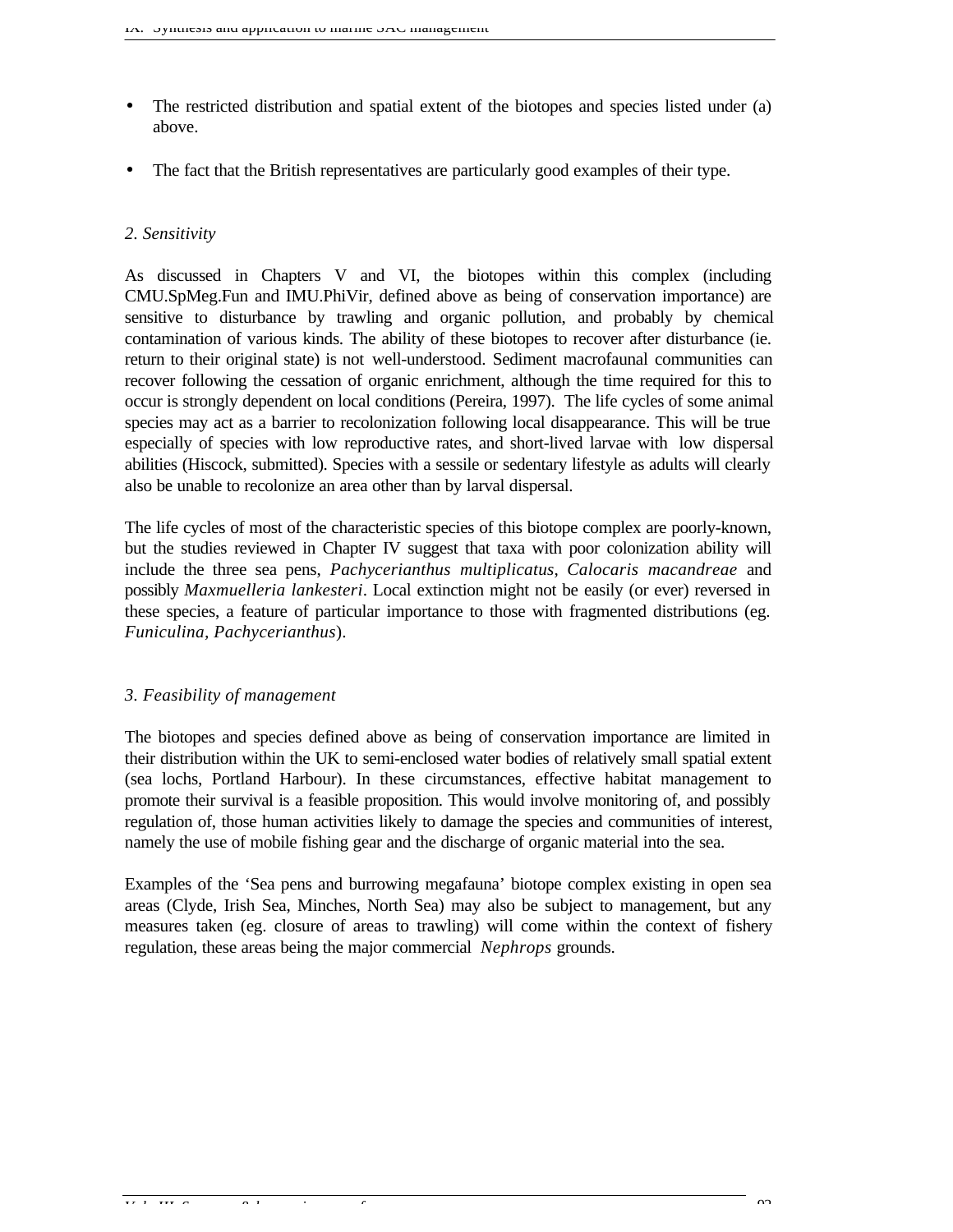## B. SUMMARY OF THE BIOTOPE COMPLEX IN 'DEMONSTRATION' SACs

In the following sections, 'status and monitoring value' summarize the extent of our current knowledge of the biotope complex in each SAC, and make a provisional assessment of the relative importance of the site from a conservation perspective. 'Potential management concerns' and 'Recommended action' are self-explanatory.

## *1. Loch nam Madadh*

#### **a. Status and monitoring value**

Loch nam Madadh probably contains good examples of the biotopes CMU.SpMeg, CMU.SpMeg.Fun and CMU.VirOph. The nationally rare *Funiculina quadrangularis* and *Pachycerianthus multiplicatus* are present (Entec, 1996), species found in very few other candidate or possible SACs. The spatial extent of the sediment biotopes within the loch system has been mapped, but we still lack data on sea pen abundance, and details of the species composition of the burrowing megafauna.

#### **b. Potential management concerns**

The density of human habitation in the loch area is low. Lochmaddy township discharges some sewage into the loch. There are a number of sites leased for salmon or shellfish cultivation, all in the outer islands and channels of the loch system (Howson, 1991). A small amount of fuel oil contamination and general marine litter is likely to arise from the ferry terminal and other boating activities in Lochmaddy Harbour. There is also small-scale creeling for *Nephrops*. The generally low intensity of human activities in the area suggests that there are unlikely to be any significant impacts on the biotope complex at present, although the effects of any future expansion of salmon farming in the loch system should be monitored. Loch nam Madadh is a fiardic sea loch, with maximum depths at its entrance (Howson, 1991). The finer muds with *Pennatula, Funiculina* and burrowing megafauna are found in this outer, deep region which continues into the open sea. In this relatively open and well-flushed area they are likely to be less vulnerable to the impacts of aquaculture than similar biotopes located in the more enclosed upper reaches of fiordic sea lochs.

#### **c. Recommended action**

A systematic survey using towed video or ROV should be carried out to give more precise information on biotope distributions and species abundances. Only at the outer edge of the loch system are water depths of over 30 m reached, so that supplementary diver observations or transect counts would be possible throughout almost all of the areas of interest.

#### *2. Sound of Arisaig*

#### **a. Status and monitoring value**

The state of knowledge of the biotope complex in this area essentially mirrors that described above for Loch nam Madadh. Sediment biotopes are extensive, with records of both sea pens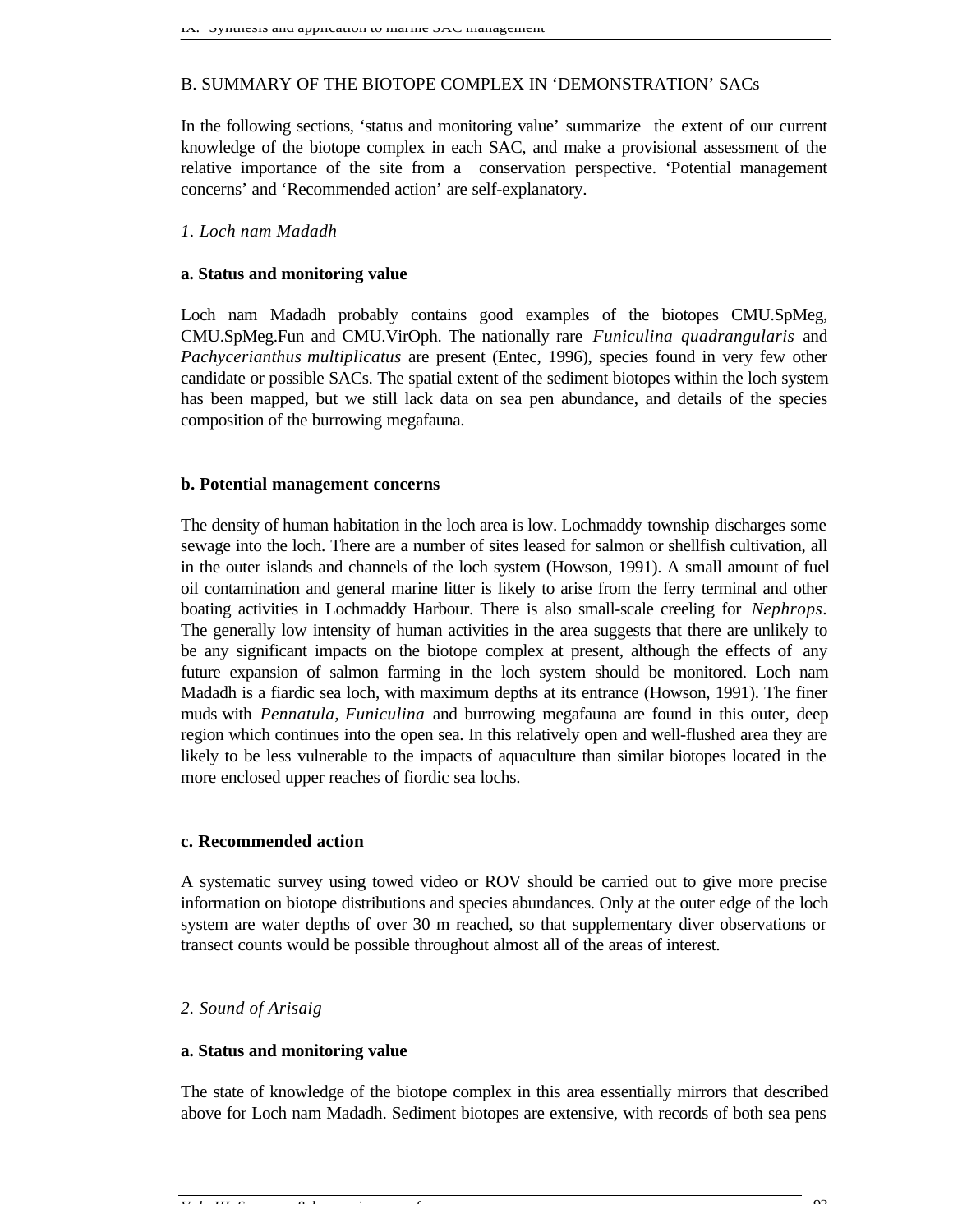(*Virgularia mirabilis*) and burrowing megafauna, but details of community composition and species abundances are lacking.

#### **b. Potential management concerns**

Small discharges of sewage effluent take place from housing in the Arisaig area, but the local population density is so low that the effects of this will be minimal (Howson, 1990). Sites have been leased for salmon and shellfish farming in Loch Ailort, Loch Ceann Traigh and Loch Moidart, and there are further experimental aquaculture-related activities in and around the Sea Fish Industry Authority research station at Ardtoe. The effects of aquaculture are likely to be limited to areas of restricted water circulation in upper Loch Ailort and the north channel of Loch Moidart. The megafaunally-burrowed muds recorded by Davis & Hall-Spencer (1996) are in areas relatively open to the sea and unlikely to be affected by the current levels of aquaculture in the sea lochs.

There is some local creel fishing for *Nephrops* in the Sound of Arisaig area. It is not known if trawling is pursued this close inshore, but any occurrence of this should be monitored for its potential effects on the mud biotope along the Open Coast.

#### **c. Recommended action**

A quantitative survey by towed video would be highly desirable to provide more information on the communities present in the area. The megafaunally-burrowed muds in Loch Ceann Traigh and in the Open Coast area (Davies & Hall-Spencer, 1996) are at depths (30 - 60 m) beyond effective diving range.

#### *3. Strangford Lough*

#### **a. Status and monitoring value**

The biological diversity and recognised conservation importance of Strangford Lough have led to its major biotopes being mapped in some detail (Erwin, 1977; Magorrian et al., 1995). As for Loch nam Madadh and the Sound of Arisaig, our knowledge of the local sea pen/megafauna biotope is limited to its spatial extent and the presence of a few conspicuous species (*Virgularia mirabilis, Nephrops norvegicus, Goneplax rhomboides*). An accurate assessment of the representativeness (and hence conservation importance) of this community relative to others of its type awaits a more detailed quantitative survey.

#### **b. Potential management concerns**

Strangford Lough supports a much larger human population than either of the Scottish SACs discussed above. The largest town is Newtownards on the northern shore. Other villages contribute to a total lough-side population of about 60,000. There are seven main sewage outfalls discharging effluent after various degrees of treatment (Service, 1993). The finer sediments have an organic carbon content mostly in the range 2 - 5% (one station with a value of 6.8% was found). The sediments therefore have a high organic content, but are within the range recorded for naturally-enriched sea loch sediments. Service (1993) found high chromium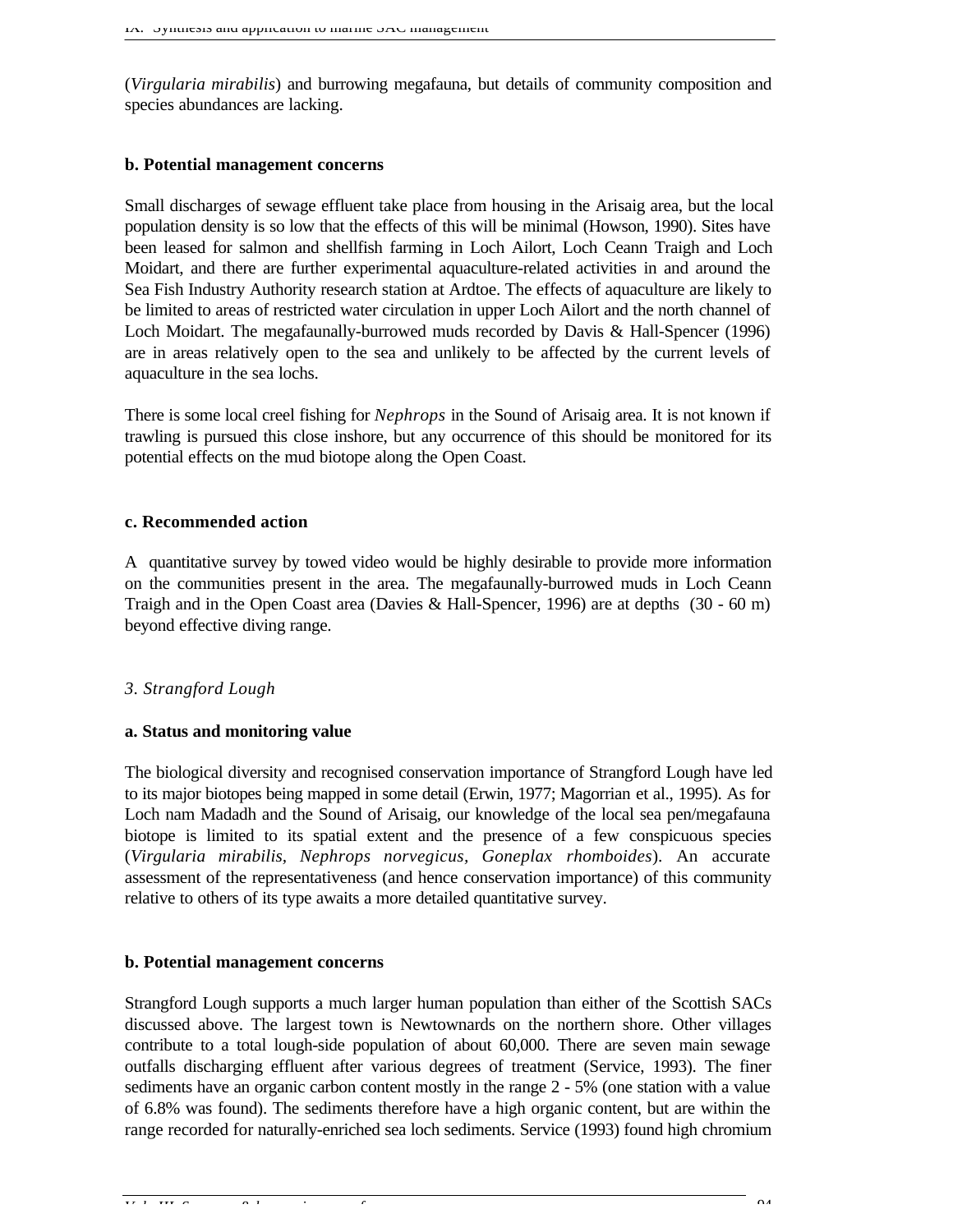concentrations in the sediment at some stations, associated with tannery effluent discharged through the sewage outfall at Killyleagh. Past discharges of chromium exceeded 10 tonnes per year, but this quantity has since been reduced 10-fold. No strong spatial trends were found in the distribution of other heavy metals in the lough. Magorrian et al. (1995) found high densities of *Nephrops norvegicus* on the mud grounds in the central part of the lough, suggesting that megafaunal communities have not been adversely affected by effluent discharges, but it would be advisable to have more information on the dispersal of particulate organic matter in relation to biotope distributions. Strangford Lough also contains extensive and very dense beds of epifaunal suspension-feeders (brittlestars *Ophiothrix fragilis,* and horse mussels *Modiolus modiolus*), and it is possible that the filtering activities of these animals may play a part in ameliorating the effects of effluent discharges into the lough.

There is a small *Nephrops* fishery within Strangford Lough, mainly carried out by potting (R. Briggs, personal communication). This is unlikely to cause any significant damage to the biotopes of interest.

## **c. Recommended action**

It would be desirable to have more detailed information on the species composition and abundance of the soft-sediment communities in Strangford Lough. The mud grounds in the lough are mostly at depths below 30 m (Magorrian et al., 1995), so that a video survey would be required. The mud substrata with high *Nephrops* densities are rather patchy, and broken by areas of harder, rougher ground, but Magorrian et al. (1995) were able to successfully employ a towed camera system in the lough.

# *4. Cardigan Bay*

Unlike the three localities discussed above, Cardigan Bay has been proposed as a candidate marine SAC not on the basis of its benthic communities but because of its importance to an Annex II marine mammal species, the bottlenose dolphin, *Tursiops truncatus*. The available information shows that sediments burrowed by thalassinidean crustaceans do occur in the bay, but appear to occupy a fairly small proportion of its area. While it would clearly be useful to have more detailed information on community composition, it is unlikely that Cardigan Bay supports any of the biotopes or species of conservation importance, as defined in this report. No measures specifically targeted on sediment biotopes are therefore recommended. Measures undertaken to maintain the quality of the area as a dolphin habitat (eg. reducing human pollutant inputs of all kinds) will also contribute to the preservation of the bay's benthic biotopes.

# *5. Plymouth Sound & Estuaries*

# **a. Status and monitoring value**

Information on the current distribution of burrowing megafauna in Plymouth Sound is limited, but past records suggest that a high diversity of species may be present. The sound is not an important locality for sea pens, although *Virgularia mirabilis* appears to be sparsely present.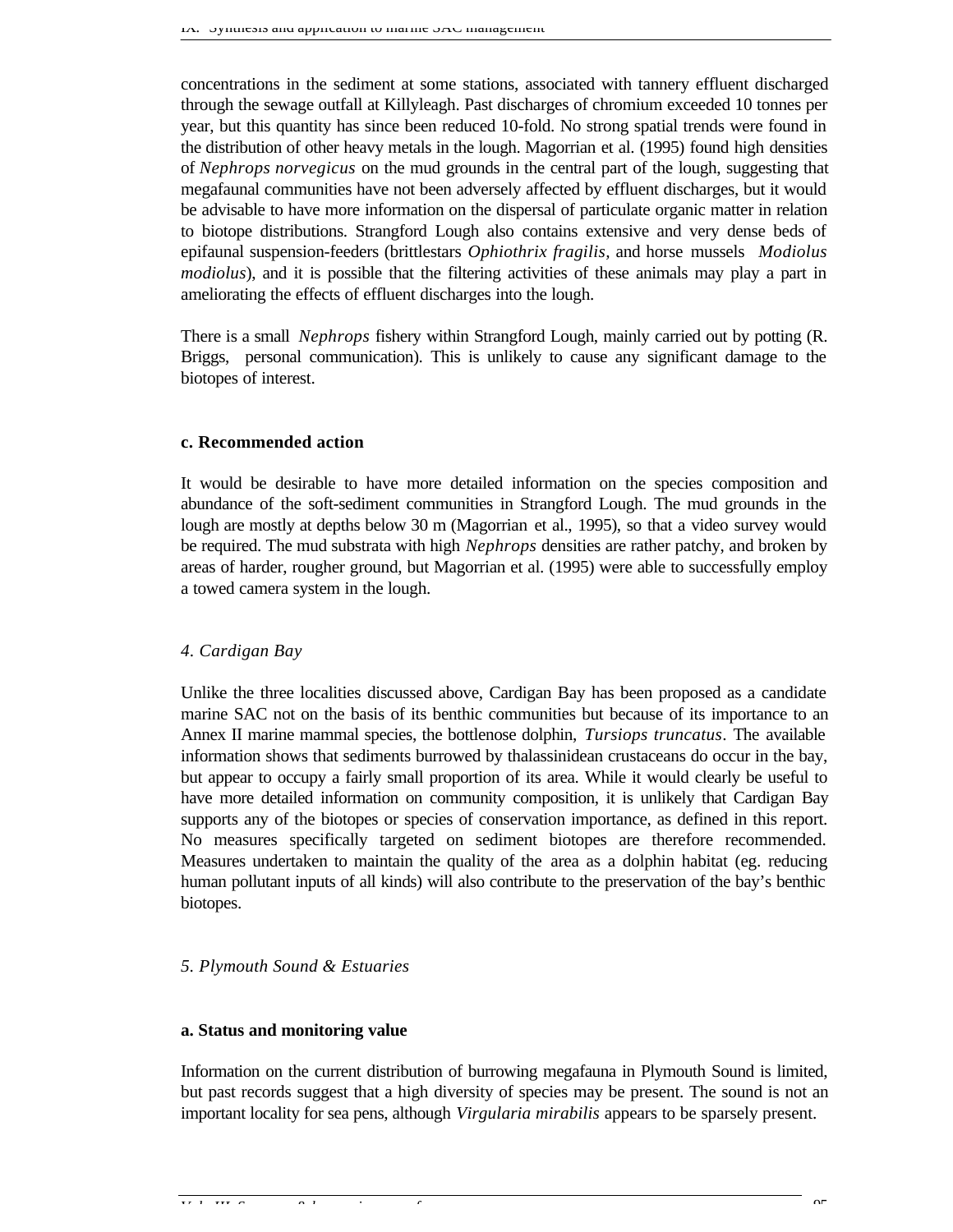#### **b. Potential managment concerns**

Substantial amounts of sewage enter Plymouth Sound, either directly, or via discharges into the estuaries of the Plym and Tamar. Much of this is untreated (Devon Wildlife Trust, 1993). There are no major industrial effluents entering the sound, but a considerable amount of oil, antifoulants and litter must originate from shipping and recreational boats in the area. There is little commercial fishing within the sound. Periodic dredging is carried out to keep navigational channels open.

Overall, the human influence on Plymouth Sound is so extensive and of such long standing that its existing biological communities are probably robust and able to maintain themselves without the need for active conservation measures. Any sensitive species particularly vulnerable to man-made environmental changes would probably have disappeared long ago. The local examples of the biotope complex are therefore not considered to be under any threat, or to require any active management.

#### **c. Recommended action**

The sediment biotopes within Plymouth Sound probably do not include species of high conservation importance, but an updating of the rather fragmentary information on their character would be useful. Most of the sedimentary substrata within the sound are in relatively shallow water, so that diving could be used to supplement any observations made using towed video or ROV.

#### *6. Chesil & the Fleet*

#### **a. Status and monitoring value**

Sea pens and burrowing megafauna appear to be absent from the Fleet proper, but are recorded within Portland Harbour. The harbour lies outside the proposed boundaries of the SAC, but the extension of these should be considered, as the community within Portland Harbour is of a type uncommon in southern Britain, and contains several species of regional or national conservation importance. Dyrynda's (1984) observation of numerous *Virgularia mirabilis* is interesting, as this species is generally uncommon in southern Britain. Other unusual records included *Cepola rubescens*. and the anemone *Scolanthus callimorphus*, which is known only from one other locality in the British Isles (western Ireland).

#### **b. Potential management concerns**

The range of human influences on Portland Harbour must be comparable to that in the northern section of Plymouth Sound, and leads to the same general conclusions about the robustness of the species and communities there. However, given the apparent distinctiveness of the Portland examples, it would be desirable to have a more detailed assessment of current and projected human impacts on the sedimentary biotopes here.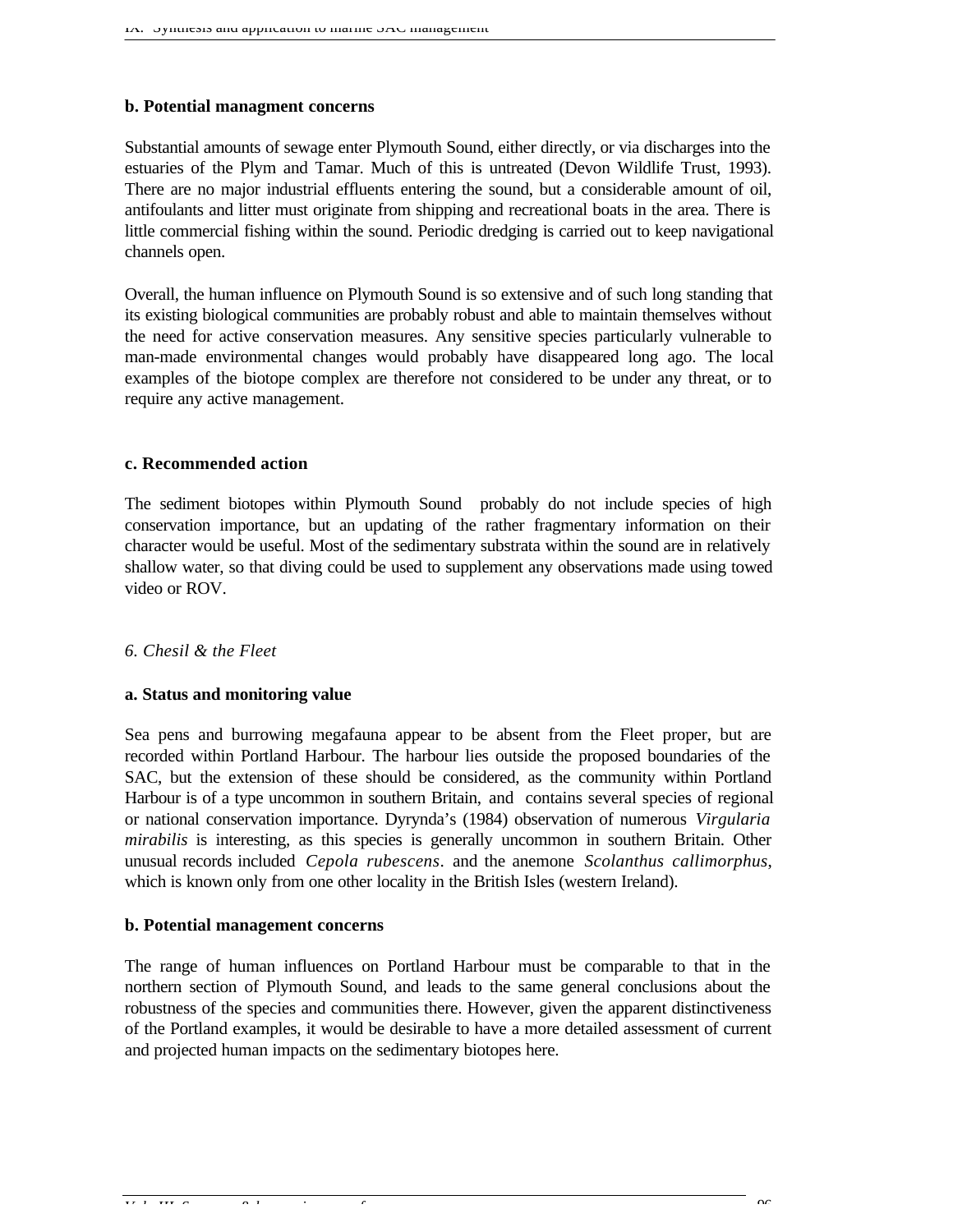## **c. Recommended action**

An updating of Dyrynda's (1984) survey of Portland Harbour would be valuable. Information on current status could be gained most easily by diving, as the water depth in the outer harbour is only about 10 m.

## *7. Berwickshire & North Northumberland Coast*

#### **a. Status and monitoring value**

Information on the biotope complex in this candidate SAC is limited to a description of the spatial extent of the silty sand substratum, one record of *Virgularia mirabilis* and some observations of unspecified megafaunal burrows.

#### **b. Potential management concerns**

The benthic biotopes in the area must experience some sewage input from the coastal communities, but this is unlikely to be of much significance along this open, current-swept coastline. Some trawling for *Nephrops norvegicus* occurs in this area (J. Kinnear, personal communication). However, with so little information on the biological community it is not possible to assess its conservation importance or assess the significance of human impacts upon it.

#### **c. Recommended action**

A detailed biological survey using towed video is highly desirable. The areas inferred to support sea pens and megafauna are well below the depth range accessible to divers.

#### C. OTHER CANDIDATE OR POSSIBLE SACs

#### *1. Lochs Alsh, Duich & Long*

Of the localities designated as candidate or possible SACs, this loch system contains the richest and best-characterized examples of the 'Sea pens and burrowing megafauna' biotope complex (Connor, 1989). *Virgularia mirabilis* occurs throughout all three lochs, but the richest community appears to exist in deep muds at the head of Loch Duich, including forests of *Funiculina quadrangularis* and a large population of *Pachycerianthus multiplicatus*. Burrowing megafauna include *Nephrops norvegicus, Callianassa subterranea, Calocaris macandreae* and *Lesueurigobius friesii*. At the time of Connor's (1989) report there appeared to be little threat to the biotope complex, although he noted that leases for salmon farms had been granted in Lochs Alsh and Duich. An expansion of fish farming in Loch Duich might have some adverse effects on the benthic communities due to the highly-enclosed situation of the loch. Monitoring the effects of any new aquaculture developments should therefore be the highest managment priority if the site is designated as an SAC.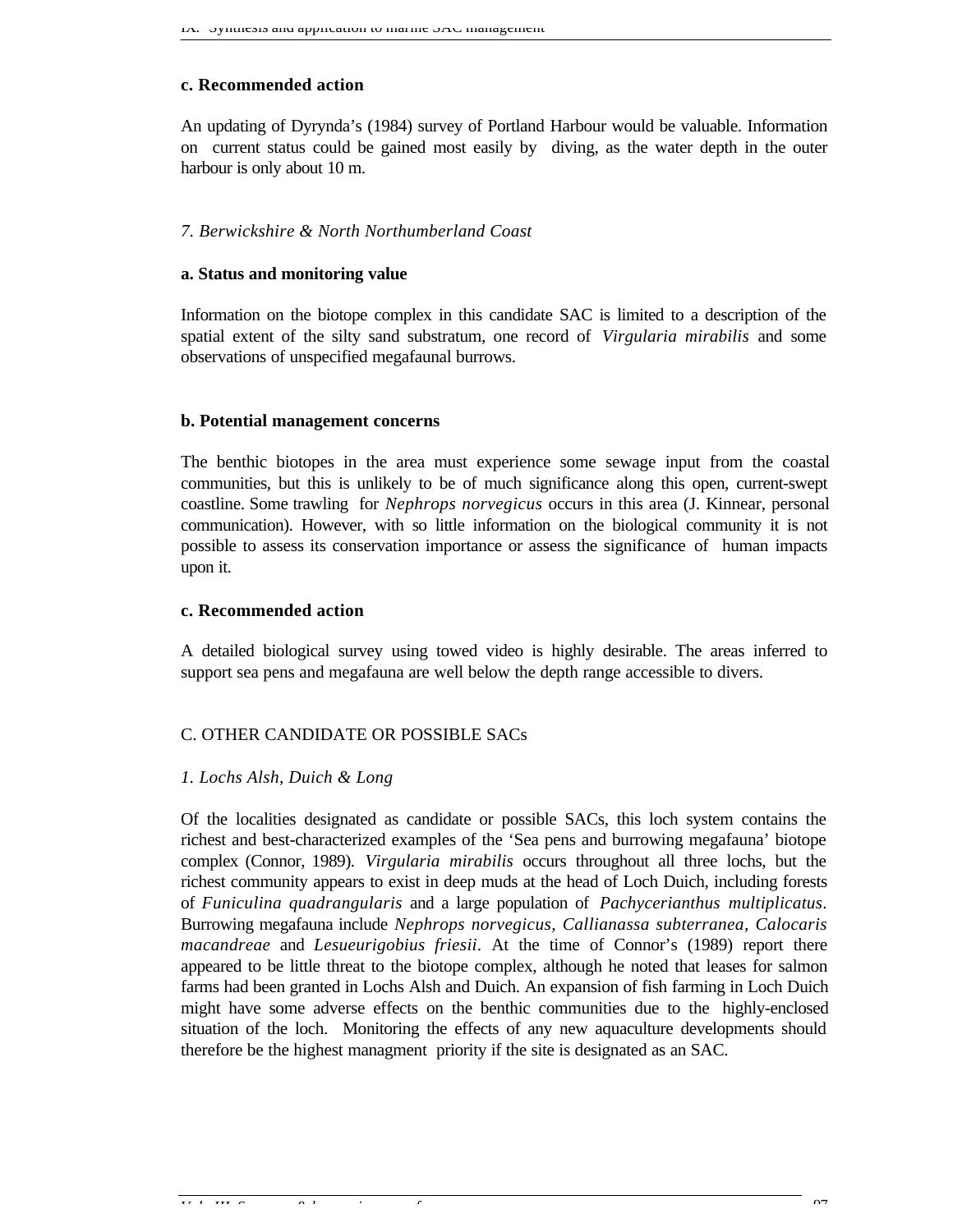## D. SUITABILITY OF SACs FOR ADDRESSING RESEARCH NEEDS

Chapter VIII outlined several areas of research that would contribute to the development of management policies relevant to this biotope complex. The present chapter has made clear that details of community composition and species abundance are lacking for almost all the proposed SACs, Loch Duich being the best-known at present. The table at the end of this chapter summarizes the state of knowledge of the various sites, and lists their perceived relative importance in conservation terms.

The proposed study of sea pen population dynamics could be carried out in Loch nam Madadh, Loch Alsh/Duich or Portland Harbour, all of which contain populations of *Virgularia mirabilis* in water accessible to divers. The Scottish sites also have the other two sea pen species. A Comparison of Portland Harbour with a Scottish locality would be interesting, as the former is a geographically marginal population probably experiencing a greater range of human impacts.

The effects of experimental trawling on sea pens and megafaunal burrowers could be studied in the Sound of Arisaig, or off the Berwickshire coast if the biotope is shown to have the extent inferred by Foster-Smith et al. (1996), although follow-up diving observations of the trawl paths would not be possible. Whether potentially destructive studies of this kind would be allowed within an SAC is doubtful. The distribution of sea pens, megafaunal burrowers and other benthic biota in relation to local inputs of organic matter (aquaculture, sewage outfalls) could be studied in any of the relevant SACs, and should certainly form part of any routine monitoring programme in semi-enclosed sites with restricted water circulation (eg. Strangford Loch, Loch Duich).

Studies of genetic differentiation between populations could clearly involve SACs in which the species of interest were found. In the case of species with highly localized distributions (eg. *Funiculina quadrangularis, Pachycerianthus multiplicatus*), genetic evidence would probably confirm suspicions that isolated populations are self-seeding, and hence susceptible to local extinction if their environments are disrupted. The genetic population structure of other, more widespread species (eg. *Virgularia mirabilis, Callianassa subterranea*) should also be investigated, as this might well reveal hitherto unrecognized barriers to larval dispersal created by coastal geography or hydrographic patterns. Data from studies of this kind would therefore help to determine the likelihood of community recovery following a disturbance event.

#### E. SUMMARY TABLE

The table below summarises the perceived status of the biotope complex within each SAC, its importance relative to others of its type, and recommended management options. Summaries are presented for seven 'demonstration' candidate SACs, and one possible SAC (Loch Alsh/Duich/Long system).

| Loch nam Madadh | Status and monitoring value: Probably good examples in a near-<br>pristine environment. Contains species of national conservation<br>importance. |
|-----------------|--------------------------------------------------------------------------------------------------------------------------------------------------|
|                 | <b>Potential management concerns:</b> Probably none at present                                                                                   |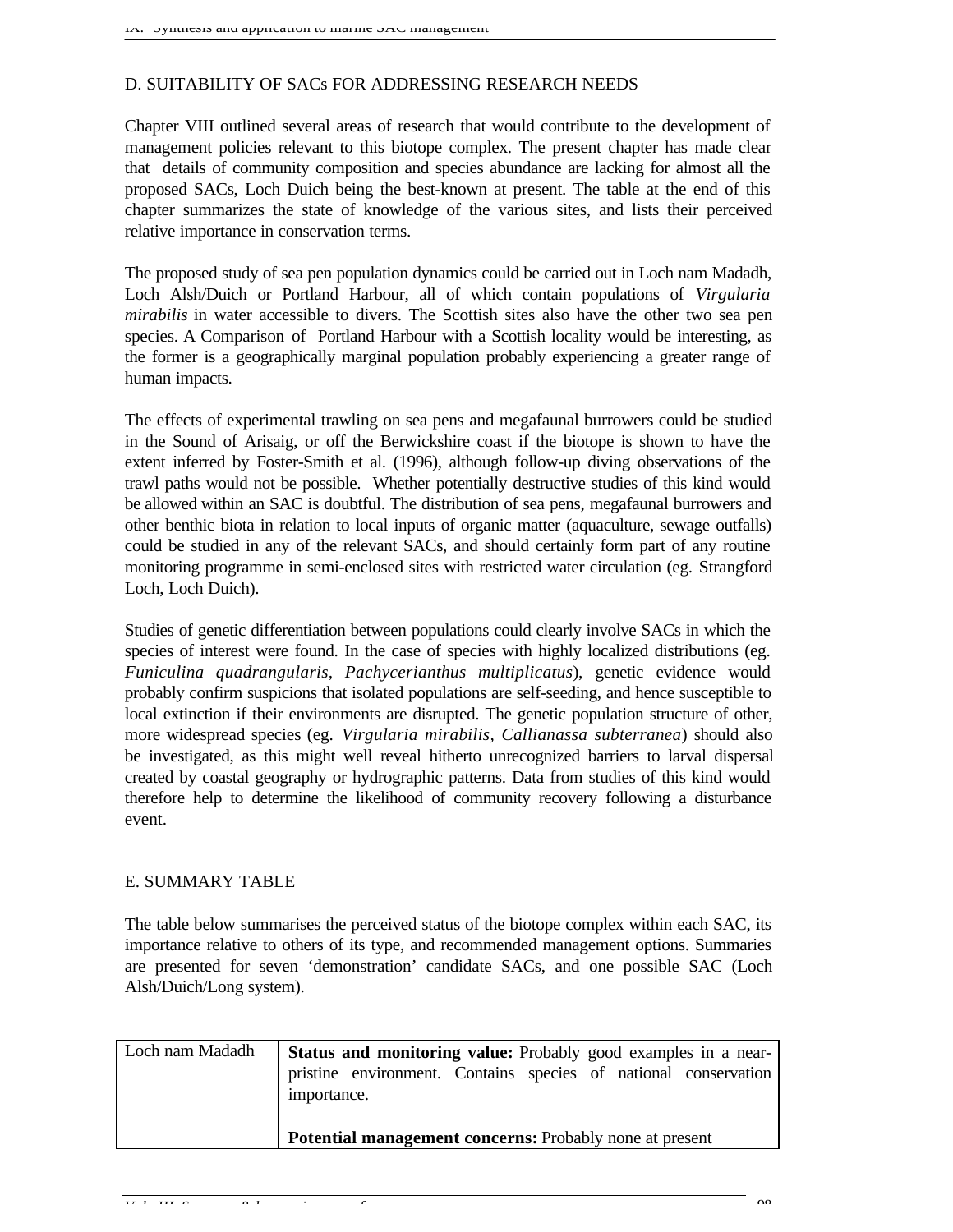|                                             | Recommended action: Quantitative survey of communities by<br>towed video and diving                                                                                                     |
|---------------------------------------------|-----------------------------------------------------------------------------------------------------------------------------------------------------------------------------------------|
| Loch Duich etc.                             | Status and monitoring value: Good examples in a near-pristine<br>environment. Contains species of national conservation importance.                                                     |
|                                             | <b>Potential management concerns:</b> Probably none at present, but<br>expansion of aquaculture should be monitored.                                                                    |
|                                             | Recommended action: Population census of Pachycerianthus,<br>Funiculina and further identification of burrowing megafauna would<br>be valuable.                                         |
| Sound of Arisaig                            | Status and monitoring value: Biotopes extensive, possibly good<br>examples in a near-pristine environment, but community composition<br>poorly known.                                   |
|                                             | <b>Potential management concerns:</b> Nephrops trawling? Possibly<br>none.                                                                                                              |
|                                             | Recommended action: Quantitative survey of communities by<br>towed video.                                                                                                               |
| <b>Strangford Lough</b>                     | Status and monitoring value: Probably good examples, but<br>community composition not known in detail.                                                                                  |
|                                             | <b>Potential management concerns:</b> Probably none at present.                                                                                                                         |
|                                             | Recommended action: Quantitative survey of communities by<br>towed video/ROV.                                                                                                           |
| Cardigan Bay                                | Status and monitoring value: Little-known. Two mud-shrimp<br>species recorded, both nationally common and widespread.                                                                   |
|                                             | Potential management concerns: Probably none.                                                                                                                                           |
|                                             | Recommended action: None. Benthic sedimentary biotopes<br>incidental to conservation importance of the area.                                                                            |
| Plymouth Sound $\&$<br>Estuaries            | Status and monitoring value: Biotope details not known. Variety of<br>burrowing megafauna present, but no records of nationally-rare<br>species Site much influenced by human activity. |
|                                             | <b>Potential management concerns:</b> Probably none. Any existing<br>communities must be highly tolerant of human impacts.                                                              |
|                                             | <b>Recommended action:</b> Diving or video survey of megafaunal<br>distributions could be made, but not a high priority.                                                                |
| Chesil $\&$ the Fleet<br>(Portland Harbour) | <b>Status and monitoring value:</b> Possibly a good example of a<br>regionally-uncommon biotope. Contains a nationally-rare anemone and<br>red band-fish (rare in SACs).                |
|                                             | <b>Potential management concerns:</b> Unknown. Site much influenced<br>by human activity, so existing communities must be fairly robust.                                                |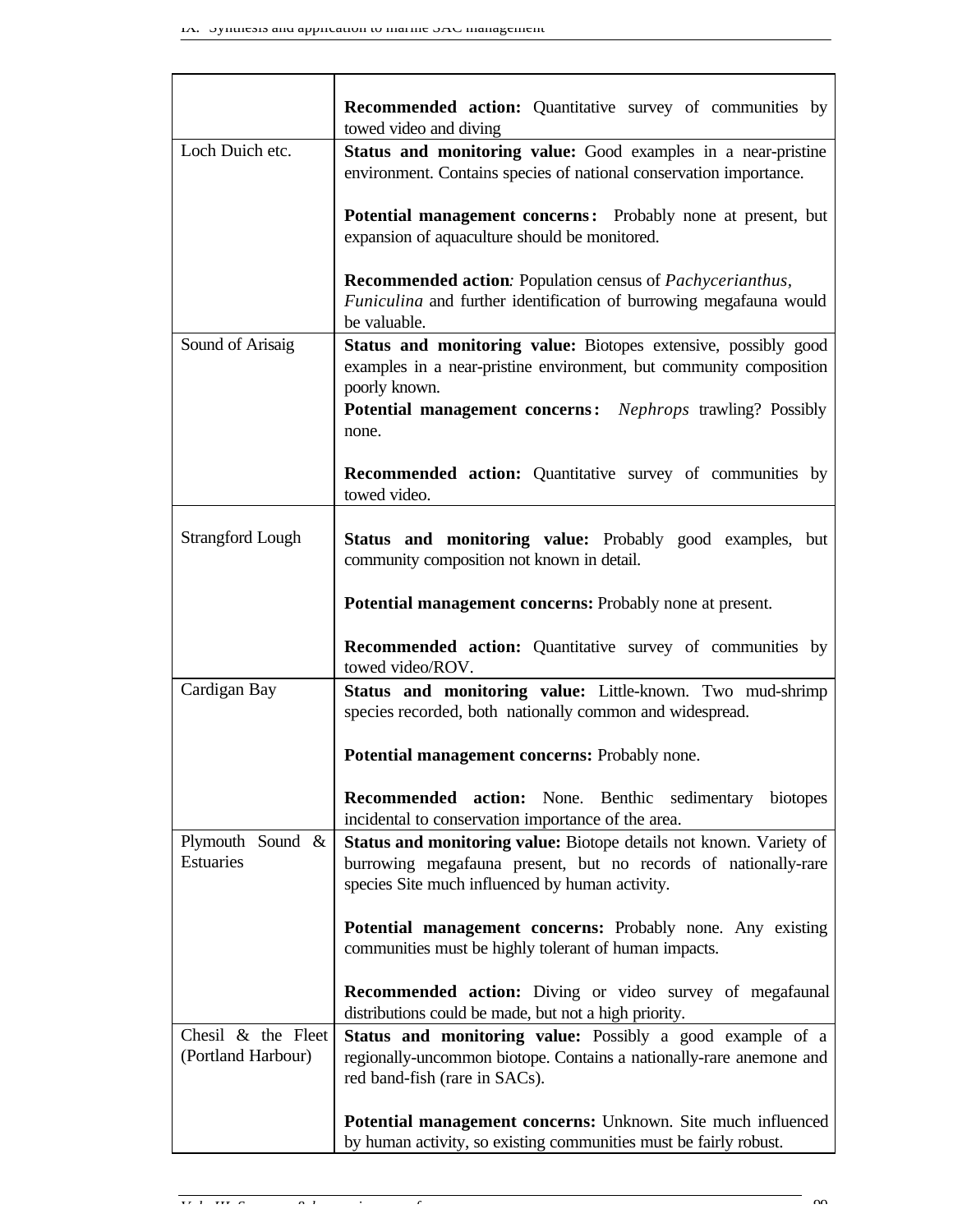|                   | <b>Recommended action:</b> Diving survey to provide information on<br>current status and possible human impacts. |  |
|-------------------|------------------------------------------------------------------------------------------------------------------|--|
| Berwickshire & N. | Status and monitoring value: Biotope possibly extensive, but                                                     |  |
| Northumberland    | community composition largely unknown.                                                                           |  |
| Coast             |                                                                                                                  |  |
|                   | Potential management concerns: Unknown. Possibly none.                                                           |  |
|                   | <b>Recommended action:</b> Quantitative survey of communities by<br>towed video.                                 |  |

It can be seen from the table that the sites definitely known to contain good examples of the biotope complex, or in which nationally-rare species are known to occur, are Loch nam Madadh, Loch Duich, Strangford Lough and Portland Harbour.

The Sound of Arisaig and Berwickshire/North Northumberland contain extensive and potentially good examples of the biotope complex and should be investigated further.

The conservation importance of the biotope complex is probably lowest in Plymouth Sound and Cardigan Bay.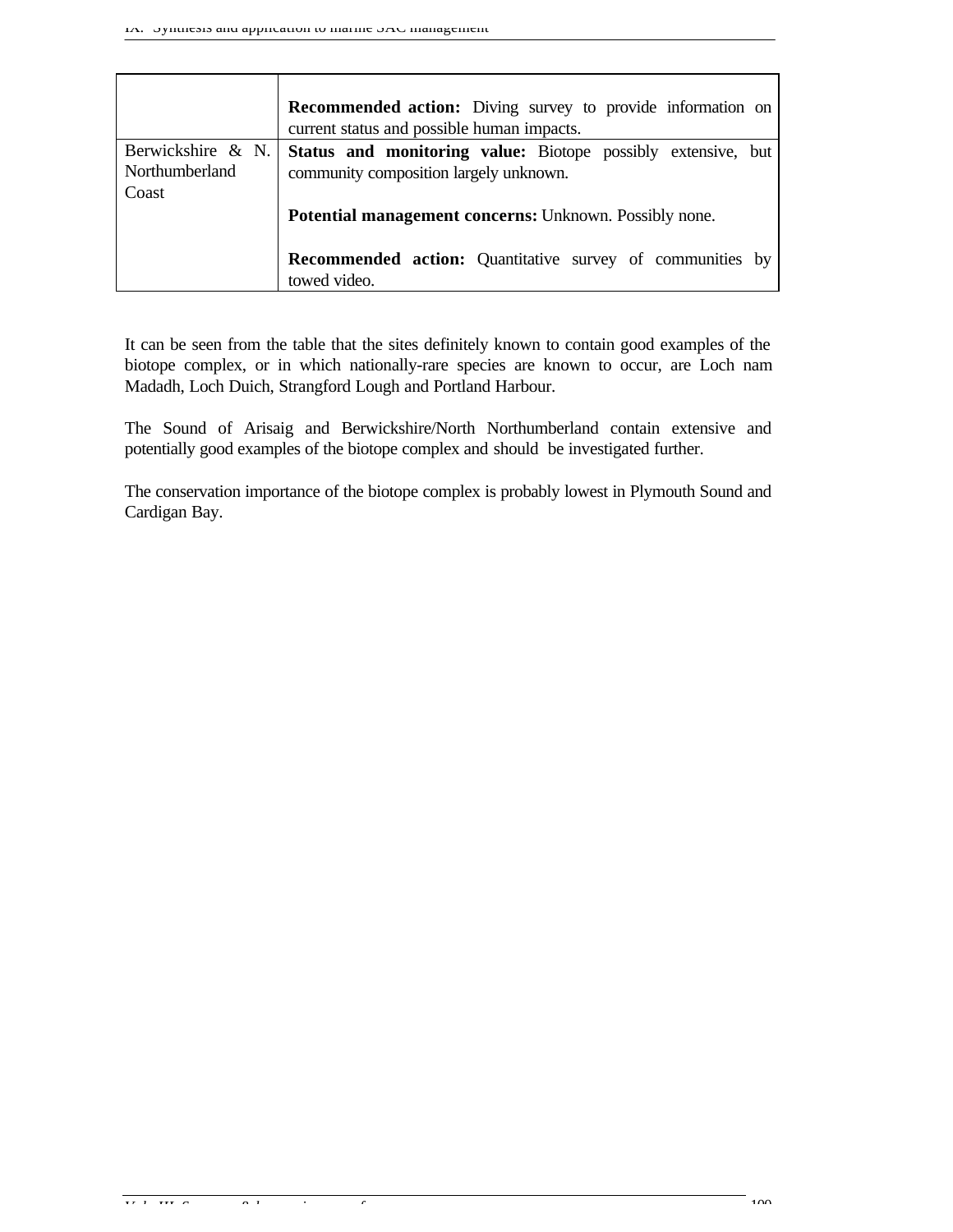# **LITERATURE CITED AND KEY BACKGROUND READING**

Key references for background reading on the ecology of the biotope complex, its main characterizing species, and potential human influences upon it are shown in boldface.

- Allen, J.A., 1967. The fauna of the Clyde Sea area. Crustacea: Euphausiacea and Decapoda. *Scottish Marine Biological Association, Millport.*
- Anderson, S.J., Atkinson, R.J.A. & Taylor, A.C., 1991. Behavioural and respiratory adaptations of the mud-burrowing shrimp *Calocaris macandreae* Bell (Thalassinidea: Crustacea) to the burrow environment. *Ophelia*, 34: 143-156.
- Appleton, P.L. & Vickerman, K., 1998. *In vitro* cultivation and developmental cycle in culture of a parasitic dinoflagellate (*Hematodinium* sp.) associated with mortality of the Norway lobster (*Nephrops norvegicus*) in British waters. *Parasitology*, 116: 115- 130.
- Astall, C.M., Anderson, S.J. & Taylor, A.C., 1997a. Comparative studies of the branchial morphology, gill area and gill ultrastructure of some thalassinidean mud-shrimps (Crustacea: Decapoda: Thalassinidea). *Journal of Zoology,* 241: 665-688.
- **Astall, C.M., Taylor, A.C. & Atkinson, R.J.A., 1997b. Behavioural and physiological implications of a burrow-dwelling lifestyle for two species of Upogebiid mudshrimp (Crustacea: Thalassinidea).** *Estuarine, Coastal and Shelf Science,* **44: 155-168.**
- **Atkinson, R.J.A., 1974a. Behavioural ecology of the mud-burrowing crab** *Goneplax rhomboides. Marine Biology***, 25: 239-252.**
- Atkinson, R.J.A., 1974b. Spatial distribution of *Nephrops* burrows. *Estuarine and Coastal Marine Science,* 2: 171-176.

**Atkinson, R.J.A., 1986. Mud-burrowing megafauna of the Clyde Sea area.** *Proceedings of the Royal Society of Edinburgh,* **90 (B): 351-361.**

- **Atkinson, R.J.A., 1989. Baseline survey of the burrowing megafauna of Loch Sween PMNR and an investigation of the effects of trawling on the benthic megafauna.** *Report to the Nature Conservancy Council from the University Marine Biological Station, Millport.*
- Atkinson, R.J.A. & Chapman, C.J., 1984. Resin casting: a technique for investigating burrows in sublittoral sediments. *Progress in Underwater Science,* 9: 15-25.
- Atkinson, R.J.A., Froglia, C., Arneri, E. & Antolini, B., 1997. Observations on the burrows and burrowing behaviour of *Squilla mantis* (L.) (Crustacea: Stomatopoda). *P.S.Z.N. I. Marine Ecology,* 18: 337-359.
- Atkinson, R.J.A., Froglia, C., Arneri, E. & Antolini, B., in press. Observations of the burrows and burrowing behaviour of *Brachynotus gemellari* and of the burrows of several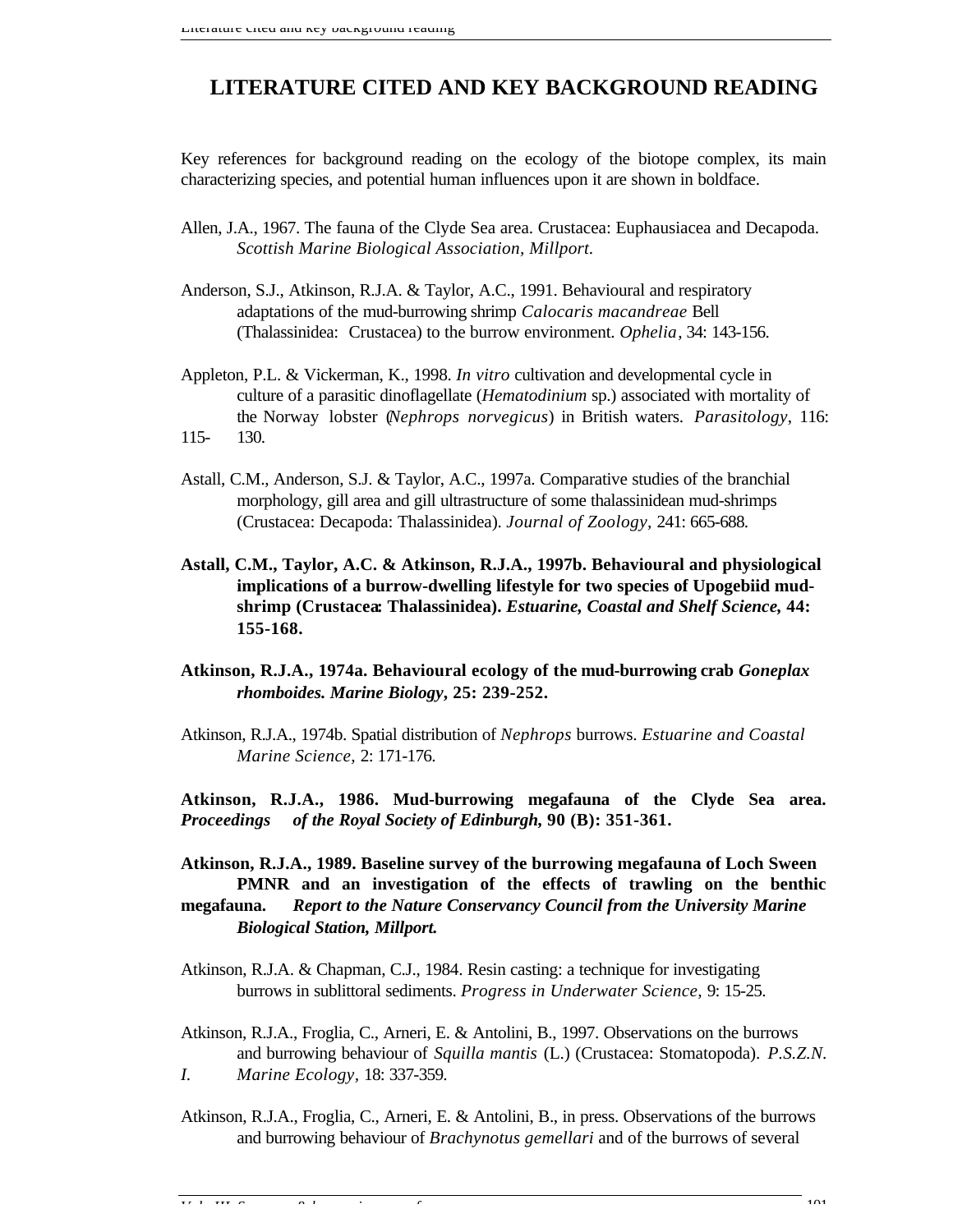other species occurring on *Squilla* grounds off Ancona, Central Adriatic. *Scientia Marina.*

Atkinson, R.J.A., Moore, P.G. & Morgan, P.J., 1982. The burrows and burrowing behaviour of *Maera loveni* (Crustacea: Amphipoda). *Journal of Zoology,* 198: 399-416.

#### **Atkinson, R.J.A. & Nash, R.D.M., 1985. Burrows and their inhabitants.** *Progress in Underwater Science,* **10: 109-115.**

- Atkinson, R.J.A. & Nash, R.D.M., 1990. Some preliminary observations on the burrows of *Callianassa subterranea* (Montagu) (Decapoda: Thalassinidea) from the west coast of Scotland. *Journal of Natural History,* 24: 403-413.
- Atkinson, R.J.A., Pelster, B., Bridges, C.R., Taylor, A.C. & Morris, S., 1987. Behavioural and physiological adaptations to a burrowing lifestyle in the snake blenny, *Lumpenus lampraetiformis* and the red band-fish, *Cepola rubescens. Journal of Fish Biology*, 31: 639-659.
- **Atkinson, R.J.A. & Pullin, R.S.V., 1996. Observations on the burrows and burrowing behaviour of the red band-fish,** *Cepola rubescens* **L.** *P.S.Z.N.I. Marine Ecology***, 17: 23-40.**
- Atkinson, R.J.A., Pullin, R.S.V. & Dipper, F.A., 1977. Studies on the red band fish, *Cepola rubescens. Journal of Zoology,* 182: 369-384.
- Atkinson, R.J.A. & Taylor, A.C., 1991. Burrows and burrowing behaviour of fish. In: *The environmental impact of burrowing animals and animal burrows. Symposia of the Zoological Society of London, No. 63.* eds. Meadows, P.S. & Meadows, A., Clarendon Press, Oxford, pp. 133-155.
- Auster, P.J., 1993. ROVs for science. *Marine Technology Society Journal*, 26: 3-4.
- Auster, P.J., Malatesta, R.J., Langton, R.W., Watling, L., Valentine, P.C., Donaldson, C.L., Langton, E.W., Sheppard, A.N. & Babb, I.G., 1996. The impacts of mobile fishing gear on sea floor habitats in the Gulf of Maine (north-west Atlantic): implications for conservation of fish populations. *Reviews in Fisheries Science*, 4: 185-202.
- Bagge, O & Munch-Petersen, S., 1979. Some possible factors governing the catchability of Norway lobster in the Kattegat. *Rapports et Proces-Verbaux des Réunions, Conseil Internationale pour l'exploration de la mer,* 175: 143-146.
- **Bailey, N., Howard, F.G., & Chapman, C.J., 1986. Clyde** *Nephrops***: biology and fisheries.** *Proceedings of the Royal Society of Edinburgh***, 90(B): 501-518.**

Barnes, H., 1963. Underwater television. *Oceanography and Marine Biology Annual Review,* 1: 115-128.

- Birkeland, C., 1974. Interactions between a sea pen and seven of its predators. *Ecological Monographs,* 44: 211-232.
- **Black, K.D., (ed.) 1996. Aquaculture and sea lochs.** *Scottish Association for Marine Science, Oban.*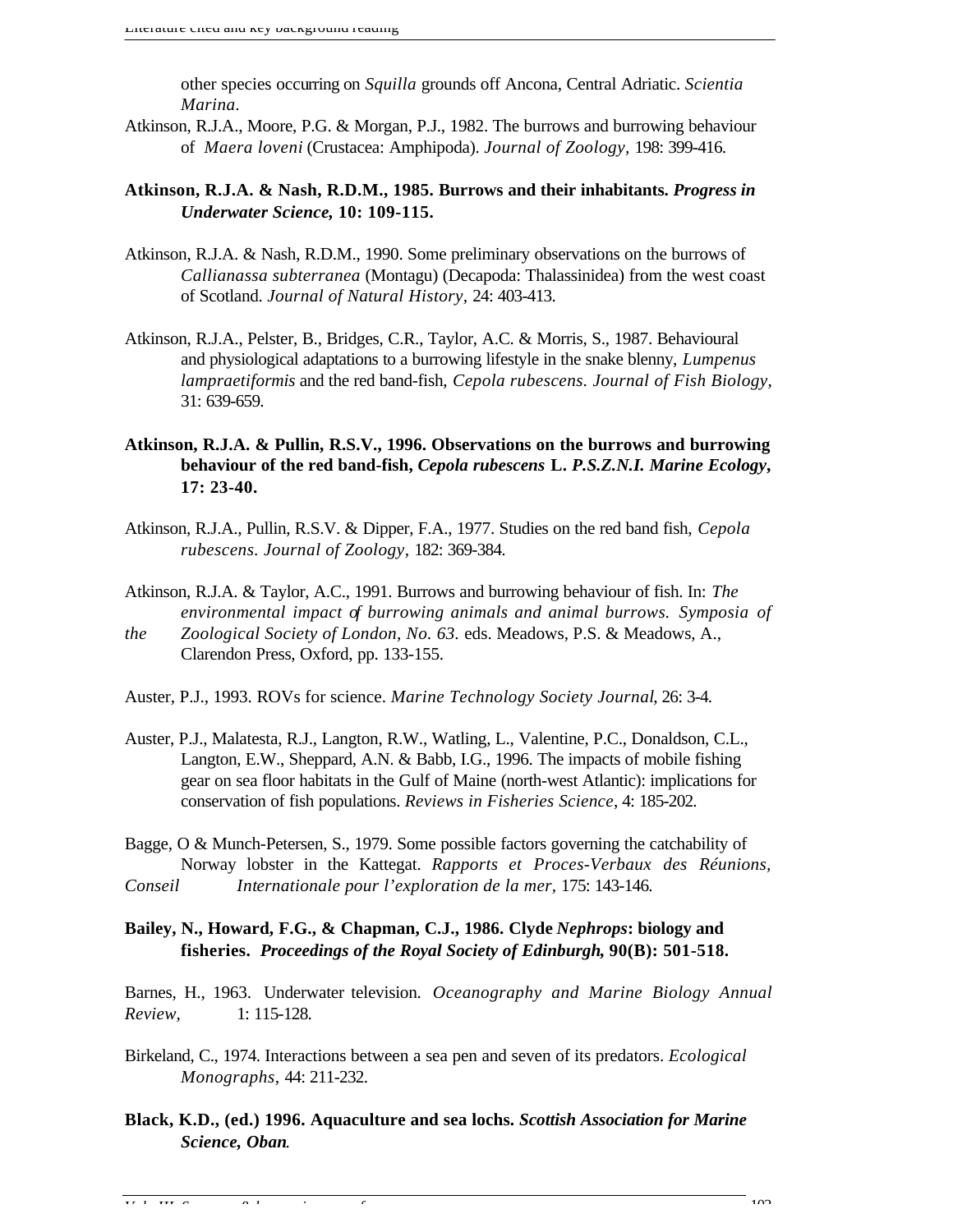- Black, K.D., Fleming, S., Nickell, T.D. & Pereira, P.M.F., 1997. The effects of ivermectin, used to control sea lice on caged farmed salmonids, on benthic infauna. *ICES Journal of Marine Science,* 54: 276-279.
- Brooks, K.M., 1993. Impacts on benthic invertebrate communities caused by aerial application of carbamyl to control burrowing shrimp in Willapa Bay, WA. *Journal of Shellfish Research*, 12: 146.

**Brown, J.R., Gowen, J.R. & McCluskey, S.D., 1987. The effects of salmon farming on the benthos of a Scottish sea loch.** *Journal of Experimental Marine Biology and Ecology,* **109: 39-51.**

**Buchanan, J.B., 1963. The biology of** *Calocaris macandreae* **(Crustacea: Thalassinidea).** *Journal of the Marine Biological Association of the United Kingdom,* **43: 729-747**.

- Buchanan, J.B., 1974. A study of long term population stability in a benthic crustacean. *Proceedings of the Challenger Society,* 4: 252-253.
- Buchanan, J.B., 1984. Sediment analysis. In: *IBP Handbook No. 16. Methods for the study of marine benthos.* Blackwell Scientific Publications, Oxford. pp. 41-65.
- Burridge, L.E. & Haya, K., 1993. The lethality of ivermectin, a potential agent for treatment of salmonids against sea lice, to the shrimp *Crangon septemspinosa. Aquaculture,*  117: 9-14.

Calderon-Perez, J.A., 1981. Some aspects of the biology of *Calocaris macandreae* Bell (Crustacea: Decapoda: Thalassinidea) in Isle of Man waters. *Ph.D Thesis, University of Liverpool.*

- Carlton, J.T., 1996. Marine bioinvasions: the alteration of marine ecosystems by nonindigenous species. *Oceanography*, 9: 36-42.
- Chapman, C.J., 1979. Some observations on populations of Norway lobster, *Nephrops norvegicus* (L.) using diving, television and photography. *Rapports et Proces*verbaux des Réunions, Conseil Internationale pour l'exploration de la mer, 175: 127-133.
- Chapman, C.J., 1980. Ecology of juvenile and adult *Nephrops.* In: *The biology and management of lobsters (2),* eds. Cobb, J.S. & Phillips, B.F., London, Academic Press, pp. 143-178.
- Chapman, C.J. & Bailey, N., 1987. Biological research on fish and shellfish stocks. Recent progress in Norway lobster research. In: *Developments in fisheries research in Scotland.* eds. Bailey, R.S. & Farrish, B.B., Fishing News Books Ltd., Farnham. pp. 99-111.
- Chapman, C.J. & Howard, F.G., 1988. Environmental influences on Norway lobster (*Nephrops norvegicus*) populations and their implications for fishery management. *Symposia of the Zoological Society of London,* 59: 343-353.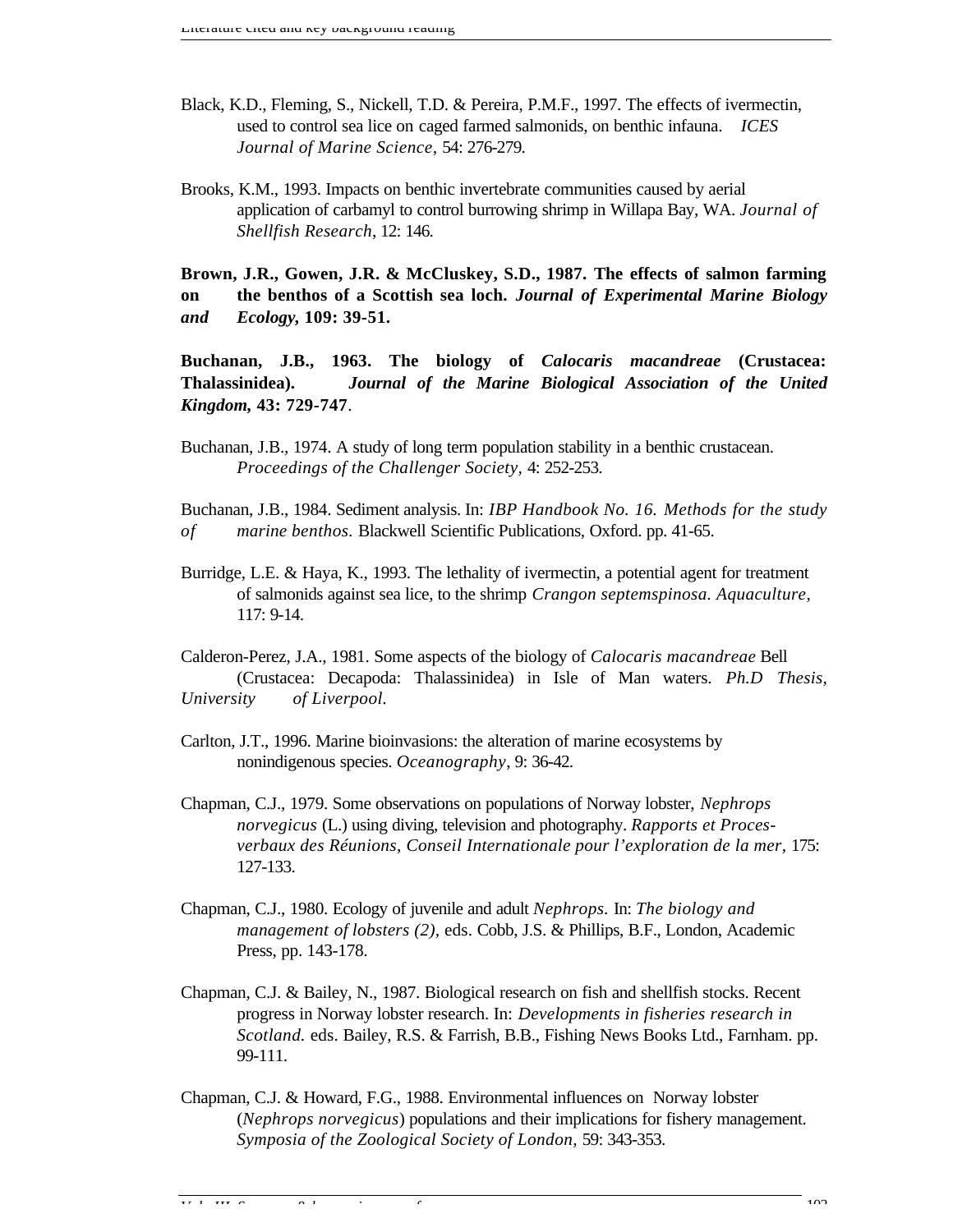**Chapman, C.J., Johnstone, A.D.F. & Rice, A.L., 1975. The behaviour and ecology of the Norway lobster,** *Nephrops norvegicus* **(L.). In:** *Proceedings of the 9th European*

*Marine Biology Symposium,* **ed. Barnes, H., Aberdeen University Press, pp. 59- 74.**

- **Chapman, C.J. & Rice, A.L., 1971. Some direct observations on the ecology and behaviour of the Norway lobster** *Nephrops norvegicus. Marine Biology,* **10: 321-329.**
- Chia, F.S. & Crawford, B.J., 1973. Some observations on gametogenesis, larval development and substratum selection of the sea pen *Ptilosarcus guerneyi*. *Marine Biology,* 23: 73-82.
- Christiansen, M.E. & Stene, R.O., 1998. Occurrence of the thalassinid *Callianassa subterranea* (Montagu) (Crustacea, Decapoda) on the coast of southern Norway. *Sarsia*, 83: 75-77.
- Connor, D.W., 1989. Survey of Loch Duich, Loch Long and Loch Alsh. *Marine Nature Conservation Review Report MNCR/SR/010/89 (Nature Conservancy Council CSD Report No. 977).*
- Connor, D.W., 1990. *Amalosoma eddystonense* Stephen 1956, an echiuran new to Scotland, with notes on its proboscis and habitat. *Porcupine Newsletter*, 4: 226-228.
- Connor, D.W., Dalkin, M.J., Hill, T.O., Holt, R.H.F. & Sanderson, W.G., 1997. Marine Nature Conservation Review: Marine biotope classification for Britain and Ireland. Volume 2. Sublittoral biotopes. Version 97.06. *Joint Nature Conservation Committee Report No. 230.*
- Conway Morris, S., 1995. A new phylum from the lobster's lips. *Nature,* 378: 661-662.
- Covey, R., 1991. Benthic marine ecosystems in Great Britain: a review of current knowledge. Eastern England and English Channel (MNCR Coastal Sectors 6 and 7). *Nature Conservancy Council CSD Report No. 1172 (MNCR Report No. MNCR/OR/08).*

Covey, R., 1992. Sublittoral survey of the north coast of the outer Solway (Mull of Galloway to Auchencairn). *Nature Conservancy Council CSD Report No. 1193 (MNCR Report MNCR/SR/15).*

# **Cromey, C.J., Black, K.D., Edwards, A. & Jack, I.A., 1996. Forecasting the deposition and biological effects of excess carbon from sewage discharges.** *Final Report to the Forth River Purification Board.*

Cutts, N. & Hemingway, K., 1996. The Solway Firth: broad scale habitat mapping. *Scottish Natural Heritage Research, Survey and Monitoring Report No. 46.*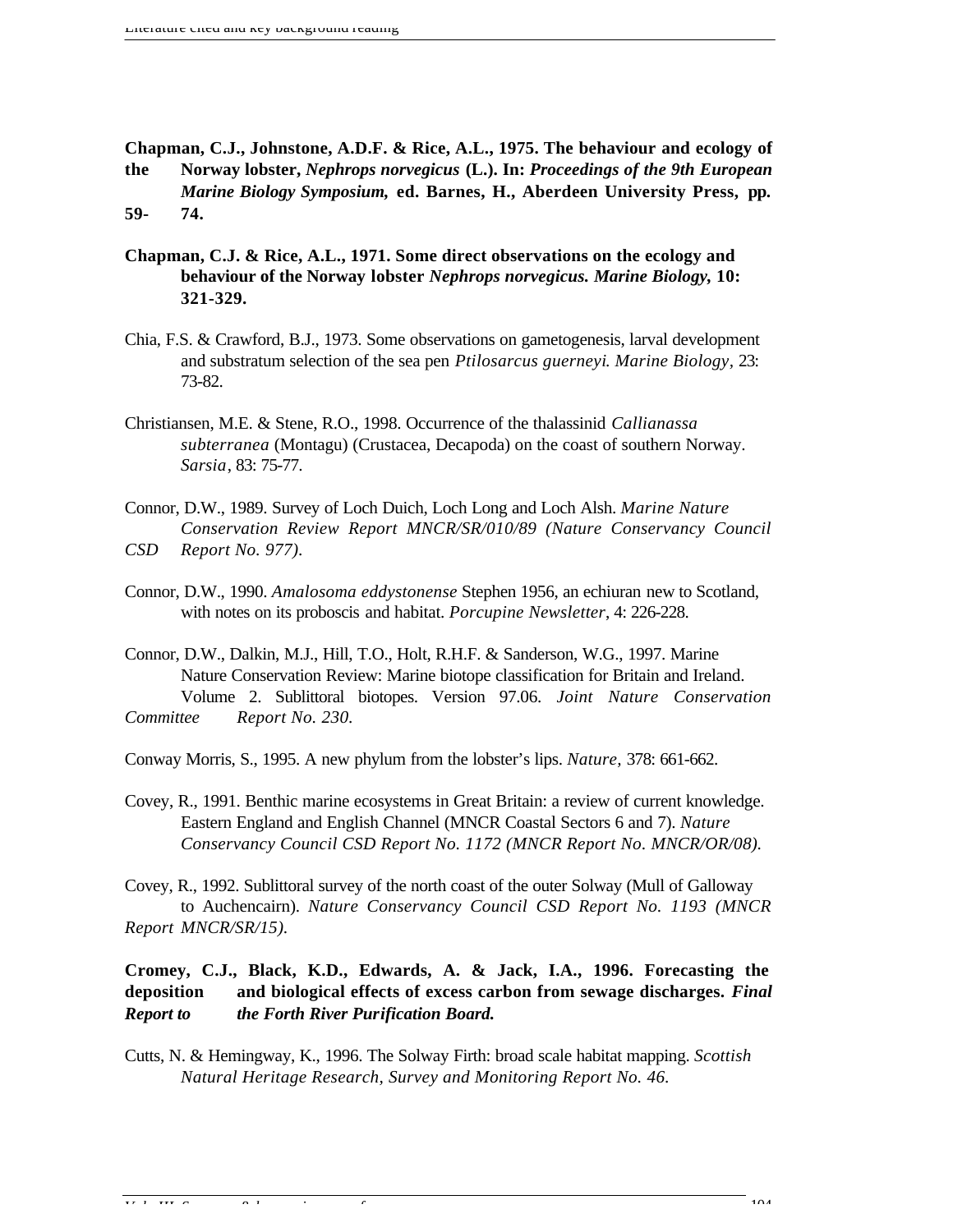- Daan, R., van het Groenewoud, H., de Jong, S.A. & Mulder, M., 1992. Physico-chemical and biological features of a drilling site in the North Sea, 1 year after discharges of oilcontaminated drill cuttings. *Marine Ecology Progress Series,* 91: 37-45.
- Davies, J., 1997. Chapter 8. Western Channel (Durlston Head to Cape Cornwall, including the Isles of Scilly) (MNCR Sector 8). In: *Marine Nature Conservation Review. Benthic marine ecosystems: a review of current knowledge for Great Britain and the north-east Atlantic.* ed. Hiscock, K. *Peterborough, Joint Nature Conservation Committee (Coasts and Seas of the United Kingdom. MNCR Series).*
- Davies, J. & Hall-Spencer, J., 1996. Mapping of the benthic biotopes in the proposed Sound of Arisaig Special Area of Conservation. *Scottish Natural Heritage Research,*
- *Survey and Monitoring Report No. 83.*
- Davis, N. & Van Blaricom, G.R., 1978. Spatial and temporal heterogeneity in a sand bottom epifaunal community of invertebrates in shallow water. *Limnology and Oceanography,* 23: 417-427.
- Devon Wildlife Trust, 1993. Marine survey report. Plymouth Sound and approaches. A report on the wildlife resource of Plymouth Sound and the adjacent open coast.
- Ditadi, A.S.F., 1982. On the burrows of echiuran worms (Echiura): a survey. *Boletim Zoologica, Universidade do Sao Paulo*, 7: 21-36.

Dixon, I., 1986. Fish farm surveys in Shetland, August 1986. Summary of survey results, Volume 1. *Report to the Nature Conservancy Council, Shetland Islands Council and Shetland Salmon Farmers Association from the Field Studies Council Oil Pollution Research Unit, Orielton, Pembroke, Dyfed.*

Dworschak, P.C., 1981. The pumping rates of the burrowing shrimp *Upogebia pusilla* (Petagna) (Decapoda: Thalassinidea). *Journal of Experimental Biology and Ecology,*

52: 25-35.

- Dworschak, P.C., 1983. The biology of *Upogebia pusilla* (Petagna) (Decapoda, Thalassinidea) I. The burrows. *P.S.Z.N.I. Marine Ecology,* 4: 19-43.
- Dyer, M.F., Fry, W.G., Fry, P.D. & Cranmer, G.J., 1982. A series of North Sea benthos surveys with trawl and headline camera. *Journal of the Marine Biological Association of the United Kingdom,* 62: 297-313.
- Dyrynda, P., 1984. Investigation of the subtidal ecology of the Fleet Lagoon (Dorset). *Nature Conservancy Council CSD Report No. 530.*
- Eggleston, D., 1971. Synchronization between moulting in *Calocaris macandreae* (Decapoda) and reproduction in its epibiont *Triticella korenii* (Polyzoa Ectoprocta). *Journal of the Marine Biological Association of the United Kingdom,* 51: 404-

410.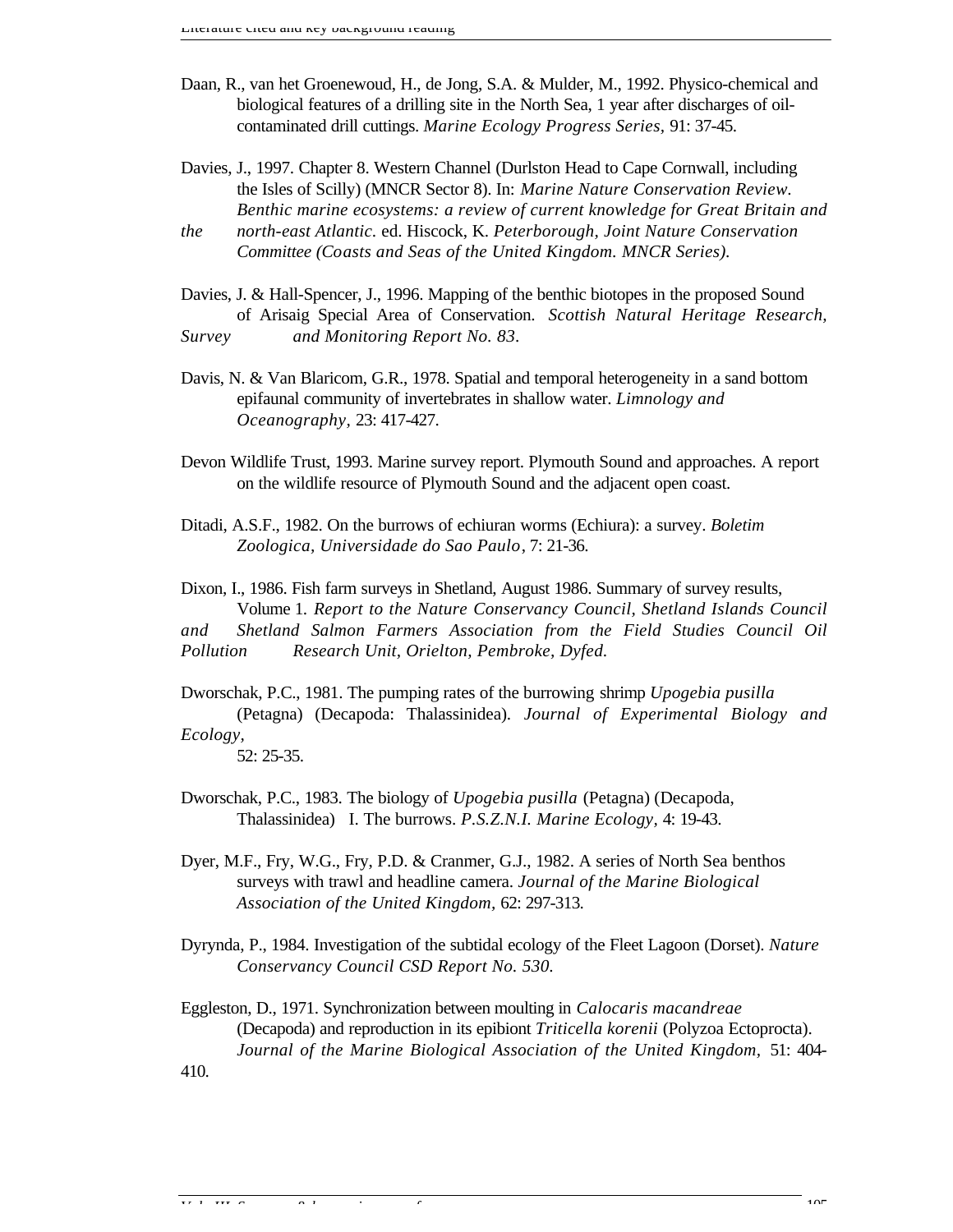- Emblow, C.S., 1992. Survey of the sublittoral hard substrata from Morecambe Bay to Whitehaven. *Peterborough, Joint Nature Conservation Committee Report No. 28 (MNCR Report No. MNCR/SR/19).*
- Eno, N.C., Clark, R.A. & Sanderson, W.G. (eds.), 1997. Non-native species in British waters: a review and directory. *Joint Nature Conservation Committee, Peterborough.*
- Entec, 1996. Broad scale habitat mapping of intertidal and subtidal coastal areas: Loch Maddy, North Uist. *Scottish Natural Heritage Research, Survey and Monitoring Report No. 76.*
- Erwin, D.G., 1977. A diving survey of Strangford Lough: the benthic communities and their relation to substrate - a preliminary account. In: *Biology of Benthic Organisms. Proceedings 11th European Marine Biology Symposium, Galway, 1976.* eds. Keegan, B.F., Ó Céidigh, P., & Boaden, P.J.S., Oxford, Pergamon Press, pp. 215- 224.

**Field, R.H., Chapman, C.J., Taylor, A.C., Neil, D.M. & Vickerman, K., 1992. Infection of the Norway lobster** *Nephrops norvegicus* **by a** *Hematodinium* **- like species of dinoflagellate on the west coast of Scotland.** *Diseases of Aquatic Organisms,* **13: 1-15.**

- Fisher, W.K. & MacGinitie, G.E., 1928. The natural history of an echiuroid worm. *Annals and Magazine of Natural History, Ser. 10 (1)* : 204-213.
- Flint, R.W. & Kalke, R.D., 1986. Biological enhancement of estuarine benthic community structure. *Marine Ecology Progress Series,* 31: 23-33.
- Foss, G., 1962. Some observations on the ecology of *Myxine glutinosa* L. Preliminary communication. *Sarsia,* 7: 17-22.
- Foss, G., 1968. Behaviour of *Myxine glutinosa* L. in natural habitat. Investigation of the mud biotope by a suction technique. *Sarsia,* 31: 1-13.
- Foster-Smith, R.L., Sotheran, I., Foster-Smith, J.L. & Bunker, F., 1996. Mapping survey of the sublittoral and littoral biotopes of the Berwickshire coast. *Scottish Natural Heritage Research, Survey and Monitoring Report, No. 60.*
- Fujita, T. & Ohta, S., 1988. Photographic observations of the lifestyle of a deep-sea ophiuroid, *Asteronyx loveni* (Echinodermata). *Deep-Sea Research (A)*, 35: 2029- 2043.
- Funch, P. & Kristensen, R.M., 1995. Cycliophora is a new phylum with affinities to Entoprocta and Ectoprocta. *Nature*, 378: 711-714.
- Gibson, R.N. & Ezzi, I.A., 1978. The biology of a Scottish population of Fries' goby, *Lesueurigobius friesii. Journal of Fish Biology,* 12: 371-389.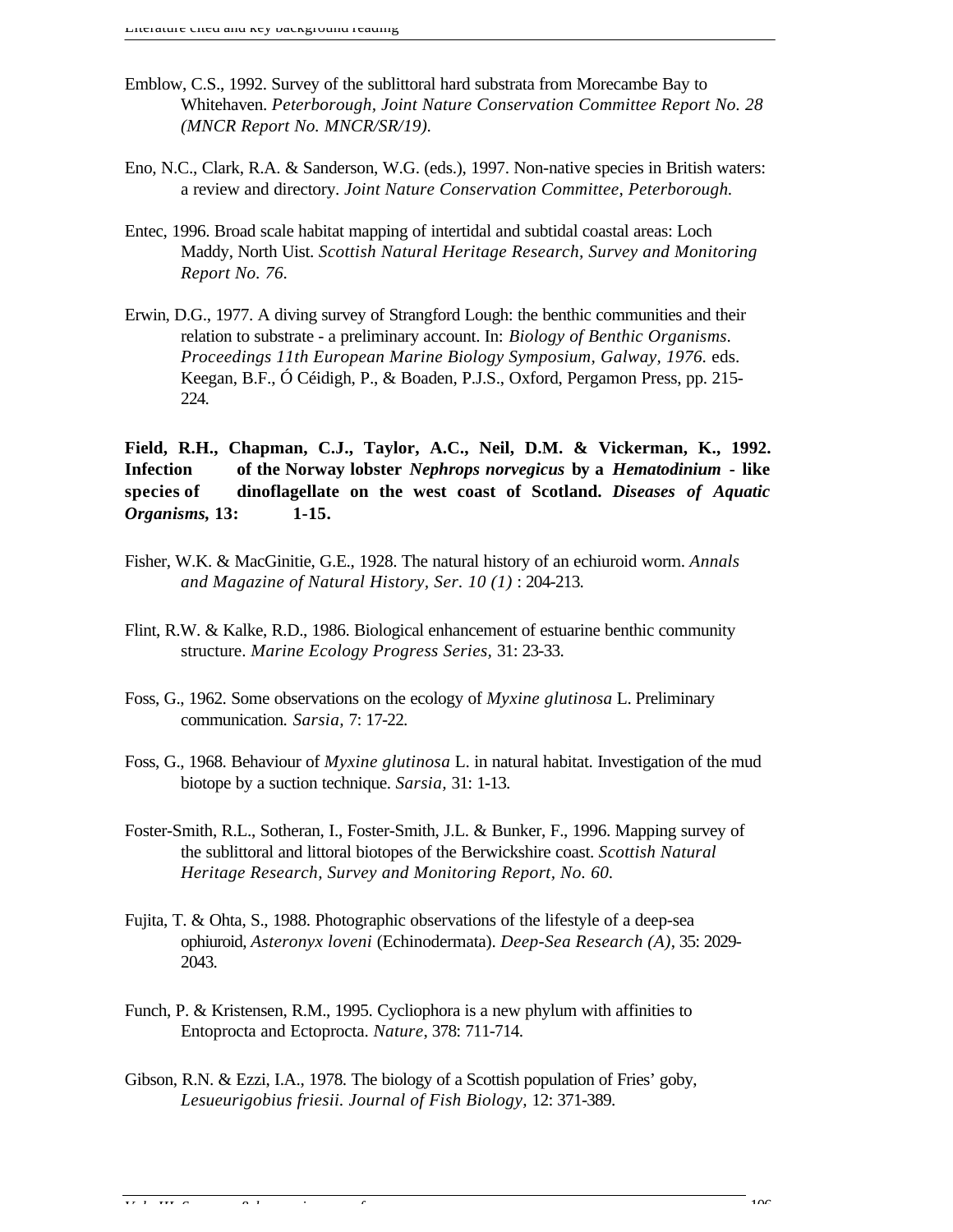## **Gillibrand, P.A. & Turrell, W.R., 1997. The use of simple models in the regulation of the impact of fish farms on water quality in Scottish sea lochs.** *Aquaculture***, 159: 33-46.**

Gordon, J.D.M. & Duncan, J.A.R., 1979. Some notes on the biology of the snake blenny *Lumpenus lampraetiformis* on the west coast of Scotland. *Journal of the Marine Biological Association of the United Kingdom,* 59: 413-419.

Gowen, J.R. & Bradbury, N.B., 1987. The ecological impact of salmonid farming in coastal waters: a review. *Oceanography and Marine Biology Annual Review,* 25: 563- 575.

## **Greenstreet, S.P.R., Tuck, I.D., Grewar, G.N., Armstrong, E., Reid, D.G. & Wright, P.J., 1997. An assessment of the acoustic survey technique, RoxAnn, as a means of mapping seabed habitat.** *ICES Journal of Marine Science***, 54: 939-959.**

Hagen, N.T., 1995. Sea urchin outbreaks and epizootic disease as regulating mechanisms in coastal ecosystems. In: *Biology and Ecology of Shallow Coastal Waters. Proceedings 28th European Marine Biology Symposium, Iraklio, Crete, 1993.*eds. Eleftheriou, A., Ansell, A.D. & Smith, C.J., Fredensborg, Olsen & Olsen, pp. 303-308.

Hall, S.J., 1994. Physical disturbance and marine benthic communities: life in unconsolidated sediments. *Oceanography and Marine Biology Annual Review,* 32: 179-239.

Hall, S.J., Robertson, M.R., Basford, D.J. & Heaney, S.D., 1993. The possible effects of fishing disturbance in the northern North Sea: an analysis of spatial patterns in community structure around a wreck. *Netherlands Journal of Sea Research,* 31: 201- 208.

Hardisty, M.W., 1979. *Biology of the cyclostomes.* London: Chapman & Hall.

- Hayward, P.J. & Ryland, J.S., 1990. The Marine Fauna of the British Isles and North-West Europe. Volume 1: Introduction and Protozoans to Arthropods. Oxford, Clarendon Press.
- Hensley, R.T., 1996. A preliminary survey of benthos from the *Nephrops norvegicus* mud grounds in the north-western Irish Sea. *Estuarine, Coastal and Shelf Science*, 42: 457-465.
- Hill, A.E., Brown, J. & Fernand, L., 1996. The western Irish Sea gyre: a retention system for Norway lobster (*Nephrops norvegicus*)? *Oceanologia Acta,* 19: 357-368.
- Hill, A.E., Brown, J. & Fernand, L., 1997. The summer gyre in the western Irish Sea: shelf sea paradigms and management implications. *Estuarine, Coastal and Shelf Science,* 44, Suppl. A: 83-95.
- Hill, T.O., Emblow, C.S. & Northen, K.O., 1996. Marine Nature Conservation Review Sector 6. Inlets in eastern England: Area summaries. *Peterborough, JNCC (Coasts and seas of the UK, MNCR Series).*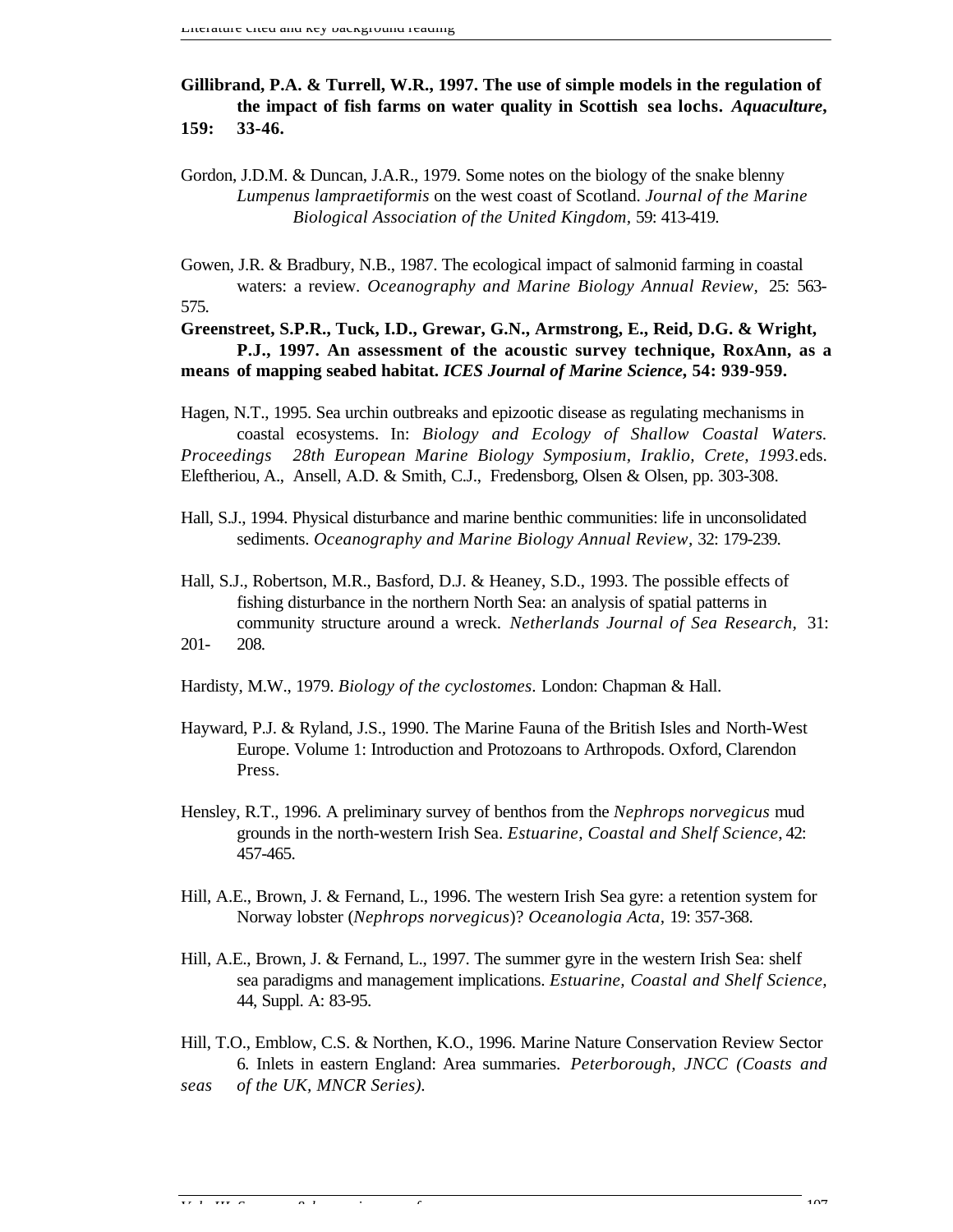Hiscock, K., 1984. Sublittoral survey of Bardsey and the Lleyn Peninsula, August 13th to 27th 1983. Volume 1, Survey Report. *Report to the Nature Conservancy Council from the Field Studies Council Oil Pollution Research Unit, Orielton, Pembroke, Dyfed.*

- Hiscock, K., submitted. Identifying marine 'sensitive areas' the importance of understanding life-cycles. Paper submitted for publication in the proceedings of the symposium on *Aquatic life cycle strategies: survival in a variable environment,* April 1997.
- Hiscock, K. & Moore, J., 1986. Surveys of harbours, rias and estuaries in southern Britain: Plymouth area including the Yealm. Volume 1, Report. *Report to the Nature Conservancy Council from the Field Studies Council Oil Pollution Research*

- Hoare, R. & Wilson, E.H., 1976. The macrofauna of soft substrates off the coast of Lundy. *Reports of the Lundy Field Society,* 27: 53-58.
- Hoare, R. & Wilson, E.H., 1977. Observations of the behaviour and distribution of *Virgularia mirabilis* O.F. Müller (Coelenterata: Pennatulacea) in Holyhead Harbour, Anglesey. In: *Biology of Benthic Organisms. Proceedings 11th European Marine Biology Symposium, Galway, 1976.* eds. Keegan, B.F., Ó Céidigh, P. & Boaden, P.J.S., Oxford, Pergamon Press, pp. 329-337.
- Holme, N.A., 1971. Macrofauna sampling. In: *IBP Handbook No. 16, Methods for the study of marine benthos, 2nd edition.* eds. Holme, N.A. & McIntyre, A.D.. Blackwell Scientific Publications, Oxford & Edinburgh. pp. 80-130.
- **Howard, F.G., 1989. The Norway lobster.** *Department of Agriculture and Fisheries for Scotland, Scottish Fisheries Information Pamphlet No. 7. Second edition.*
- Howson, C.M., 1988. Marine Nature Conservation Review. Survey of Shetland, Foula and Fair Isle, 1987. Volume 1, Report. *Report to the Nature Conservancy Council from the Field Studies Council Oil Pollution Research Unit, Orielton, Pembroke, Dyfed.*
- Howson, C.M., 1990. Marine Nature Conservation Review Surveys of Scottish sealochs. Sealochs of Arisaig and Moidart. *Report to the Joint Nature Conservation Committee from the University Marine Biological Station, Millport.*
- Howson, C.M., 1991. Marine Nature Conservation Review Surveys of Scottish sealochs. The sealochs of North and South Uist and Benbecula. Volume 1, Report. *Report to the Joint Nature Conservation Committee from the University Marine Biological Station, Millport.*

**Howson, C.M., Connor, D.W. & Holt, R.H.F., 1994. The Scottish sealochs - an account of surveys undertaken for the Marine Nature Conservation Review.** *Joint Nature Conservation Committee Report No. 164 (Marine Nature Conservation Review Report MNCR/SR/27)***.**

**Howson, C.M. & Davies, L.M., 1991. Marine Nature Conservation Review, Surveys of Scottish sealochs. A towed video survey of Loch Fyne. Volume 1 - Report.** 

*Unit, Orielton, Pembroke, Dyfed.*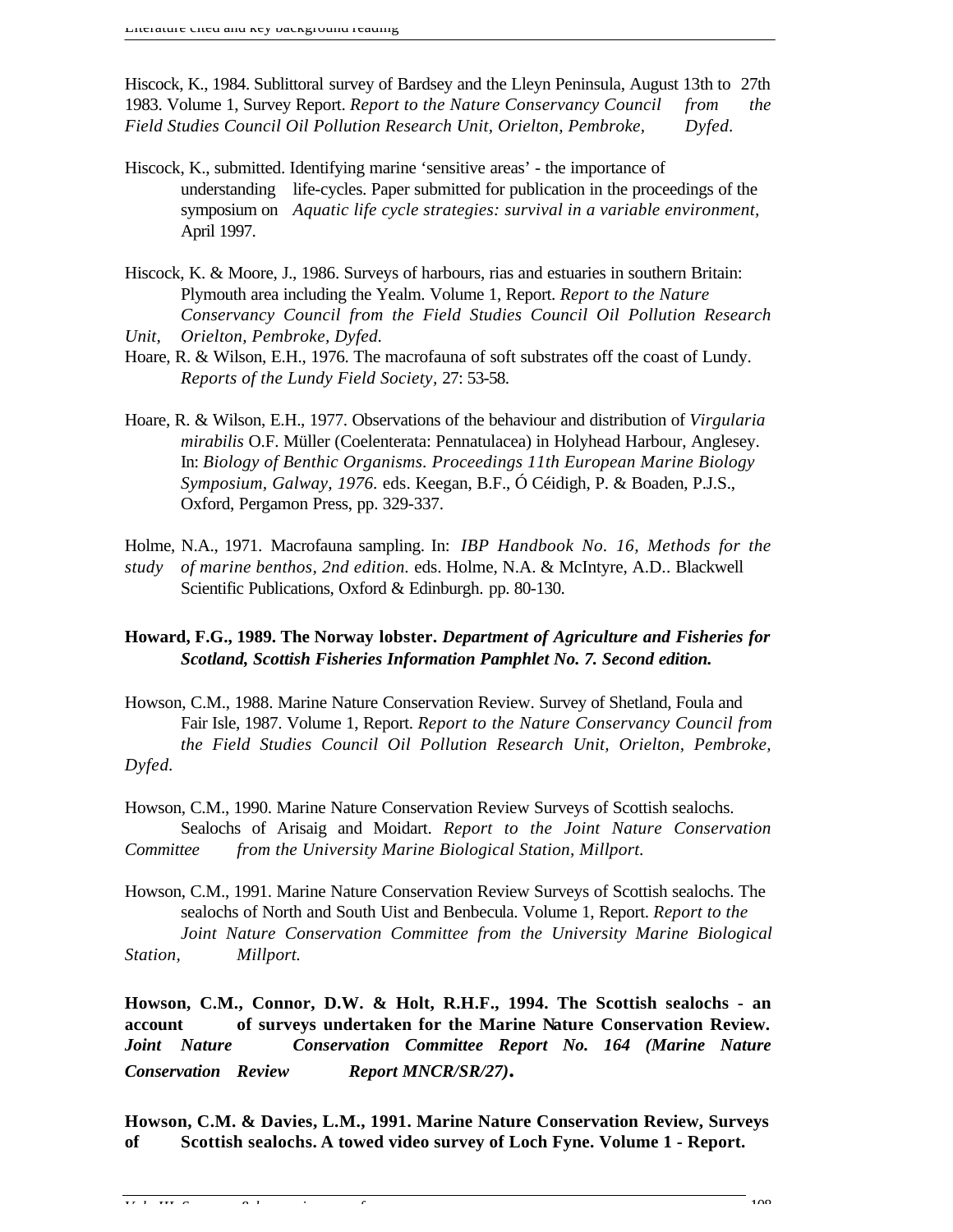*Report to the Nature Conservancy Council from the University Marine Biological Station, Millport.*

- Hughes, D.J., Ansell, A.D., Atkinson, R.J.A. & Nickell, L.A., 1993. Underwater television observations of surface activity of the echiuran worm *Maxmuelleria lankesteri* (Echiura: Bonelliidae). *Journal of Natural History*, 27: 219-248.
- Hughes, D.J., Ansell, A.D. & Atkinson, R.J.A., 1994. Resource utilization by a sedentary surface deposit feeder, the echiuran worm *Maxmuelleria lankesteri. Marine Ecology Progress Series,* 112: 267-275.
- Hughes, D.J., Ansell, A.D. & Atkinson, R.J.A., 1996a. Sediment bioturbation by the echiuran worm *Maxmuelleria lankesteri* (Herdman) and its consequences for radionuclide dispersal in Irish Sea sediments. *Journal of Experimental Marine Biology and Ecology*, 195: 203-220.
- **Hughes, D.J., Ansell, A.D. & Atkinson, R.J.A., 1996b. Distribution, ecology and life cycle of** *Maxmuelleria lankesteri* **(Echiura: Bonelliidae): a review with notes on field identification.** *Journal of the Marine Biological Association of the United*
- *Kingdom***, 76: 897-908**.
- **Hughes, D.J. & Atkinson, R.J.A., 1997. A towed video survey of megafaunal bioturbation in the north-eastern Irish Sea.** *Journal of the Marine Biological Association of the United Kingdom***, 77: 635-653.**
- Hughes, D.J., Marrs, S.J., Smith, C.J. & Atkinson, R.J.A., in press. Observations of the echiuran worm *Bonellia viridis* in the deep basin of the northern Evoikos Gulf, Greece.*Journal of the Marine Biological Association of the United Kingdom.*
- Johns, A.R., Taylor, A.C., Atkinson, R.J.A. & Grieshaber, M.K., 1997. Sulphide metabolism in thalassinidean crustacea. *Journal of the Marine Biological Association of the United Kingdom,* 77: 127-144.
- Kaiser, M.J. & Spencer, B.E., 1996. The effects of beam-trawl disturbance on infaunal communities in different habitats. *Journal of Animal Ecology,* 65: 348-358.
- Kastendiek, J., 1976. Behavior of the sea pansy *Renilla kollikeri* Pfeffer (Coelenterata: Pennatulacea) and its influence on the distribution and biological interactions of the species. *Biological Bulletin (Woods Hole),* 151: 518-537.
- Kershaw, P.J., Swift, D.J., Pentreath, R.J. & Lovett, M.B., 1983. Plutonium redistribution by biological activity in Irish Sea sediments. *Nature*, 306: 774-775.
- Kingston, P.F. & Riddle, M.J., 1989. Cost effectiveness of benthic faunal monitoring. *Marine Pollution Bulletin,* 20: 490-496.
- Kinnear, J.A.M., Barkel, P.J., Mojseiwicz, W.R., Chapman, C.J., Holbrow, A.J., Barnes, C. & Greathead, C.F.F., 1996. Effects of *Nephrops* creels on the environment.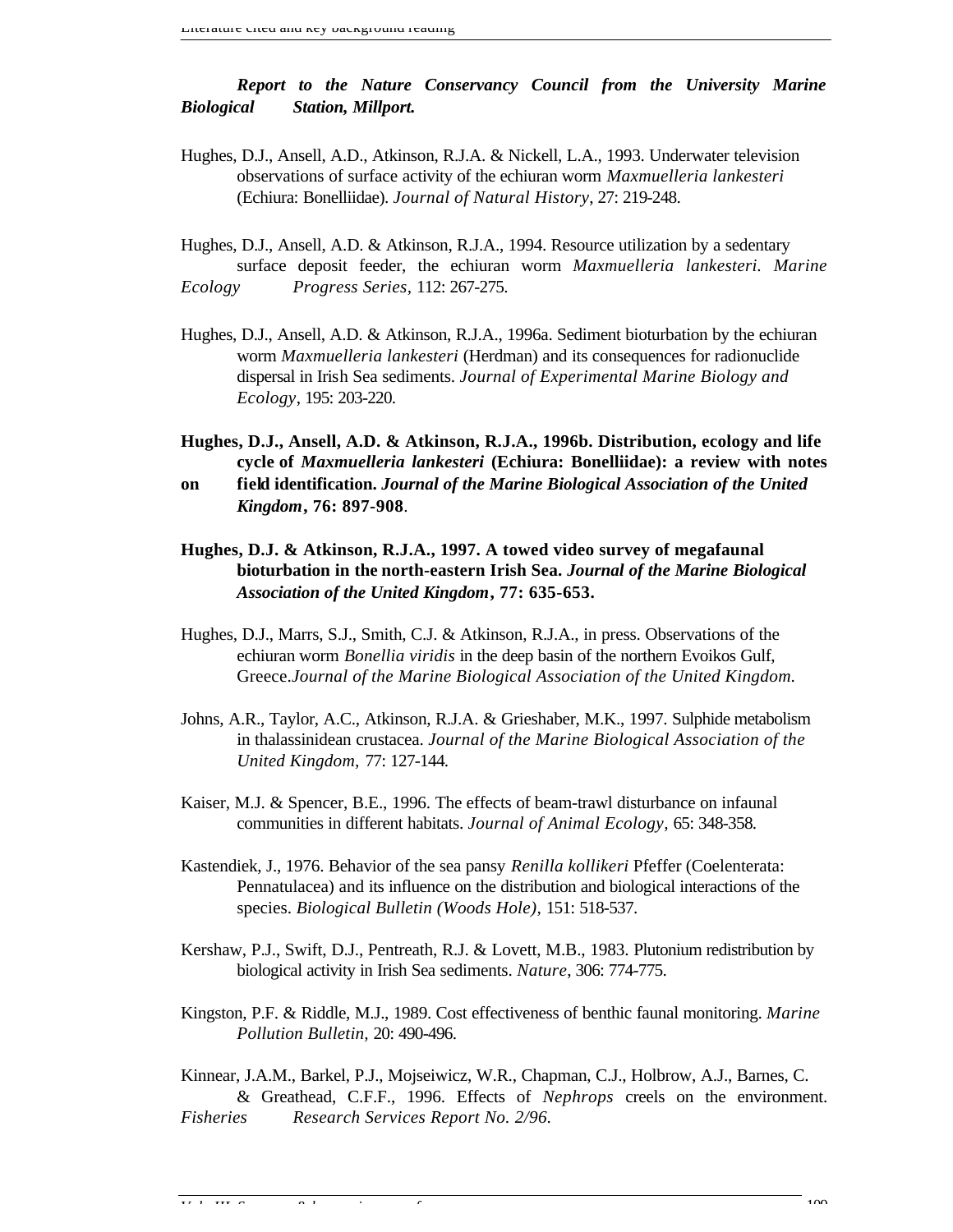- Künitzer, A., Basford, D., Craeymeersch, J.A., Dewarumez, J.M., Dörjes, J., Duineveld, G.C.A., Eleftheriou, A., Heip, C., Herman, P., Kingston, P., Niermann, U., Rachor, E., Rumohr, H. & de Wilde, P.A.J., 1992. The benthic infauna of the North Sea: species distribution and assemblages. *ICES Journal of Marine Science*, 49: 127-143.
- Langton, R.W., Langton, E.W., Theroux, R.B. & Uzmann, J.R., 1990. Distribution, behaviour and abundance of sea pens, *Pennatula aculeata*, in the Gulf of Maine. *Marine Biology,* 107: 463-469.
- Lee, H. & Swartz, R.C., 1980. Biological processes affecting the distribution of pollutants in marine sediments. Part II. Biodeposition and bioturbation. In: *Contaminants and sediments, Volume 2.,* ed. Baker, R.A., Science Publishers, Ann Arbor, Michigan. pp. 555-605.
- Mackie, A.M., 1987. Preliminary studies on the chemical defenses of the British octocorals *Alcyonium digitatum* and *Pennatula phosphorea. Comparative Biochemistry and Physiology (A),* 86: 629-632.
- Mackie, A.S.Y., Oliver, P.G. & Rees, E.I.S., 1995. Benthic biodiversity in the southern Irish Sea. *Studies in marine biodiversity and systematics from the National Museum of Wales. BIOMÔR Reports.*
- Magorrian, B.H., Service, M. & Clarke, W., 1995. An acoustic bottom classification survey of Strangford Lough, Northern Ireland. *Journal of the Marine Biological Association of the United Kingdom,* 75: 987-992.
- Manuel, R.L., 1981 (revised 1988). British Anthozoa. *Synopses of the British Fauna, N.S., No. 18.* London, Academic Press.

Marine Biological Association, 1957. Plymouth Marine Fauna, 3rd Edition.

## **Marrs, S.J., Atkinson, R.J.A., Smith, C.J. & Hills, J.M., 1996. Calibration of the towed underwater TV technique for use in stock assessment of** *Nephrops norvegicus. Final Report to the European Commission, Ref. No. 94/069.*

McIntyre, A.D., 1971. Marine zoobenthos in the light of recent research. In: *The Ocean World. Proceedings of the Joint Oceanographic Assembly (Tokyo, 1970),* ed. Uda, M., Tokyo, Japan Society for the Promotion of Science. pp. 139-141.

- Mills, J.L., 1997.Chapter 11. Liverpool Bay and the Solway (Rhôs-on-Sea to the Mull of Galloway) (MNCR Sector 11). In: *Marine Nature Conservation Review. Benthic marine ecosystems: a review of current knowledge for Great Britain and the north- east Atlantic.* ed. Hiscock, K., *Peterborough, Joint Nature Conservation Committee (Coasts and Seas of the United Kingdom. MNCR Series).*
- Moore, P.G. & Rainbow, P.S., 1984. Ferratin crystals in the gut caecae of *Stegocephaloides christianensis* Boeck and other Stegocephalidae (Crustacea: Amphipoda): a functional interpretation. *Philosophical Transactions of the Royal Society of*

*London, (B),* 306: 219-245.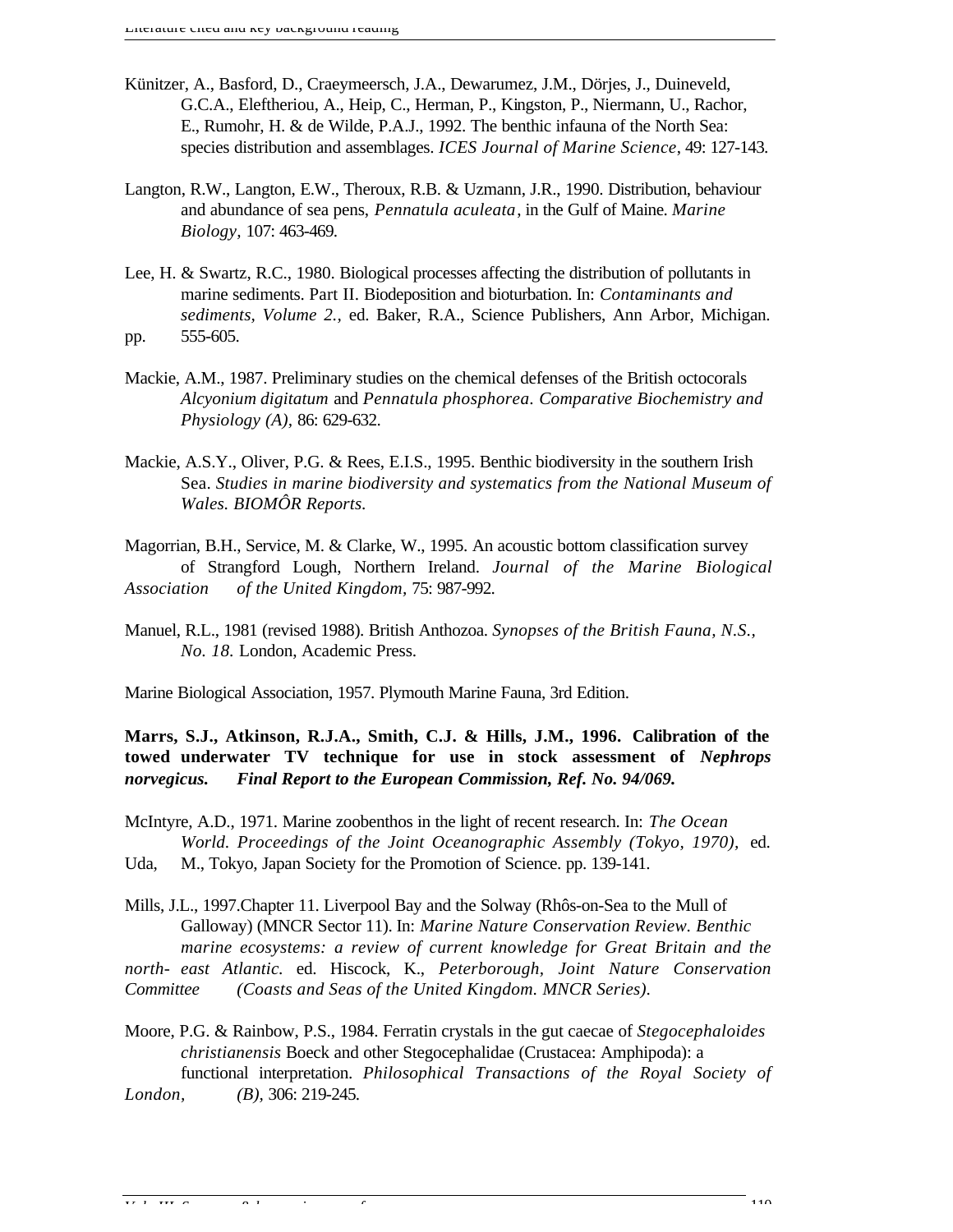Moran, P.J., 1986. The *Acanthaster* phenomenon. *Oceanography and Marine Biology Annual Review,* 24: 379-480.

Nash, R.D.M., 1980. Laboratory observations on the burrowing of the snake blenny *Lumpenus lampraetiformis* (Walbaum) in soft sediments. *Journal of Fish Biology,*  16: 639-648.

### **Nash, R.D.M., Chapman, C.J., Atkinson, R.J.A. & Morgan, P.J., 1984. Observations on the burrows and burrowing behaviour of** *Calocaris macandreae* **(Crustacea: Decapoda: Thalassinoidea).** *Journal of Zoology,* **202: 425-439.**

- Nichol, J.A.C., 1958. Observations on the luminescence of *Pennatula phosphorea* with a note on the luminescence of *Virgularia mirabilis. Journal of the Marine Biological Association of the United Kingdom,* 37: 551-563.
- Nickell, L.A. & Atkinson, R.J.A., 1995. Functional morphology of burrows and trophic modes of three thalassinidean shrimp species, and a new approach to the classification of thalassinidean burrow morphology. *Marine Ecology Progress Series,* 128: 181-197.
- Nickell, L.A., Atkinson, R.J.A., Hughes, D.J., Ansell, A.D. & Smith, C.J. 1995a. Burrow morphology of the echiuran worm *Maxmuelleria lankesteri* (Echiura: Bonelliidae), and a brief review of burrow structure and related ecology of the Echiura. *Journal of Natural History*, 29: 871-885.
- **Nickell, L.A., Hughes, D.J. & Atkinson, R.J.A., 1995b. Megafaunal bioturbation in organically-enriched Scottish sea lochs. In:** *Biology and Ecology of Shallow Coastal Waters. Proceedings of the 28th European Marine Biology Symposium, Iraklio, Crete, 1993.* **eds. Eleftheriou, A., Ansell, A.D. & Smith, C.J., Fredensborg: Olsen & Olsen. pp. 315-322.**
- Nickell, T.D. & Anderson, S.J., 1997. Environmental assessment of Loch Harport. Report prepared for United Distillers. *Altra Safety and Environment Ltd., Report UDI 911.*
- Ohta, S., 1984. Star-shaped feeding traces produced by echiuran worms on the deep-sea floor of the Bay of Bengal. *Deep-Sea Research (A),* 31: 1415-1432.
- Pearson, T.H. & Rosenberg, R., 1976. A comparative study of the effects on the marine environment of wastes from cellulose indistries in Scotland and Sweden. *Ambio,* 5: 77-79.

# **Pearson, T.H. & Rosenberg, R., 1978. Macrobenthic succession in relation to organic enrichment and pollution of the marine environment.** *Oceanography and Marine Biology Annual Review,* **16: 229-331.**

Pemberton, G.S., Risk, M.J. & Buckley, D.E., 1976. Supershrimp: deep bioturbation in the Strait of Canso, Nova Scotia. *Science,* 192: 790-791.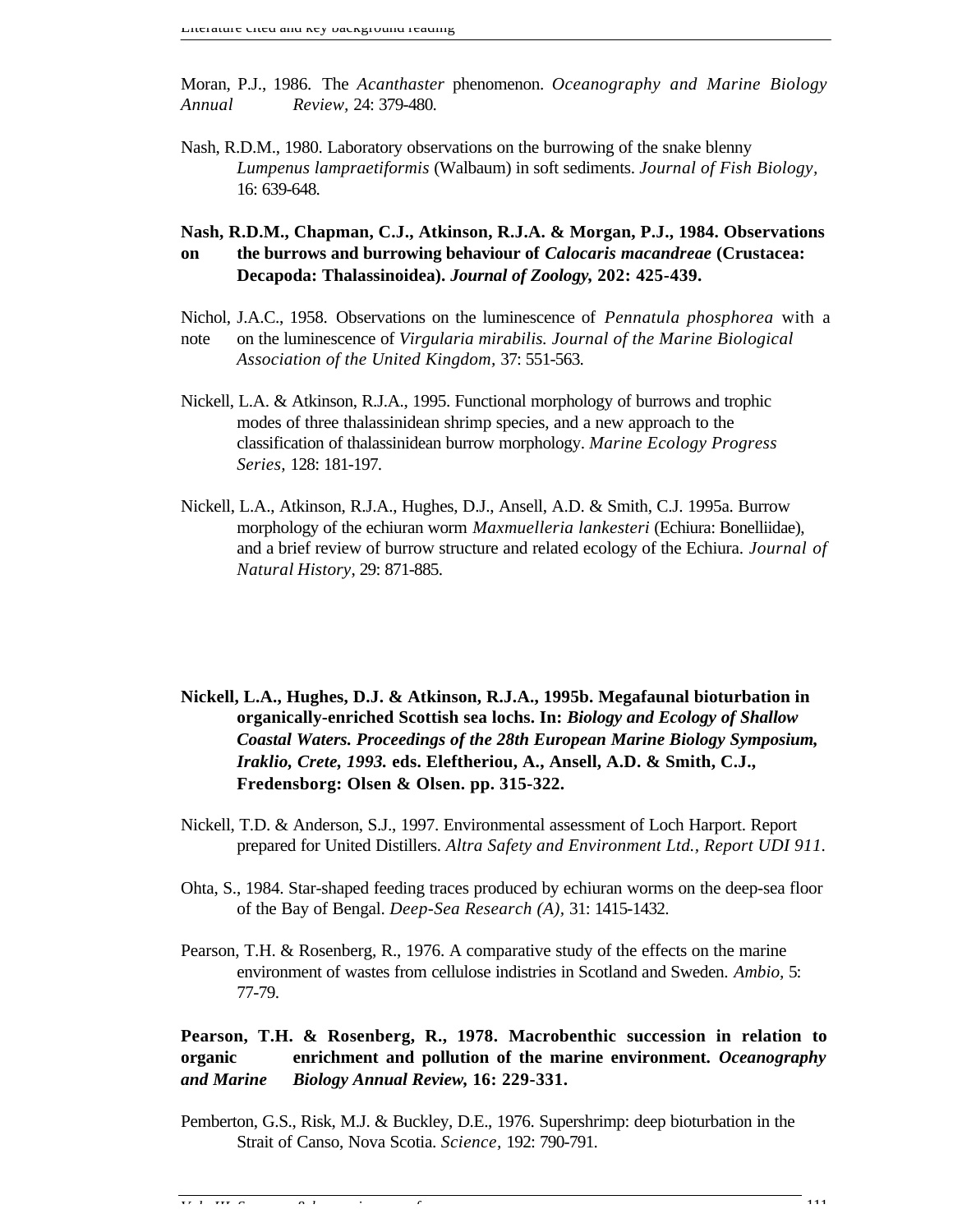- Pereira, P.M.F., 1997. Macrobenthic succession and changes in sediment biogeochemistry following marine fish farming. *Ph.D thesis, University of Stirling.*
- Pervesler, P. & Dworschak, P.C., 1985 Burrows of *Jaxea nocturna* Nardo in the Gulf of Trieste. *Senckenbergiana Maritima*, 17: 33-53.
- Posey, M.H., 1986. Changes in a benthic community associated with dense beds of a burrowing deposit feeder, *Callianassa californiensis. Marine Ecology Progress Series,* 31: 15-22.
- Rachor, E. & Bartel, S., 1981. Occurrence and ecological significance of the spoon-worm *Echiurus echiurus* in the German Bight. *Veröffentlichungen Instituts Meeresforschung Bremerhaven,* 19: 71-88.
- Reineck, H.-E., Gutmann, W.F. & Hertweck, G., 1967. Das Schlickgebiet südlich Helgoland als Beispiel rezenter Schelfablerungen. *Senckenbergiana Lethaea*, 48: 219-275.
- **Rice, A.L. & Chapman, C.J., 1971. Observations on the burrows and burrowing behaviour of two mud-dwelling decapod crustaceans,** *Nephrops norvegicus* **and** *Goneplax rhomboides. Marine Biology,* **10: 330-342.**
- Rice, A.L. & Johnstone, A.D.F., 1972. The burrowing behaviour of the gobiid fish *Lesueurigobius friesii. Zeitschrift für Tierpsychologie*, 30: 431-438.
- Rogers, A.D. & Nash, R.D.M., 1996. A new species of *Ochetostoma* (Echiura, Echiuridae) found in the Azores with notes on its ecology. *Journal of the Marine Biological Association of the United Kingdom,* 76: 467-478.
- Rostron, D.R., 1992. Sublittoral benthic sediment communities of Morecambe Bay. *Joint Nature Conservation Committee Report No. 47, from Subsea Survey, Pembroke. (MNCR Report No. MNCR/SR/22).*

**Rowden, A.A. & Jones, M.B., 1994. A contribution to the biology of the burrowing mud shrimp,** *Callianassa subterranea* **(Decapoda: Thalassinidea).** *Journal of the Marine Biological Association of the United Kingdom,* **74: 623-635.**

- Rowden, A.A. & Jones, M.B., 1995. The burrow structure of the mud shrimp *Callianassa subterranea* (Decapoda: Thalassinidea) from the North Sea. *Journal of Natural History,* 29: 1155-1165.
- Rowden, A.A. & Jones, M.B., 1997. Recent mud shrimp burrows and bioturbation. *Porcupine Newsletter,* 6: 153-158.
- Scottish Office Agriculture, Environment and Fisheries Department, 1997. Marine Laboratory, Aberdeen, Annual Review 1994-1995.
- Service, M., 1993. The structure and chemistry of the superficial sediments of Strangford Lough, Northern Ireland. *Marine Pollution Bulletin,* 26: 343-345.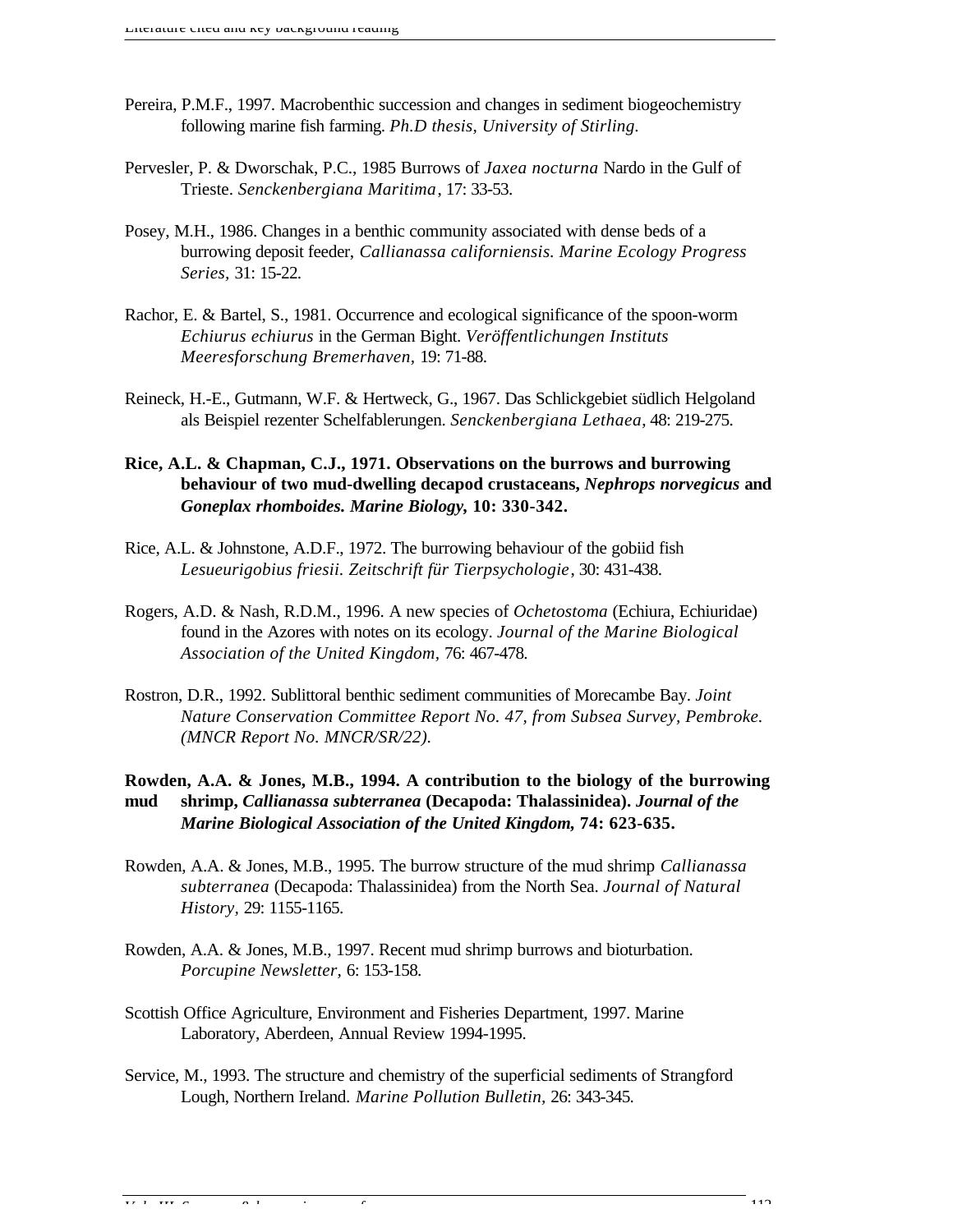- Shields, J.D., 1994. The parasitic dinoflagellates of marine crustaceans. *Annual Review of Fish Diseases,* 4: 241-271.
- Shinn, E.A., 1968. Burrowing in recent lime sediments of Florida and the Bahamas. *Journal of Paleontology,* 42: 879-894.
- Smith, C.J., 1988. Effects of megafaunal/macrofaunal burrowing interactions on benthic community structure. *Ph.D thesis, University of Glasgow.*
- Stachowitsch, M., 1984. Mass mortality in the Gulf of Trieste: the course of community destruction. *P.S.Z.N.I. Marine Ecology,* 5: 243-264.
- Stephen, A.C., 1934. The Echiuridae, Sipunclidae and Priapulidae of Scottish and adjacent waters. *Proceedings of the Royal Physical Society, Vol. XXIII, Part 4.,* 159-185.
- Stull, J.K., Haydock, C.I. & Montagne, D.E., 1986. Effects of *Listriolobus pelodes* (Echiura) on coastal shelf benthic communities and sediments modified by a major California wastewater discharge. *Estuarine, Coastal and Shelf Science,* 22: 1-17.
- Suchanek, T.H. & Colin, P.L., 1986. Rates and effects of bioturbation by invertebrates and fishes at Enewetak and Bikini Atolls. *Bulletin of Marine Science,* 38: 25-34.
- Suchanek, T.H., Colin, P.L., McMurtry, G.M. & Suchanek, C.S., 1986. Bioturbation and redistribution of sediment radionuclides in Enewetak Atoll Lagoon by callianassid shrimp: biological aspects. *Bulletin of Marine Science,* 38: 144-154.
- Swift, D.J., 1993. The macrobenthic infauna off Sellafield (north-eastern Irish Sea) with special reference to bioturbation. *Journal of the Marine Biological Association of the United Kingdom*, 73: 143-162.
- Taylor, A.C., Field, R.H. & Parslow-Williams, P.J., 1996. The effects of *Hematodinium* sp. infection on aspects of the respiratory physiology of the Norway lobster, *Nephrops norvegicus*. *Journal of Experimental Marine Biology and Ecology,* 207: 217-228.

# **Thain, J.E., Davies, I.M., Rae, G.H. & Allen, Y.T., 1997. Acute toxicity of ivermectin to the lugworm** *Arenicola marina. Aquaculture***, 159: 47-52.**

- Thomsen, L. & Altenbach, A.V., 1993. Vertical and areal distribution of foraminiferal abundance and biomass in microhabitats around inhabited tubes of marine echiurids. *Marine Micropaleontology*, 20: 303-309.
- Tuck, I.D. & Atkinson, R.J.A., 1995. Unidentifed burrow surface trace from the Clyde Sea area. *Netherlands Journal of Sea Research,* 34: 331-335.

# **Tuck, I.D., Atkinson, R.J.A. & Chapman, C.J., 1994. The structure and seasonal variability in the spatial distribution of** *Nephrops norvegicus* **burrows.** *Ophelia,*  **40: 13-25.**

Tuck, I.D., Chapman, C.J. & Atkinson, R.J.A., 1997a. Population biology of the Norway lobster, *Nephrops norvegicus* (L.) in the Firth of Clyde, Scotland - I. Growth and density. *ICES Journal of Marine Science,* 54: 125-135.